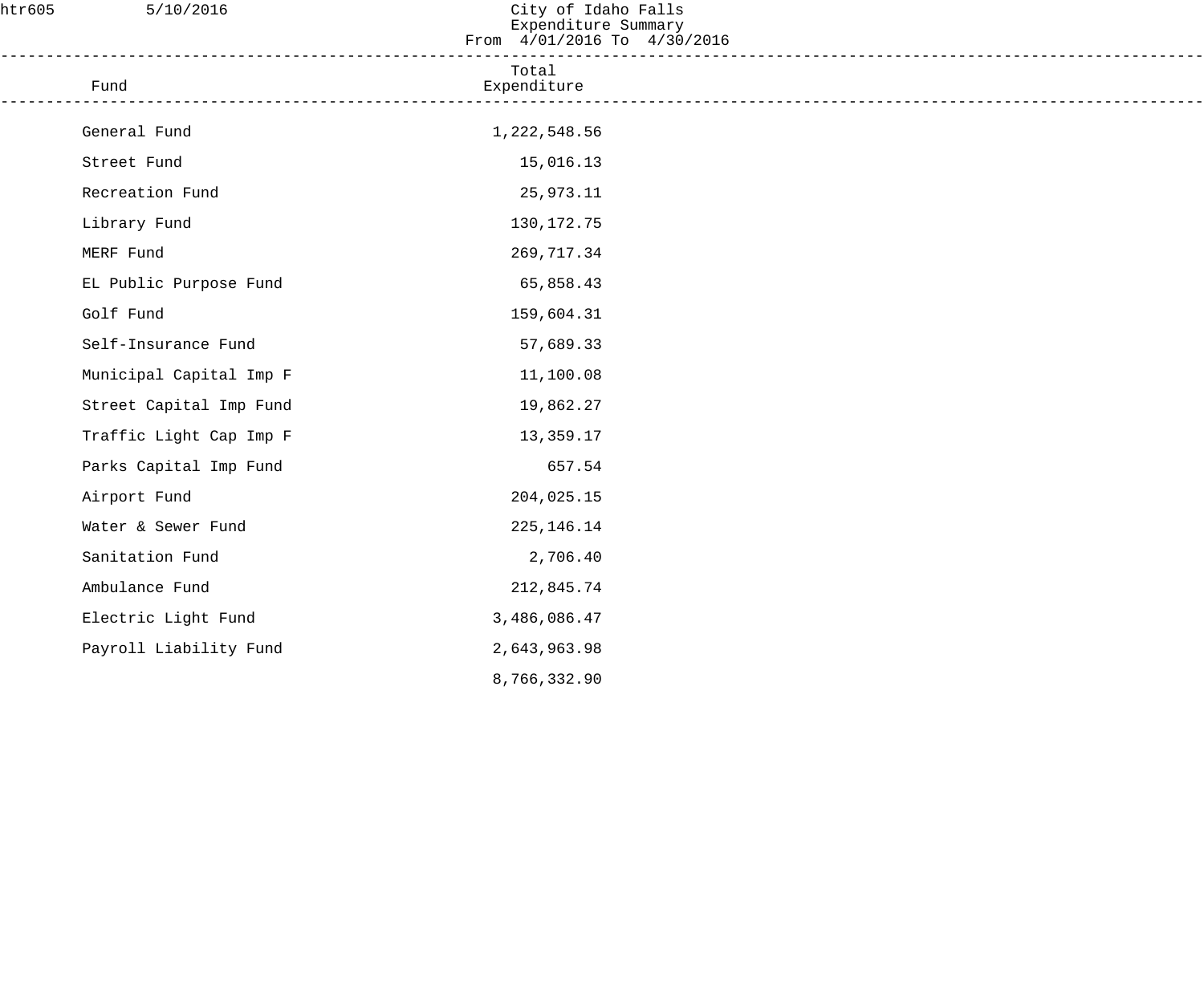### Htr603 5/10/16 City Of Idaho Falls Page 1 OPERATING EXPENSES PAID From 4/01/2016 To 4/30/2016

| Check<br>Number | Vendor<br>Name                   |           | Amount Description        | Fund |  |
|-----------------|----------------------------------|-----------|---------------------------|------|--|
|                 |                                  |           |                           |      |  |
| 0000001         | HRA VEBA TRUST                   | 13,562.53 | VEBA CONTR.PAY APR.082016 | 080  |  |
| 0000002         | SCENIC FALLS FEDERAL CREDIT      | 53,380.04 | CREDIT UNION DED 04082016 | 080  |  |
| 0000002         | SCENIC FALLS FEDERAL CREDIT      | 850.00    | MEA DUES PAYDAY 04082016  | 080  |  |
| 0000003         | AMERICAN FUNDS SERVICE COMPANY   | 325.00    | 457 CONTR FOR<br>04082016 | 080  |  |
| 0000004         | VARIABLE ANNUITY LIFE            | 11,606.15 | 04082016<br>457 CONTR FOR | 080  |  |
| 0000004         | VARIABLE ANNUITY LIFE            | 1,160.00  | 457 ROTH CONTR 04082016   | 080  |  |
| 0000005         | AMERICAN INSURANCE SERVICE       | 2,428.28  | FSA CONTRIB APR.08, 2016  | 080  |  |
| 0000005         | AMERICAN INSURANCE SERVICE       | 144.00    | FSA FEE APR.08, 2016      | 080  |  |
| 0000006         | DATAPATH FINANCIAL SERVICES, INC | 2,599.61  | HSA CONT APR.08, 2016     | 080  |  |
| 0000007         | IDAHO FALLS CITY-PAYROLL         | 50,680.45 | WORKR'S COMP PAY 04082016 | 080  |  |
| 0000008         | IDAHO FALLS CITY-PAYROLL         | 2,644.02  | POLICE VEHICLE BNFT040816 | 080  |  |
| 0000009         | UNITED WAY OF IDAHO FALLS        | 59.00     | UNITEDWAY EMP CNTR 040816 | 080  |  |
| 0000010         | LINE CONSTRUCTION BENEFIT FUND   | 41,091.84 | ELECTRIC HEALTH INS MAY16 | 080  |  |
| 0000011         | LINE CONSTRUCTION BENEFIT FUND   | 5,760.00  | IBEW EMPL HRA CONTR MAY16 | 080  |  |
| 0000012         | UNITED WAY OF IDAHO FALLS        | 79.00     | UNITED WAY CONTR MAY'2016 | 080  |  |
| 0000013         | AMERICAN FUNDS SERVICE COMPANY   | 325.00    | 457 CONTR FOR 04-22-2016  | 080  |  |
| 0000014         | AMERICAN INSURANCE SERVICE       | 1,793.71  | FLEX SPENDING ACC 4-22-16 | 080  |  |
| 0000015         | DATAPATH FINANCIAL SERVICES, INC | 2,599.61  | HSA CONTRIBUTIONS 4-22-16 | 080  |  |
| 0000016         | VARIABLE ANNUITY LIFE            | 11,056.15 | 457 CONTRIBUTIONS 4-22-16 | 080  |  |
| 0000016         | VARIABLE ANNUITY LIFE            | 1,060.00  | 457 ROTH CONTR. 4-22-16   | 080  |  |
| 0000017         | SCENIC FALLS FEDERAL CREDIT      | 53,137.54 | CREDIT UNION DED 04-22-16 | 080  |  |
| 0000017         | SCENIC FALLS FEDERAL CREDIT      | 158.00    | CREDIT UNION DED 04-08-16 | 080  |  |
| 0000019         | WNEBCO                           | 2.60      | RLR LIFE INS MAY 2016     | 080  |  |
| 0000020         | IDAHO FALLS FOP LODGE #6         | 2,580.00  | POLICE UNION DUES MAY2016 | 080  |  |
| 0000021         | LIFEMAP ASSURANCE COMPANY        | 3,008.96  | SUPPLEMENTAL LIFE MAY2016 | 080  |  |
| 0000022         | IBEW LOCAL NO. 57                | 3,226.20  | ELECTRIC UNION MAY 2016   | 080  |  |
|                 |                                  |           |                           |      |  |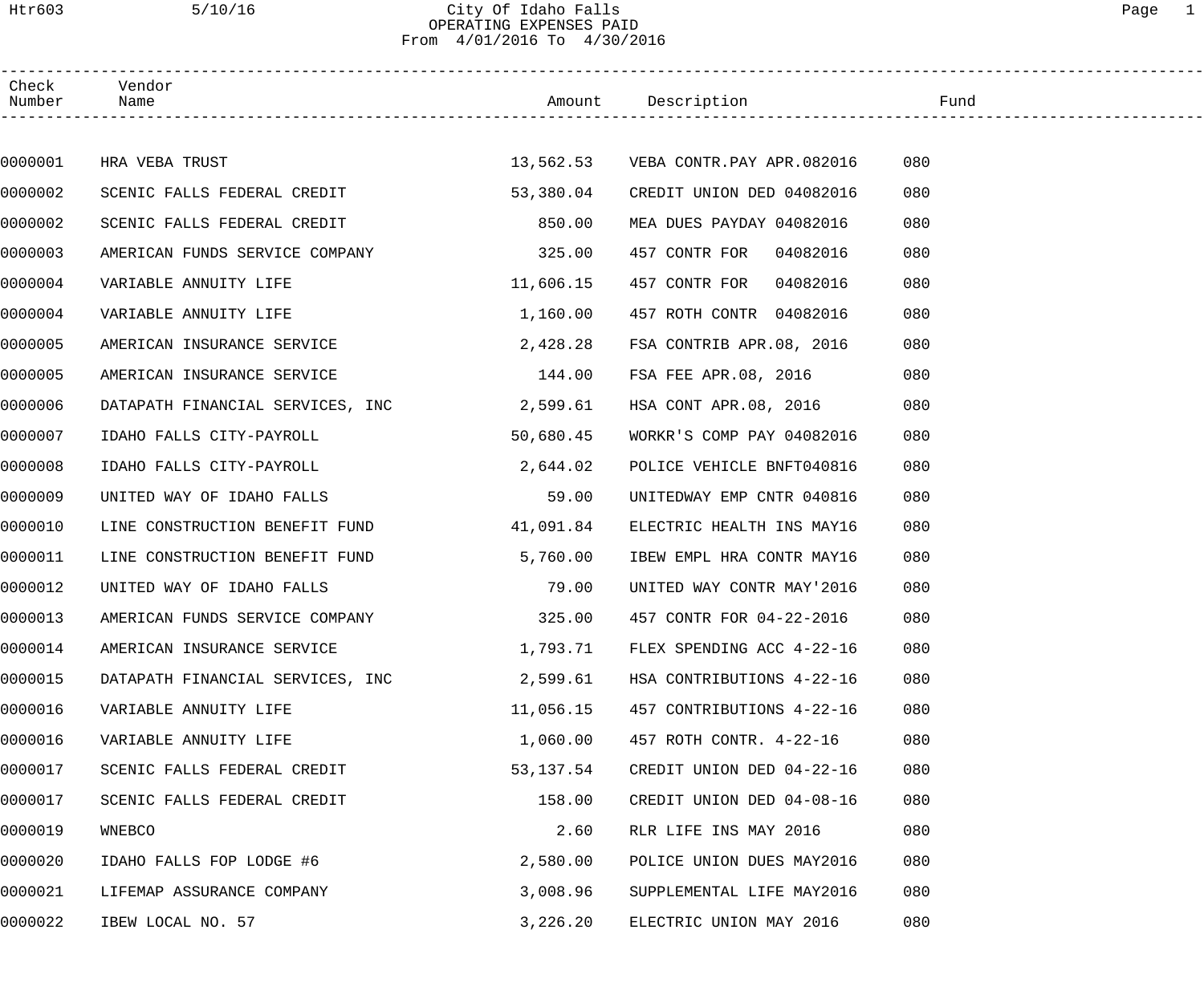## Htr603 5/10/16 City Of Idaho Falls Page 2 OPERATING EXPENSES PAID From 4/01/2016 To 4/30/2016

| Check<br>Number | Vendor<br>Name                 |            | Amount Description         | Fund |  |
|-----------------|--------------------------------|------------|----------------------------|------|--|
|                 |                                |            |                            |      |  |
| 0000023         | INT'L ASSN OF FIREFIGHTERS     | 7,600.00   | FIREFIGHTERS UNION 5/2016  | 080  |  |
| 0000024         | LIFEMAP ASSURANCE COMPANY      | 11,080.40  | EMPLOYEE LIFE INS 5/2016   | 080  |  |
| 0000025         | BLUE CROSS OF IDAHO            | 790,246.86 | HEALTH INS FOR MAY 2016    | 080  |  |
| 0000026         | AFLAC                          | 11,461.82  | SEC 125 DED. FOR APRIL'16  | 080  |  |
| 0000026         | AFLAC                          | 1,579.42   | SHORT TERM DIS. APRIL'16   | 080  |  |
| 0000027         | DELTA DENTAL PLAN OF IDAHO INC | 61,807.41  | DENTAL INSURANCE MAY 2016  | 080  |  |
| 0010000         | IDAHO FALLS CITY-PAYROLL       | 110,851.71 | EMPLOYEE SHARE FOR 040816  | 080  |  |
| 0010000         | IDAHO FALLS CITY-PAYROLL       | 188,426.99 | CITY SHARE FOR 040816      | 080  |  |
| 0010000         | IDAHO FALLS CITY-PAYROLL       | 62,522.33  | 401K/FIRE DFRD 401K-4816   | 080  |  |
| 0010000         | IDAHO FALLS CITY-PAYROLL       | 3,215.63   | PERSI LOAN CONTR 0408216   | 080  |  |
| 0010001         | IDAHO FALLS CITY-PAYROLL       | 123,742.67 | FED W/H PAYDAY 0408216     | 080  |  |
| 0010001         | IDAHO FALLS CITY-PAYROLL       | 72,678.68  | FICA W/H PAYDAY APR8, 2016 | 080  |  |
| 0010001         | IDAHO FALLS CITY-PAYROLL       | 72,678.68  | FICA CITYPAYDAY APR8, 2016 | 080  |  |
| 0010001         | IDAHO FALLS CITY-PAYROLL       | 21,584.65  | MED W/H PAYDAY APR8, 2016  | 080  |  |
| 0010001         | IDAHO FALLS CITY-PAYROLL       | 21,584.65  | MED CITY PAYDAY APR8, 2016 | 080  |  |
| 0010002         | IDAHO STATE TAX COMMISSION     | 56,150.00  | STATE TAX W/H APR.8 2016   | 080  |  |
| 0010003         | IDAHO FALLS CITY-PAYROLL       | 123,700.23 | FED W/H 4-22-16            | 080  |  |
| 0010003         | IDAHO FALLS CITY-PAYROLL       | 73,139.44  | FICA W/H 4-22-16           | 080  |  |
| 0010003         | IDAHO FALLS CITY-PAYROLL       | 73,139.44  | $FIGA - CITY 4-22-16$      | 080  |  |
| 0010003         | IDAHO FALLS CITY-PAYROLL       | 21,110.16  | $4 - 22 - 16$<br>MED W/H   | 080  |  |
| 0010003         | IDAHO FALLS CITY-PAYROLL       | 21,110.16  | MED CITY<br>$4 - 22 - 16$  | 080  |  |
| 0010004         | IDAHO FALLS CITY-PAYROLL       | 44,497.69  | WORKERS COMP 4-22-16       | 080  |  |
| 0010005         | IDAHO STATE TAX COMMISSION     | 56,331.00  | STATE TAX $W/H$ 4-22-16    | 080  |  |
| 0010006         | IDAHO FALLS CITY-PAYROLL       | 107,317.71 | PERS EMP SHARE 4-22-16     | 080  |  |
| 0010006         | IDAHO FALLS CITY-PAYROLL       | 181,410.60 | PERS CITY-SHARE 4-22-16    | 080  |  |
| 0010006         | IDAHO FALLS CITY-PAYROLL       | 56,462.33  | 401K/FIRE DEFRRD 4-22-16   | 080  |  |
|                 |                                |            |                            |      |  |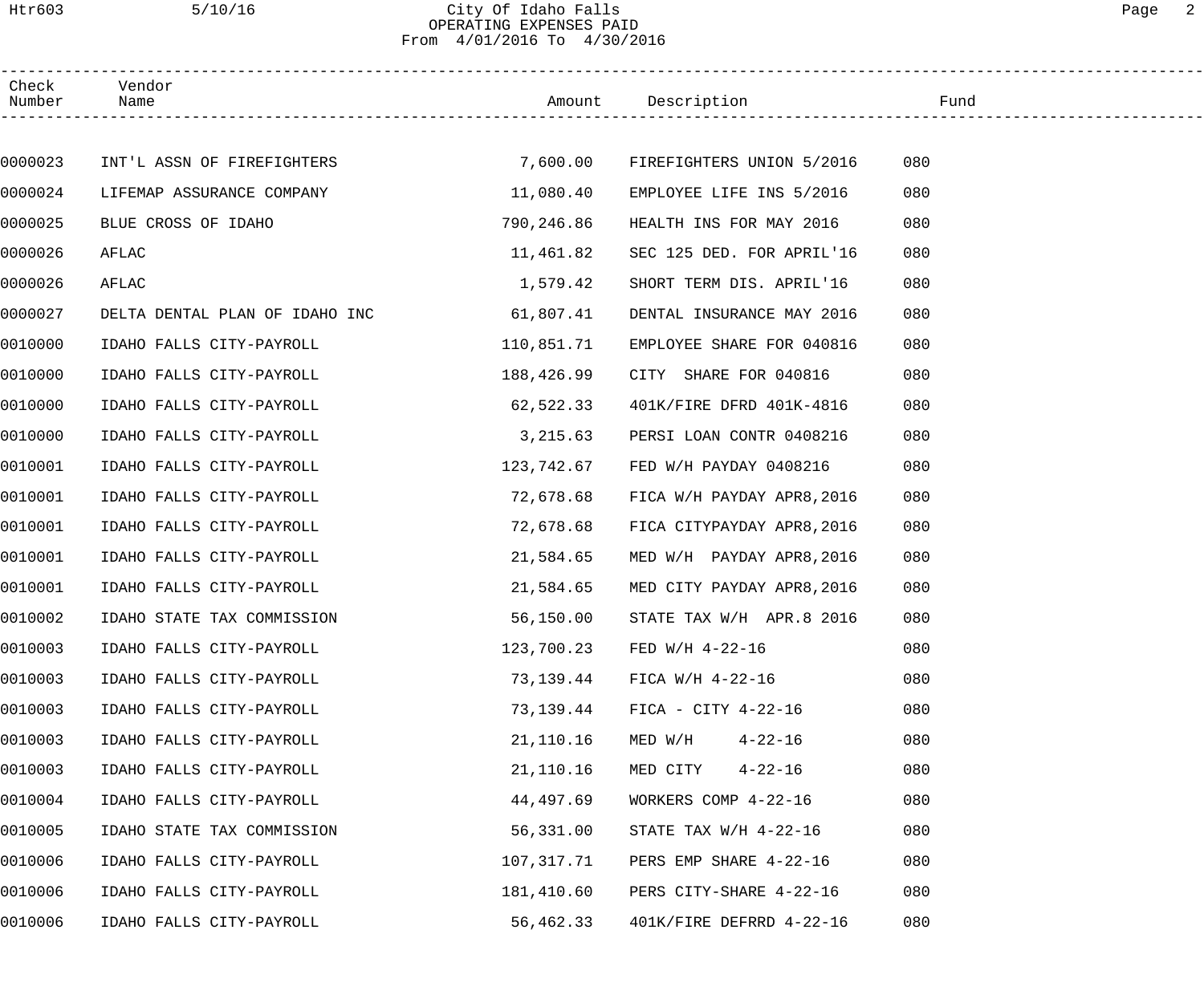### Htr603 5/10/16 City Of Idaho Falls Page 3 OPERATING EXPENSES PAID From 4/01/2016 To 4/30/2016

| Check<br>Number | Vendor<br>Name                 |           | Amount Description        |           | Fund                 |
|-----------------|--------------------------------|-----------|---------------------------|-----------|----------------------|
|                 |                                |           |                           |           |                      |
| 0010006         | IDAHO FALLS CITY-PAYROLL       | 3,215.63  | PERSI LOAN 4-22-16        | 080       |                      |
| 0039970         | IDAHO FALLS (UTILITY), CITY OF | 39,741.98 | BOOK 97 FOR MARCH 2016    |           | 001 Non Departmental |
| 0039970         | IDAHO FALLS (UTILITY), CITY OF | 32.96     | BOOK 97 FOR MARCH 2016    | 001       | Parks                |
| 0039970         | IDAHO FALLS (UTILITY), CITY OF | 203.10    | BOOK 97 FOR MARCH 2016    |           | 001 Cemeteries       |
| 0039970         | IDAHO FALLS (UTILITY), CITY OF | 3,777.69  | BOOK 97 FOR MARCH 2016    | 010       | Streets              |
| 0039970         | IDAHO FALLS (UTILITY), CITY OF | 6,443.83  | BOOK 97 FOR MARCH 2016    |           | 060 Airport          |
| 0039970         | IDAHO FALLS (UTILITY), CITY OF | 1,214.61  | BOOK 97 FOR MARCH 2016    | 061       | Water                |
| 0039970         | IDAHO FALLS (UTILITY), CITY OF | 38,422.45 | BOOK 97 FOR MARCH 2016    | 061 Water |                      |
| 0039970         | IDAHO FALLS (UTILITY), CITY OF | 366.65    | BOOK 97 FOR MARCH 2016    | 061       | Sewer                |
| 0039970         | IDAHO FALLS (UTILITY), CITY OF | 16,251.81 | BOOK 97 FOR MARCH 2016    | 061       | Sewer                |
| 0039970         | IDAHO FALLS (UTILITY), CITY OF | 3,836.11  | BOOK 97 FOR MARCH 2016    | 061       | Sewer                |
| 0039970         | IDAHO FALLS (UTILITY), CITY OF | 7,034.15  | BOOK 97 FOR MARCH 2016    | 061       | Sewer                |
| 0039970         | IDAHO FALLS (UTILITY), CITY OF | 2,049.35  | BOOK 97 FOR MARCH 2016    | 064       | Electric             |
| 0039970         | IDAHO FALLS (UTILITY), CITY OF | 5,279.08  | BOOK 97 FOR MARCH 2016    |           | 064 Electric         |
| 0039970         | IDAHO FALLS (UTILITY), CITY OF | 1,204.27  | BOOK 97 FOR MARCH 2016    |           | 062 Sanitation       |
| 0039970         | IDAHO FALLS (UTILITY), CITY OF | 6,516.44  | BOOK 97 FOR MARCH 2016    |           | 011 Recreation       |
| 0039970         | IDAHO FALLS (UTILITY), CITY OF | 4,329.14  | BOOK 97 FOR MARCH 2016    |           | 012 Library          |
| 0039970         | IDAHO FALLS (UTILITY), CITY OF | 303.58    | BOOK 97 FOR MARCH 2016    |           | 018 Golf Courses     |
| 0039970         | IDAHO FALLS (UTILITY), CITY OF | 1,012.21  | BOOK 97 FOR MARCH 2016    |           | 018 Golf Courses     |
| 0039970         | IDAHO FALLS (UTILITY), CITY OF | 935.82    | BOOK 97 FOR MARCH 2016    |           | 018 Golf Courses     |
| 0039970         | IDAHO FALLS (UTILITY), CITY OF | 842.29    | BOOK 97 FOR MARCH 2016    |           | 018 Golf Courses     |
| 0039970         | IDAHO FALLS (UTILITY), CITY OF | 1,574.97  | BOOK 97 FOR MARCH 2016    |           | 018 Golf Courses     |
| 0039971         | IDAHO STATE TAX COMMISSION     | 35,763.38 | IDAHO SALES TAX MARCH2016 | 001       |                      |
| 0039972         | GOVERNMENT FINANCE OFFICERS    | 580.00    | FINANCIAL REPORTING PROGR |           | 001 Finance          |
| 0039973         | JOE MUFFLER                    | 30.00     | RFND ON LICENCE OCCUP.    |           | 061 Sewer            |
| 0039974         | ELITE IDAHO EVENTS, LLC        | 250.00    | RENTAL                    |           | 001 Parks            |
|                 |                                |           |                           |           |                      |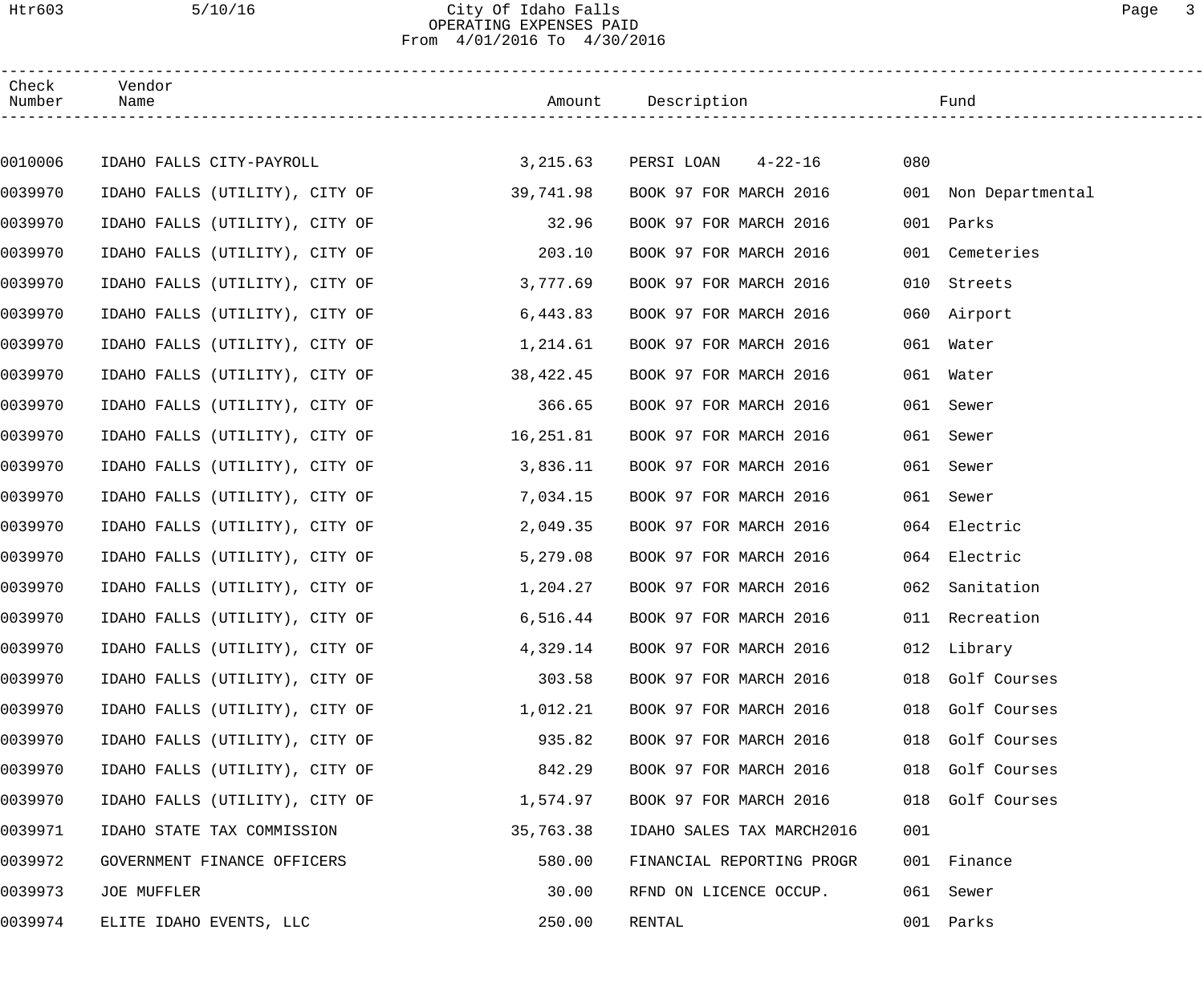## Htr603 5/10/16 City Of Idaho Falls Page 4 OPERATING EXPENSES PAID From 4/01/2016 To 4/30/2016

| Check<br>Number Name | Vendor                         |            |                                    |     |
|----------------------|--------------------------------|------------|------------------------------------|-----|
|                      |                                |            |                                    |     |
|                      | 0039975 LAS VEGAS EVENTS, INC. | 2,585.00   | PARKS & RECREATION MISC. 001 Parks |     |
| 0039976              | JULIE LACEY                    | 235.69     | TA#FD215 TRAVEL REIMBURSE          | 001 |
| 0039977              | GLADE PRESTWICH                | 529.78     | TA#FD216 TRAVEL REIMBURSE          | 001 |
| 0039978              | IDAHO FALLS CITY/PETTY CASH    | 1,619.15   | REIBURSE PETTY CASH                | 001 |
| 0039979              | AMY VARGAS                     | 101.00     | TA#PRD-165 TRAVEL ADVANCE          | 001 |
| 0039980              | REBECCA CASPER                 | 234.85     | TA#MO-139 TRAVEL REIMBURE          | 001 |
| 0039981              | SCOTT GRIMMETT                 | 291.00     | TA#FD-219 TRAVEL ADVANCE           | 001 |
| 0039982              | NEAL CUNNINGHAM                | 422.00     | TA#PW-146 TRAVEL ADVANCE           | 001 |
| 0039983              | DAVE HANNEMAN                  | 732.00     | TA#FD-218 TRAVEL ADVANCE           | 001 |
| 0039984              | JEREMY GALBREAITH +1           | 1,106.00   | TA#PD-514 TRAVEL ADVANCE           | 001 |
| 0039985              | ROB HALL +4                    | 1,425.00   | TA#FD-217 TRAVEL ADVANCE           | 001 |
| 0039986              | UAMPS                          | 351,981.00 | UAMPS PWR BILL FEB. 2016           | 064 |
| 0039988              | RICK LORDS +3                  | 1,272.00   | TA#FD221 TRAVEL ADVANCE            | 001 |
| 0039989              | MARK SPRAKTES                  | 109.02     | TA#PRD-153 TRAVEL REIMBUR          | 001 |
| 0039990              | CINDY CAMPBELL                 | 284.24     | TA#LE-21 TRAVEL ADVANCE            | 001 |
| 0039991              | IDAHO AIRPORT MANAGEMENT ASSOC | 235.00     | TA#AP37 REGISTRATION               | 001 |
| 0039992              | DANIEL JOSE                    | 50.00      | TA#CDS-4 REGISTRATION              | 001 |
| 0039993              | IDAHO FALLS CITY/PETTY CASH    | 1,652.29   | REIMBURSE PETTY CASH               | 001 |
| 0039994              | MICHELLE CLARK-QUICK           | 14.70      | TA#CDS-2 TRAVEL REIMBURSE          | 001 |
| 0039995              | JACKIE FLOWERS                 | 256.51     | TA#IFP-751 TRAVEL REIMBUR          | 001 |
| 0039996              | DAVE COFFEY                    | 260.00     | TA#FD-226 TRAVEL ADVANCE           | 001 |
| 0039997              | CHET PUGMIRE + 1               | 304.00     | TA#FD-223 TRAVEL ADVANCE           | 001 |
| 0039998              | LORI STANGER + 1               | 349.00     | TA#MS-165 TRAVEL ADVANCE           | 001 |
| 0039999              | SHERRY GLICK                   | 353.00     | TA#PD-528 TRAVEL ADVANCE           | 001 |
| 0040000              | ROB HALL                       | 763.00     | TA#FD-224 TRAVEL ADVANCE           | 001 |
| 0040001              | DAVE HANNEMAN                  | 808.00     | TA#FD-222 TRAVEL ADVANCE           | 001 |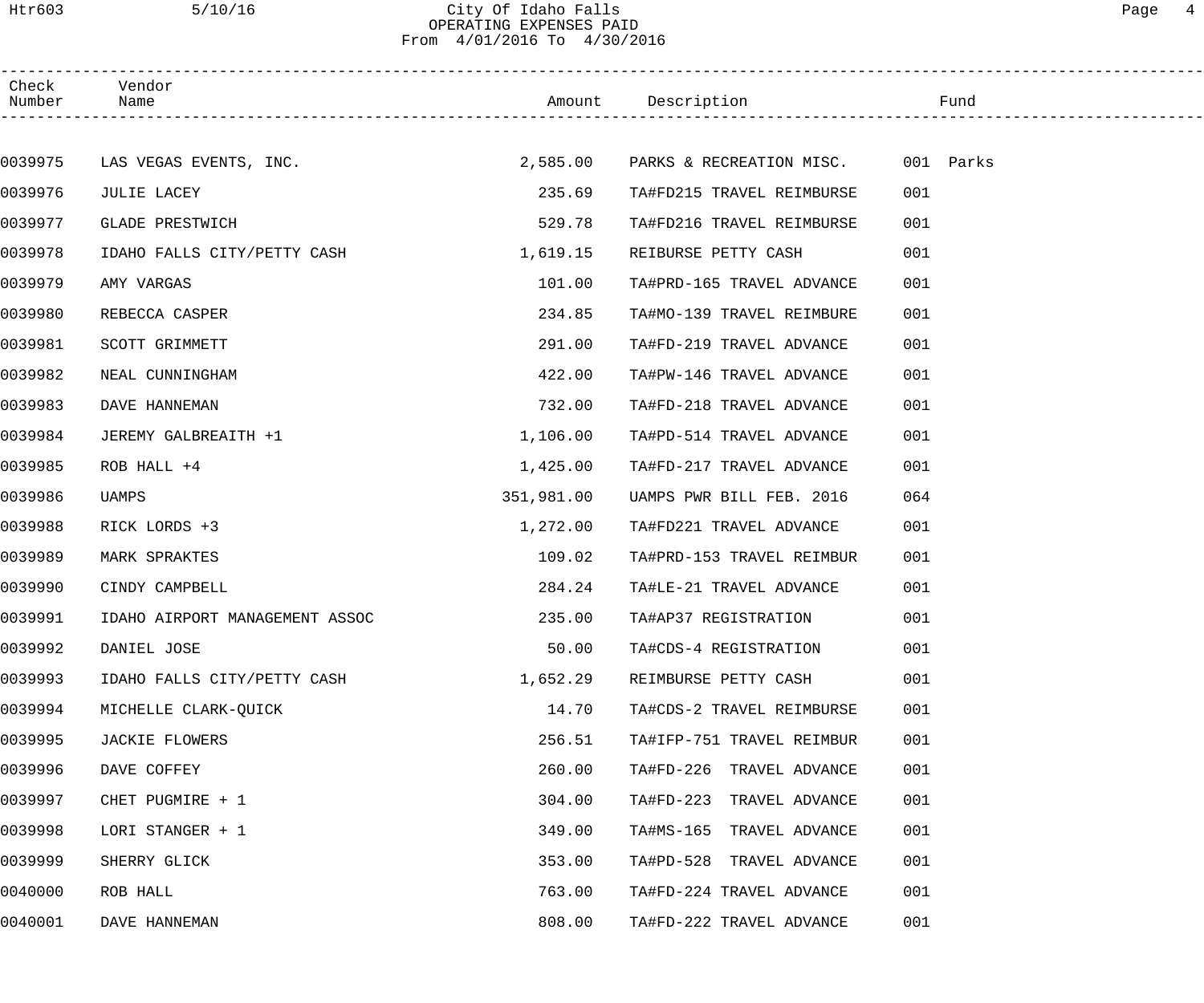### Htr603 5/10/16 City Of Idaho Falls Page 5 OPERATING EXPENSES PAID From 4/01/2016 To 4/30/2016

| Check<br>Number | Vendor<br>Name              |             | Amount Description        |     | Fund                 |  |
|-----------------|-----------------------------|-------------|---------------------------|-----|----------------------|--|
|                 |                             |             |                           |     |                      |  |
| 0040002         | <b>GLADE PRESTWICH</b>      | 1,046.00    | TA#FD-220 TRAVEL ADVANCE  | 001 |                      |  |
| 0040003         | JACKIE FLOWERS              | 1,427.00    | TA#IFP-706 TRAVEL ADVANCE | 001 |                      |  |
| 0040004         | ADRIAN RUSSELL + 3          | 2,160.00    | TA#FD-225 TRAVEL ADVANCE  | 001 |                      |  |
| 0040005         | SAWTOOTH EMERGENCY VEHICLES | 190,428.00  | EQUIPMENT-LRG & TURF      | 063 | Ambulance            |  |
| 0040005         | SAWTOOTH EMERGENCY VEHICLES | $1,500.00-$ | TRADE-IN EQUIP/SURPLUS    | 063 | Ambulance            |  |
| 0040006         | IDAHO FALLS CITY/PETTY CASH | 1,588.73    | REIMBURSE PETTY CASH      | 001 |                      |  |
| 0040007         | WELLS FARGO BANK            | 30,244.70   | PMT WELLS FARGO CC MAR'16 | 001 |                      |  |
| 0040007         | WELLS FARGO BANK            | 447.49      | PMT WELLS FARGO CC MAR'16 | 001 |                      |  |
| 0040007         | WELLS FARGO BANK            | 145.00      | PMT CC WELLS FARGO MAR'16 |     | 001 Council          |  |
| 0040007         | WELLS FARGO BANK            | 125.00      | PMT CC WELLS FARGO MAR'16 |     | 001 Data Processing  |  |
| 0040007         | WELLS FARGO BANK            | 49.99       | PMT CC WELLS FARGO MAR'16 | 001 | Finance              |  |
| 0040007         | WELLS FARGO BANK            | 519.93      | PMT CC WELLS FARGO MAR'16 | 001 | Finance              |  |
| 0040007         | WELLS FARGO BANK            | 44.09       | PMT CC WELLS FARGO MAR'16 | 001 | Finance              |  |
| 0040007         | WELLS FARGO BANK            | 120.00      | PMT CC WELLS FARGO MAR'16 |     | 001 Non Departmental |  |
| 0040007         | WELLS FARGO BANK            | 78.12       | PMT CC WELLS FARGO MAR'16 |     | 001 Non Departmental |  |
| 0040007         | WELLS FARGO BANK            | 425.27      | PMT CC WELLS FARGO MAR'16 |     | 001 Fire             |  |
| 0040007         | WELLS FARGO BANK            | 150.00      | PMT CC WELLS FARGO MAR'16 |     | 062 Sanitation       |  |
| 0040007         | WELLS FARGO BANK            | 233.18      | PMT CC WELLS FARGO MAR'16 |     | 012 Library          |  |
| 0040007         | WELLS FARGO BANK            | 554.12      | PMT CC WELLS FARGO MAR'16 |     | 012 Library          |  |
| 0040007         | WELLS FARGO BANK            | 803.85      | PMT CC WELLS FARGO MAR'16 |     | 012 Library          |  |
| 0040007         | WELLS FARGO BANK            | 28.00       | PMT CC WELLS FARGO MAR'16 |     | 012 Library          |  |
| 0040007         | WELLS FARGO BANK            | 48.41       | PMT CC WELLS FARGO MAR'16 |     | 012 Library          |  |
| 0040008         | CENTURYLINK                 | 244.50      | DID CHARGES FOR MAR.10,16 | 001 |                      |  |
| 0040009         | CENTURYLINK                 | 749.59      | MARCH 19,2016 PHONE CHRGS | 001 |                      |  |
| 0040010         | JEFF THOMASON               | 59.99       | TA#LE-18 TRAVEL REIMBURSE | 001 |                      |  |
| 0040011         | ROBERT SERR +1              | 30.00       | TA#PW-153TRAVEL REIMBURSE | 001 |                      |  |
|                 |                             |             |                           |     |                      |  |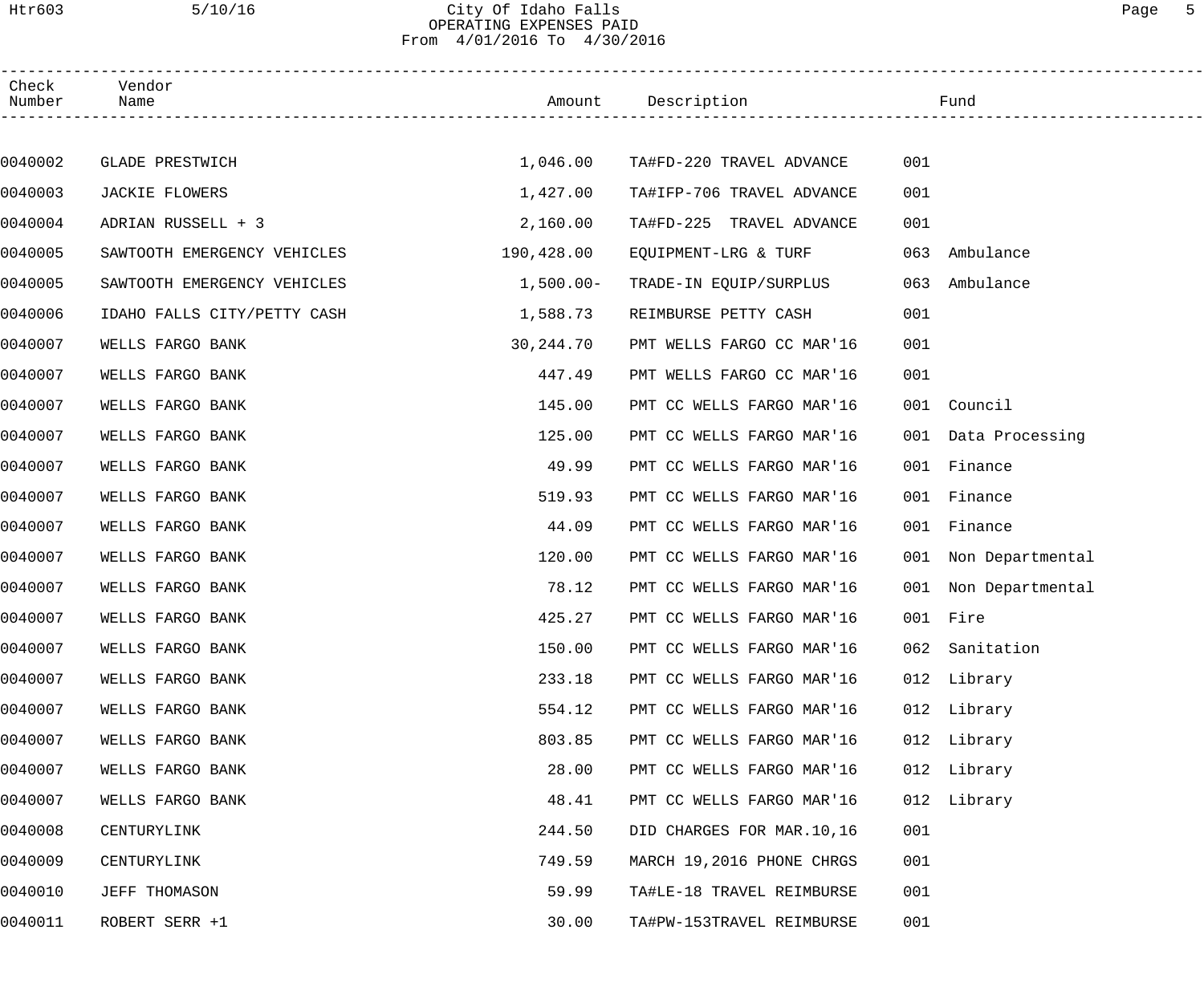## Htr603 5/10/16 City Of Idaho Falls Page 6 OPERATING EXPENSES PAID From 4/01/2016 To 4/30/2016

| Check<br>Number | Vendor<br>Name                                                    |            |                           |                         |  |
|-----------------|-------------------------------------------------------------------|------------|---------------------------|-------------------------|--|
|                 |                                                                   |            |                           |                         |  |
| 0040012         | BONNEVILLE POWER ADMIN.-IF 2,078,274.00 BPA POWER BILL MARCH 2016 |            |                           | 064                     |  |
| 0040013         | BONNEVILLE POWER ADMIN.-IF                                        | 224,971.00 | BPA TRANSMISSION MAR 2016 | 064                     |  |
| 0040014         | IDAHO FALLS CITY/PETTY CASH 1,517.76                              |            | PETTY CASH REIMBURSE      | 001                     |  |
| 0040015         | IDAHO BOARD OF VETERINARY MED.                                    | 150.00     | TA#PD-517 REGISTRATION    | 001                     |  |
| 0040016         | CLARISSA HARKER                                                   | 15.00      | TA#PD-517 TRAVEL ADVANCE  | 001                     |  |
| 0040017         | GABE KLEPICH                                                      | 713.00     | TA#PD-522 TRAVEL ADVANCE  | 001                     |  |
| 0040018         | DANA BRIGGS                                                       | 213.45     | TA#MO-142 TRAVEL ADVANCE  | 001                     |  |
| 0040019         | JAY GLICK                                                         | 30.00      | TA#PD-518 TRAVEL ADVANCE  | 001                     |  |
| 0040020         | TRAVIS PRAIRE + 2                                                 | 2,055.33   | TA#IFP716,735,743 TVL RMB | 001                     |  |
| 0040021         | BRIAN JONES + 4                                                   | 2,190.00   | TA#PW-149 TRAVEL ADVANCE  | 001                     |  |
| 0040022         | GARY OLSON                                                        | 15.75      | TA#PW-145 TRAVEL REIMBURS | 001                     |  |
| 0040023         | EICAP/EASTERN IDAHO COMMUNITY                                     | 877.07     | UTILITY DONATIONS MAR'16  | 001                     |  |
| 0040024         | DELTA AIR LINES, INC.                                             | 154,217.97 | CREDIT OVERPMTS IDA RENTS | 060                     |  |
| 0040025         | JOHN MORGAN                                                       | 5.51       | TA#IFP-722 TRAVEL REIMBUR | 001                     |  |
| 0040026         | JOHN COWLEY                                                       | 18.51      | TA#PD-526 TRAVEL REIMBUR  | 001                     |  |
| 0040027         | MATT WHITELOCK                                                    | 32.42      | TA#AP-35 TRAVEL REIMBUR   | 001                     |  |
| 0040028         | ALAN CUNNINGHAM                                                   | 35.36      | TA#IFP-723 TRAVEL REIMBUR | 001                     |  |
| 0040029         | <b>JASON RANDALL</b>                                              | 269.55     | TA#MS-163 TRAVEL REIMBUR  | 001                     |  |
| 0040030         | CENTURYLINK                                                       | 256.83     | DID CHARGES APRIL 10,2016 | 001                     |  |
| 0040031         | CENTURYLINK                                                       | 1,284.55   | 3 T1 LINES APRIL 2016     | 001                     |  |
| 0040032         | PAMELA JAHN LYON                                                  | 2,000.00   | UTILITY EASEMENT AGRMNT   | 064<br>Electric         |  |
| 0040033         | KERRY MCCULLOUGH                                                  | 300.00     | RMBRSMNT SUBSCRTION RENEW | 001<br>Non Departmental |  |
| 0040034         | IDAHO FALLS CITY/PETTY CASH                                       | 1,592.13   | REIMBURSE PETTY CASH      | 001                     |  |
| 0040035         | ADRIANA ALONSO                                                    | 15.00      | TA#MS-169 TRAVEL ADVANCE  | 001                     |  |
| 0040036         | CRISTINA HANSON                                                   | 62.79      | TA#MS-167 TRAVEL ADVANCE  | 001                     |  |
| 0040037         | NEAL CUNNINGHAM                                                   | 69.65      | TA#PW-146 TRAVEL RMBRSMNT | 001                     |  |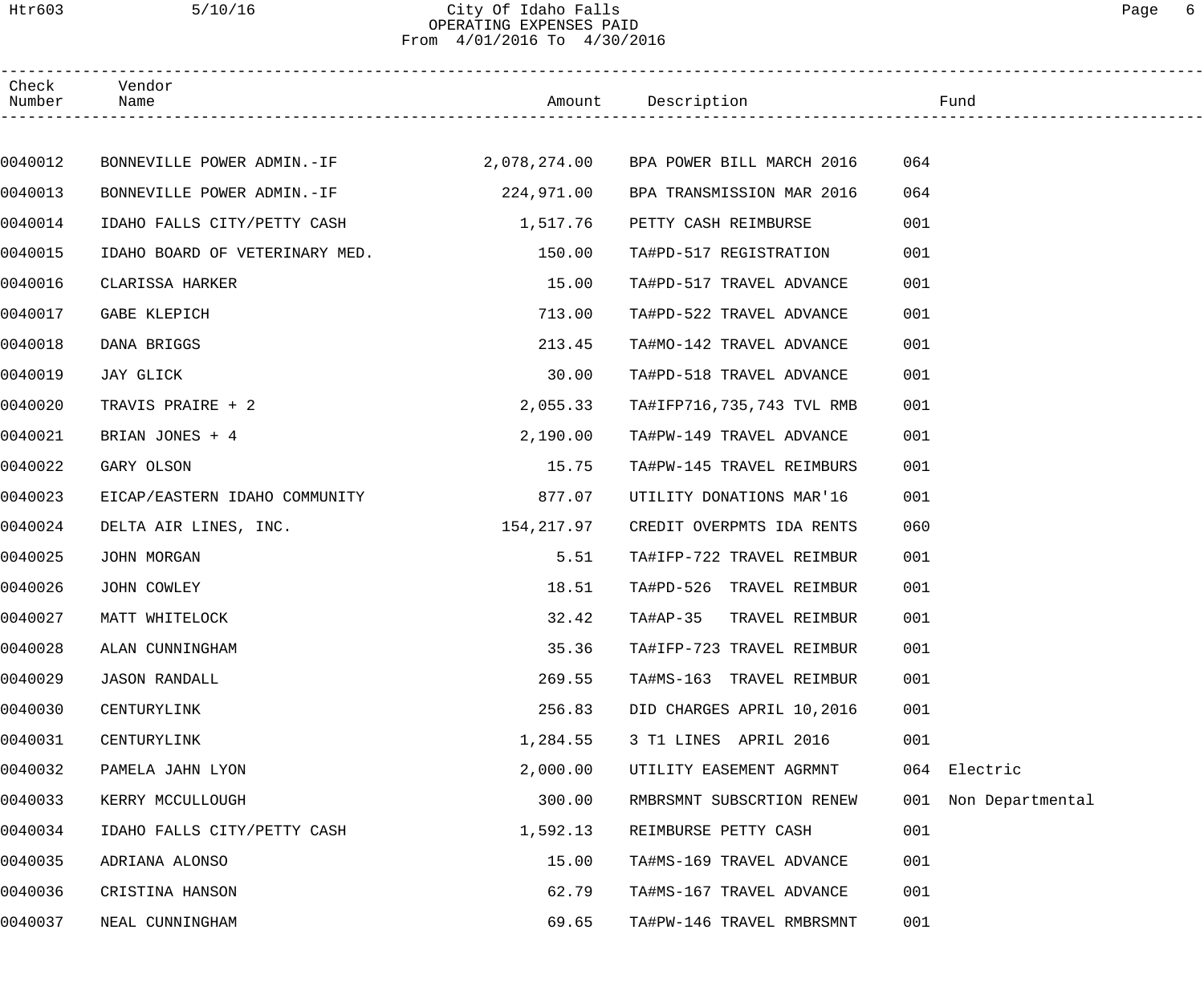# Htr603 5/10/16 City Of Idaho Falls Page 7 OPERATING EXPENSES PAID From 4/01/2016 To 4/30/2016

| Check<br>Number | Vendor<br>Name              | Amount   | Description               | Fund |  |
|-----------------|-----------------------------|----------|---------------------------|------|--|
|                 |                             |          |                           |      |  |
| 0040038         | JACKIE FLOWERS              | 170.62   | TA#IFP-684 TRVL ADVANCET  | 001  |  |
| 0040039         | KATHIE NOVAK, MSM           | 188.00   | TA#MO-140 TRVL RMBRSMNT   | 001  |  |
| 0040040         | DANIEL JOSE                 | 245.24   | TA#CDS-4 TRAVEL ADVANCE   | 001  |  |
| 0040041         | GREG WEITZEL                | 365.00   | TA#PRD-166 TRAVEL ADVANCE | 001  |  |
| 0040042         | CRAIG DAVIS                 | 407.92   | TA#AP-37 TRVL RMBRSMNT    | 001  |  |
| 0040044         | IDAHO FALLS CITY/PETTY CASH | 1,142.06 | REIMBURSE PETTY CASH      | 001  |  |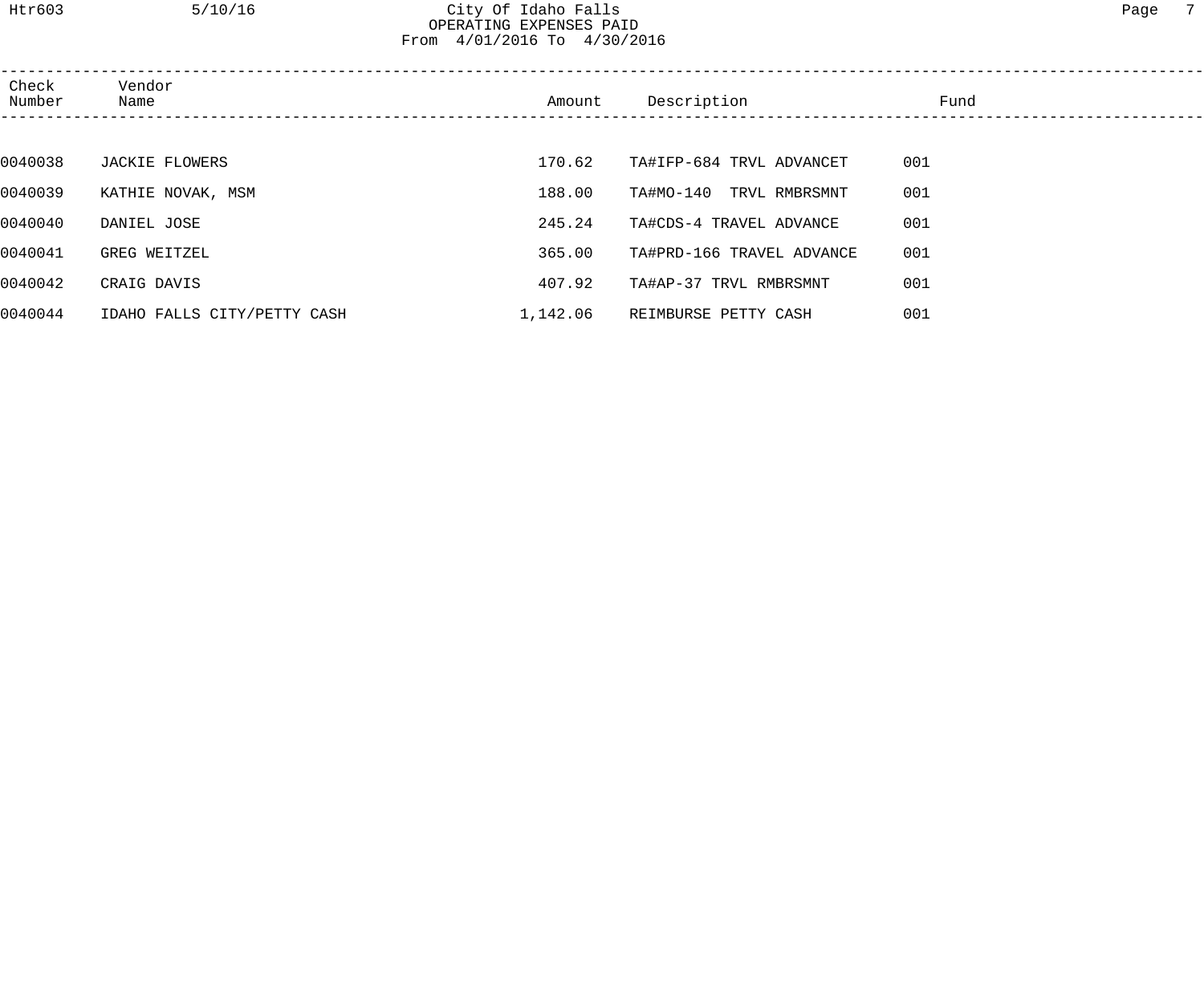#### City Of Idaho Falls Summary of Operating Expenses By Fund From 4/01/2016 To 4/30/2016 ------------------------------------------------------------------------------------------------------------------------------------

| $\mathbf 1$ | General Fund           | 146,307.55   |
|-------------|------------------------|--------------|
| 10          | Street Fund            | 3,777.69     |
| 11          | Recreation Fund        | 6,516.44     |
| 12          | Library Fund           | 5,996.70     |
| 18          | Golf Fund              | 4,668.87     |
| 60          | Airport Fund           | 160,661.80   |
| 61          | Water & Sewer Fund     | 67, 155.78   |
| 62          | Sanitation Fund        | 1,354.27     |
| 63          | Ambulance Fund         | 188,928.00   |
| 64          | Electric Light Fund    | 2,664,554.43 |
| 80          | Payroll Liability Fund | 2,643,963.98 |
|             |                        | 5,893,885.51 |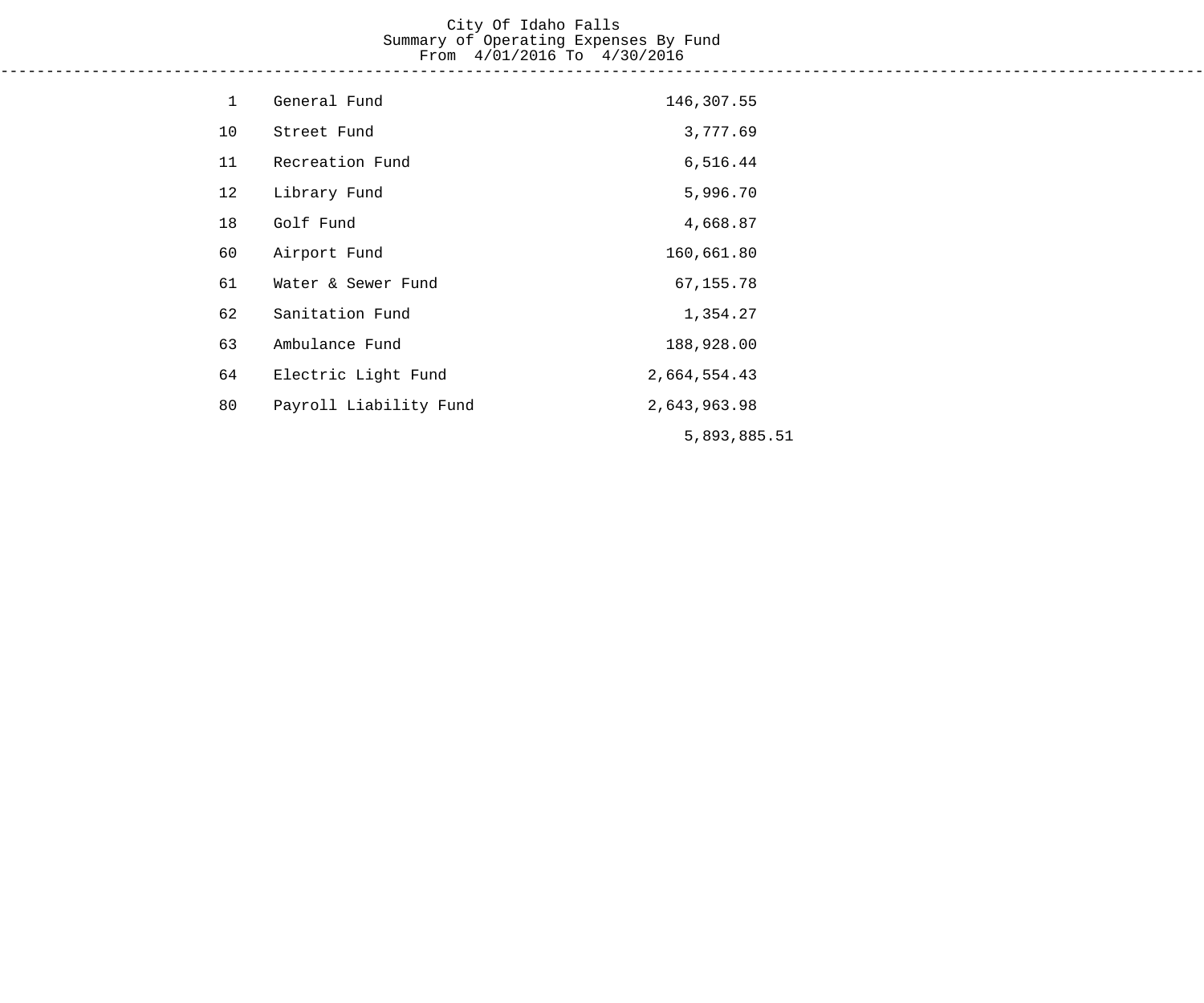### Htr606 5/10/16 City Of Idaho Falls Page 1 ELECTRONIC FUND TRANSFERS From 4/01/2016 To 4/30/2016

| Check<br>Number | Vendor<br>Name                 |           | Amount Description        |     | Fund                         |  |
|-----------------|--------------------------------|-----------|---------------------------|-----|------------------------------|--|
|                 |                                |           |                           |     |                              |  |
| 0013915         | ALIAH DVM, RHONDA              | 3,630.00  | VET CONSULTING/TREATMENT  |     | 001 Parks                    |  |
| 0013916         | BONNEVILLE BLUEPRINT SUPPLY    | 41.88     | YELLOW HIVIS AERVOE (12 C |     | 001 Public Works Engineering |  |
| 0013916         | BONNEVILLE BLUEPRINT SUPPLY    | 44.28     | WHITE AERVOE (12 CANS)    |     | 001 Public Works Engineering |  |
| 0013916         | BONNEVILLE BLUEPRINT SUPPLY    | 23.95     | MARKING STICK AERVOE      |     | 001 Public Works Engineering |  |
| 0013916         | BONNEVILLE BLUEPRINT SUPPLY    | 6.95      | ALVIN 6 IN SCALE          | 001 | Public Works Engineering     |  |
| 0013916         | BONNEVILLE BLUEPRINT SUPPLY    | 14,807.95 | ELECTRONIC EQUIPMENT      | 061 | Water                        |  |
| 0013917         | CAMPBELL'S QUALITY EXTERIORS   | 5,110.00  | WASTE WATER TREATMENT     | 061 | Sewer                        |  |
| 0013917         | CAMPBELL'S QUALITY EXTERIORS   | 2,940.00  | WASTE WATER TREATMENT     | 061 | Sewer                        |  |
| 0013918         | CONRAD & BISCHOFF, INC.        | 935.00    | FUEL AND ADDITIVES        | 001 |                              |  |
| 0013919         | D & S ELECTRICAL SUPPLY CO     | 162.00    | LIGHT BULBS               | 011 | Recreation                   |  |
| 0013920         | ELECTRICAL WHOLESALE SUPPLY CO | 22,421.06 | HARDWARE                  | 064 |                              |  |
| 0013920         | ELECTRICAL WHOLESALE SUPPLY CO | 8.87      | ELECTRICAL EQUIP/SUPPLIES |     | 001 General Services         |  |
| 0013920         | ELECTRICAL WHOLESALE SUPPLY CO | 42.90     | ELECTRICAL EQUIP/SUPPLIES |     | 001 General Services         |  |
| 0013920         | ELECTRICAL WHOLESALE SUPPLY CO | 33.42     | ELECTRICAL EQUIP/SUPPLIES |     | 001 General Services         |  |
| 0013920         | ELECTRICAL WHOLESALE SUPPLY CO | 38.76     | SAFETY EQUIPMENT          |     | 001 General Services         |  |
| 0013920         | ELECTRICAL WHOLESALE SUPPLY CO | 8.53      | ELECTRICAL EQUIP/SUPPLIES |     | 001 General Services         |  |
| 0013920         | ELECTRICAL WHOLESALE SUPPLY CO | 17.57     | ELECTRICAL EQUIP/SUPPLIES |     | 001 General Services         |  |
| 0013920         | ELECTRICAL WHOLESALE SUPPLY CO | 450.00    | ELECTRICAL EQUIP/SUPPLIES |     | 001 General Services         |  |
| 0013920         | ELECTRICAL WHOLESALE SUPPLY CO | 249.23    | ELECTRICAL EQUIP/SUPPLIES |     | 001 General Services         |  |
| 0013920         | ELECTRICAL WHOLESALE SUPPLY CO | 35.39     | ELECTRICAL EQUIP/SUPPLIES |     | 001 General Services         |  |
| 0013920         | ELECTRICAL WHOLESALE SUPPLY CO | 20.04     | ELECTRICAL EQUIP/SUPPLIES |     | 001 General Services         |  |
| 0013920         | ELECTRICAL WHOLESALE SUPPLY CO | 250.92    | ELECTRICAL EQUIP/SUPPLIES |     | 001 General Services         |  |
| 0013920         | ELECTRICAL WHOLESALE SUPPLY CO | 69.30     | ELECTRICAL EQUIP/SUPPLIES |     | 001 General Services         |  |
| 0013920         | ELECTRICAL WHOLESALE SUPPLY CO | 22.71     | ELECTRICAL EQUIP/SUPPLIES |     | 001 General Services         |  |
| 0013920         | ELECTRICAL WHOLESALE SUPPLY CO | 15.16     | ELECTRICAL EQUIP/SUPPLIES |     | 001 General Services         |  |
| 0013920         | ELECTRICAL WHOLESALE SUPPLY CO | 6.48      | ELECTRICAL EQUIP/SUPPLIES |     | 001 General Services         |  |
|                 |                                |           |                           |     |                              |  |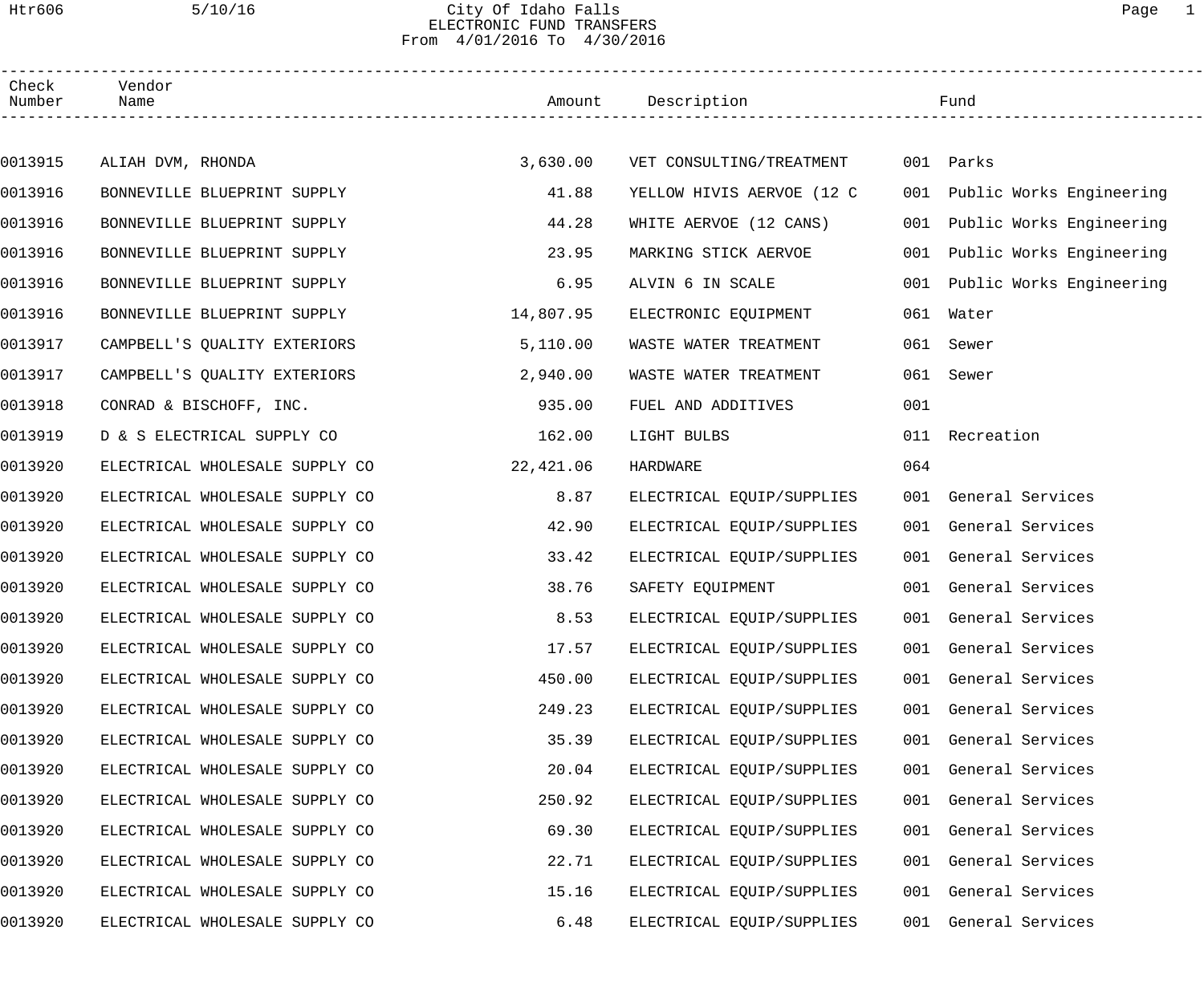### Htr606 5/10/16 City Of Idaho Falls Page 2 ELECTRONIC FUND TRANSFERS From 4/01/2016 To 4/30/2016

| Check<br>Number | Vendor<br>Name                 |           | Amount Description                             |     | Fund                 |
|-----------------|--------------------------------|-----------|------------------------------------------------|-----|----------------------|
|                 |                                |           |                                                |     |                      |
| 0013920         | ELECTRICAL WHOLESALE SUPPLY CO | 8.28      | ELECTRICAL EQUIP/SUPPLIES 001 General Services |     |                      |
| 0013920         | ELECTRICAL WHOLESALE SUPPLY CO | 84.88     | WIRE - 1500' TFFN 16 BLK                       |     | 001 Parks            |
| 0013921         | HANG TEN CUSTOM EMBROIDERY     | 1,980.00  | RESALE ITEMS                                   |     | 001 Parks            |
| 0013922         | INTERMOUNTAIN CLAIMS, INC.     | 22,982.59 | BILLING 3/14/16-3/27/16                        |     | 019 Self-Insurance   |
| 0013923         | JACK'S TIRE & OIL, INC.        | 5,240.00  | EQ REPAIR AND MAINT                            | 001 |                      |
| 0013923         | JACK'S TIRE & OIL, INC.        | 15.00     | VEHICLE AND EQUIP. MAINT.                      |     | 001 General Services |
| 0013923         | JACK'S TIRE & OIL, INC.        | 10.00     | VEHICLE AND EQUIP. MAINT.                      |     | 001 General Services |
| 0013924         | K/M SERVICE COMPANY            | 840.00    | CONSTRUCTION JOB/CONTRACT                      |     | 064 Electric         |
| 0013925         | PORTER'S OFFICE PRODUCTS       | 137.13    | OFFICE SUPPLIES                                |     | 001 Parks            |
| 0013925         | PORTER'S OFFICE PRODUCTS       | 51.92     | LEGAL SIZE PAPER FOR CITY                      |     | 001 Non Departmental |
| 0013925         | PORTER'S OFFICE PRODUCTS       | 59.76     | INK CARTRIDGE                                  |     | 001 Parks            |
| 0013925         | PORTER'S OFFICE PRODUCTS       | 5.39      | TABS                                           |     | 001 Parks            |
| 0013925         | PORTER'S OFFICE PRODUCTS       | 39.60     | MARKETS                                        |     | 001 Parks            |
| 0013925         | PORTER'S OFFICE PRODUCTS       | 30.20     | KEY TABS                                       |     | 001 Parks            |
| 0013925         | PORTER'S OFFICE PRODUCTS       | 9.96      | SCISSORS                                       |     | 001 Cemeteries       |
| 0013925         | PORTER'S OFFICE PRODUCTS       | 17.89     | PLANNER                                        |     | 001 Parks            |
| 0013926         | R & R PRODUCTS, INC.           | 93.41     | EQ REPAIR AND MAINT                            | 001 |                      |
| 0013927         | ROCKY MOUNTAIN TURF & IND.     | 2,546.18  | EQ REPAIR AND MAINT                            |     | 001 General Services |
| 0013927         | ROCKY MOUNTAIN TURF & IND.     | 26.88     | FREIGHT                                        |     | 001 General Services |
| 0013927         | ROCKY MOUNTAIN TURF & IND.     | 569.54    | EO REPAIR AND MAINT                            | 001 |                      |
| 0013927         | ROCKY MOUNTAIN TURF & IND.     | 46.08     | EQ REPAIR AND MAINT                            |     | 001 General Services |
| 0013927         | ROCKY MOUNTAIN TURF & IND.     | 10.47     | FREIGHT                                        |     | 001 General Services |
| 0013928         | SHOPKO, LLC                    | 393.21    | OPTICAL EQUIP & SUPPLIES                       |     | 010 Streets          |
| 0013929         | SIXEL CONSULTING GROUP, INC.   | 6,608.64  | PROFESSIONAL/PERSONAL SRV                      |     | 060 Airport          |
| 0013930         | SNAKE RIVER AUTO GLASS         | 170.00    | VEHICLE AND EQUIP. MAINT.                      |     | 001 General Services |
| 0013930         | SNAKE RIVER AUTO GLASS         | 170.00    | VEHICLE AND EQUIP. MAINT.                      |     | 001 General Services |
|                 |                                |           |                                                |     |                      |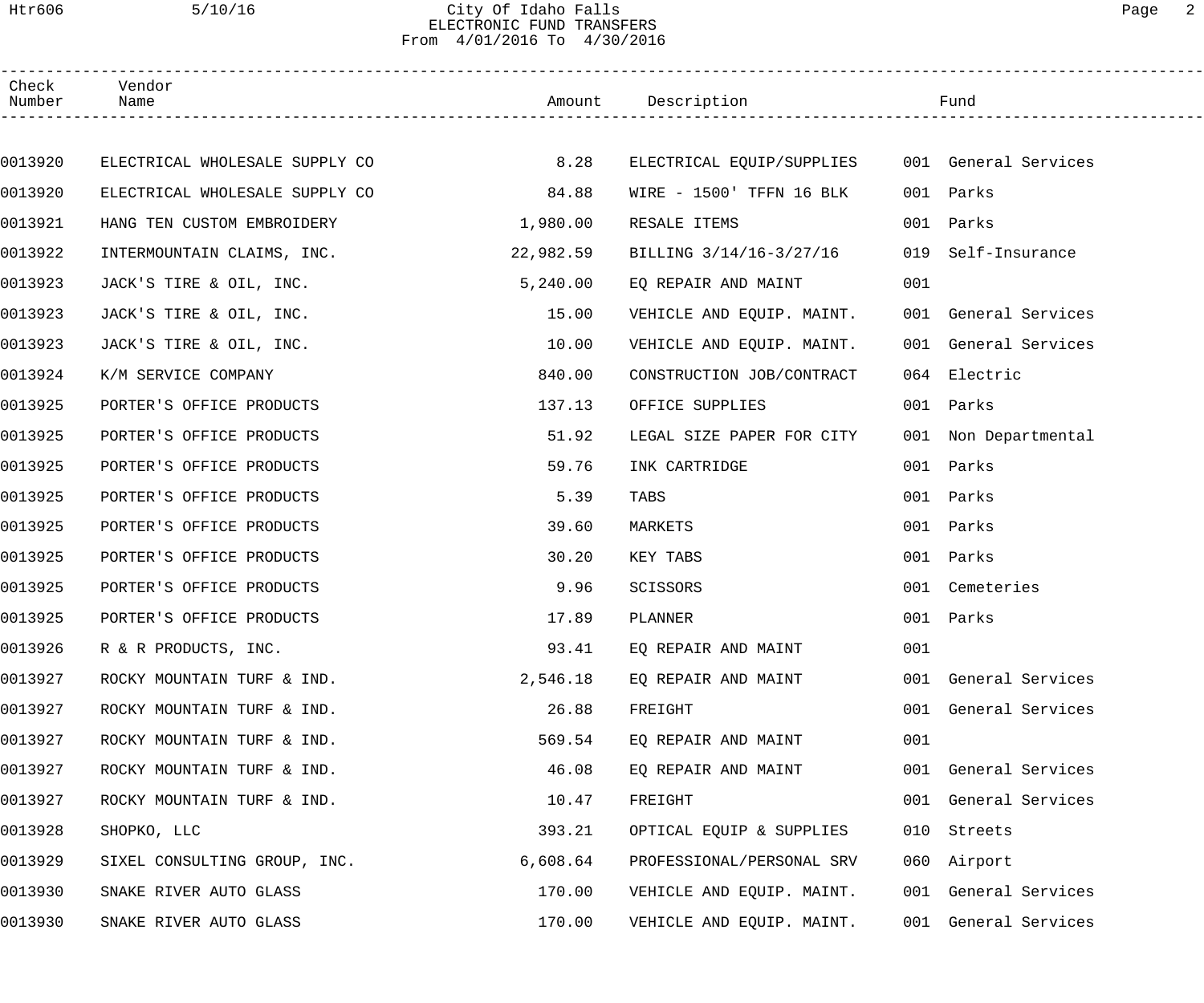### Htr606 5/10/16 City Of Idaho Falls Page 3 ELECTRONIC FUND TRANSFERS From 4/01/2016 To 4/30/2016

| Check<br>Number | Vendor<br>Name                 |           | Amount Description                             |     | Fund                         |  |
|-----------------|--------------------------------|-----------|------------------------------------------------|-----|------------------------------|--|
|                 |                                |           |                                                |     |                              |  |
| 0013930         | SNAKE RIVER AUTO GLASS         | 170.00    | VEHICLE AND EQUIP. MAINT. 001 General Services |     |                              |  |
| 0013931         | T AND T LAWN SERVICES, LLC     | 75.00     | NETWORK EQUIPMENT                              |     | 012 Library                  |  |
| 0013932         | TACOMA SCREW PRODUCTS, INC.    | 211.35    | WRENCH SETS, BOLTS, WASHE                      |     | 018 Golf Courses             |  |
| 0013932         | TACOMA SCREW PRODUCTS, INC.    | 76.34     | HEX SS CAP SCREW FULLY TH                      |     | 061 Sewer                    |  |
| 0013932         | TACOMA SCREW PRODUCTS, INC.    | 25.83     | GARAGE SHOP SUPPLIES                           |     | 001 General Services         |  |
| 0013932         | TACOMA SCREW PRODUCTS, INC.    | 8.20      | EQ REPAIR AND MAINT                            |     | 001 General Services         |  |
| 0013932         | TACOMA SCREW PRODUCTS, INC.    | 7.80      | HARDWARE MISCELLANEOUS                         |     | 001 General Services         |  |
| 0013932         | TACOMA SCREW PRODUCTS, INC.    | 45.88     | HARDWARE MISCELLANEOUS                         |     | 001 General Services         |  |
| 0013932         | TACOMA SCREW PRODUCTS, INC.    | 94.64     | HARDWARE MISCELLANEOUS                         |     | 001 General Services         |  |
| 0013932         | TACOMA SCREW PRODUCTS, INC.    | 9.51      | HARDWARE MISCELLANEOUS                         |     | 001 General Services         |  |
| 0013932         | TACOMA SCREW PRODUCTS, INC.    | 21.34     | HARDWARE MISCELLANEOUS                         |     | 001 General Services         |  |
| 0013932         | TACOMA SCREW PRODUCTS, INC.    | 8.14      | HARDWARE MISCELLANEOUS                         |     | 001 General Services         |  |
| 0013932         | TACOMA SCREW PRODUCTS, INC.    | 2.07      | HARDWARE MISCELLANEOUS                         |     | 001 General Services         |  |
| 0013932         | TACOMA SCREW PRODUCTS, INC.    | 10.88     | TOOLS, HAND POWER/NONPOWER                     |     | 001 General Services         |  |
| 0013932         | TACOMA SCREW PRODUCTS, INC.    | 70.89     | HARDWARE MISCELLANEOUS                         |     | 001 General Services         |  |
| 0013933         | TETON COMMUNICATIONS, INC.     | 100.10    | MAINTENANCE CONTRACT-EQ                        |     | 060 Airport                  |  |
| 0013933         | TETON COMMUNICATIONS, INC.     | 110.16    | MAINTENANCE CONTRACT-EO                        |     | 060 Airport                  |  |
| 0013933         | TETON COMMUNICATIONS, INC.     | 65.75     | ELECTRICAL EQUIP/SUPPLIES                      |     | 001 Parks                    |  |
| 0013933         | TETON COMMUNICATIONS, INC.     | 54.00     | ELECTRICAL EQUIP/SUPPLIES                      | 001 | Parks                        |  |
| 0013934         | THATCHER COMPANY               | 6,560.00  | GASES / TREATMENTS                             | 061 | Sewer                        |  |
| 0013934         | THATCHER COMPANY               | 4,377.01  | GASES / TREATMENTS                             | 061 | Sewer                        |  |
| 0013935         | WHEELER ELECTRIC, INC.         | 80.00     | ELEC/IF POWER                                  |     | 064 Electric                 |  |
| 0013936         | BONNEVILLE BLUEPRINT SUPPLY    | 1,050.00  | MAINTENANCE CONTRACT-EQ                        |     | 001 Public Works Engineering |  |
| 0013937         | CONRAD & BISCHOFF, INC.        | 19,850.79 | FUEL AND ADDITIVES                             | 001 |                              |  |
| 0013938         | EBSCO PUBLISHING               | 7,910.08  | AUDIOVISUAL/PUBLICATION                        |     | 012 Library                  |  |
| 0013939         | ELECTRICAL WHOLESALE SUPPLY CO | 51.88     | ELECTRICAL EQUIP/SUPPLIES                      |     | 001 General Services         |  |
|                 |                                |           |                                                |     |                              |  |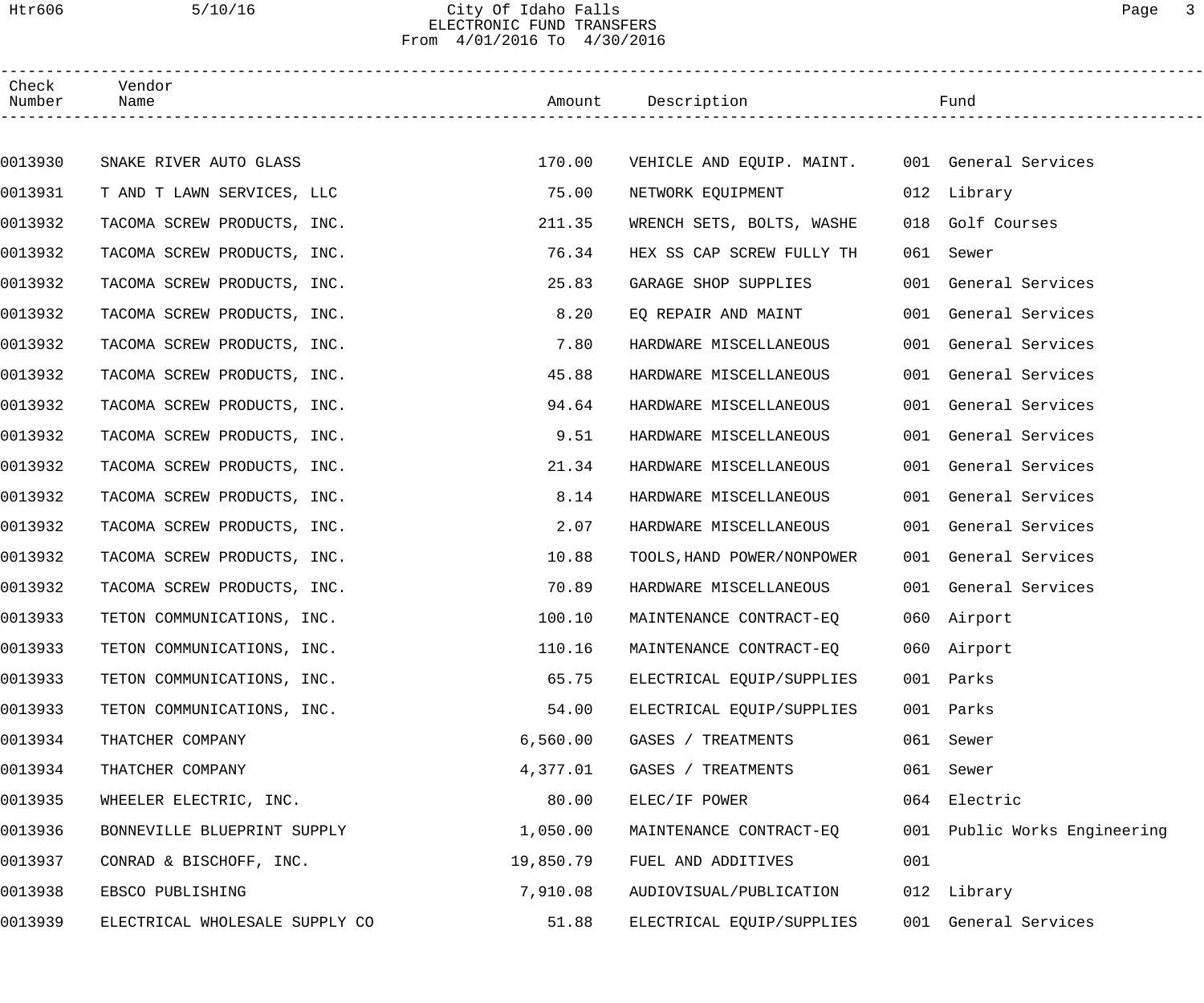### Htr606 5/10/16 City Of Idaho Falls Page 4 ELECTRONIC FUND TRANSFERS From 4/01/2016 To 4/30/2016

| Check<br>Number | Vendor<br>Name                 |               | Amount Description          |     | Fund                      |  |
|-----------------|--------------------------------|---------------|-----------------------------|-----|---------------------------|--|
|                 |                                |               |                             |     |                           |  |
| 0013939         | ELECTRICAL WHOLESALE SUPPLY CO | 3.46          | ELECTRICAL EQUIP/SUPPLIES   |     | 001 General Services      |  |
| 0013939         | ELECTRICAL WHOLESALE SUPPLY CO | 113.13        | ELECTRICAL EQUIP/SUPPLIES   |     | 001 General Services      |  |
| 0013939         | ELECTRICAL WHOLESALE SUPPLY CO | 51.17         | ELECTRICAL EQUIP/SUPPLIES   |     | 001 General Services      |  |
| 0013939         | ELECTRICAL WHOLESALE SUPPLY CO | 24.76         | ELECTRICAL EQUIP/SUPPLIES   |     | 001 General Services      |  |
| 0013939         | ELECTRICAL WHOLESALE SUPPLY CO | 13.37         | ELECTRICAL EQUIP/SUPPLIES   |     | 001 General Services      |  |
| 0013939         | ELECTRICAL WHOLESALE SUPPLY CO | 53.60         | ELECTRICAL EQUIP/SUPPLIES   |     | 001 General Services      |  |
| 0013940         | ENVIRONMENTAL RESOURCE ASSOC.  | 55.74         | FREIGHT                     |     | 061 Sewer                 |  |
| 0013940         | ENVIRONMENTAL RESOURCE ASSOC.  | 1,142.00      | LABORATORY EQUIP/MATERIAL   |     | 061 Sewer                 |  |
| 0013941         | FREIGHTLINER OF IDAHO          | 208,129.00    | EQUIPMENT-LRG & TURF        |     | 064 Electric              |  |
| 0013941         | FREIGHTLINER OF IDAHO          | $39,500.00 -$ | TRADE-IN EQUIP/SURPLUS      |     | 064 Electric              |  |
| 0013942         | H-K CONTRACTORS, INC.          | 1,530.85      | CONSTRUCTION JOB/CONTRACT   |     | 041 Municipal Capital Imp |  |
| 0013942         | H-K CONTRACTORS, INC.          | 2,483.56      | CONSTRUCTION JOB/CONTRACT   | 046 | Traffic Light Cap Imp     |  |
| 0013942         | H-K CONTRACTORS, INC.          | 820.99        | CONSTRUCTION JOB/CONTRACT   |     | 046 Traffic Light Cap Imp |  |
| 0013943         | JACK'S TIRE & OIL, INC.        | 187.76        | EQ REPAIR AND MAINT         |     | 001 General Services      |  |
| 0013944         | LEONARD PETROLEUM EQUIP, INC.  | 226.00        | GARAGE SHOP SUPPLIES        |     | 001 General Services      |  |
| 0013945         | NORTHWEST SCIENTIFIC, INC.     | 125.08        | LABORATORY EQUIP/MATERIAL   |     | 061 Sewer                 |  |
| 0013945         | NORTHWEST SCIENTIFIC, INC.     | 2,266.15      | LABORATORY EQUIP/MATERIAL   |     | 061 Sewer                 |  |
| 0013945         | NORTHWEST SCIENTIFIC, INC.     | 104.32        | LABORATORY EQUIP/MATERIAL   |     | 061 Sewer                 |  |
| 0013945         | NORTHWEST SCIENTIFIC, INC.     | 347.40        | LABORATORY EQUIP/MATERIAL   | 061 | Sewer                     |  |
| 0013945         | NORTHWEST SCIENTIFIC, INC.     | 295.38        | LABORATORY EQUIP/MATERIAL   |     | 061 Sewer                 |  |
| 0013945         | NORTHWEST SCIENTIFIC, INC.     | 285.88        | LABORATORY EQUIP/MATERIAL   |     | 061 Sewer                 |  |
| 0013946         | ONE CALL LOCATORS, LTD         | 5,402.88      | SERVICES/MISCELLANEOUS      |     | 064 Electric              |  |
| 0013946         | ONE CALL LOCATORS, LTD         | 67.52         | SERVICES/MISCELLANEOUS      |     | 064 Electric              |  |
| 0013947         | PHONCOM, INC.                  | 264.25        | FAX, ALARM, CABLE FIXED-ZOO |     | 001 Parks                 |  |
| 0013948         | PORTER'S OFFICE PRODUCTS       | 128.36        | OFFICE SUPPLIES, GENERAL    |     | 060 Airport               |  |
| 0013948         | PORTER'S OFFICE PRODUCTS       | 157.62        | FURNITURE                   |     | 060 Airport               |  |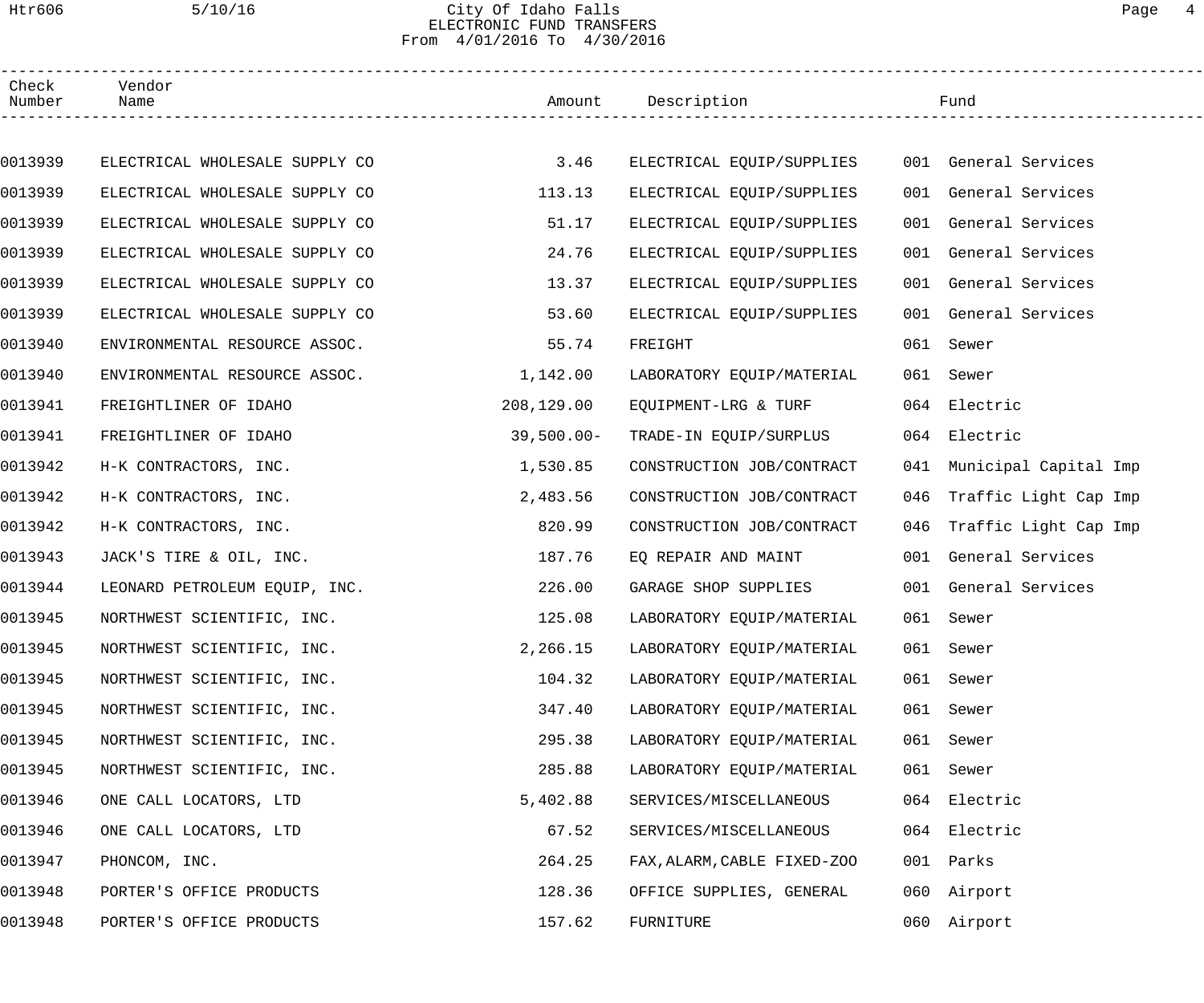## Htr606 5/10/16 City Of Idaho Falls Page 5 ELECTRONIC FUND TRANSFERS From 4/01/2016 To 4/30/2016

| Check<br>Number | Vendor<br>Name                    |          | Amount Description                   |     | Fund                 |
|-----------------|-----------------------------------|----------|--------------------------------------|-----|----------------------|
|                 |                                   |          |                                      |     |                      |
| 0013948         | PORTER'S OFFICE PRODUCTS          | 264.09   | THUMB DRIVE, PENS, POST-IT, 001 Fire |     |                      |
| 0013948         | PORTER'S OFFICE PRODUCTS          | 133.92   | FASTENER EXTCORD, SURGE P            |     | 001 Parks            |
| 0013948         | PORTER'S OFFICE PRODUCTS          | 32.58    | PENC SHPNER, TAPE                    |     | 001 Parks            |
| 0013948         | PORTER'S OFFICE PRODUCTS          | 73.41    | CRTDG TAPE                           |     | 001 Parks            |
| 0013948         | PORTER'S OFFICE PRODUCTS          | 73.41    | CRTDG TAPE                           |     | 001 Parks            |
| 0013948         | PORTER'S OFFICE PRODUCTS          | 75.15    | <b>FOLDERS</b>                       |     | 064 Electric         |
| 0013948         | PORTER'S OFFICE PRODUCTS          | 36.92    | FILE FOLDERS, 12 X 10, A-            |     | 001 General Services |
| 0013948         | PORTER'S OFFICE PRODUCTS          | 57.37    | OFFICE SUPPLIES, GENERAL             |     | 064 Electric         |
| 0013948         | PORTER'S OFFICE PRODUCTS          | 27.93    | OFFICE SUPPLIES, GENERAL             |     | 064 Electric         |
| 0013948         | PORTER'S OFFICE PRODUCTS          | 49.44    | OFFICE SUPPLIES, GENERAL             |     | 064 Electric         |
| 0013948         | PORTER'S OFFICE PRODUCTS          | 91.59    | OFFICE SUPPLIES, GENERAL             |     | 064 Electric         |
| 0013949         | RITER ENGINEERING COMPANY         | 393.00   | METERS                               |     | 064 Electric         |
| 0013949         | RITER ENGINEERING COMPANY         | 2,934.25 | METERS                               |     | 064 Electric         |
| 0013950         | ROCKY MOUNTAIN TURF & IND.        | 100.49   | EQ REPAIR AND MAINT                  |     | 001 General Services |
| 0013950         | ROCKY MOUNTAIN TURF & IND.        | 12.02    | FREIGHT                              |     | 001 General Services |
| 0013951         | SCHOW'S TRUCK CENTER              | 62.30    | EO REPAIR AND MAINT                  | 001 |                      |
| 0013952         | SNAKE RIVER AUTO GLASS            | 170.00   | VEHICLE AND EQUIP. MAINT.            |     | 001 General Services |
| 0013952         | SNAKE RIVER AUTO GLASS            | 20.00    | VEHICLE AND EQUIP. MAINT.            |     | 001 General Services |
| 0013953         | SPECIALTY CONSTRUCTION SUPPLY LLC | 420.00   | HEAVY DUTY CONSTRUCTION F            |     | 001 Parks            |
| 0013954         | T. J. SPORTS                      | 56.76    | CLOTHING & APPAREL                   |     | 062 Sanitation       |
| 0013955         | TACOMA SCREW PRODUCTS, INC.       | 28.26    | GARAGE SHOP SUPPLIES                 |     | 001 General Services |
| 0013955         | TACOMA SCREW PRODUCTS, INC.       | 6.39     | GARAGE SHOP SUPPLIES                 |     | 001 General Services |
| 0013955         | TACOMA SCREW PRODUCTS, INC.       | 27.11    | EQ REPAIR AND MAINT                  |     | 001 General Services |
| 0013956         | THATCHER COMPANY                  | 6,540.00 | GASES / TREATMENTS                   |     | 061 Sewer            |
| 0013957         | TIGHT LINE MEDIA, LLC             | 2,805.00 | ELEC/IF POWER                        |     | 064 Electric         |
| 0013958         | TYNDALE COMPANY, INC.             | 147.40   | CLOTHING & APPAREL                   |     | 064 Electric         |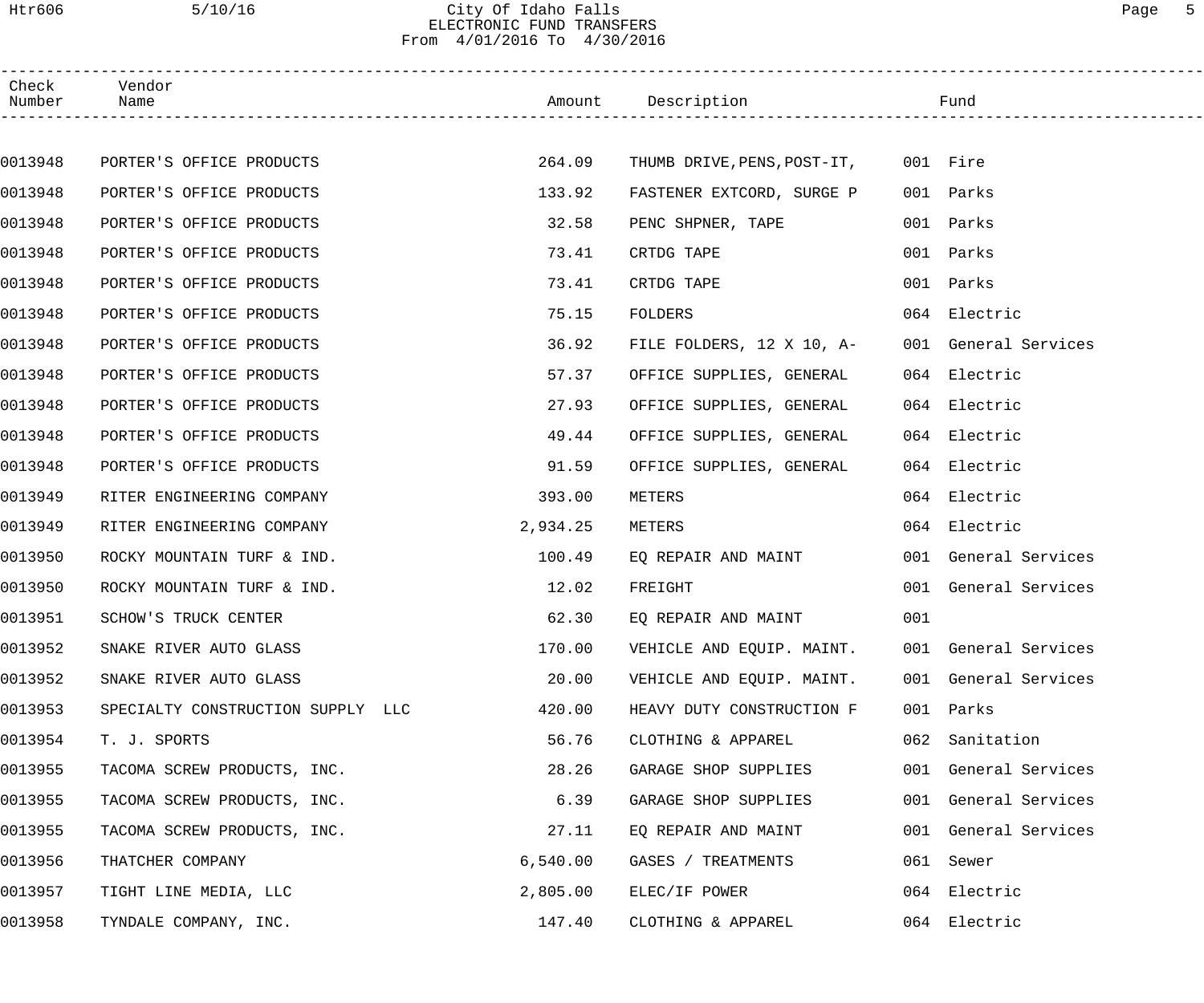### Htr606 5/10/16 City Of Idaho Falls Page 6 ELECTRONIC FUND TRANSFERS From 4/01/2016 To 4/30/2016

| Check<br>Number | Vendor<br>Name                 |          | Amount Description        |     | Fund                    |
|-----------------|--------------------------------|----------|---------------------------|-----|-------------------------|
|                 |                                |          |                           |     |                         |
| 0013958         | TYNDALE COMPANY, INC.          | 143.20   | CLOTHING & APPAREL        |     | 064 Electric            |
| 0013958         | TYNDALE COMPANY, INC.          | 71.60    | CLOTHING & APPAREL        |     | 064 Electric            |
| 0013959         | VALCOM (VLCM)                  | 860.32   | COMPUTERS, DP/WORD PROC.  |     | 001 Planning & Building |
| 0013959         | VALCOM (VLCM)                  | 1,987.22 | COMPUTERS, DP/WORD PROC.  |     | 001 Planning & Building |
| 0013959         | VALCOM (VLCM)                  | 387.20   | COMPUTERS, DP/WORD PROC.  | 064 | Electric                |
| 0013959         | VALCOM (VLCM)                  | 265.44   | COMPUTERS, DP/WORD PROC.  |     | 064 Electric            |
| 0013960         | WEST COAST PAPER SOLUTIONS     | 166.10   | BUILDING SUP/REPR/MAINT.  |     | 001 Police              |
| 0013960         | WEST COAST PAPER SOLUTIONS     | 315.62   | BUILDING SUP/REPR/MAINT.  |     | 001 Police              |
| 0013961         | WORK WEARHOUSE                 | 99.63    | CLOTHING - KEVIN G        |     | 064 Electric            |
| 0013962         | BUG COMPANY, THE               | 22.75    | FEED/BEDDING (ANIMALS)    |     | 001 Parks               |
| 0013962         | BUG COMPANY, THE               | 31.37    | FREIGHT                   |     | 001 Parks               |
| 0013962         | BUG COMPANY, THE               | 22.75    | FEED/BEDDING (ANIMALS)    |     | 001 Parks               |
| 0013962         | BUG COMPANY, THE               | 31.37    | FREIGHT                   |     | 001 Parks               |
| 0013963         | CARL'S PRESSURE WASHERS, INC.  | 188.54   | PRESSURE WASHER WAND      |     | 001 General Services    |
| 0013964         | CONRAD & BISCHOFF, INC.        | 237.60   | FUEL AND ADDITIVES        | 001 |                         |
| 0013964         | CONRAD & BISCHOFF, INC.        | 8,803.28 | FUEL AND ADDITIVES        | 001 |                         |
| 0013964         | CONRAD & BISCHOFF, INC.        | 9,869.24 | FUEL AND ADDITIVES        | 001 |                         |
| 0013964         | CONRAD & BISCHOFF, INC.        | 251.99   | FUEL AND ADDITIVES        |     | 001 General Services    |
| 0013965         | D & S ELECTRICAL SUPPLY CO     | 38.43    | ELECTRICAL EQUIP/SUPPLIES |     | 001 General Services    |
| 0013965         | D & S ELECTRICAL SUPPLY CO     | 162.00   | ELECTRICAL EQUIP/SUPPLIES |     | 001 General Services    |
| 0013966         | DELTA AIR LINES, INC.          | 1,395.08 | ANIMALS                   | 001 | Parks                   |
| 0013966         | DELTA AIR LINES, INC.          | 335.75   | ANIMALS                   | 001 | Parks                   |
| 0013967         | DOUG ANDRUS DISTRIBUTING, INC. | 274.40   | WASTE WATER TREATMENT     |     | 061 Sewer               |
| 0013968         | ELECTRICAL EQUIPMENT CO., INC. | 2,514.00 | WATER DEPARTMENT          |     | 061 Water               |
| 0013969         | ELECTRICAL WHOLESALE SUPPLY CO | 706.30   | ELECTRICAL EQUIP/SUPPLIES |     | 064 Electric            |
| 0013969         | ELECTRICAL WHOLESALE SUPPLY CO | 36.91    | HARDWARE MISCELLANEOUS    |     | 064 Electric            |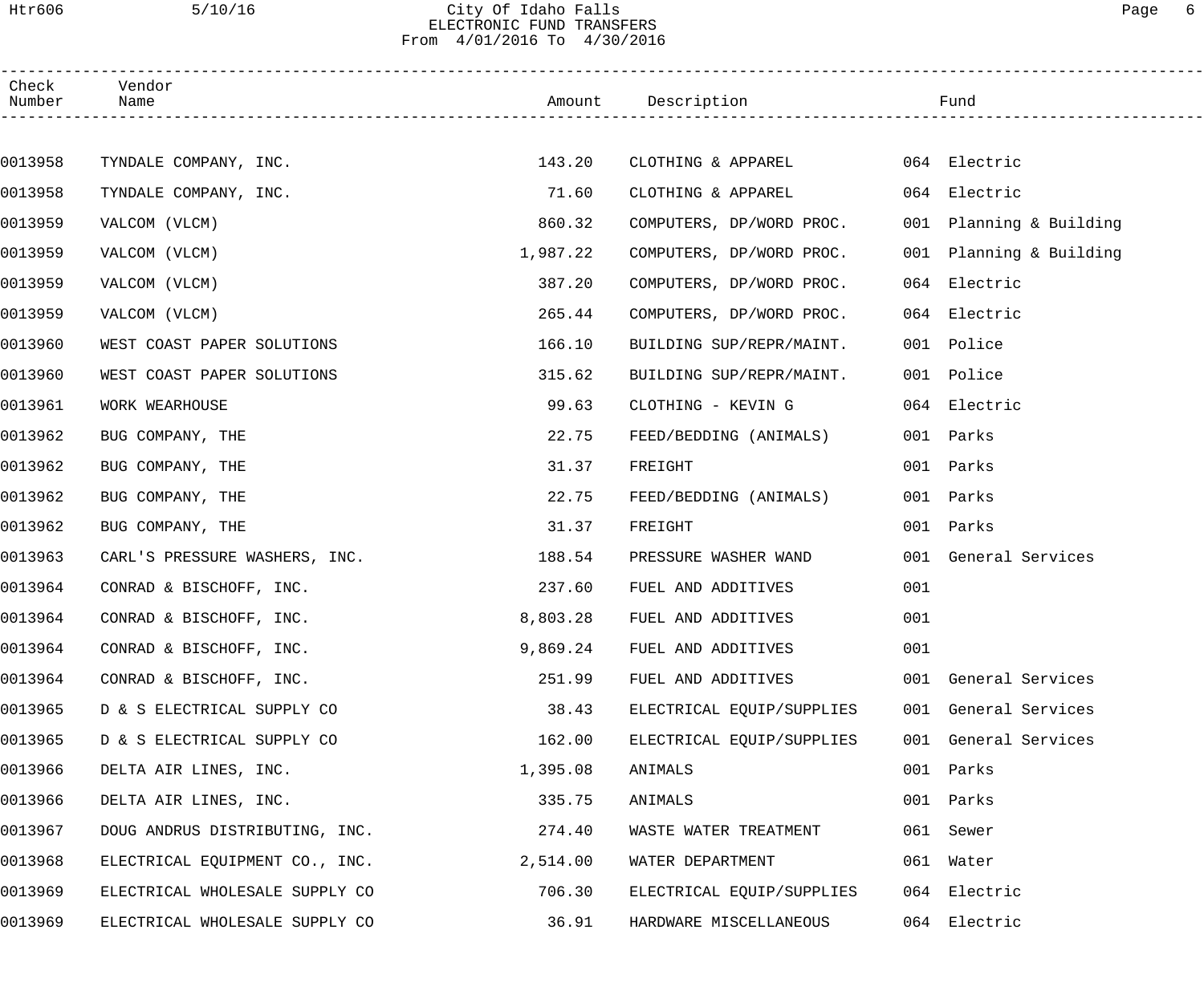### Htr606 5/10/16 City Of Idaho Falls Page 7 ELECTRONIC FUND TRANSFERS From 4/01/2016 To 4/30/2016

| Check<br>Number | Vendor<br>Name                 |          | Amount Description        | Fund                 |
|-----------------|--------------------------------|----------|---------------------------|----------------------|
|                 |                                |          |                           |                      |
| 0013969         | ELECTRICAL WHOLESALE SUPPLY CO | 6.58     | HARDWARE MISCELLANEOUS    | 064 Electric         |
| 0013969         | ELECTRICAL WHOLESALE SUPPLY CO | 36.91    | HARDWARE MISCELLANEOUS    | 064 Electric         |
| 0013969         | ELECTRICAL WHOLESALE SUPPLY CO | 143.06   | HARDWARE                  | 064 Electric         |
| 0013969         | ELECTRICAL WHOLESALE SUPPLY CO | 1.88     | ELECTRICAL EQUIP/SUPPLIES | 001 General Services |
| 0013969         | ELECTRICAL WHOLESALE SUPPLY CO | 134.59   | ELECTRICAL EQUIP/SUPPLIES | 001 General Services |
| 0013969         | ELECTRICAL WHOLESALE SUPPLY CO | 942.59   | ELECTRICAL EQUIP/SUPPLIES | 001 General Services |
| 0013969         | ELECTRICAL WHOLESALE SUPPLY CO | 28.65    | ELECTRICAL EQUIP/SUPPLIES | 001 General Services |
| 0013969         | ELECTRICAL WHOLESALE SUPPLY CO | 110.48   | ELECTRICAL EQUIP/SUPPLIES | 001 General Services |
| 0013970         | FALLS PRINTING COMPANY, LLC    | 873.60   | PRINTING                  | 064 Electric         |
| 0013971         | IDAHO CANVAS PRODUCTS, INC.    | 73.31    | REPAIR TARP               | 064 Electric         |
| 0013971         | IDAHO CANVAS PRODUCTS, INC.    | 158.10   | REPAIR BAGS               | 064 Electric         |
| 0013972         | JACK'S TIRE & OIL, INC.        | 85.68    | VEHICLE AND EQUIP. MAINT. | 001 General Services |
| 0013972         | JACK'S TIRE & OIL, INC.        | 35.00    | VEHICLE AND EQUIP. MAINT. | 001 General Services |
| 0013972         | JACK'S TIRE & OIL, INC.        | 40.00    | VEHICLE AND EQUIP. MAINT. | 001 General Services |
| 0013972         | JACK'S TIRE & OIL, INC.        | 59.95    | VEHICLE AND EQUIP. MAINT. | 001 General Services |
| 0013972         | JACK'S TIRE & OIL, INC.        | 119.74   | VEHICLE AND EQUIP. MAINT. | 001 General Services |
| 0013972         | JACK'S TIRE & OIL, INC.        | 140.00   | GARAGE SHOP SUPPLIES      | 001 General Services |
| 0013972         | JACK'S TIRE & OIL, INC.        | 2,157.68 | EQ REPAIR AND MAINT       | 001 General Services |
| 0013972         | JACK'S TIRE & OIL, INC.        | 60.00    | 280/250-4 TR87P IND TUBE  | 061 Sewer            |
| 0013973         | K/M SERVICE COMPANY            | 770.00   | CONSTRUCTION JOB/CONTRACT | 064 Electric         |
| 0013974         | LASER XPRESS                   | 106.95   | OFFICE SUPPLIES, GENERAL  | 001 Mayor            |
| 0013975         | NUMBER ONE PRINTING & SIGN     | 100.00   | OFFICE SUPPLIES, GENERAL  | 064 Electric         |
| 0013976         | PORTER'S OFFICE PRODUCTS       | 25.52    | SMD FOLDER GRY            | 001 Treasurer        |
| 0013976         | PORTER'S OFFICE PRODUCTS       | 25.52    | SMD FOLDER MRN            | 001 Treasurer        |
| 0013976         | PORTER'S OFFICE PRODUCTS       | 25.52    | SMD FOLDER NVY            | 001 Treasurer        |
| 0013976         | PORTER'S OFFICE PRODUCTS       | 25.52    | SMD FOLDER PUR            | 001 Treasurer        |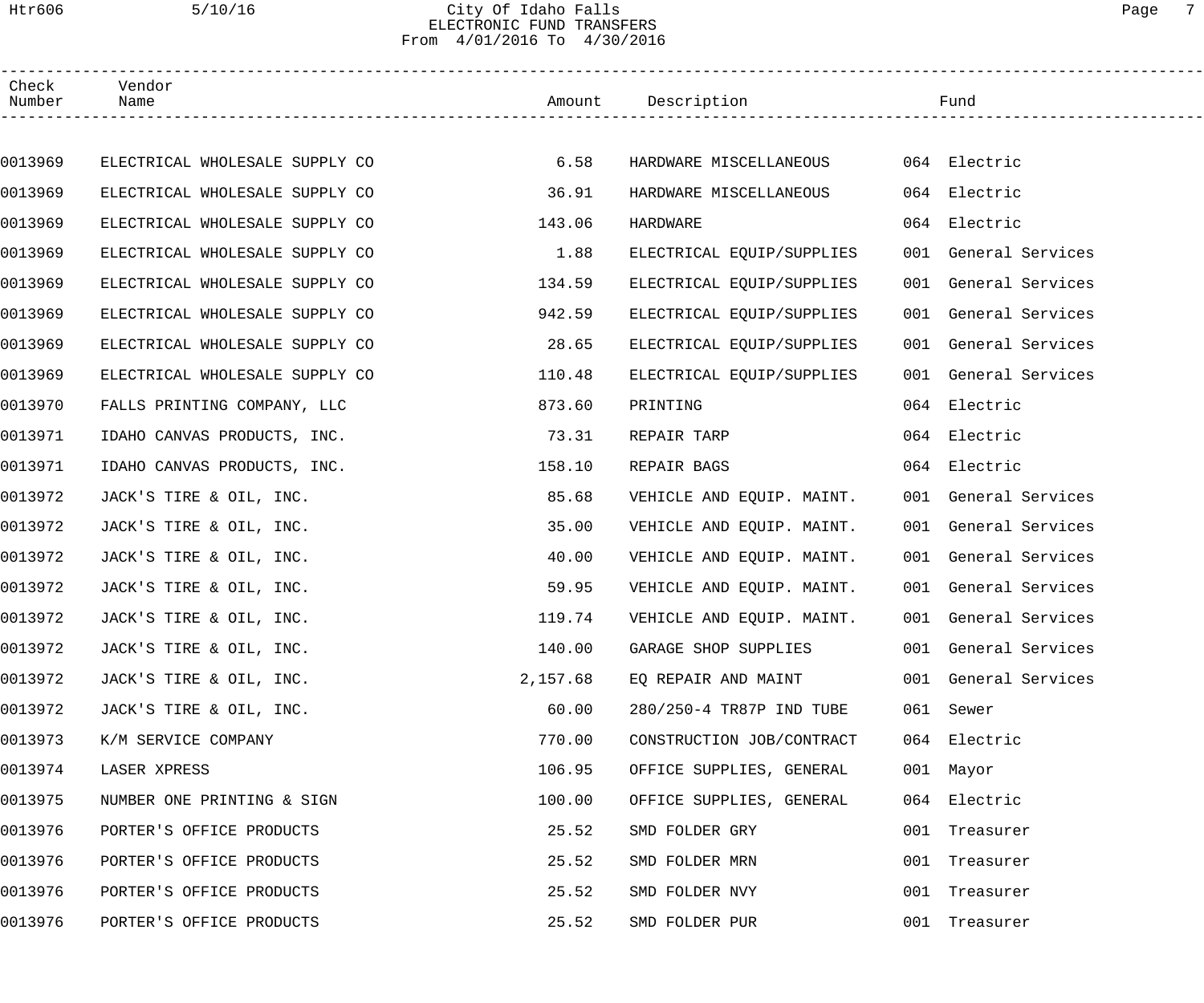### Htr606 5/10/16 City Of Idaho Falls Page 8 ELECTRONIC FUND TRANSFERS From 4/01/2016 To 4/30/2016

| Check<br>Number | Vendor<br>Name                 |           | Amount Description           |     | Fund                         |  |
|-----------------|--------------------------------|-----------|------------------------------|-----|------------------------------|--|
|                 |                                |           |                              |     |                              |  |
| 0013976         | PORTER'S OFFICE PRODUCTS       | 25.52     | SMD FOLDER TEA               |     | 001 Treasurer                |  |
| 0013976         | PORTER'S OFFICE PRODUCTS       | 11.18     | LABEL MAIL                   |     | 001 Treasurer                |  |
| 0013976         | PORTER'S OFFICE PRODUCTS       | 178.33    | OFFICE SUPPLIES, GENERAL     |     | 001 Public Works Engineering |  |
| 0013977         | ROBERTSON SUPPLY, INC.         | 3.84      | PLUMBING EQUIP/SUPPLIES      |     | 001 General Services         |  |
| 0013977         | ROBERTSON SUPPLY, INC.         | 18.53     | PLUMBING EQUIP/SUPPLIES      |     | 001 General Services         |  |
| 0013978         | SHADOW TRACKERS INVESTIGATIVE  | 2,488.00  | PROFESSIONAL/PERSONAL SRV    |     | 001 Non Departmental         |  |
| 0013979         | SIXEL CONSULTING GROUP, INC.   | 4,167.00  | PROFESSIONAL/PERSONAL SRV    |     | 060 Airport                  |  |
| 0013980         | SNAKE RIVER AUTO GLASS         | 20.00     | VEHICLE AND EQUIP. MAINT.    |     | 001 General Services         |  |
| 0013981         | SNAKE RIVER PRINTING COMPANY   | 2,414.32  | PRINTING                     |     | 001 Non Departmental         |  |
| 0013982         | TACOMA SCREW PRODUCTS, INC.    | 1.94      | HARDWARE MISCELLANEOUS       |     | 001 General Services         |  |
| 0013982         | TACOMA SCREW PRODUCTS, INC.    | 4.46      | HARDWARE MISCELLANEOUS       |     | 001 General Services         |  |
| 0013982         | TACOMA SCREW PRODUCTS, INC.    | 15.99     | HARDWARE MISCELLANEOUS       |     | 001 General Services         |  |
| 0013982         | TACOMA SCREW PRODUCTS, INC.    | 154.65    | PIC-A-DRAWER ASST PD-89/H    | 018 | Golf Courses                 |  |
| 0013982         | TACOMA SCREW PRODUCTS, INC.    | 24.08     | STEEL HEX CAP SCREW GR5 3    |     | 061 Water                    |  |
| 0013982         | TACOMA SCREW PRODUCTS, INC.    | 6.04      | STEEL HEX FULL NUT $3/4$ "-1 |     | 061 Water                    |  |
| 0013982         | TACOMA SCREW PRODUCTS, INC.    | 1.52      | STEEL SAE FLAT WASHER 3/4    |     | 061 Water                    |  |
| 0013983         | TETON COMMUNICATIONS, INC.     | 25.50     | POLICE EQUIP & SUPPLIES      |     | 001 Police                   |  |
| 0013983         | TETON COMMUNICATIONS, INC.     | 490.00    | POLICE EQUIP & SUPPLIES      |     | 001 Police                   |  |
| 0013984         | TYNDALE COMPANY, INC.          | 2,476.80  | CLOTHING & APPAREL           |     | 064 Electric                 |  |
| 0013985         | VALCOM (VLCM)                  | 488.60    | ELEC/IF POWER                |     | 064 Electric                 |  |
| 0013986         | WORK WEARHOUSE                 | 855.16    | CLOTHING & APPAREL           |     | 061 Sewer                    |  |
| 0013986         | WORK WEARHOUSE                 | 215.80    | RAIN COATS AND GEAR FOR S    |     | 018 Golf Courses             |  |
| 0013986         | WORK WEARHOUSE                 | 258.45    | CLOTHING & APPAREL           |     | 061 Water                    |  |
| 0013986         | WORK WEARHOUSE                 | 785.35    | CLOTHING & APPAREL           |     | 061 Water                    |  |
| 0013987         | ACTION COLLECTION SERVICE, INC | 35.18     | SERVICES/MISCELLANEOUS       |     | 001 Treasurer                |  |
| 0013987         | ACTION COLLECTION SERVICE, INC | 10,130.66 | SERVICES/MISCELLANEOUS       |     | 001 Treasurer                |  |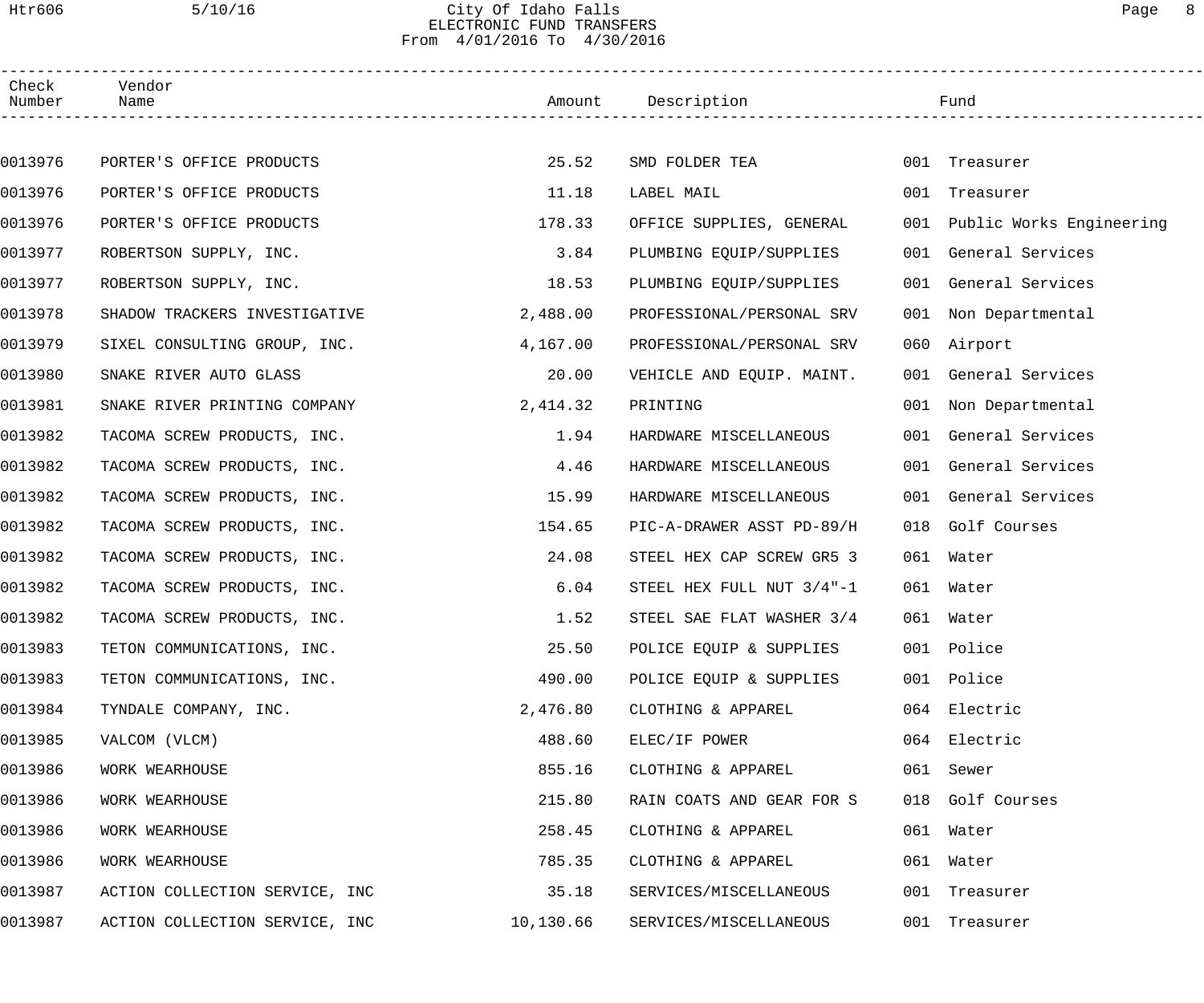## Htr606 5/10/16 City Of Idaho Falls Page 9 ELECTRONIC FUND TRANSFERS From 4/01/2016 To 4/30/2016

| Check<br>Number | Vendor<br>Name                |           | Amount Description        |     | Fund                         |  |
|-----------------|-------------------------------|-----------|---------------------------|-----|------------------------------|--|
|                 |                               |           |                           |     |                              |  |
| 0013988         | B'S PORTABLE TOILETS          | 96.54     | SERVICES/MISCELLANEOUS    |     | 018 Golf Courses             |  |
| 0013988         | B'S PORTABLE TOILETS          | 96.54     | SERVICES/MISCELLANEOUS    | 018 | Golf Courses                 |  |
| 0013989         | BONNEVILLE BLUEPRINT SUPPLY   | 622.32    | PAPER                     |     | 001 Public Works Engineering |  |
| 0013989         | BONNEVILLE BLUEPRINT SUPPLY   | 75.00     | MAGENTA/CYAN PRINTHEAD C9 |     | 001 Public Works Engineering |  |
| 0013990         | CONRAD & BISCHOFF, INC.       | 12,900.00 | FUEL AND ADDITIVES        | 001 |                              |  |
| 0013990         | CONRAD & BISCHOFF, INC.       | 10,887.60 | FUEL AND ADDITIVES        | 001 |                              |  |
| 0013990         | CONRAD & BISCHOFF, INC.       | 3,637.50  | FUEL AND ADDITIVES        | 001 |                              |  |
| 0013991         | FALLS PRINTING COMPANY, LLC   | 349.45    | PRINTING                  |     | 001 Planning & Building      |  |
| 0013992         | H-K CONTRACTORS, INC.         | 164.34    | ROAD/HWY MATERIAL ASPHALT | 010 | Streets                      |  |
| 0013992         | H-K CONTRACTORS, INC.         | 104.40    | ROAD/HWY MATERIAL ASPHALT | 010 | Streets                      |  |
| 0013993         | INTERMOUNTAIN CLAIMS, INC.    | 18,699.88 | ACCT RMBRS 3/28-4/10/16   | 019 | Self-Insurance               |  |
| 0013994         | JACK'S TIRE & OIL, INC.       | 280.00    | AIRPORT MAINTENANCE       |     | 060 Airport                  |  |
| 0013994         | JACK'S TIRE & OIL, INC.       | 10.00     | VEHICLE AND EQUIP. MAINT. |     | 001 General Services         |  |
| 0013994         | JACK'S TIRE & OIL, INC.       | 90.00     | EO REPAIR AND MAINT       |     | 001 General Services         |  |
| 0013994         | JACK'S TIRE & OIL, INC.       | 12.50     | EQ REPAIR AND MAINT       |     | 001 General Services         |  |
| 0013994         | JACK'S TIRE & OIL, INC.       | 10.00     | VEHICLE AND EQUIP. MAINT. |     | 001 General Services         |  |
| 0013994         | JACK'S TIRE & OIL, INC.       | 10.00     | VEHICLE AND EQUIP. MAINT. |     | 001 General Services         |  |
| 0013994         | JACK'S TIRE & OIL, INC.       | 25.00     | EQ REPAIR AND MAINT       |     | 001 General Services         |  |
| 0013994         | JACK'S TIRE & OIL, INC.       | 40.00     | VEHICLE AND EQUIP. MAINT. |     | 001 General Services         |  |
| 0013994         | JACK'S TIRE & OIL, INC.       | 125.00    | VEHICLE AND EQUIP. MAINT. |     | 001 General Services         |  |
| 0013994         | JACK'S TIRE & OIL, INC.       | 98.19     | VEHICLE AND EQUIP. MAINT. |     | 001 General Services         |  |
| 0013994         | JACK'S TIRE & OIL, INC.       | 20.00     | VEHICLE AND EQUIP. MAINT. |     | 001 General Services         |  |
| 0013994         | JACK'S TIRE & OIL, INC.       | 10.00     | VEHICLE AND EQUIP. MAINT. |     | 001 General Services         |  |
| 0013995         | LEONARD PETROLEUM EQUIP, INC. | 178.67    | GARAGE SHOP SUPPLIES      |     | 001 General Services         |  |
| 0013996         | MCGEE COMPANY                 | 394.58    | GARAGE SHOP SUPPLIES      |     | 001 General Services         |  |
| 0013996         | MCGEE COMPANY                 | 65.03     | GARAGE SHOP SUPPLIES      |     | 001 General Services         |  |
|                 |                               |           |                           |     |                              |  |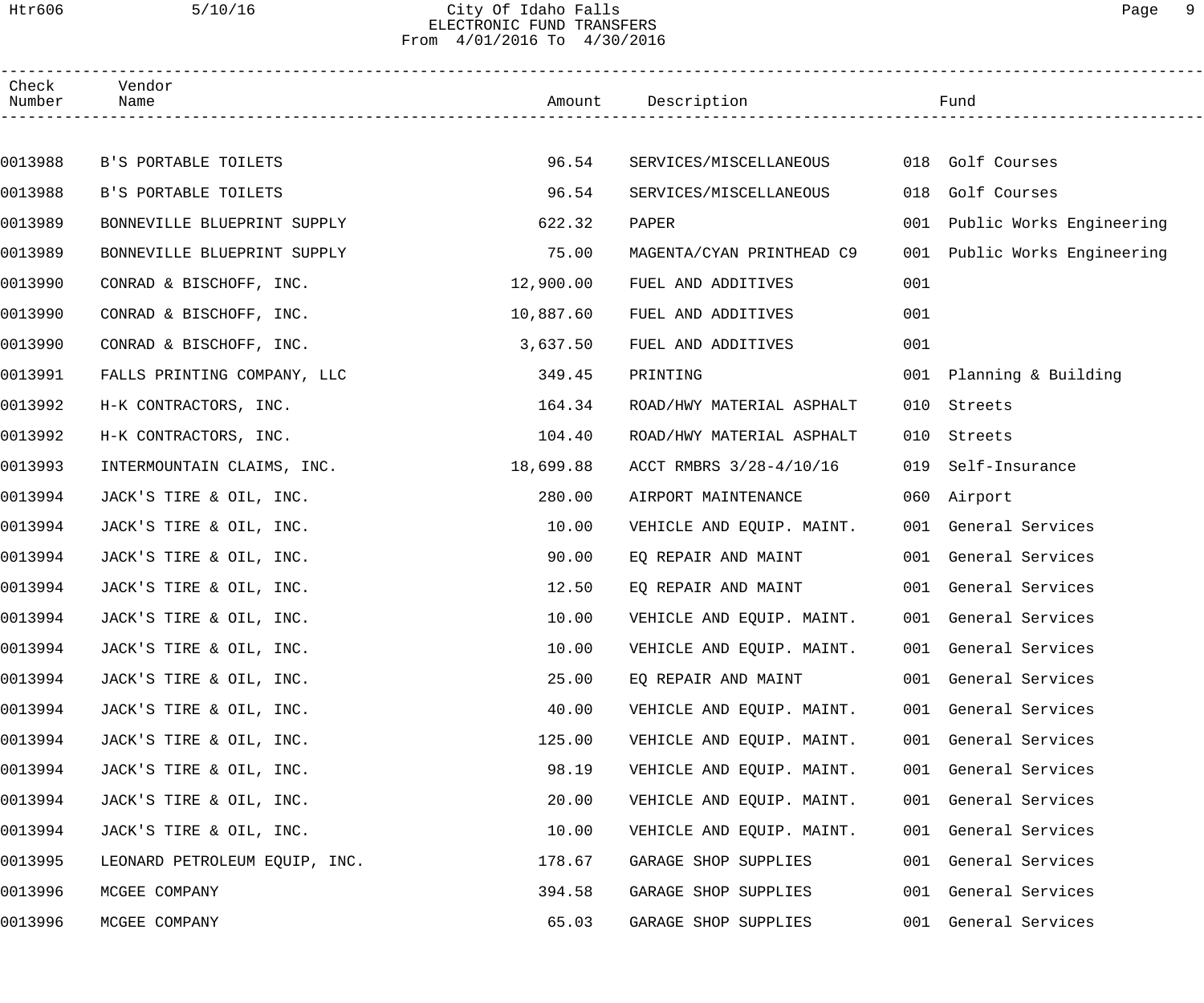### Htr606 5/10/16 City Of Idaho Falls Page 10 ELECTRONIC FUND TRANSFERS From 4/01/2016 To 4/30/2016

| Check<br>Number | Vendor<br>Name                           |        | Amount Description                             |     | Fund        |
|-----------------|------------------------------------------|--------|------------------------------------------------|-----|-------------|
|                 |                                          |        |                                                |     |             |
| 0013997         | MCLAUGHLIN YOUNG EMPLOYEE SRVCS 1,108.01 |        | PROFESSIONAL/PERSONAL SRV 001 Non Departmental |     |             |
| 0013998         | MIDWEST TAPE, LLC                        | 23.99  | AUDIOVISUAL/PUBLICATION                        |     | 012 Library |
| 0013998         | MIDWEST TAPE, LLC                        | 31.99  | AUDIOVISUAL/PUBLICATION                        |     | 012 Library |
| 0013998         | MIDWEST TAPE, LLC                        | 849.96 | AUDIOVISUAL/PUBLICATION                        |     | 012 Library |
| 0013998         | MIDWEST TAPE, LLC                        | 405.10 | AUDIOVISUAL/PUBLICATION                        |     | 012 Library |
| 0013998         | MIDWEST TAPE, LLC                        | 208.70 | AUDIOVISUAL/PUBLICATION                        |     | 012 Library |
| 0013998         | MIDWEST TAPE, LLC                        | 645.93 | AUDIOVISUAL/PUBLICATION                        |     | 012 Library |
| 0013998         | MIDWEST TAPE, LLC                        | 374.10 | AUDIOVISUAL/PUBLICATION                        |     | 012 Library |
| 0013998         | MIDWEST TAPE, LLC                        | 59.16  | AUDIOVISUAL/PUBLICATION                        |     | 012 Library |
| 0013998         | MIDWEST TAPE, LLC                        | 290.82 | AUDIOVISUAL/PUBLICATION                        |     | 012 Library |
| 0013998         | MIDWEST TAPE, LLC                        | 163.06 | AUDIOVISUAL/PUBLICATION                        |     | 012 Library |
| 0013998         | MIDWEST TAPE, LLC                        | 29.59  | AUDIOVISUAL/PUBLICATION                        |     | 012 Library |
| 0013998         | MIDWEST TAPE, LLC                        | 43.98  | AUDIOVISUAL/PUBLICATION                        |     | 012 Library |
| 0013998         | MIDWEST TAPE, LLC                        | 5.59   | AUDIOVISUAL/PUBLICATION                        |     | 012 Library |
| 0013998         | MIDWEST TAPE, LLC                        | 48.76  | AUDIOVISUAL/PUBLICATION                        |     | 012 Library |
| 0013998         | MIDWEST TAPE, LLC                        | 34.99  | AUDIOVISUAL/PUBLICATION                        |     | 012 Library |
| 0013998         | MIDWEST TAPE, LLC                        | 557.94 | AUDIOVISUAL/PUBLICATION                        |     | 012 Library |
| 0013998         | MIDWEST TAPE, LLC                        | 29.99  | AUDIOVISUAL/PUBLICATION                        |     | 012 Library |
| 0013998         | MIDWEST TAPE, LLC                        | 3.99   | AUDIOVISUAL/PUBLICATION                        |     | 012 Library |
| 0013998         | MIDWEST TAPE, LLC                        | 29.99  | AUDIOVISUAL/PUBLICATION                        |     | 012 Library |
| 0013998         | MIDWEST TAPE, LLC                        | 161.95 | AUDIOVISUAL/PUBLICATION                        |     | 012 Library |
| 0013998         | MIDWEST TAPE, LLC                        | 9.99   | AUDIOVISUAL/PUBLICATION                        | 012 | Library     |
| 0013998         | MIDWEST TAPE, LLC                        | 9.99   | AUDIOVISUAL/PUBLICATION                        | 012 | Library     |
| 0013998         | MIDWEST TAPE, LLC                        | 34.99  | AUDIOVISUAL/PUBLICATION                        | 012 | Library     |
| 0013998         | MIDWEST TAPE, LLC                        | 79.98  | AUDIOVISUAL/PUBLICATION                        | 012 | Library     |
| 0013998         | MIDWEST TAPE, LLC                        | 179.96 | AUDIOVISUAL/PUBLICATION                        |     | 012 Library |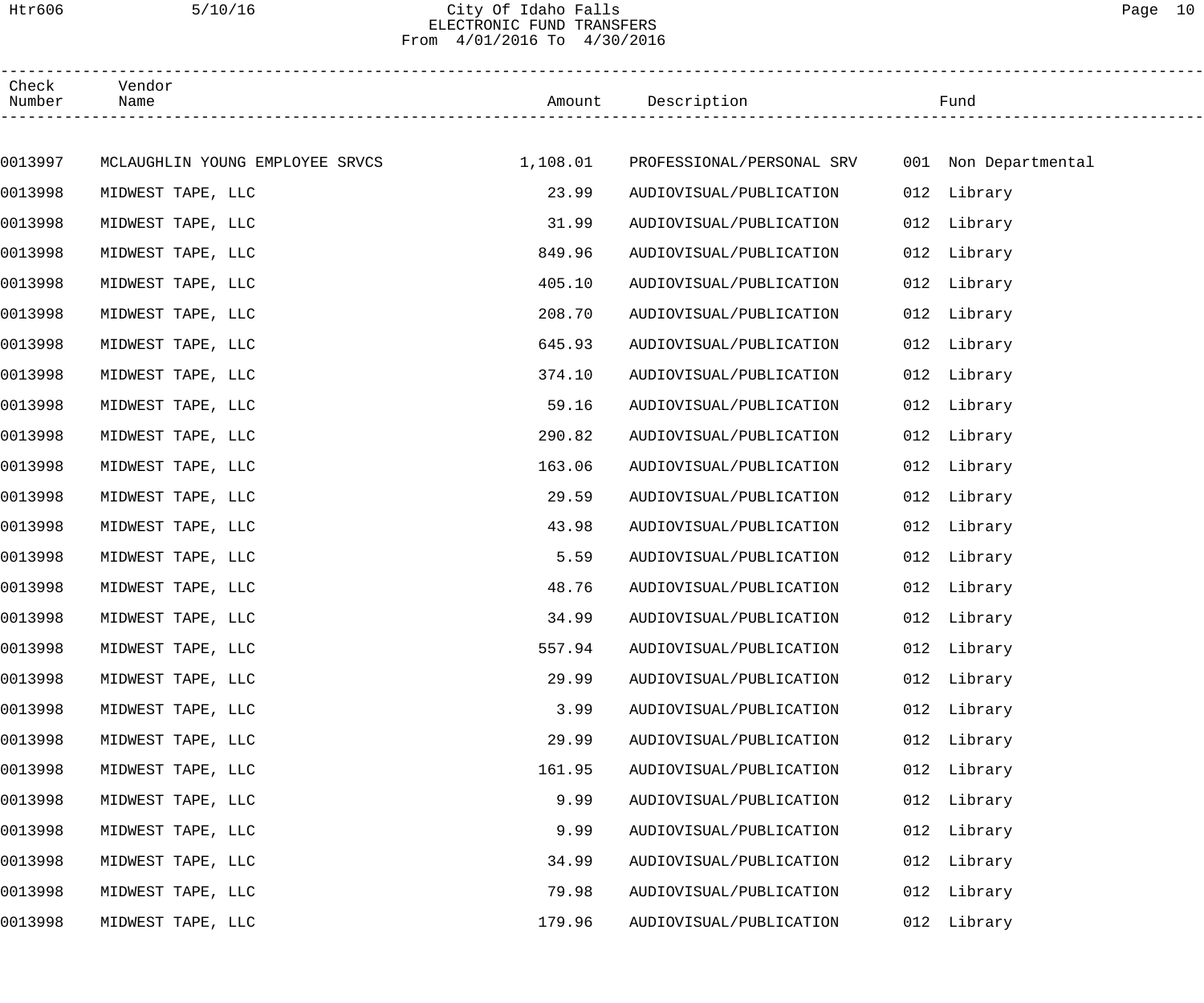### Htr606 5/10/16 City Of Idaho Falls Page 11 ELECTRONIC FUND TRANSFERS From 4/01/2016 To 4/30/2016

| Check<br>Number | Vendor<br>Name               |          | Amount Description        |     | Fund                 |
|-----------------|------------------------------|----------|---------------------------|-----|----------------------|
|                 |                              |          |                           |     |                      |
| 0013998         | MIDWEST TAPE, LLC            | 683.86   | AUDIOVISUAL/PUBLICATION   |     | 012 Library          |
| 0013998         | MIDWEST TAPE, LLC            | 483.85   | AUDIOVISUAL/PUBLICATION   |     | 012 Library          |
| 0013998         | MIDWEST TAPE, LLC            | 97.34    | AUDIOVISUAL/PUBLICATION   |     | 012 Library          |
| 0013998         | MIDWEST TAPE, LLC            | 87.74    | AUDIOVISUAL/PUBLICATION   |     | 012 Library          |
| 0013998         | MIDWEST TAPE, LLC            | 9.58     | AUDIOVISUAL/PUBLICATION   |     | 012 Library          |
| 0013998         | MIDWEST TAPE, LLC            | 9.99     | AUDIOVISUAL/PUBLICATION   |     | 012 Library          |
| 0013998         | MIDWEST TAPE, LLC            | 387.90   | AUDIOVISUAL/PUBLICATION   |     | 012 Library          |
| 0013998         | MIDWEST TAPE, LLC            | 439.80   | AUDIOVISUAL/PUBLICATION   |     | 012 Library          |
| 0013998         | MIDWEST TAPE, LLC            | 39.57    | AUDIOVISUAL/PUBLICATION   |     | 012 Library          |
| 0013998         | MIDWEST TAPE, LLC            | 84.98    | AUDIOVISUAL/PUBLICATION   |     | 012 Library          |
| 0013998         | MIDWEST TAPE, LLC            | 154.93   | AUDIOVISUAL/PUBLICATION   |     | 012 Library          |
| 0013999         | ROCKY MOUNTAIN TURF & IND.   | 925.86   | EQ REPAIR AND MAINT       | 001 |                      |
| 0013999         | ROCKY MOUNTAIN TURF & IND.   | 788.75   | EQ REPAIR AND MAINT       |     | 001 General Services |
| 0013999         | ROCKY MOUNTAIN TURF & IND.   | 54.01    | FREIGHT                   |     | 001 General Services |
| 0013999         | ROCKY MOUNTAIN TURF & IND.   | 39.11    | EQ REPAIR AND MAINT       |     | 001 General Services |
| 0013999         | ROCKY MOUNTAIN TURF & IND.   | 10.47    | FREIGHT                   |     | 001 General Services |
| 0014000         | SILVER CREEK SUPPLY, LLC     | 867.98   | IRRIGATION EQUIP/SUPPLIES |     | 018 Golf Courses     |
| 0014001         | SMITH ROOFING & SIDING, LLC  | 315.00   | BUILDING SUP/REPR/MAINT.  |     | 001 General Services |
| 0014001         | SMITH ROOFING & SIDING, LLC  | 835.00   | BUILDING SUP/REPR/MAINT.  |     | 001 General Services |
| 0014002         | SNAKE RIVER AUTO GLASS       | 20.00    | VEHICLE AND EQUIP. MAINT. |     | 001 General Services |
| 0014002         | SNAKE RIVER AUTO GLASS       | 200.00   | VEHICLE AND EQUIP. MAINT. |     | 001 General Services |
| 0014003         | SNAKE RIVER PRINTING COMPANY | 2,281.00 | PRINTING                  | 001 | Non Departmental     |
| 0014004         | SYRINGA NETWORKS, LLC        | 450.00   | ETHERNET-INTERNET/APR2016 | 001 |                      |
| 0014004         | SYRINGA NETWORKS, LLC        | 2,100.00 | NETWORK EQUIPMENT         |     | 012 Library          |
| 0014005         | T. J. SPORTS                 | 584.50   | CLOTHING & APPAREL        |     | 001 Fire             |
| 0014006         | TACOMA SCREW PRODUCTS, INC.  | 19.72    | GARAGE SHOP SUPPLIES      |     | 001 General Services |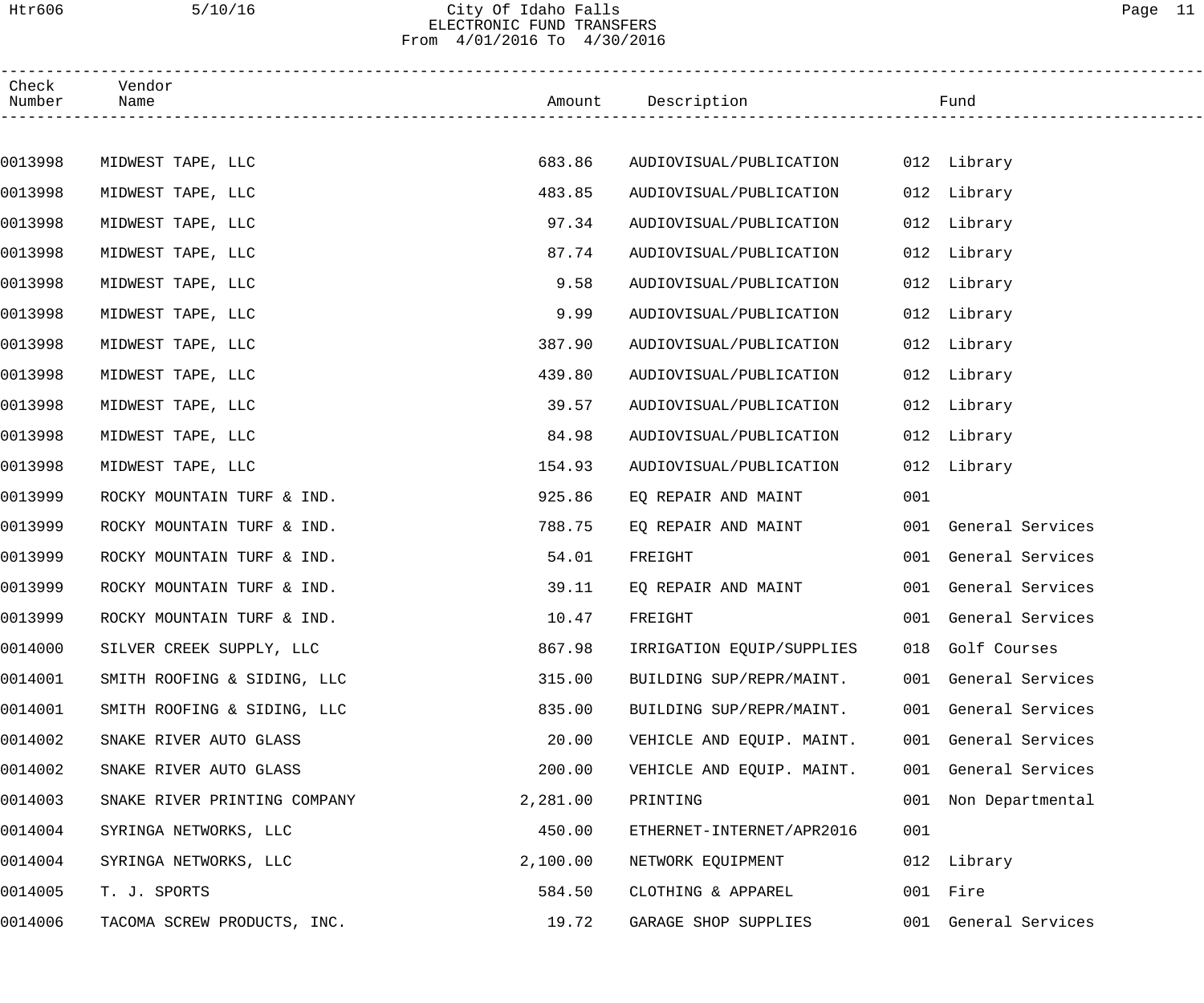### Htr606 5/10/16 City Of Idaho Falls Page 12 ELECTRONIC FUND TRANSFERS From 4/01/2016 To 4/30/2016

| Check<br>Number | Vendor<br>Name                 |           | Amount Description        |     | Fund                         |
|-----------------|--------------------------------|-----------|---------------------------|-----|------------------------------|
|                 |                                |           |                           |     |                              |
| 0014006         | TACOMA SCREW PRODUCTS, INC.    | 19.16     | GARAGE SHOP SUPPLIES      |     | 001 General Services         |
| 0014006         | TACOMA SCREW PRODUCTS, INC.    | .27       | EQ REPAIR AND MAINT       |     | 001 General Services         |
| 0014006         | TACOMA SCREW PRODUCTS, INC.    | 15.50     | EO REPAIR AND MAINT       |     | 001 General Services         |
| 0014007         | TETON COMMUNICATIONS, INC.     | 78.00     | IRRIGATION EQUIP/SUPPLIES |     | 001 Parks                    |
| 0014007         | TETON COMMUNICATIONS, INC.     | 437.83    | IRRIGATION EQUIP/SUPPLIES |     | 001 Parks                    |
| 0014008         | VALCOM (VLCM)                  | 335.72    | OFFICE SUPPLIES, GENERAL  |     | 012 Library                  |
| 0014008         | VALCOM (VLCM)                  | 289.56    | OFFICE MACHINES & ACCESS. |     | 012 Library                  |
| 0014008         | VALCOM (VLCM)                  | 49.92     | MAINTENANCE CONTRACT-EQ   |     | 012 Library                  |
| 0014008         | VALCOM (VLCM)                  | 130.40    | COMPUTERS, DP/WORD PROC.  |     | 001 General Services         |
| 0014008         | VALCOM (VLCM)                  | 580.80    | COMPUTERS, DP/WORD PROC.  |     | 001 General Services         |
| 0014008         | VALCOM (VLCM)                  | 251.19    | COMPUTERS, DP/WORD PROC.  |     | 001 General Services         |
| 0014009         | WEST COAST PAPER SOLUTIONS     | 1,905.20  | CUSTODIAL SUPPLIES/EQUIP  | 001 |                              |
| 0014010         | ACTION COLLECTION SERVICE, INC | 9,605.22  | SERVICES/MISCELLANEOUS    | 001 | Treasurer                    |
| 0014011         | ALIAH DVM, RHONDA              | 502.00    | VET CONSULTING/TREATMENT  |     | 001 Parks                    |
| 0014011         | ALIAH DVM, RHONDA              | 3,615.00  | VET CONSULTING/TREATMENT  | 001 | Parks                        |
| 0014012         | BONNEVILLE BLUEPRINT SUPPLY    | 132.84    | 36 CANS OF WHITE AVEROE ( |     | 001 Public Works Engineering |
| 0014012         | BONNEVILLE BLUEPRINT SUPPLY    | 177.12    | 48 CANS OF HIVIS YELLOW A |     | 001 Public Works Engineering |
| 0014013         | CAMPBELL'S QUALITY EXTERIORS   | 960.00    | WASTE WATER TREATMENT     |     | 061 Sewer                    |
| 0014013         | CAMPBELL'S QUALITY EXTERIORS   | 1,442.00  | FENCING                   |     | 064 Electric                 |
| 0014014         | CONRAD & BISCHOFF, INC.        | 387.05    | FUEL AND ADDITIVES        |     | 001 General Services         |
| 0014014         | CONRAD & BISCHOFF, INC.        | 13,439.44 | FUEL AND ADDITIVES        | 001 |                              |
| 0014014         | CONRAD & BISCHOFF, INC.        | 9,324.86  | FUEL AND ADDITIVES        | 001 |                              |
| 0014015         | D & S ELECTRICAL SUPPLY CO     | 77.26     | ELECTRICAL EQUIP/SUPPLIES |     | 001 General Services         |
| 0014016         | DIG LINE, INC.                 | 286.58    | SERVICES/MISCELLANEOUS    |     | 061 Water                    |
| 0014016         | DIG LINE, INC.                 | 286.58    | SERVICES/MISCELLANEOUS    | 061 | Sewer                        |
| 0014016         | DIG LINE, INC.                 | 573.16    | SERVICES/MISCELLANEOUS    |     | 064 Electric                 |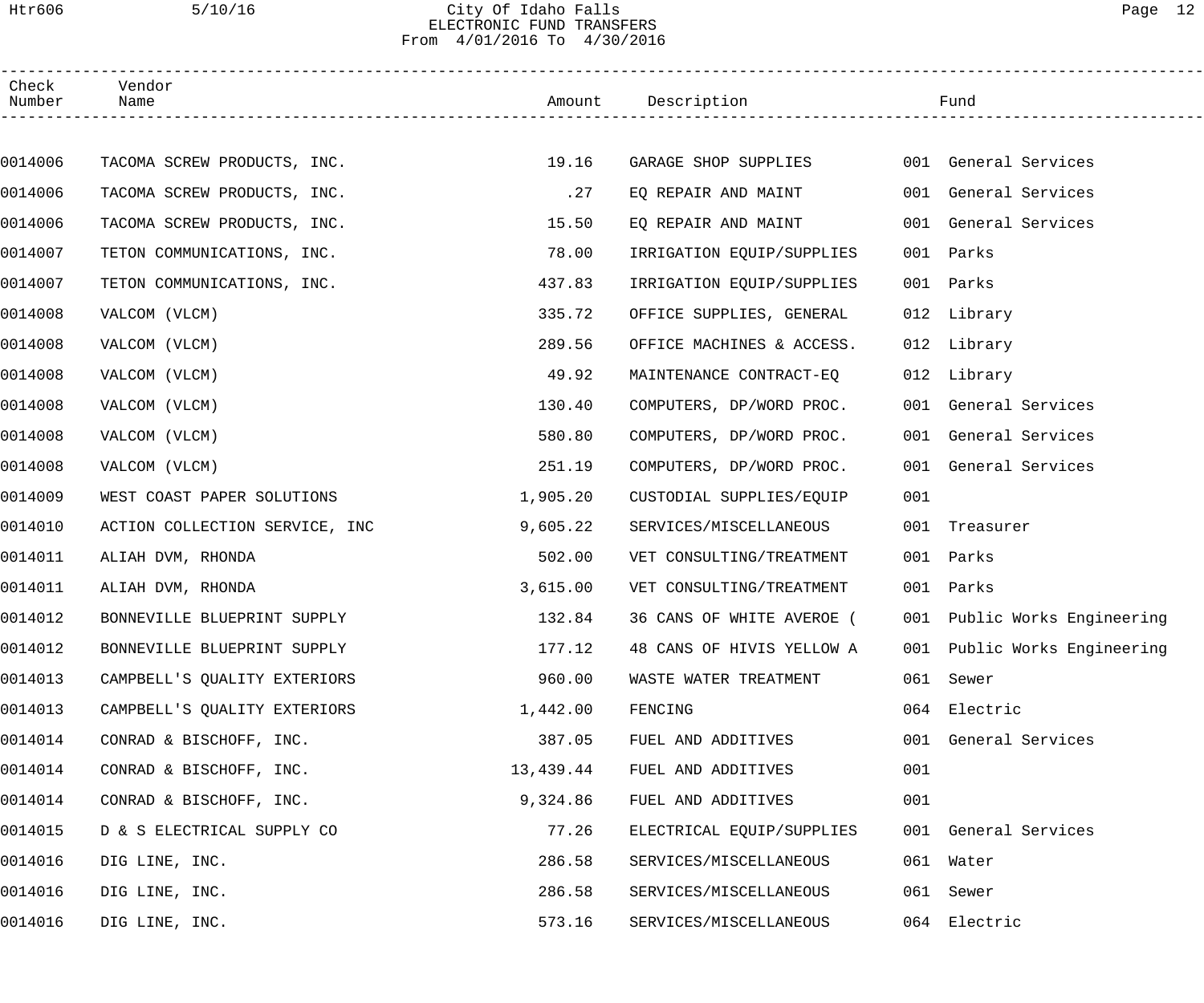### Htr606 5/10/16 City Of Idaho Falls Page 13 ELECTRONIC FUND TRANSFERS From 4/01/2016 To 4/30/2016

| Check<br>Number | Vendor<br>Name                 |           | Amount Description                                    |     | Fund                 |  |
|-----------------|--------------------------------|-----------|-------------------------------------------------------|-----|----------------------|--|
|                 |                                |           |                                                       |     |                      |  |
| 0014017         | DLT SOLUTIONS, INC.            | 10,249.67 | COMPUTERS, DP/WORD PROC. 001 Public Works Engineering |     |                      |  |
| 0014018         | ELECTRICAL WHOLESALE SUPPLY CO | 19.92     | ELECTRICAL EQUIP/SUPPLIES                             |     | 001 General Services |  |
| 0014018         | ELECTRICAL WHOLESALE SUPPLY CO | 137.92    | ELECTRICAL EQUIP/SUPPLIES                             |     | 001 General Services |  |
| 0014018         | ELECTRICAL WHOLESALE SUPPLY CO | 4.18      | ELECTRICAL EQUIP/SUPPLIES                             |     | 001 General Services |  |
| 0014018         | ELECTRICAL WHOLESALE SUPPLY CO | 46.52     | ELECTRICAL EQUIP/SUPPLIES                             |     | 001 General Services |  |
| 0014018         | ELECTRICAL WHOLESALE SUPPLY CO | 24.13     | ELECTRICAL EQUIP/SUPPLIES                             |     | 001 General Services |  |
| 0014018         | ELECTRICAL WHOLESALE SUPPLY CO | 60.80     | ELECTRICAL EQUIP/SUPPLIES                             |     | 001 General Services |  |
| 0014018         | ELECTRICAL WHOLESALE SUPPLY CO | 21.90     | ELECTRICAL EQUIP/SUPPLIES                             |     | 001 General Services |  |
| 0014018         | ELECTRICAL WHOLESALE SUPPLY CO | 8.73      | ELECTRICAL EQUIP/SUPPLIES                             |     | 001 General Services |  |
| 0014018         | ELECTRICAL WHOLESALE SUPPLY CO | 77.40     | ELECTRICAL EQUIP/SUPPLIES                             |     | 001 General Services |  |
| 0014018         | ELECTRICAL WHOLESALE SUPPLY CO | 26.11     | ELECTRICAL EQUIP/SUPPLIES                             |     | 001 General Services |  |
| 0014018         | ELECTRICAL WHOLESALE SUPPLY CO | 17.61     | ELECTRICAL EQUIP/SUPPLIES                             |     | 001 General Services |  |
| 0014018         | ELECTRICAL WHOLESALE SUPPLY CO | 20,700.00 | HARDWARE                                              | 064 |                      |  |
| 0014018         | ELECTRICAL WHOLESALE SUPPLY CO | 149.19    | WIRE-12 BLK, 12-WHITE, 12                             |     | 061 Sewer            |  |
| 0014019         | ELSTER SOLUTIONS, LLC          | 49,490.00 | METERS                                                | 064 |                      |  |
| 0014019         | ELSTER SOLUTIONS, LLC          | 1,212.00  | METERS                                                |     | 064 Electric         |  |
| 0014020         | HADDON'S FENCING, INC.         | 724.20    | FENCING                                               |     | 064 Electric         |  |
| 0014020         | HADDON'S FENCING, INC.         | 3,456.00  | FENCING                                               |     | 064 Electric         |  |
| 0014020         | HADDON'S FENCING, INC.         | 3,208.15  | FENCING                                               |     | 064 Electric         |  |
| 0014021         | JACK'S TIRE & OIL, INC.        | 10.00     | VEHICLE AND EQUIP. MAINT.                             |     | 001 General Services |  |
| 0014021         | JACK'S TIRE & OIL, INC.        | 127.00    | VEHICLE AND EQUIP. MAINT.                             |     | 001 General Services |  |
| 0014021         | JACK'S TIRE & OIL, INC.        | 211.00    | VEHICLE AND EQUIP. MAINT.                             |     | 001 General Services |  |
| 0014021         | JACK'S TIRE & OIL, INC.        | 40.00     | VEHICLE AND EQUIP. MAINT.                             |     | 001 General Services |  |
| 0014021         | JACK'S TIRE & OIL, INC.        | 10.00     | VEHICLE AND EQUIP. MAINT.                             |     | 001 General Services |  |
| 0014021         | JACK'S TIRE & OIL, INC.        | 10.00     | VEHICLE AND EQUIP. MAINT.                             |     | 001 General Services |  |
| 0014022         | LASER XPRESS                   | 150.00    | INK CARTRIDGE / TREASURERS                            |     | 001 Treasurer        |  |
|                 |                                |           |                                                       |     |                      |  |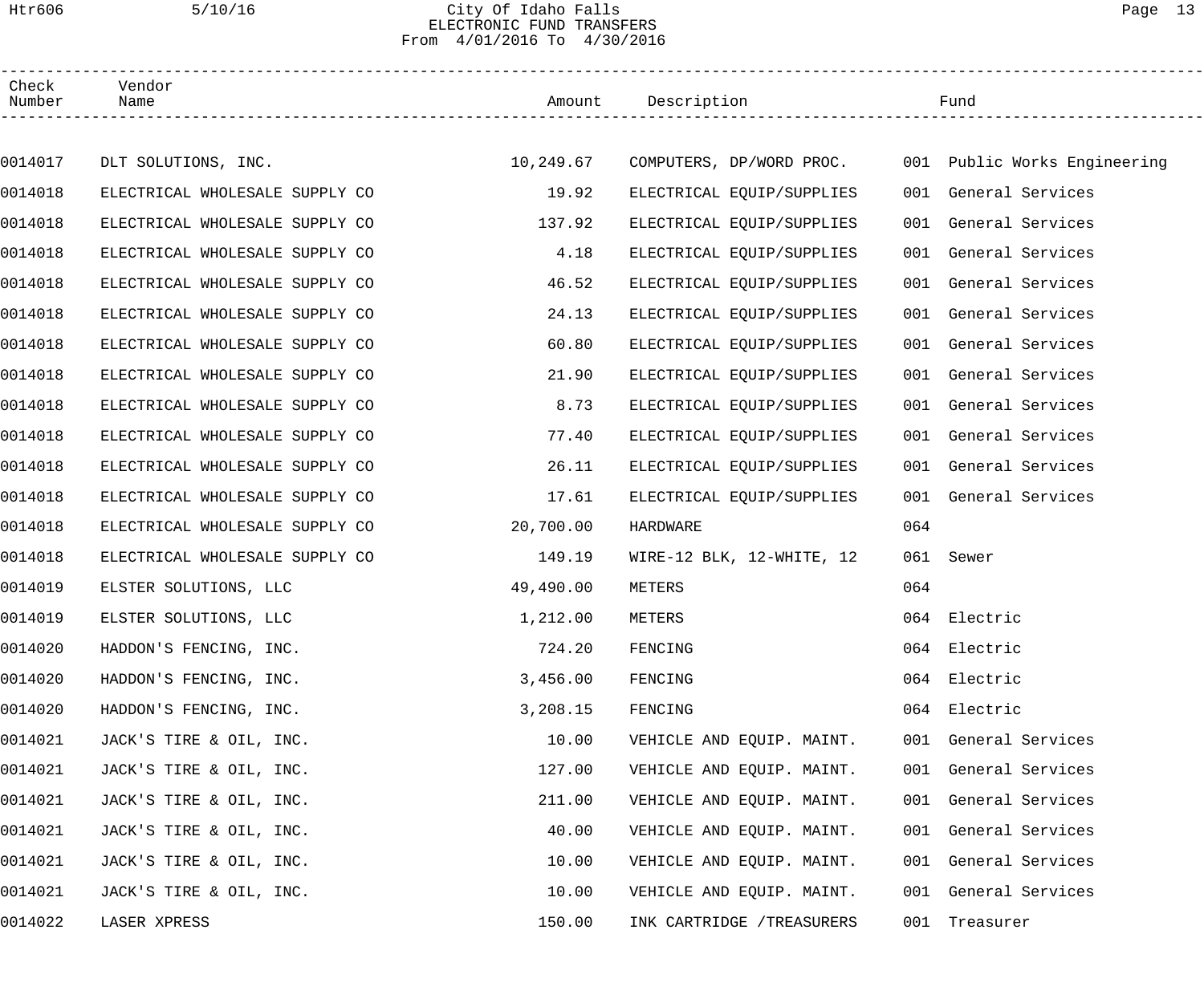### Htr606 5/10/16 City Of Idaho Falls Page 14 ELECTRONIC FUND TRANSFERS From 4/01/2016 To 4/30/2016

| Check<br>Number | Vendor<br>Name                     |           | Amount Description        |     | Fund                 |
|-----------------|------------------------------------|-----------|---------------------------|-----|----------------------|
|                 |                                    |           |                           |     |                      |
| 0014022         | LASER XPRESS                       | 150.00    | INK CARTRIDGE             |     | 001 Treasurer        |
| 0014022         | LASER XPRESS                       | 360.00    | INK CARTRIDGE             |     | 001 Treasurer        |
| 0014023         | MCLAUGHLIN YOUNG EMPLOYEE SRVCS    | 1,108.01  | PROFESSIONAL/PERSONAL SRV |     | 001 Non Departmental |
| 0014024         | MISKIN'S PROFESSIONAL CLEANING LLC | 3,517.00  | PROFESSIONAL/PERSONAL SRV |     | 064 Electric         |
| 0014025         | NORTHWEST SCIENTIFIC, INC.         | 135.65    | LABORATORY EQUIP/MATERIAL | 061 | Sewer                |
| 0014025         | NORTHWEST SCIENTIFIC, INC.         | 461.12    | LABORATORY EQUIP/MATERIAL | 061 | Sewer                |
| 0014025         | NORTHWEST SCIENTIFIC, INC.         | 184.20    | LABORATORY EQUIP/MATERIAL |     | 061 Sewer            |
| 0014025         | NORTHWEST SCIENTIFIC, INC.         | 48.73     | LABORATORY EQUIP/MATERIAL |     | 061 Sewer            |
| 0014025         | NORTHWEST SCIENTIFIC, INC.         | 152.46    | LABORATORY EQUIP/MATERIAL |     | 061 Sewer            |
| 0014025         | NORTHWEST SCIENTIFIC, INC.         | 126.00    | LABORATORY EQUIP/MATERIAL |     | 061 Sewer            |
| 0014026         | PACIFIC WEST CONSTRUCTION, INC.    | 19,178.29 | CONSTRUCTION JOB/CONTRACT |     | 001 General Services |
| 0014027         | PORTER'S OFFICE PRODUCTS           | 95.71     | OFFICE SUPPLIES, GENERAL  |     | 001 General Services |
| 0014027         | PORTER'S OFFICE PRODUCTS           | 134.52    | OFFICE SUPPLIES           |     | 001 Parks            |
| 0014027         | PORTER'S OFFICE PRODUCTS           | 12.62     | GRID PAPER                |     | 001 Parks            |
| 0014027         | PORTER'S OFFICE PRODUCTS           | 86.46     | INK, BINDERS, TABS        |     | 001 Parks            |
| 0014027         | PORTER'S OFFICE PRODUCTS           | 86.45     | FOLDERS                   |     | 001 Parks            |
| 0014027         | PORTER'S OFFICE PRODUCTS           | 289.98    | TABLE UNIT FOR COMPUTER   |     | 001 Cemeteries       |
| 0014027         | PORTER'S OFFICE PRODUCTS           | 280.48    | FURNITURE                 |     | 001 Finance          |
| 0014027         | PORTER'S OFFICE PRODUCTS           | 559.65    | OFFICE SUPPLIES, GENERAL  |     | 001 Finance          |
| 0014027         | PORTER'S OFFICE PRODUCTS           | $112.59-$ | OFFICE SUPPLIES, GENERAL  |     | 001 Finance          |
| 0014027         | PORTER'S OFFICE PRODUCTS           | 165.04    | OFFICE SUPPLIES, GENERAL  |     | 001 Finance          |
| 0014028         | R & R PRODUCTS, INC.               | 257.60    | EQ REPAIR AND MAINT       |     | 001 General Services |
| 0014028         | R & R PRODUCTS, INC.               | 8.56      | FREIGHT                   |     | 001 General Services |
| 0014029         | ROBERTSON SUPPLY, INC.             | 215.14    | PLUMBING EQUIP/SUPPLIES   |     | 001 General Services |
| 0014029         | ROBERTSON SUPPLY, INC.             | 12.00     | FREIGHT                   |     | 001 General Services |
| 0014029         | ROBERTSON SUPPLY, INC.             | 436.46    | PLUMBING EQUIP/SUPPLIES   |     | 001 General Services |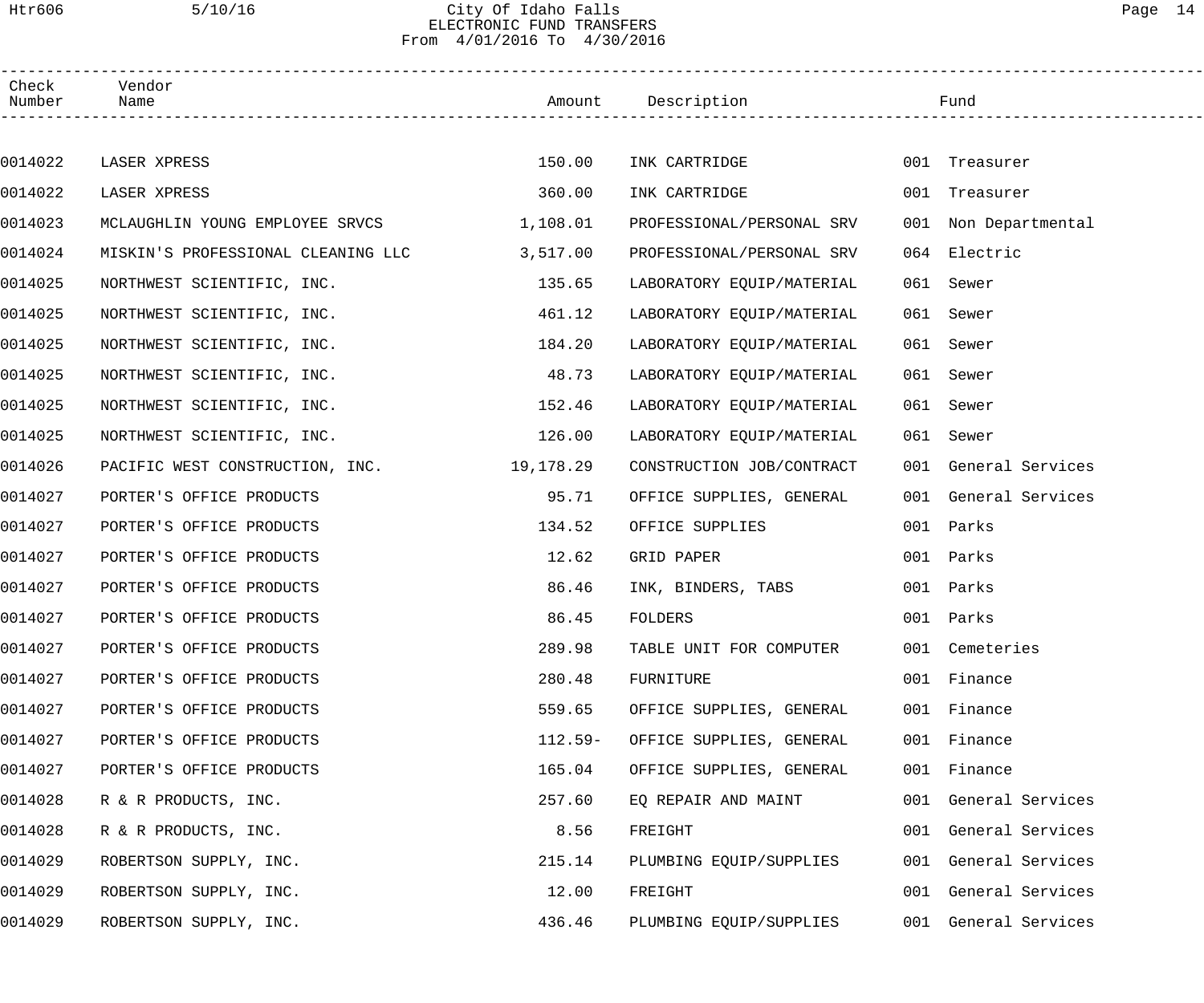### Htr606 5/10/16 City Of Idaho Falls Page 15 ELECTRONIC FUND TRANSFERS From 4/01/2016 To 4/30/2016

| Check<br>Number | Vendor<br>Name                    |           | Amount Description        | Fund                 |
|-----------------|-----------------------------------|-----------|---------------------------|----------------------|
|                 |                                   |           |                           |                      |
| 0014029         | ROBERTSON SUPPLY, INC.            | 16.91     | PLUMBING EQUIP/SUPPLIES   | 001 General Services |
| 0014029         | ROBERTSON SUPPLY, INC.            | 13.64     | PLUMBING EQUIP/SUPPLIES   | 001 General Services |
| 0014029         | ROBERTSON SUPPLY, INC.            | 218.09    | PLUMBING EQUIP/SUPPLIES   | 001 General Services |
| 0014030         | ROCKY MOUNTAIN TURF & IND.        | 533.00    | EQ REPAIR AND MAINT       | 001 General Services |
| 0014030         | ROCKY MOUNTAIN TURF & IND.        | 32.56     | FREIGHT                   | 001 General Services |
| 0014030         | ROCKY MOUNTAIN TURF & IND.        | 681.00    | EQ REPAIR AND MAINT       | 001 General Services |
| 0014030         | ROCKY MOUNTAIN TURF & IND.        | 257.12    | EO REPAIR AND MAINT       | 001 General Services |
| 0014030         | ROCKY MOUNTAIN TURF & IND.        | 15.93     | FREIGHT                   | 001 General Services |
| 0014030         | ROCKY MOUNTAIN TURF & IND.        | 77.43     | EQ REPAIR AND MAINT       | 001 General Services |
| 0014030         | ROCKY MOUNTAIN TURF & IND.        | 10.45     | FREIGHT                   | 001 General Services |
| 0014030         | ROCKY MOUNTAIN TURF & IND.        | 1.66      | EQ REPAIR AND MAINT       | 001 General Services |
| 0014030         | ROCKY MOUNTAIN TURF & IND.        | 14.31     | FREIGHT                   | 001 General Services |
| 0014031         | SCHOW'S TRUCK CENTER              | 126.05    | EQ REPAIR AND MAINT       | 001 General Services |
| 0014032         | SILVER CREEK SUPPLY, LLC          | 468.57    | VARIOUS BLADES, PVC PRIME | 001 Parks            |
| 0014033         | SNAKE RIVER PRINTING COMPANY      | 143.40    | PRINTING                  | 001 Non Departmental |
| 0014033         | SNAKE RIVER PRINTING COMPANY      | 1,810.00  | PRINTING                  | 064 Electric         |
| 0014034         | SNAKE RIVER RAPID WASH            | 510.05    | VEHICLE AND EQUIP. MAINT. | 001 General Services |
| 0014035         | SPECIALTY CONSTRUCTION SUPPLY LLC | 12,061.00 | IRRIGATION EQUIP/SUPPLIES | 064 Electric         |
| 0014035         | SPECIALTY CONSTRUCTION SUPPLY LLC | 1,815.63  | IRRIGATION EQUIP/SUPPLIES | 064 Electric         |
| 0014036         | TACOMA SCREW PRODUCTS, INC.       | 42.27     | SS COTTER PINS 18-8 5/32" | 061 Water            |
| 0014036         | TACOMA SCREW PRODUCTS, INC.       | 180.44    | MISC MAINTENANCE ITEMS    | 018 Golf Courses     |
| 0014036         | TACOMA SCREW PRODUCTS, INC.       | 8.32      | EQ REPAIR AND MAINT       | 001 General Services |
| 0014036         | TACOMA SCREW PRODUCTS, INC.       | 8.10      | EQ REPAIR AND MAINT       | 001 General Services |
| 0014036         | TACOMA SCREW PRODUCTS, INC.       | .72       | EQ REPAIR AND MAINT       | 001 General Services |
| 0014036         | TACOMA SCREW PRODUCTS, INC.       | 3.10      | GARAGE SHOP SUPPLIES      | 001 General Services |
| 0014036         | TACOMA SCREW PRODUCTS, INC.       | 4.47      | GARAGE SHOP SUPPLIES      | 001 General Services |
|                 |                                   |           |                           |                      |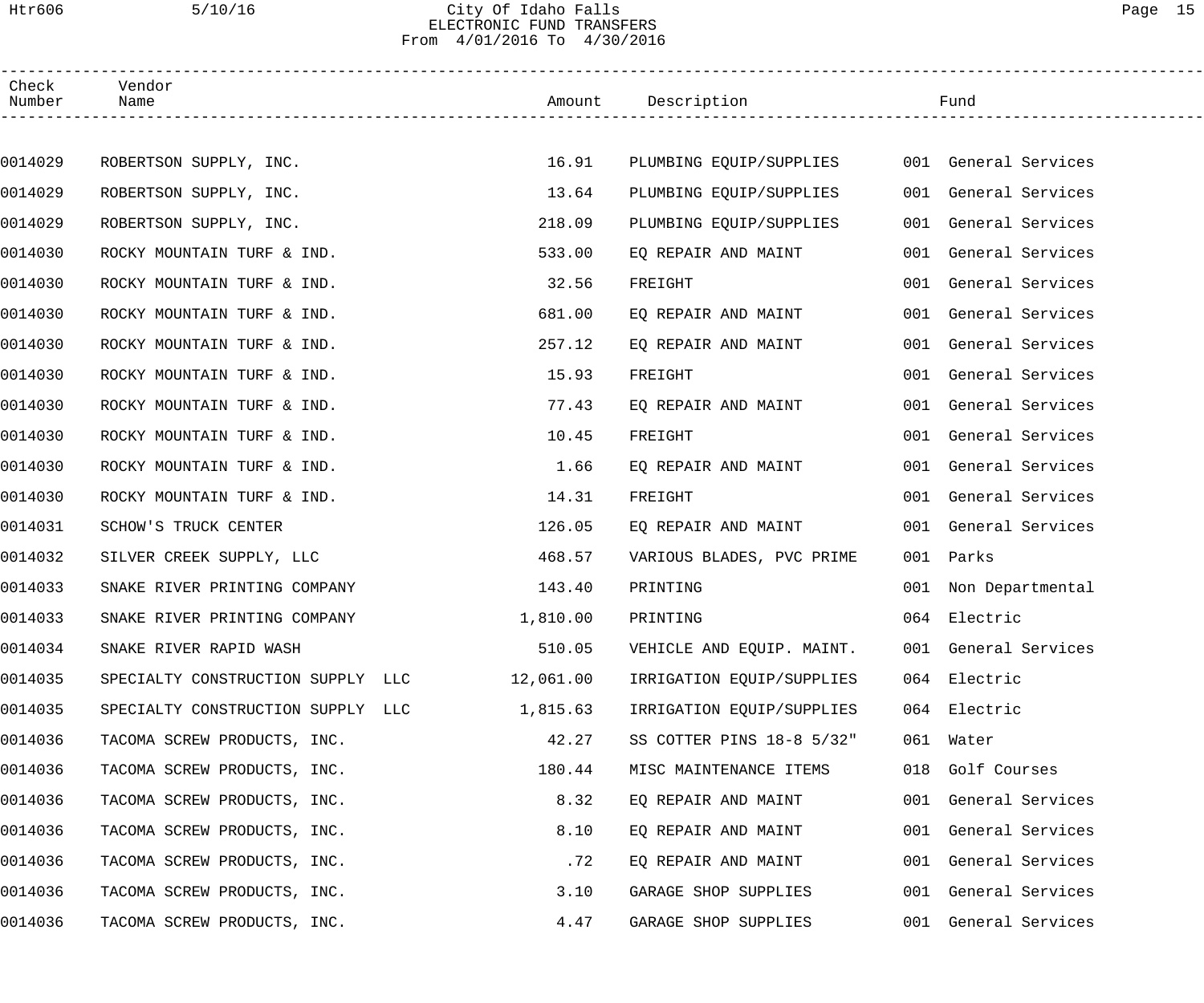### Htr606 5/10/16 City Of Idaho Falls Page 16 ELECTRONIC FUND TRANSFERS From 4/01/2016 To 4/30/2016

| Check<br>Number | Vendor<br>Name              | Amount   | Description               | Fund                 |
|-----------------|-----------------------------|----------|---------------------------|----------------------|
|                 |                             |          |                           |                      |
| 0014036         | TACOMA SCREW PRODUCTS, INC. | 19.69    | GARAGE SHOP SUPPLIES      | 001 General Services |
| 0014037         | TETON COMMUNICATIONS, INC.  | 325.27   | VEHICLE AND EQUIP. MAINT. | 001 General Services |
| 0014038         | THATCHER COMPANY            | 6,540.00 | GASES / TREATMENTS        | 061 Sewer            |
| 0014038         | THATCHER COMPANY            | 4,348.71 | GASES / TREATMENTS        | 061 Sewer            |
| 0014039         | TOP HAT, INC.               | 354.90   | ACCIDENT REPAIRS, FLEET   | 001 General Services |
| 0014040         | TYNDALE COMPANY, INC.       | 64.80    | CLOTHING & APPAREL        | 064 Electric         |
| 0014040         | TYNDALE COMPANY, INC.       | 44.80    | CLOTHING & APPAREL        | 064 Electric         |
| 0014040         | TYNDALE COMPANY, INC.       | 132.20   | CLOTHING & APPAREL        | 064 Electric         |
| 0014040         | TYNDALE COMPANY, INC.       | 387.60   | CLOTHING & APPAREL        | 064 Electric         |
| 0014040         | TYNDALE COMPANY, INC.       | 143.20-  | CLOTHING & APPAREL        | 064 Electric         |
| 0014040         | TYNDALE COMPANY, INC.       | 145.20   | CLOTHING & APPAREL        | 064 Electric         |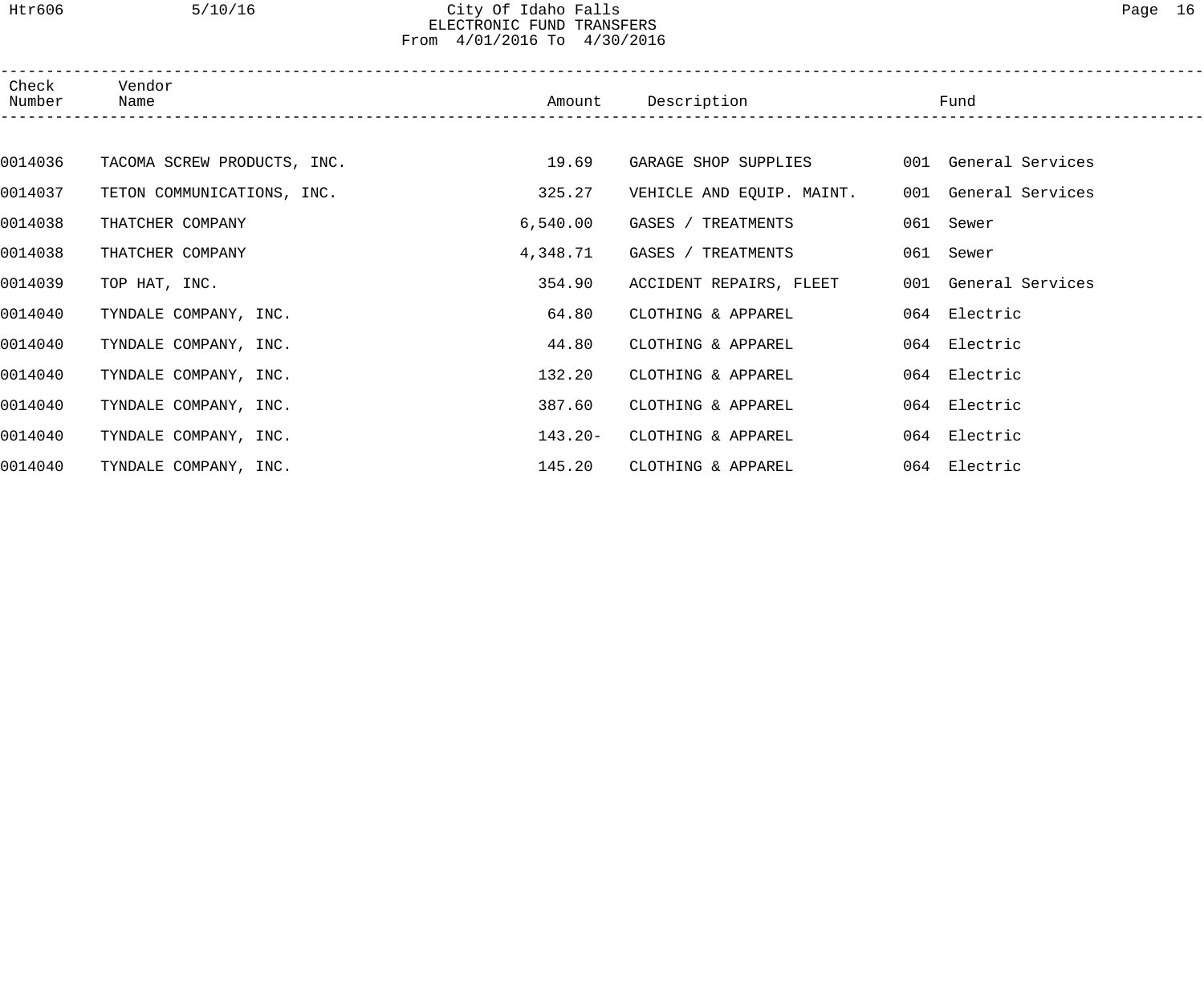# City Of Idaho Falls Summary of Electronic Transfers by Fund From 4/01/2016 To 4/30/2016

------------------------------------------------------------------------------------------------------------------------------------

| $\mathbf 1$ | General Fund            | 202,161.46  |
|-------------|-------------------------|-------------|
| 10          | Street Fund             | 661.95      |
| 11          | Recreation Fund         | 162.00      |
| 12          | Library Fund            | 17,554.31   |
| 18          | Golf Fund               | 1,823.30    |
| 19          | Self-Insurance Fund     | 41,682.47   |
| 41          | Municipal Capital Imp F | 1,530.85    |
| 46          | Traffic Light Cap Imp F | 3,304.55    |
| 60          | Airport Fund            | 11,551.88   |
| 61          | Water & Sewer Fund      | 63,533.74   |
| 62          | Sanitation Fund         | 56.76       |
| 64          | Electric Light Fund     | 311, 499.37 |
|             |                         | 655,522.64  |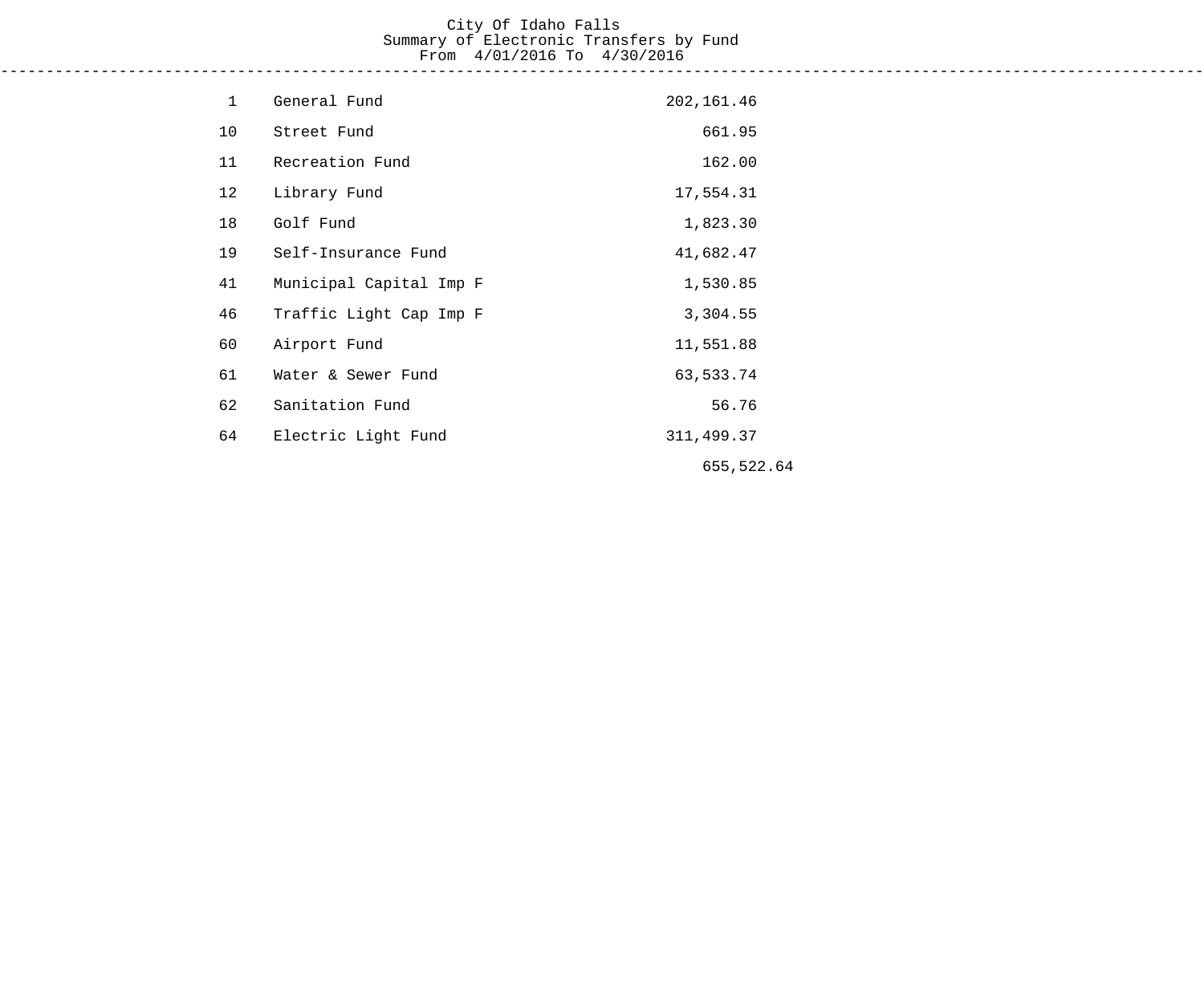# Htr604 5/10/2016 City Of Idaho Falls Page 1 Accounts Payable For 4/01/2016

| Check Vendor<br>Number Name         |                 | Amount Description                                                                                                                                                                                                                                                                                                                                                                                                                                                                                                                                                                                                                                                                                       | Fund                                               |
|-------------------------------------|-----------------|----------------------------------------------------------------------------------------------------------------------------------------------------------------------------------------------------------------------------------------------------------------------------------------------------------------------------------------------------------------------------------------------------------------------------------------------------------------------------------------------------------------------------------------------------------------------------------------------------------------------------------------------------------------------------------------------------------|----------------------------------------------------|
|                                     |                 | 0199041 A-1 ENGINE & RADIATOR, INC. THE MANUME 129.00 PARTS AS REQUESTED BY CITY OF IDAHO FALL 001 General Services                                                                                                                                                                                                                                                                                                                                                                                                                                                                                                                                                                                      |                                                    |
| 0199042 ACUSHNET COMPANY            | 11,158.65       | 7,029.80 INVENTORY AS REQUESTED BY PINECREST GOLF 018 Golf Courses<br>455.83 INVENTORY AS REQUESTED BY PINECREST GOLF 018 Golf Courses<br>514.23 INVENTORY AS NEEDED BY SAND CREEK GOLF C 018 Golf Courses<br>508.92 INVENTORY AS NEEDED BY SAND CREEK GOLF C 018 Golf Courses<br>228.47 INVENTORY AS NEEDED BY SAND CREEK GOLF C 018 Golf Courses<br>372.56 INVENTORY AS REQUESTED BY SAGE LAKES GOL 018 Golf Courses<br>1,059.94 INVENTORY AS REQUESTED BY SAGE LAKES GOL 018 Golf Courses<br>433.83 INVENTORY AS REQUESTED BY PINECREST GOLF 018 Golf Courses<br>390.99 INVENTORY AS REQUESTED BY SAGE LAKES GOL 018 Golf Courses<br>164.08 INVENTORY AS REQUESTED BY SAGE LAKES GOL 018 Golf Courses |                                                    |
| 0199043 ADVANCE AUTO PARTS          |                 | 432.18 EQ REPAIR AND MAINT                                                                                                                                                                                                                                                                                                                                                                                                                                                                                                                                                                                                                                                                               | 001 General Services                               |
|                                     | 477.49          | 0199044 ADVANTAGE EYE CENTERS, INC. 236.00 OPTICAL EQUIP & SUPPLIES<br>241.49 OPTICAL EQUIP & SUPPLIES                                                                                                                                                                                                                                                                                                                                                                                                                                                                                                                                                                                                   | 064 Electric<br>064 Electric                       |
| 0199045 AIRE FILTER PRODUCTS        | 405.00 HARDWARE |                                                                                                                                                                                                                                                                                                                                                                                                                                                                                                                                                                                                                                                                                                          | 064                                                |
|                                     | 42,769.83       | 0199046 ALAN CLARK CONSTRUCTION, LLC $\begin{array}{r}4,516.00 \ 4,253.83 \ 3.8,253.83\end{array}$ REIMBURSEMENTS                                                                                                                                                                                                                                                                                                                                                                                                                                                                                                                                                                                        | 001 Planning & Building<br>001 Planning & Building |
|                                     | 202.32          | 0199047 ALSCO (AMERICAN LINEN DIV) 16.29 SUPPLIES AS REQUESTED BY PINECREST GOLF 018 Golf Courses<br>91.26 WEEKLY DELIVERY AND CHANGE OUT OF ENTRAN 060 Airport<br>41.05 LAUNDRY SERVICE FOR SEWER DEPARTMENT<br>53.72 LAUNDRY SERVICE FOR SEWER DEPARTMENT 061 Sewer                                                                                                                                                                                                                                                                                                                                                                                                                                    | 061 Sewer                                          |
| 0199048 AMAZON.COM - CITY PURCHASES |                 | 23.76 PARKS & RECREATION MISC.                                                                                                                                                                                                                                                                                                                                                                                                                                                                                                                                                                                                                                                                           | 001 Parks                                          |
| 0199049 AMERICAN EQUIPMENT, INC.    | 2,272.89        | 568.22 EQUIPMENT-LRG & TURF<br>568.22 EQUIPMENT-LRG & TURF<br>1,136.45 EQUIPMENT-LRG & TURF                                                                                                                                                                                                                                                                                                                                                                                                                                                                                                                                                                                                              | 064 Electric<br>064 Electric<br>064 Electric       |
| 0199050 AMERICAN INSURANCE SERVICE  | 686.80          | 322.00 PROFESSIONAL/PERSONAL SRV<br>364.80 PROFESSIONAL/PERSONAL SRV                                                                                                                                                                                                                                                                                                                                                                                                                                                                                                                                                                                                                                     | 001 Non Departmental<br>001 Human Resources        |
| 0199051 ANIXTER INC.                |                 | 102.25 SAFETY EQUIPMENT<br>428.63 SUBSTATIONS                                                                                                                                                                                                                                                                                                                                                                                                                                                                                                                                                                                                                                                            | 064 Electric<br>064 Electric                       |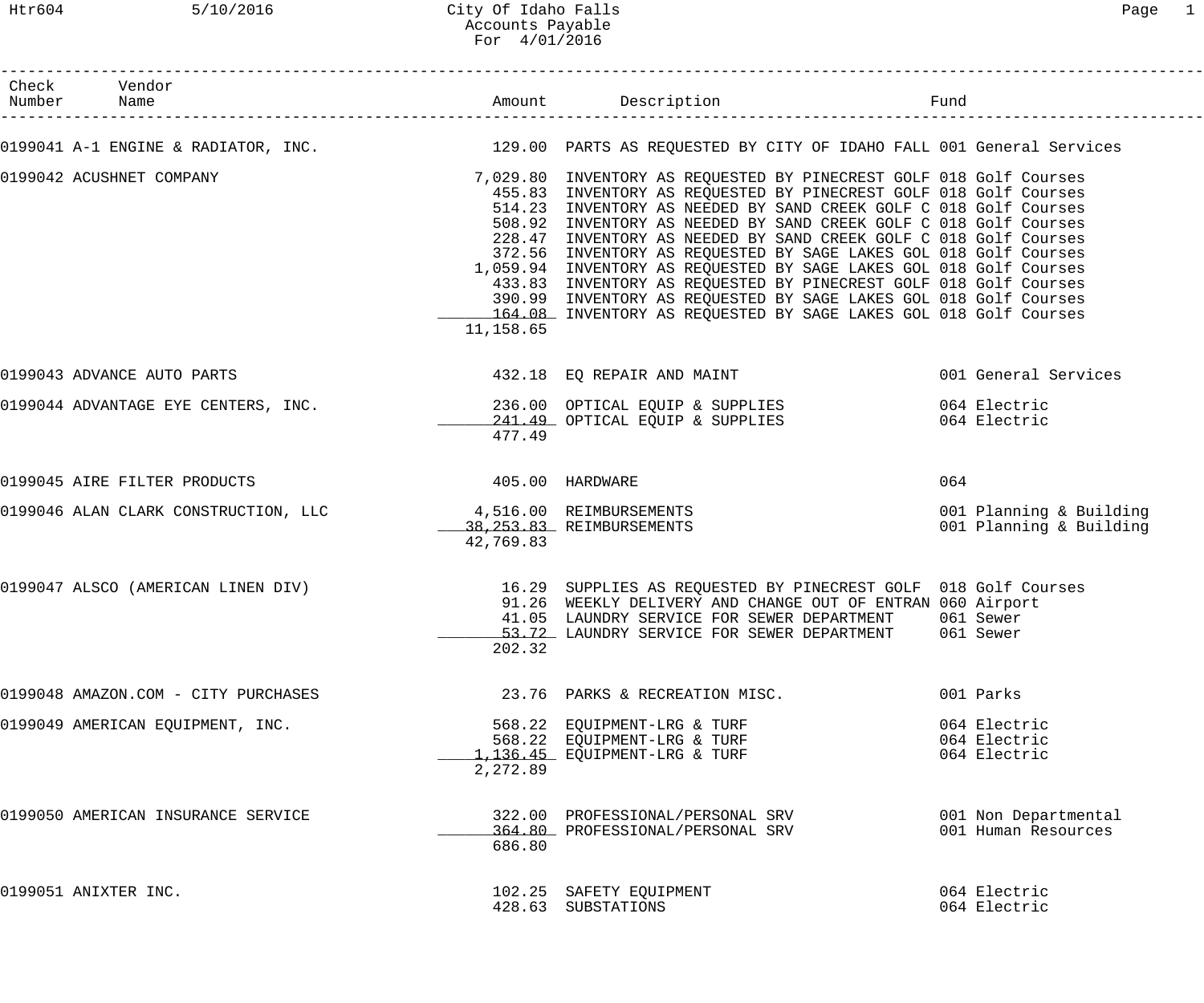| Check Vendor<br>Number Name                                                                                                             |                             |                                                                                                                                                                                                                                                                                                                                                    |                                                              |
|-----------------------------------------------------------------------------------------------------------------------------------------|-----------------------------|----------------------------------------------------------------------------------------------------------------------------------------------------------------------------------------------------------------------------------------------------------------------------------------------------------------------------------------------------|--------------------------------------------------------------|
| 0199051 ANIXTER INC.<br>2,000.32 CONDUCTOR<br>267.60 ELEC/IF POWER                                                                      | 7,698.80                    |                                                                                                                                                                                                                                                                                                                                                    | 064 Electric<br>064 Electric                                 |
| 0199052 ARCHITECTURAL BUILDING SUPPLY 115.00 MISCELLANEOUS PURCHASES AS REQUESTED BY 001 General Services                               | 1,504.56                    | 1,072.06 MISCELLANEOUS PURCHASES AS REQUESTED BY 001 General Services<br>237.50 MISCELLANEOUS PURCHASES AS REQUESTED BY 001 General Services<br>80.00 MISCELLANEOUS PURCHASES AS REQUESTED BY 001 General Services                                                                                                                                 |                                                              |
| 0199053 BARFUSS, DOUG                                                                                                                   |                             | 252.00 CONTRACTED OFFICIALS                                                                                                                                                                                                                                                                                                                        | 011 Recreation                                               |
| 0199054 BISMARCK STATE COLLEGE                                                                                                          |                             | 519.90 TRAINING-PERSONNEL                                                                                                                                                                                                                                                                                                                          | 064 Electric                                                 |
| 0199055 BOYCE, ERIC                                                                                                                     |                             | 352.00 CONTRACTED OFFICIALS                                                                                                                                                                                                                                                                                                                        | 011 Recreation                                               |
| 0199056 BRIDGESTONE GOLF, INC. THE SALE MANUSIC MEASURE AND MODES TO A 443.96 INVENTORY AS REQUESTED BY PINECREST GOLF 018 Golf Courses | 3,027.36                    | 179.93 INVENTORY AS REQUESTED BY PINECREST GOLF 018 Golf Courses<br>179.62 INVENTORY AS REQUESTED BY PINECREST GOLF 018 Golf Courses<br>1,142.20 INVENTORY AS REQUESTED BY PINECREST GOLF 018 Golf Courses<br>950.40 INVENTORY AS REQUESTED BY PINECREST GOLF 018 Golf Courses<br>131.25 INVENTORY AS REQUESTED BY SAGE LAKES GOL 018 Golf Courses |                                                              |
| 0199057 CALLAWAY GOLF SALES COMPANY                                                                                                     | 3,878.12                    | 719.33 INVENTORY AS REQUESTED BY SAND CREEK GOL 018 Golf Courses<br>1,387.54 INVENTORY AS REQUESTED BY SAGE LAKES GOL 018 Golf Courses<br>1,738.98 INVENTORY AS REQUESTED BY SAGE LAKES GOL 018 Golf Courses<br>32.27 INVENTORY AS REQUESTED BY SAGE LAKES GOL 018 Golf Courses                                                                    |                                                              |
| 0199058 CENTRAL NEBRASKA PACKING, INC.                                                                                                  | 875.40 FREIGHT<br>6, 155.40 | 5,280.00 FEED/BEDDING (ANIMALS)                                                                                                                                                                                                                                                                                                                    | 001 Parks<br>001 Parks                                       |
| 0199059 CLEAR VISION GOLF CART COVERS 1,608.87 PARKS & RECREATION MISC. 018 Golf Courses                                                |                             |                                                                                                                                                                                                                                                                                                                                                    |                                                              |
| 0199060 COBRA PUMA GOLF, INC.                                                                                                           |                             | 343.44 INVENTORY AS REQUESTED BY PINECREST GOLF 018 Golf Courses                                                                                                                                                                                                                                                                                   |                                                              |
| 0199061 CODALE ELECTRIC SUPPLY, INC.                                                                                                    | 2,592.00                    | 587.50 TOOLS, HAND POWER/NONPOWER<br>1,175.00 TOOLS, HAND POWER/NONPOWER<br>587.50 TOOLS, HAND POWER/NONPOWER<br>242.00 TOOLS, HAND POWER/NONPOWER                                                                                                                                                                                                 | 064 Electric<br>064 Electric<br>064 Electric<br>064 Electric |
| 0199062 CONSOLIDATED ELECTRICAL DIST.                        40.85  CONTACT BLOCKS, LATCH, SW                                           |                             |                                                                                                                                                                                                                                                                                                                                                    | 064 Electric                                                 |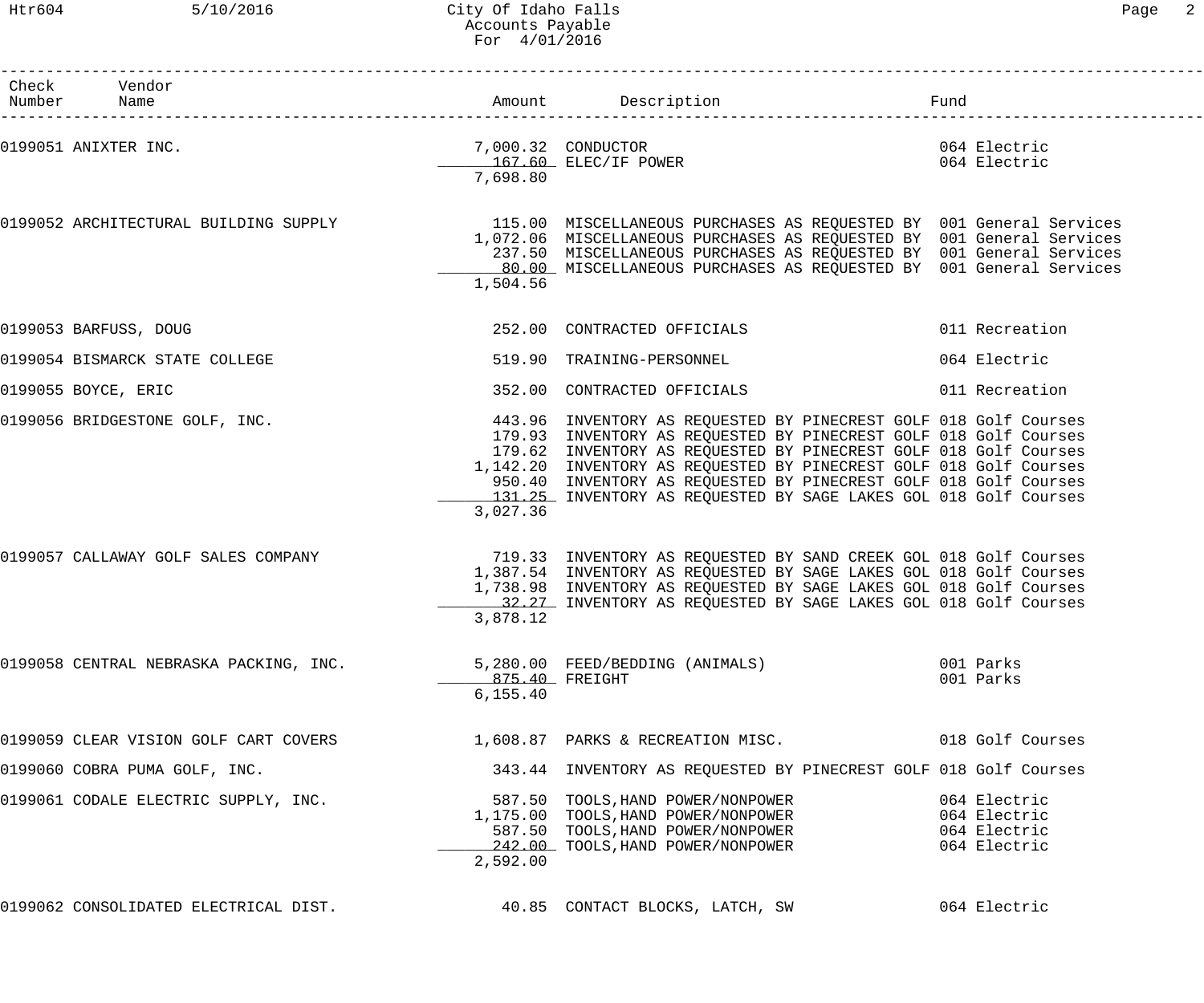### Htr604 5/10/2016 City Of Idaho Falls Page 3 Accounts Payable For 4/01/2016

| aar |  |
|-----|--|
|     |  |

| Check Vendor<br>Number Name                                                                                 |                                                   |                                                                                                                                             |                                                 |
|-------------------------------------------------------------------------------------------------------------|---------------------------------------------------|---------------------------------------------------------------------------------------------------------------------------------------------|-------------------------------------------------|
| 0199063 CROWN TROPHY                                                                                        | 10.19 FREIGHT<br>355.39                           | 10.19 FREIGHT 10.19 CHECKERTION MISC.<br>145.20 PARKS & RECREATION MISC. 1011 Recreation                                                    |                                                 |
| 0199064 CURTIS, BENJAMIN                                                                                    |                                                   | 108.00 CONTRACTED OFFICIALS                                                                                                                 | 011 Recreation                                  |
| 0199065 CWS SOLUTION/MACKAY MITCHELL 2,016.30 PRINTING                                                      | 525.00 FREIGHT<br>8, 117.16 PRINTING<br>10,658.46 |                                                                                                                                             | 001 Treasurer<br>001 Treasurer<br>001 Treasurer |
| 0199066 Dan's Ace Hardware                                                                                  |                                                   | 39.99 POSTHOLE DIGGER                                                                                                                       | 001 Parks                                       |
| 0199067 DAWSON, JAKE                                                                                        |                                                   | 72.00 CONTRACTED OFFICIALS                                                                                                                  | 011 Recreation                                  |
| 0199068 DELL COMPUTER CORPORATION, DBA 66.49 OFFICE SUPPLIES, GENERAL                                       |                                                   |                                                                                                                                             | 012 Library                                     |
| 0199069 DIRECT AUTOMOTIVE DISTRIBUTING 574.07 PARTS AS REQUESTED BY CITY OF IDAHO FALL 001 General Services | 809.26                                            | 92.55 PARTS AS REQUESTED BY CITY OF IDAHO FALL 001 General Services<br>142.64 PARTS AS REQUESTED BY CITY OF IDAHO FALL 001 General Services |                                                 |
| 0199070 DISH NETWORK                                                                                        |                                                   | 117.00 MONTHLY CABLE BILLS FOR THE AIRPORT 060 Airport                                                                                      |                                                 |
| 0199071 DYNAMIC BRANDS                                                                                      |                                                   | 946.00 INVENTORY AS REQUESTED BY PINECREST GOLF 018 Golf Courses                                                                            |                                                 |
| 0199072 EAGLE ROCK BLASTING, INC. 1,650.00 CONSTRUCTION JOB/CONTRACT 064 Electric                           |                                                   |                                                                                                                                             |                                                 |
| 0199073 EAGLE ROCK HYDRAULIC SERVICE THE SERIES ON THE SERIE AND MAINT                                      | 748.28                                            | 563.28 PARTS AND HYDRAULIC REPAIRS AS REQUESTED 001 General Services                                                                        | 001                                             |
| 0199074 ESTO CONNECTORS                                                                                     | 1,001.27                                          | 116.23 FREIGHT<br>885.04 PARKS & RECREATION MISC.                                                                                           | 001 Parks<br>001 Parks                          |
| 0199075 EZ-LINER INDUSTRIES                                                                                 | 146.15                                            | 130.64 EO REPAIR AND MAINT<br>$15.51$ FREIGHT                                                                                               | 001 General Services<br>001 General Services    |
| 0199076 FIRST RESPONDERS                                                                                    |                                                   | 17.40 ALTERATIONS AND/OR EMBROIDERY TO POLICE 001 Police                                                                                    |                                                 |
| 0199077 GARMIN INTERNATIONAL                                                                                |                                                   | 1,015.91 INVENTORY AS REQUESTED BY PINECREST GOLF 018 Golf Courses                                                                          |                                                 |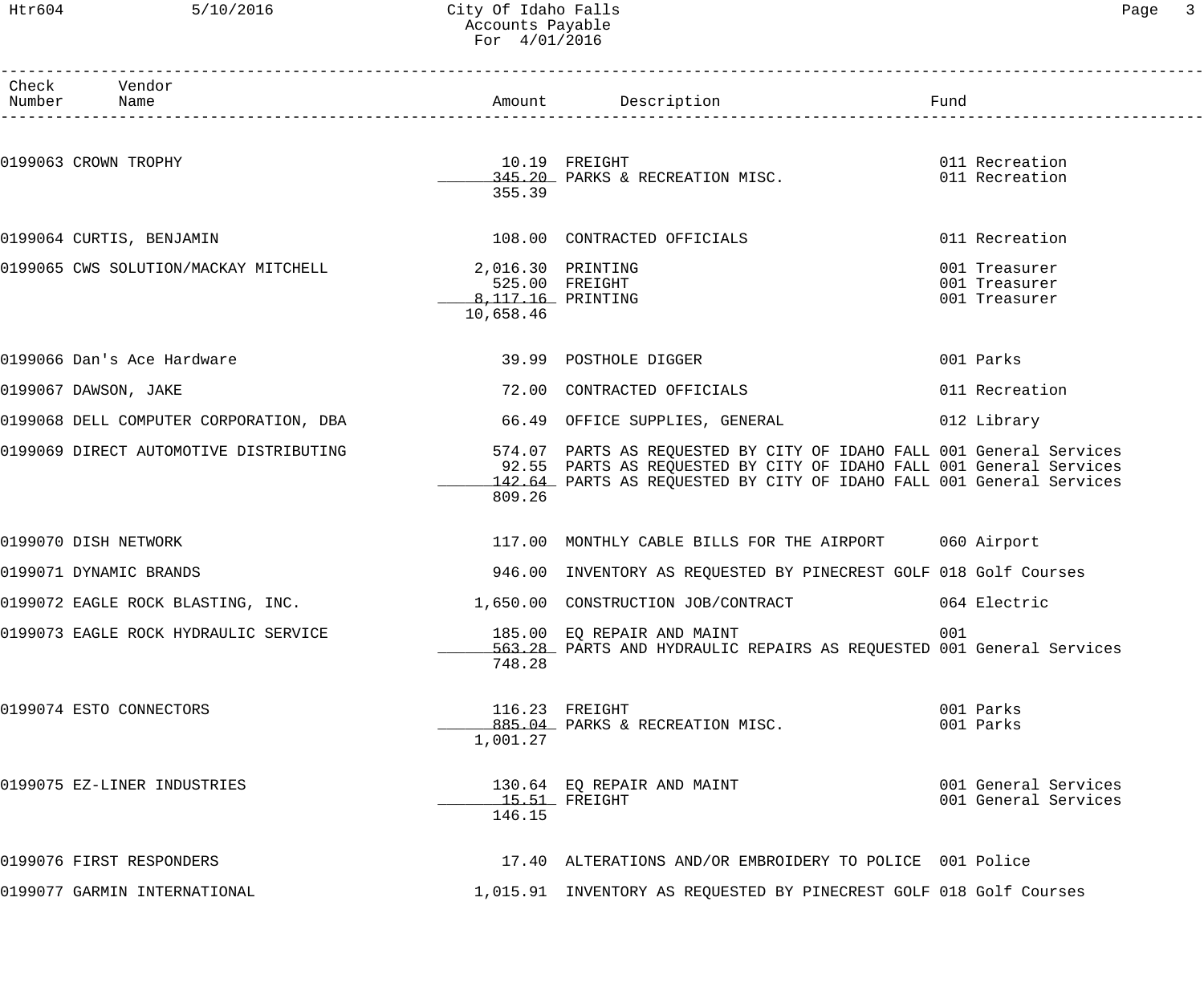| Check Vendor<br>Number Name           |           |                                                                                                                                                                                                                                                                                                                                                                                                                                                                                                                                                                                      |     |                                                                        |
|---------------------------------------|-----------|--------------------------------------------------------------------------------------------------------------------------------------------------------------------------------------------------------------------------------------------------------------------------------------------------------------------------------------------------------------------------------------------------------------------------------------------------------------------------------------------------------------------------------------------------------------------------------------|-----|------------------------------------------------------------------------|
|                                       |           | 0199078 GOLF CARTS UNLIMITED (2,389.46 GOLF CART REPAIRS AS REQUESTED BY SAND C 018 Golf Courses                                                                                                                                                                                                                                                                                                                                                                                                                                                                                     |     |                                                                        |
| 0199079 GOVERNMENT FINANCE OFFICERS   |           | 225.00 PARKS & RECREATION MISC. 001 Parks                                                                                                                                                                                                                                                                                                                                                                                                                                                                                                                                            |     |                                                                        |
| 0199080 GUSTAVE A. LARSON COMPANY     | 207.86    | 153.19 HVAC SUPPLIES AS REQUESTED BY BUILDING M 001 General Services<br>18.56 HVAC SUPPLIES AS REQUESTED BY BUILDING M 001 General Services<br>15.42 HVAC SUPPLIES AS REQUESTED BY BUILDING M 001 General Services<br>5.64- HVAC SUPPLIES AS REQUESTED BY BUILDING M 001 General Services<br>7.56- HVAC SUPPLIES AS REQUESTED BY BUILDING M 001 General Services<br>4.08- HVAC SUPPLIES AS REQUESTED BY BUILDING M 001 General Services<br>29.98 HVAC SUPPLIES AS REQUESTED BY BUILDING M 001 General Services<br>7.99 HVAC SUPPLIES AS REQUESTED BY BUILDING M 001 General Services |     |                                                                        |
| 0199081 HACH COMPANY, INC.            | 8,095.79  | 112.79 FREIGHT<br>7,983.00 SEWER DEPARTMENT                                                                                                                                                                                                                                                                                                                                                                                                                                                                                                                                          |     | 061 Sewer<br>061 Sewer                                                 |
| 0199082 HARRIS COMPUTER CORPORATION   | 22,507.49 | 13,439.50 TRAVEL/LODGING<br>9,067.99 TRAVEL/LODGING                                                                                                                                                                                                                                                                                                                                                                                                                                                                                                                                  |     | 014 Merf<br>014 Merf                                                   |
| 0199083 HARRIS PUBLISHING             | .00       | 275.00 PROMOTION ITEMS<br>400.00 PROMOTION ITEMS<br>275.00- PROMOTION ITEMS<br>400.00- PROMOTION ITEMS                                                                                                                                                                                                                                                                                                                                                                                                                                                                               |     | 001 Non Departmental<br>001 Parks<br>001 Non Departmental<br>001 Parks |
| 0199084 HARROP POST AND POLE, LLC     | 529.14    | 445.48 FENCING<br>83.66 POSTS-1EA 4" X 10',2EA 2-                                                                                                                                                                                                                                                                                                                                                                                                                                                                                                                                    |     | 001 Parks<br>001 Parks                                                 |
| 0199085 HAYWARD, BEN                  |           | 108.00 CONTRACTED OFFICIALS                                                                                                                                                                                                                                                                                                                                                                                                                                                                                                                                                          |     | 011 Recreation                                                         |
| 0199086 HD SUPPLY WATERWORKS, LTD     |           | 1,356.80 HYDRANT MATERIAL                                                                                                                                                                                                                                                                                                                                                                                                                                                                                                                                                            | 061 |                                                                        |
| 0199087 HDR ENGINEERING, INC.         |           | 2,036.95 CONSTRUCTION JOB/CONTRACT                                                                                                                                                                                                                                                                                                                                                                                                                                                                                                                                                   |     | 042 Street Capital Imp                                                 |
| 0199088 HOLDEN, KIDWELL, HAHN & CRAPO |           | 360.00 PROFESSIONAL/PERSONAL SRV                                                                                                                                                                                                                                                                                                                                                                                                                                                                                                                                                     |     | 001 Parks                                                              |
| 0199089 HOME DEPOT                    | 395.03    | 47.86 VNYL ADHSIVE,<br>40.37 STORAGE BOX FOR FUNIFORMS<br>40.36 STORAGE BOX FOR FUNIFORMS<br>230.82 FASTENERS, JT COMPOUND, C<br>35.62 FENCING/BRIDGE MATERAISL                                                                                                                                                                                                                                                                                                                                                                                                                      |     | 001 Parks<br>001 Parks<br>001 Cemeteries<br>001 Parks<br>010 Streets   |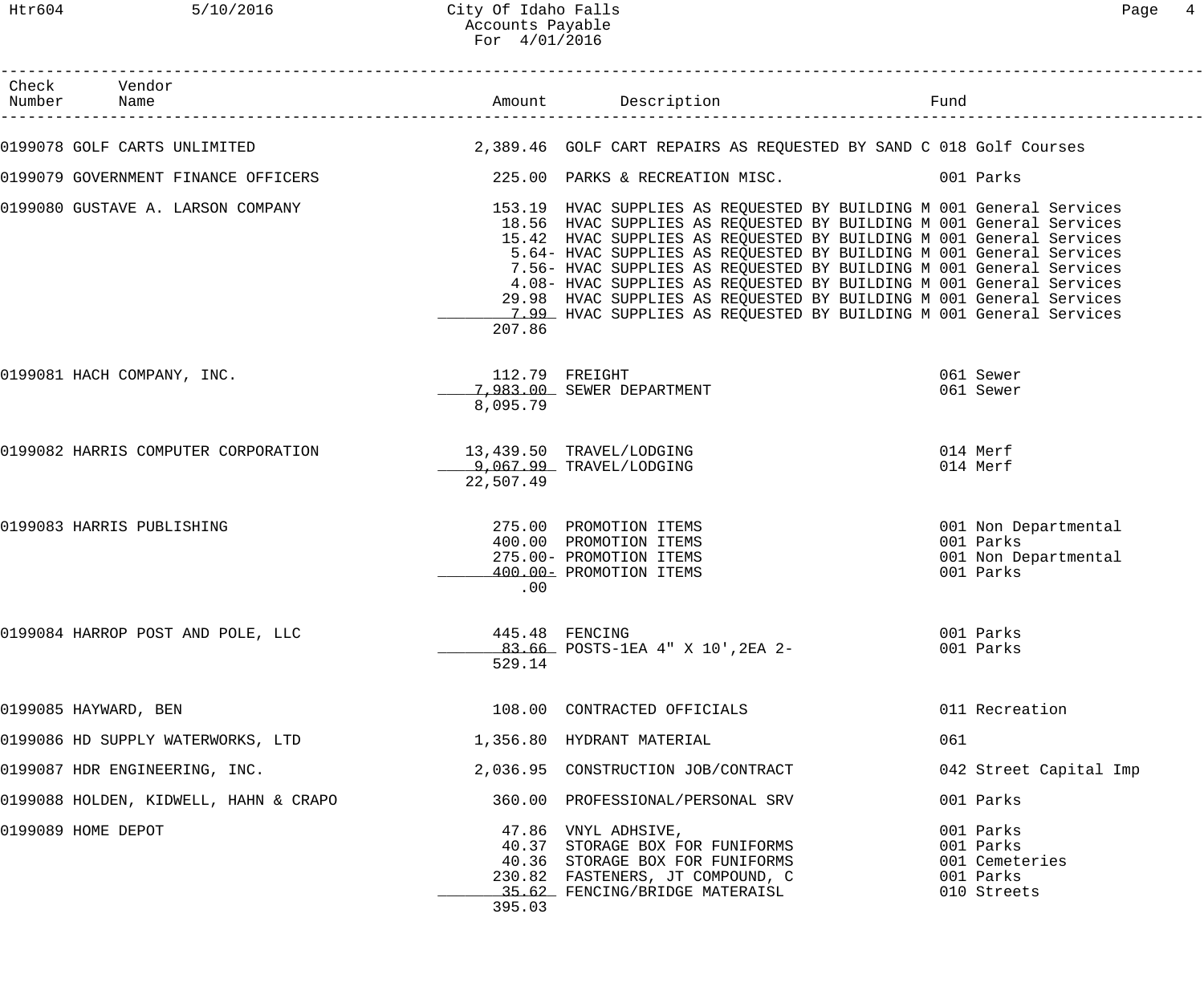|               | Check Vendor<br>Number Name           |              |                                                                                                                                                                                                                                                                                                                                                                   |                                                  |
|---------------|---------------------------------------|--------------|-------------------------------------------------------------------------------------------------------------------------------------------------------------------------------------------------------------------------------------------------------------------------------------------------------------------------------------------------------------------|--------------------------------------------------|
|               |                                       |              |                                                                                                                                                                                                                                                                                                                                                                   |                                                  |
|               | 0199090 HOMER, RANDY                  |              | 214.00 CONTRACTED OFFICIALS                                                                                                                                                                                                                                                                                                                                       | 011 Recreation                                   |
|               | 0199091 HORSLEY, CHRIS                |              | 812.00 CONTRACTED OFFICIALS                                                                                                                                                                                                                                                                                                                                       | 011 Recreation                                   |
|               | 0199092 HR Certificaton Instutute     | .00          | 150.00 RECERTIFICATON FEE REIMBU<br>150.00 RECERTIFICATON FEE REIMBU 601 Human Resources                                                                                                                                                                                                                                                                          | 001 Human Resources                              |
| 0199093 ICRMP |                                       |              | 312, 238.50 BALANCE ANNL CONT 2015-16                                                                                                                                                                                                                                                                                                                             | 001                                              |
|               |                                       |              | 0199094 IDAHO BUREAU OF OCCUPATIONAL 30.00 WATER OPERATOR'S CERTIFICATION LICENSE R 061 Water                                                                                                                                                                                                                                                                     |                                                  |
|               | 0199095 IDAHO FALLS PETERBILT         | 304.01       | IONAL<br>136.17 EQ REPAIR AND MAINT<br>139.20 EQ REPAIR AND MAINT<br>139.20 EQ REPAIR AND MAINT                                                                                                                                                                                                                                                                   | 001<br>001<br>001                                |
|               | 0199096 IDENTISYS, INC.               | 165.29       | 24.29 FREIGHT<br>141.00 AIRPORT MAINTENANCE                                                                                                                                                                                                                                                                                                                       | 060 Airport<br>060 Airport                       |
|               |                                       |              |                                                                                                                                                                                                                                                                                                                                                                   | 064 Electric                                     |
|               | 0199098 INTERMTN CONCRETE SPECIALTIES | 36.24 MORTOR |                                                                                                                                                                                                                                                                                                                                                                   | 064 Electric                                     |
|               | 0199099 JC GOLF ACCESSORIES           |              | 165.00 INVENTORY AS REQUESTED BY PINECREST GOLF 018 Golf Courses                                                                                                                                                                                                                                                                                                  |                                                  |
|               | 0199100 JOURNAL COMMUNICATIONS        |              | 2,160.00 ELEC/IF POWER                                                                                                                                                                                                                                                                                                                                            | 064 Electric                                     |
|               | 0199101 K & M INTERNATIONAL, INC.     | 3,859.00     | 78.00 RESALE ITEMS<br>14.00- RESALE ITEMS<br>3,633.00 RESALE ITEMS<br>162.00 RESALE ITEMS                                                                                                                                                                                                                                                                         | 001 Parks<br>001 Parks<br>001 Parks<br>001 Parks |
|               | 0199102 KECK, JAKE                    |              | 126.00 CONTRACTED OFFICIALS                                                                                                                                                                                                                                                                                                                                       | 011 Recreation                                   |
|               | 0199103 KERSTETTER, NOAH              |              | 268.00 CONTRACTED OFFICIALS                                                                                                                                                                                                                                                                                                                                       | 011 Recreation                                   |
|               | 0199104 KEY-LINE AUTOMOTIVE WAREHOUSE | 276.19       | 10.86 PARTS AS REQUESTED BY CITY OF IDAHO FALL 001 General Services<br>21.44 PARTS AS REQUESTED BY CITY OF IDAHO FALL 001 General Services<br>10.40 PARTS AS REQUESTED BY CITY OF IDAHO FALL 001 General Services<br>43.29- PARTS AS REQUESTED BY CITY OF IDAHO FALL 001 General Services<br>276.78 PARTS AS REQUESTED BY CITY OF IDAHO FALL 001 General Services |                                                  |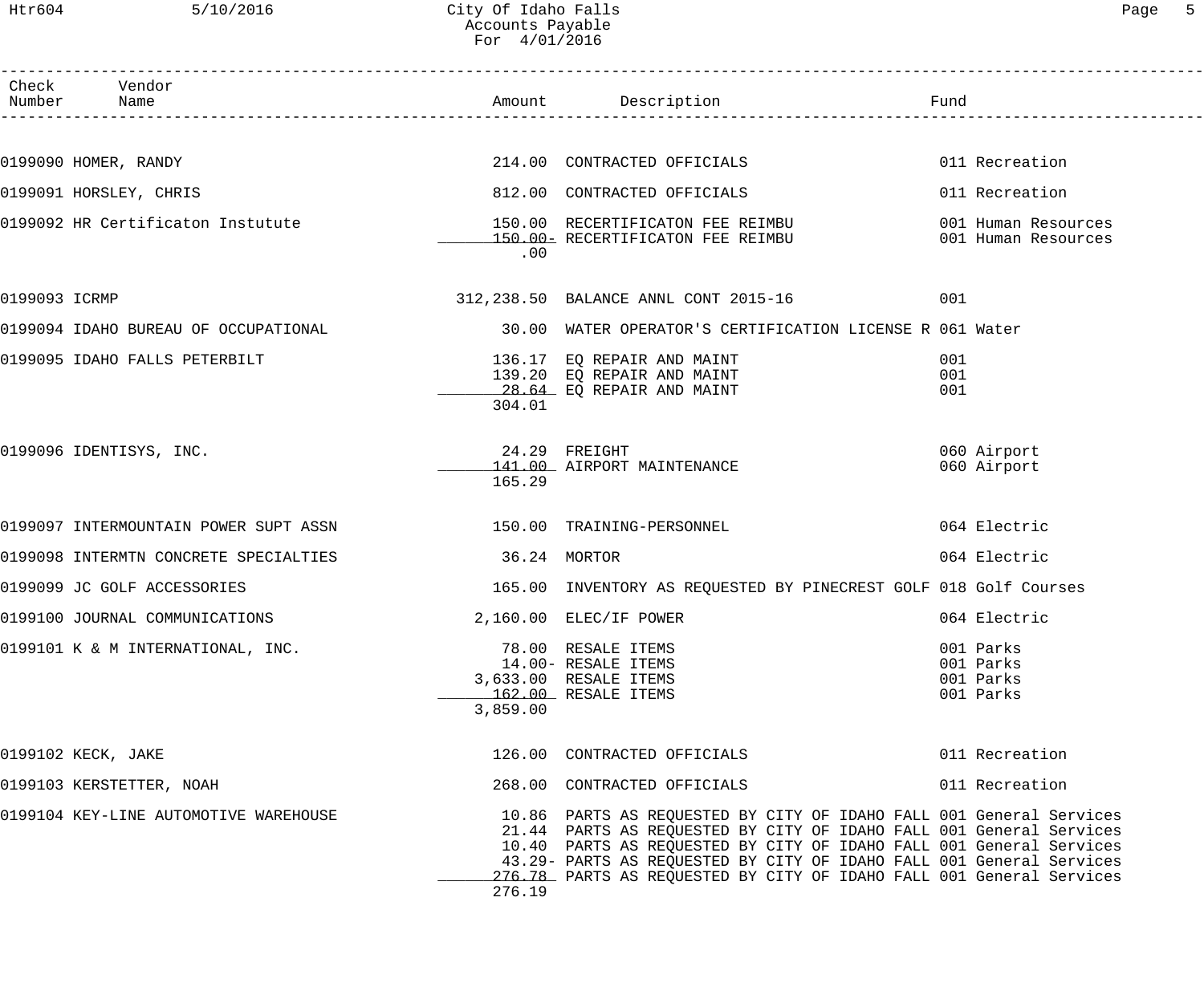### Htr604 5/10/2016 City Of Idaho Falls Page 6 Accounts Payable For 4/01/2016

| Check Vendor<br>Number Name                                   |                            |                                                                                                                                                                                                                                        |                                              |
|---------------------------------------------------------------|----------------------------|----------------------------------------------------------------------------------------------------------------------------------------------------------------------------------------------------------------------------------------|----------------------------------------------|
|                                                               |                            |                                                                                                                                                                                                                                        |                                              |
| 0199105 LABCONCO CORPORATION                                  | 39.39 APPLIANCES           |                                                                                                                                                                                                                                        | 001 General Services                         |
| 0199106 LANDON, AUSTIN                                        |                            | 216.00 CONTRACTED OFFICIALS                                                                                                                                                                                                            | 011 Recreation                               |
| 0199107 LARCOM & MITCHELL, LLC $1,680.00$ EQ REPAIR AND MAINT | 262.76 FREIGHT<br>1,942.76 |                                                                                                                                                                                                                                        | 001 General Services<br>001 General Services |
| 0199108 LINCOLN AQUATICS                                      |                            | 114.50 AQUATIC/WATER PRODUCTS                                                                                                                                                                                                          | 011 Recreation                               |
| 0199109 LOWE'S COMMERCIAL SERVICES                            |                            | 122.55 20V BATTERIES                                                                                                                                                                                                                   | 064 Electric                                 |
| 0199110 MAD DASHER                                            |                            | 420.85 RESALE ITEMS                                                                                                                                                                                                                    | 001 Parks                                    |
| 0199111 MAGIC T-SHIRTS                                        |                            | 1,395.29 RESALE ITEMS                                                                                                                                                                                                                  | 001 Parks                                    |
| 0199112 MASSEY, ADAM                                          |                            | 198.00 CONTRACTED OFFICIALS                                                                                                                                                                                                            | 011 Recreation                               |
| 0199113 MIICOR CONSULTING, INC.                               |                            | 401.90 OFFICE SUPPLIES, GENERAL 601 Data Processing                                                                                                                                                                                    |                                              |
| 0199114 MIZUNO USA, INC.                                      |                            | 517.62 INVENTORY AS REQUESTED BY SAND CREEK GOL 018 Golf Courses                                                                                                                                                                       |                                              |
|                                                               | 56.40                      | 0199115 MOUNTAIN VALLEY FLOOR MATS LLC 19.60 FLOOR MAT SERVICE FOR THE AQUATIC CENTER 011 Recreation<br>18.40 LAUNDRY SERVICE/MATS FOR SANITATION DEPA 062 Sanitation<br>18.40 LAUNDRY SERVICE/MATS FOR SANITATION DEPA 062 Sanitation |                                              |
| 0199116 MOWER OFFICE SYSTEMS                                  | 2,880.00                   | 1,890.00 BUILDING SUP/REPR/MAINT. 001 Police<br>990.00 OFFICE SUPPLIES, GENERAL                                                                                                                                                        | 001 Police                                   |
| 0199117 MURRAY, SMITH & ASSOC, INC.                           |                            | 736.00 CONSTRUCTION JOB/CONTRACT                                                                                                                                                                                                       | 061 Sewer                                    |
| 0199118 NAT'L INST OF GOVERNMENTAL                            |                            | 190.00 MEMBERSHIPS                                                                                                                                                                                                                     | 001 General Services                         |
| 0199119 NIKE GOLF                                             | 427.28                     | 270.26 INVENTORY AS REQUESTED BY SAND CREEK GOL 018 Golf Courses<br>126.91 INVENTORY AS REQUESTED BY SAND CREEK GOL 018 Golf Courses<br>30.11 INVENTORY AS REQUESTED BY SAGE LAKES GOL 018 Golf Courses                                |                                              |
| 0199120 OLD DOMINION FREIGHT LINE, INC                        |                            | 265.85 FREIGHT                                                                                                                                                                                                                         | 064 Electric                                 |
| 0199121 OSWALD SERVICE, INC.                                  |                            | 74.95 PARTS AS REQUESTED BY CITY OF IDAHO FALL 001 General Services                                                                                                                                                                    |                                              |
| 0199122 PING GOLF COMPANY, INC.                               |                            | 529.38 INVENTORY AS REQUESTED BY PINECREST GOLF 018 Golf Courses<br>171.96 INVENTORY AS REQUESTED BY PINECREST GOLF 018 Golf Courses                                                                                                   |                                              |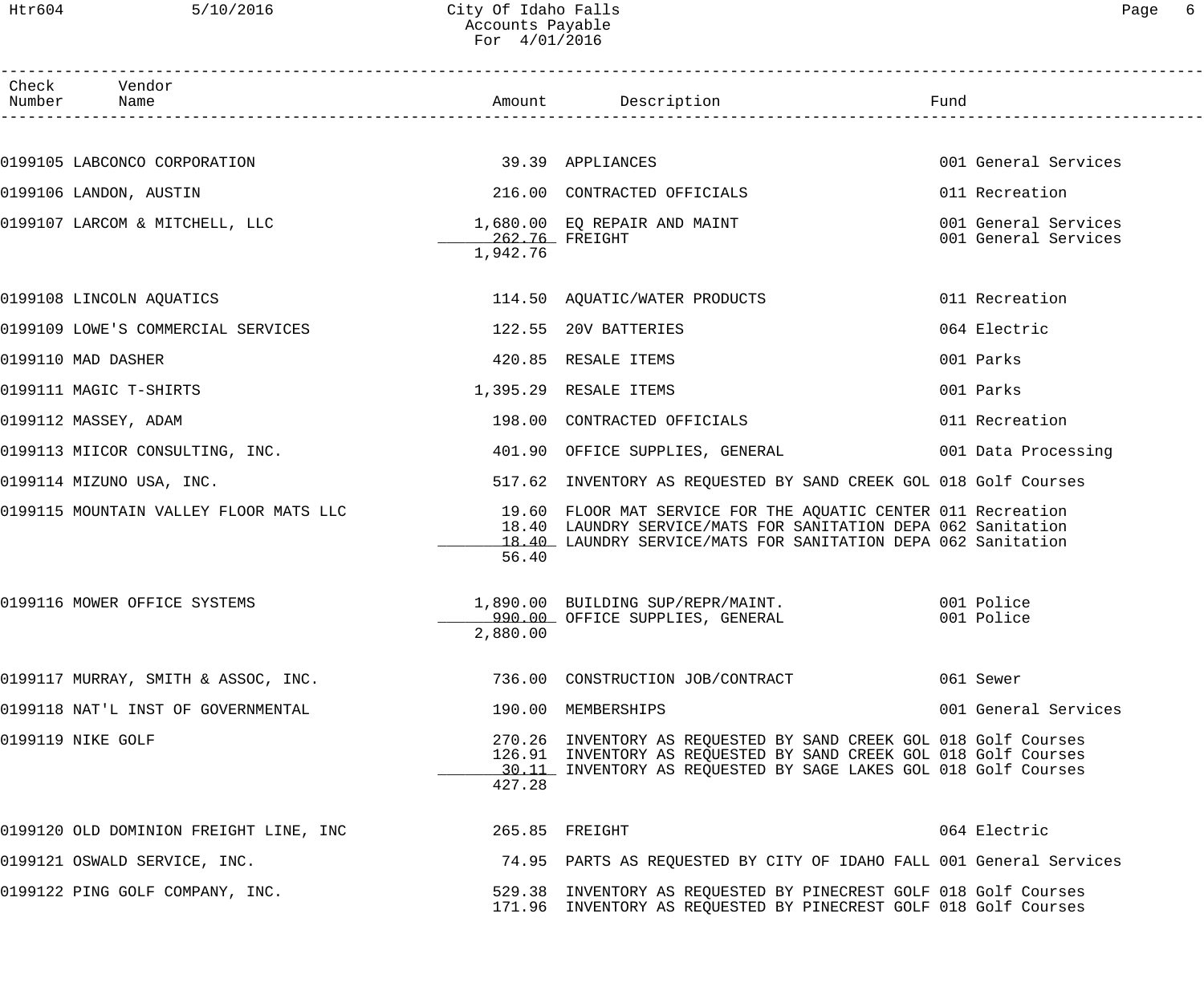| Check Vendor                         |          |                                                                                                                                                                                                                                                                                                                                                                                                                                                                                                                                                                                                                                                                                                                                                                                                                                                                                                  |                                                                                                                                                                                                                                                                                              |
|--------------------------------------|----------|--------------------------------------------------------------------------------------------------------------------------------------------------------------------------------------------------------------------------------------------------------------------------------------------------------------------------------------------------------------------------------------------------------------------------------------------------------------------------------------------------------------------------------------------------------------------------------------------------------------------------------------------------------------------------------------------------------------------------------------------------------------------------------------------------------------------------------------------------------------------------------------------------|----------------------------------------------------------------------------------------------------------------------------------------------------------------------------------------------------------------------------------------------------------------------------------------------|
|                                      |          |                                                                                                                                                                                                                                                                                                                                                                                                                                                                                                                                                                                                                                                                                                                                                                                                                                                                                                  |                                                                                                                                                                                                                                                                                              |
|                                      | 3,817.60 | 513.54 INVENTORY AS REQUESTED BY SAGE LAKES GOL 018 Golf Courses<br>125.42- INVENTORY AS REQUESTED BY SAGE LAKES GOL 018 Golf Courses<br>114.95 INVENTORY AS REQUESTED BY SAGE LAKES GOL 018 Golf Courses<br>2, 231.25 INVENTORY AS REQUESTED BY SAGE LAKES GOL 018 Golf Courses                                                                                                                                                                                                                                                                                                                                                                                                                                                                                                                                                                                                                 |                                                                                                                                                                                                                                                                                              |
|                                      |          |                                                                                                                                                                                                                                                                                                                                                                                                                                                                                                                                                                                                                                                                                                                                                                                                                                                                                                  |                                                                                                                                                                                                                                                                                              |
| 0199124 PLATT ELECTRIC / REXEL, INC. |          | 443.89 1- 5V BAT, 192 - 9V AKL B<br>55.65 PLUG-75R 3/4 REC HEAD PLU 061 Sewer<br>414.98 AREWARE MISCELLANEOUS<br>928.13 HARDWARE (64 Electric Pack of Alectric Pack of Alectric Pack of Alectric 2,031.25 HARDWARE (64 Electric 043 Electric 2004 Electric 2004 Electric 2004 Electric 479.90 HARDWARE (64 Electr<br>3,031.25 HARDWARE<br>3,792.00 HARDWARE<br>85.31 HARDWARE MISCELLANEOUS<br>53.16 HARDWARE MISCELLANEOUS<br>670.54 HARDWARE<br>10.64 HARDWARE MISCELLANEOUS<br>24.73 HARDWARE MISCELLANEOUS<br>14.12 HARDWARE<br>29.18 HARDWARE MISCELLANEOUS<br>165.44 HARDWARE<br>33.41 HARDWARE<br>32.93 HARDWARE MISCELLANEOUS<br>163.38 HARDWARE MISCELLANEOUS<br>32.64 HARDWARE MISCELLANEOUS<br>33.41 HARDWARE<br>52.90 HARDWARE MISCELLANEOUS<br>19.63 TOOLS, HAND POWER/NONPOWER<br>37.33 HARDWARE MISCELLANEOUS<br>14.31 ELECTRICAL EQUIP/SUPPLIES<br>118.43 HARDWARE MISCELLANEOUS | 064 Electric<br>064 Electric<br>064 Electric<br>064 Electric<br>064 Electric<br>064 Electric<br>064 Electric<br>064 Electric<br>064 Electric<br>064 Electric<br>064 Electric<br>064 Electric<br>064 Electric<br>064 Electric<br>064 Electric<br>064 Electric<br>064 Electric<br>064 Electric |
|                                      |          | 16.74 HARDWARE MISCELLANEOUS                                                                                                                                                                                                                                                                                                                                                                                                                                                                                                                                                                                                                                                                                                                                                                                                                                                                     | 064 Electric                                                                                                                                                                                                                                                                                 |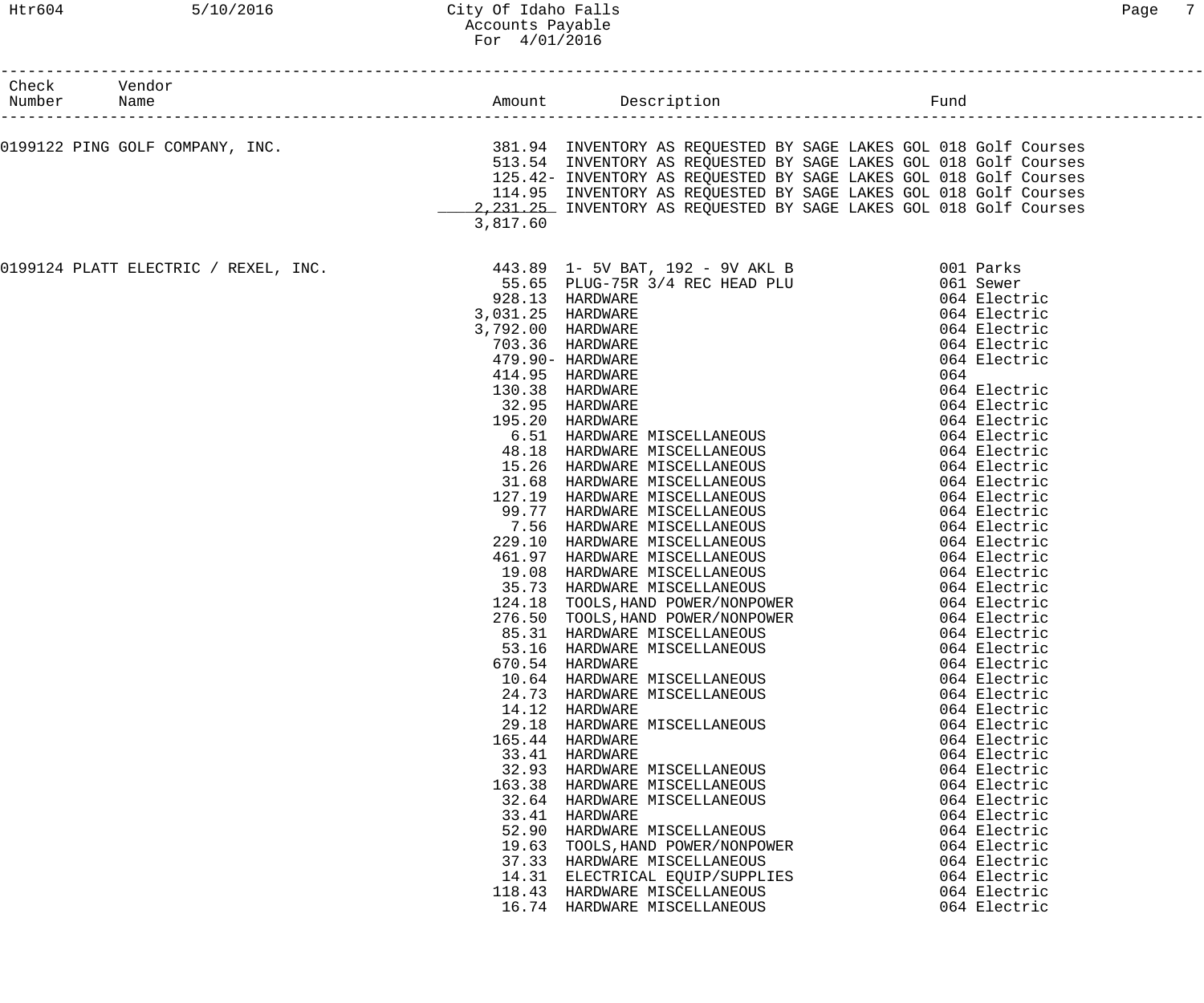Htr604 5/10/2016 City Of Idaho Falls Page 8 Accounts Payable For 4/01/2016

------------------------------------------------------------------------------------------------------------------------------------

| Page | 8 |
|------|---|
|      |   |
|      |   |
|      |   |
|      |   |
|      |   |

| Check | Vendor<br>Number Name                       |                                                               |                                                                                                                                                                                                                                                                                                                                     | Fund                                                                         |
|-------|---------------------------------------------|---------------------------------------------------------------|-------------------------------------------------------------------------------------------------------------------------------------------------------------------------------------------------------------------------------------------------------------------------------------------------------------------------------------|------------------------------------------------------------------------------|
|       |                                             | 12,360.18                                                     | 064 Electric                                                                                                                                                                                                                                                                                                                        |                                                                              |
|       | 0199125 QUICK PRINT - DBA                   | 135.19 PRINTING<br>89.60 PRINTING<br>89.58 PRINTING<br>403.68 | 89.31 PRINTING                                                                                                                                                                                                                                                                                                                      | 018 Golf Courses<br>018 Golf Courses<br>018 Golf Courses<br>018 Golf Courses |
|       | 0199126 R & S DISTRIBUTING                  | 440.07                                                        | 95.50 JANITORIAL ITEMS FOR THE ACTIVITY CENTER 001 Parks<br>344.57 JANITORIAL ITEMS FOR THE AQUATIC CENTER 011 Recreation                                                                                                                                                                                                           |                                                                              |
|       | 0199127 RACE GATES INC.                     |                                                               | 10,552.00 EQUIPMENT-LRG & TURF 6001 Parks                                                                                                                                                                                                                                                                                           |                                                                              |
|       |                                             | 224.06                                                        | 0199128 ROCKNAKS HARDWARE PLUS, INC. 27.93 MISCELLANEOUS TOOL, HARDWARE & IRRIGATIO 001 Parks<br>99.92 MISCELLANEOUS TOOL, HARDWARE & IRRIGATIO 001 Parks<br>56.45 MISCELLANEOUS TOOL, HARDWARE & IRRIGATIO 001 Parks<br>27.58 MISCELLANEOUS TOOL, HARDWARE & IRRIGATIO 001 Cemeteries<br>12.18 DOOR STOP SPRING, SHELF 8 061 Sewer |                                                                              |
|       | 0199129 RODENT PRO.COM, LLC                 | 174.00 FREIGHT<br>624.50                                      | 450.50 FEED/BEDDING (ANIMALS) 001 Parks                                                                                                                                                                                                                                                                                             | 001 Parks                                                                    |
|       | 0199130 RON SAYER DODGE, INC.               |                                                               | 84.59 PARTS AND MINOR SUBLET REPAIRS AS REQUES 001 General Services                                                                                                                                                                                                                                                                 |                                                                              |
|       | 0199131 SAWTOOTH EMERGENCY VEHICLES         | 741.24                                                        | 623.76 PARTS AS REQUESTED BY CITY OF IDAHO FALL 001 General Services<br>75.00 PARTS AS REQUESTED BY CITY OF IDAHO FALL 001 General Services<br>42.48 PARTS AS REQUESTED BY CITY OF IDAHO FALL 001 General Services                                                                                                                  |                                                                              |
|       | 0199132 SCHNEIDER, ANDREW                   |                                                               | 54.00 CONTRACTED OFFICIALS                                                                                                                                                                                                                                                                                                          | 011 Recreation                                                               |
|       | 0199133 SCHWEITZER ENGINEERING              |                                                               | 5,250.00 SUBSTATIONS                                                                                                                                                                                                                                                                                                                | 064 Electric                                                                 |
|       | 0199134 SEATTLE IND MOTOR & MACHINE CO, LLC | 109,593.75                                                    | 54,796.88 CONSTRUCTION JOB/CONTRACT<br>54,796.87 CONSTRUCTION JOB/CONTRACT                                                                                                                                                                                                                                                          | 064 Electric<br>064 Electric                                                 |
|       | 0199135 SIX MILE ENGINEERING, PA            |                                                               | 10,054.62 PROFESSIONAL/PERSONAL SRV                                                                                                                                                                                                                                                                                                 | 046 Traffic Light Cap Imp                                                    |
|       | 0199136 SMITH POWER PRODUCTS, INC.          |                                                               | 674.84 EQ REPAIR AND MAINT                                                                                                                                                                                                                                                                                                          | 001 General Services                                                         |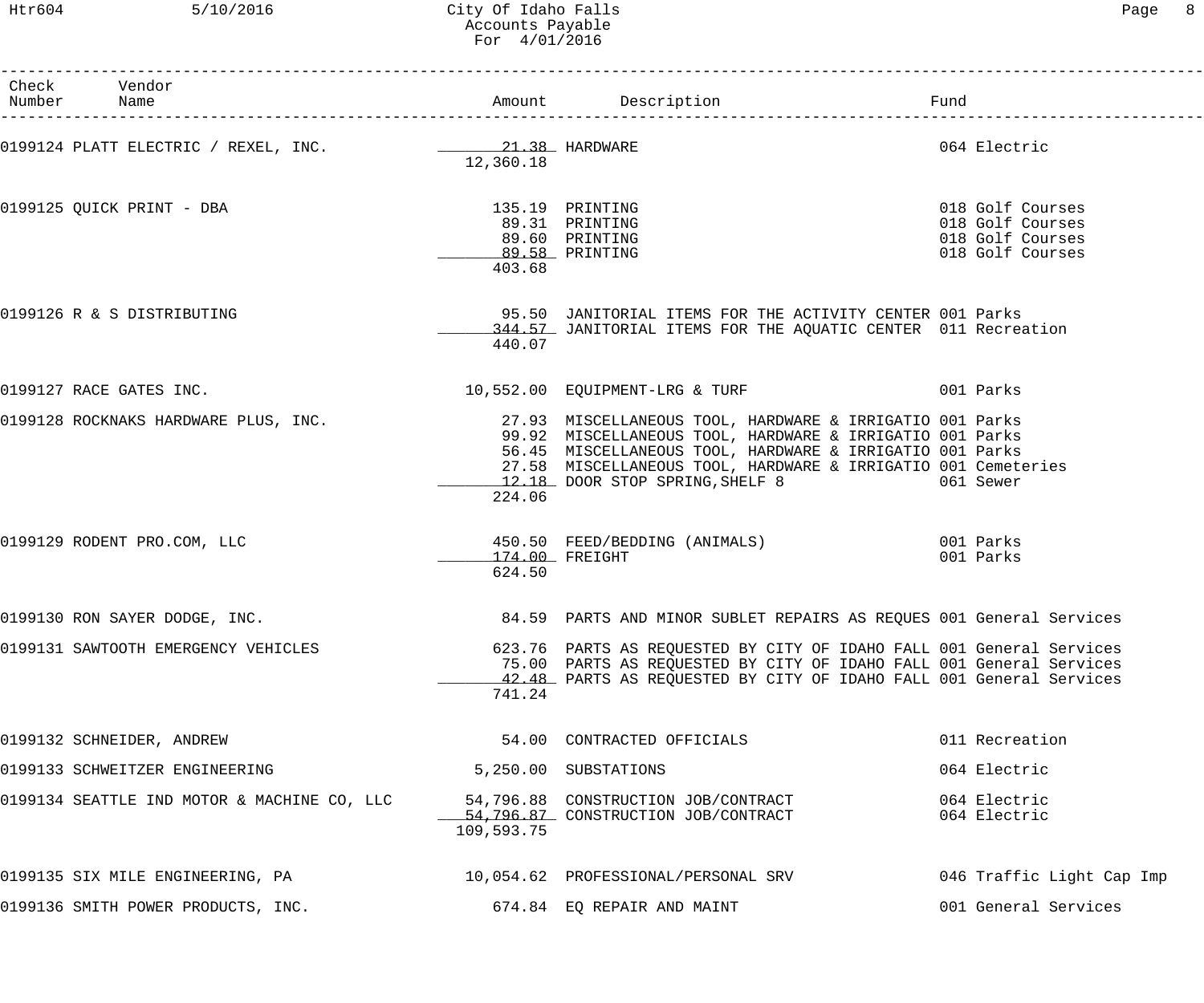# Htr604 5/10/2016 City Of Idaho Falls Page 9 Accounts Payable For 4/01/2016

| Check Vendor<br>Number Name |                                   |           |                                                                                                                                                                                                                                                                                                                                                                                                                                                                                                                                                                                                                                                                                                                                                                                                                                                                                                                                                                                                                                                                      |                         |
|-----------------------------|-----------------------------------|-----------|----------------------------------------------------------------------------------------------------------------------------------------------------------------------------------------------------------------------------------------------------------------------------------------------------------------------------------------------------------------------------------------------------------------------------------------------------------------------------------------------------------------------------------------------------------------------------------------------------------------------------------------------------------------------------------------------------------------------------------------------------------------------------------------------------------------------------------------------------------------------------------------------------------------------------------------------------------------------------------------------------------------------------------------------------------------------|-------------------------|
|                             |                                   |           |                                                                                                                                                                                                                                                                                                                                                                                                                                                                                                                                                                                                                                                                                                                                                                                                                                                                                                                                                                                                                                                                      |                         |
| 0199137 STAR RANCH          | 3,000.00 RENTAL                   |           |                                                                                                                                                                                                                                                                                                                                                                                                                                                                                                                                                                                                                                                                                                                                                                                                                                                                                                                                                                                                                                                                      | 001 Police              |
|                             | 0199138 STATE TRAILER SUPPLY      | 79.07     | 16.19 PARTS AS REQUESTED BY CITY OF IDAHO FALL 001 General Services<br>50.03 QUICK ROOF SEALANT<br>12.85 WEATHER STRIPPING CONTROLLER TRIPPING COMPANY 064 Electric                                                                                                                                                                                                                                                                                                                                                                                                                                                                                                                                                                                                                                                                                                                                                                                                                                                                                                  |                         |
|                             |                                   |           | 0199139 SUNSHINE CHEM-DRY, LLC 375.00 CARPET / UPHOLSTERY CLEANING FOR CITY BU 001 General Services                                                                                                                                                                                                                                                                                                                                                                                                                                                                                                                                                                                                                                                                                                                                                                                                                                                                                                                                                                  |                         |
|                             | 0199140 TAYLOR MADE GOLF COMPANY  | 15,588.59 | 523.63 INVENTORY AS REQUESTED BY PINECREST GOLF 018 Golf Courses<br>3,918.96 INVENTORY AS REQUESTED BY PINECREST GOLF 018 Golf Courses<br>2,389.19 INVENTORY AS REQUESTED BY PINECREST GOLF 018 Golf Courses<br>2,271.36 INVENTORY AS REQUESTED BY PINECREST GOLF 018 Golf Courses<br>469.08 INVENTORY AS REQUESTED BY PINECREST GOLF 018 Golf Courses<br>1,148.06 INVENTORY AS REQUESTED BY PINECREST GOLF 018 Golf Courses<br>453.91 INVENTORY AS REQUESTED BY SAND CREEK GOL 018 Golf Courses<br>322.35 INVENTORY AS REQUESTED BY SAGE LAKES GOL 018 Golf Courses<br>165.79 INVENTORY AS REQUESTED BY SAGE LAKES GOL 018 Golf Courses<br>1,142.19 INVENTORY AS REQUESTED BY PINECREST GOLF 018 Golf Courses<br>777.14 INVENTORY AS REQUESTED BY PINECREST GOLF 018 Golf Courses<br>363.59 INVENTORY AS REQUESTED BY PINECREST GOLF 018 Golf Courses<br>159.51 INVENTORY AS REQUESTED BY PINECREST GOLF 018 Golf Courses<br>1,302.06 INVENTORY AS REQUESTED BY PINECREST GOLF 018 Golf Courses<br>181.77 INVENTORY AS REQUESTED BY PINECREST GOLF 018 Golf Courses |                         |
|                             |                                   |           | 0199141 TEREX UTILITIES, INC. 3,922.48 EQ REPAIR AND MAINT 6001 General Services                                                                                                                                                                                                                                                                                                                                                                                                                                                                                                                                                                                                                                                                                                                                                                                                                                                                                                                                                                                     |                         |
|                             | 0199142 TETON MICROBIOLOGY LAB    |           | 270.00 LABORATORY ANALYSIS FOR WATER SAMPLES 061 Water                                                                                                                                                                                                                                                                                                                                                                                                                                                                                                                                                                                                                                                                                                                                                                                                                                                                                                                                                                                                               |                         |
|                             | 0199143 THOMPSON, REBECCA         |           | 100.00 REIMBURSEMENTS                                                                                                                                                                                                                                                                                                                                                                                                                                                                                                                                                                                                                                                                                                                                                                                                                                                                                                                                                                                                                                                | 001 Planning & Building |
| 0199144 TIDYMAN, JOHN       |                                   |           | 950.00 RENTAL                                                                                                                                                                                                                                                                                                                                                                                                                                                                                                                                                                                                                                                                                                                                                                                                                                                                                                                                                                                                                                                        | 001 General Services    |
| 0199145 TOYSMITH GROUP      |                                   |           | 324.00 RESALE ITEMS                                                                                                                                                                                                                                                                                                                                                                                                                                                                                                                                                                                                                                                                                                                                                                                                                                                                                                                                                                                                                                                  | 001 Parks               |
|                             | 0199146 U-HAUL INTERNATIONAL INC. |           | 76.62 PROPANE AS NEEDED FOR EQUIPMENT AND SHOP 001 General Services                                                                                                                                                                                                                                                                                                                                                                                                                                                                                                                                                                                                                                                                                                                                                                                                                                                                                                                                                                                                  |                         |
|                             | 0199147 UNITED PARCEL SERVICE     |           | 123.34 FREIGHT                                                                                                                                                                                                                                                                                                                                                                                                                                                                                                                                                                                                                                                                                                                                                                                                                                                                                                                                                                                                                                                       | 064 Electric            |
|                             | 0199148 VERIZON WIRELESS          |           | 10,551.38 BILLING 1/29/16-2/28/16                                                                                                                                                                                                                                                                                                                                                                                                                                                                                                                                                                                                                                                                                                                                                                                                                                                                                                                                                                                                                                    | 001                     |
|                             | 0199149 VERNON STEEL, INC.        |           | 17.76 STEEL                                                                                                                                                                                                                                                                                                                                                                                                                                                                                                                                                                                                                                                                                                                                                                                                                                                                                                                                                                                                                                                          | 064 Electric            |
|                             | 0199150 WARM FUZZY ENTERPRISES    | 2,695.03  | 169.82 FREIGHT<br>2,525.21 RESALE ITEMS                                                                                                                                                                                                                                                                                                                                                                                                                                                                                                                                                                                                                                                                                                                                                                                                                                                                                                                                                                                                                              | 001 Parks<br>001 Parks  |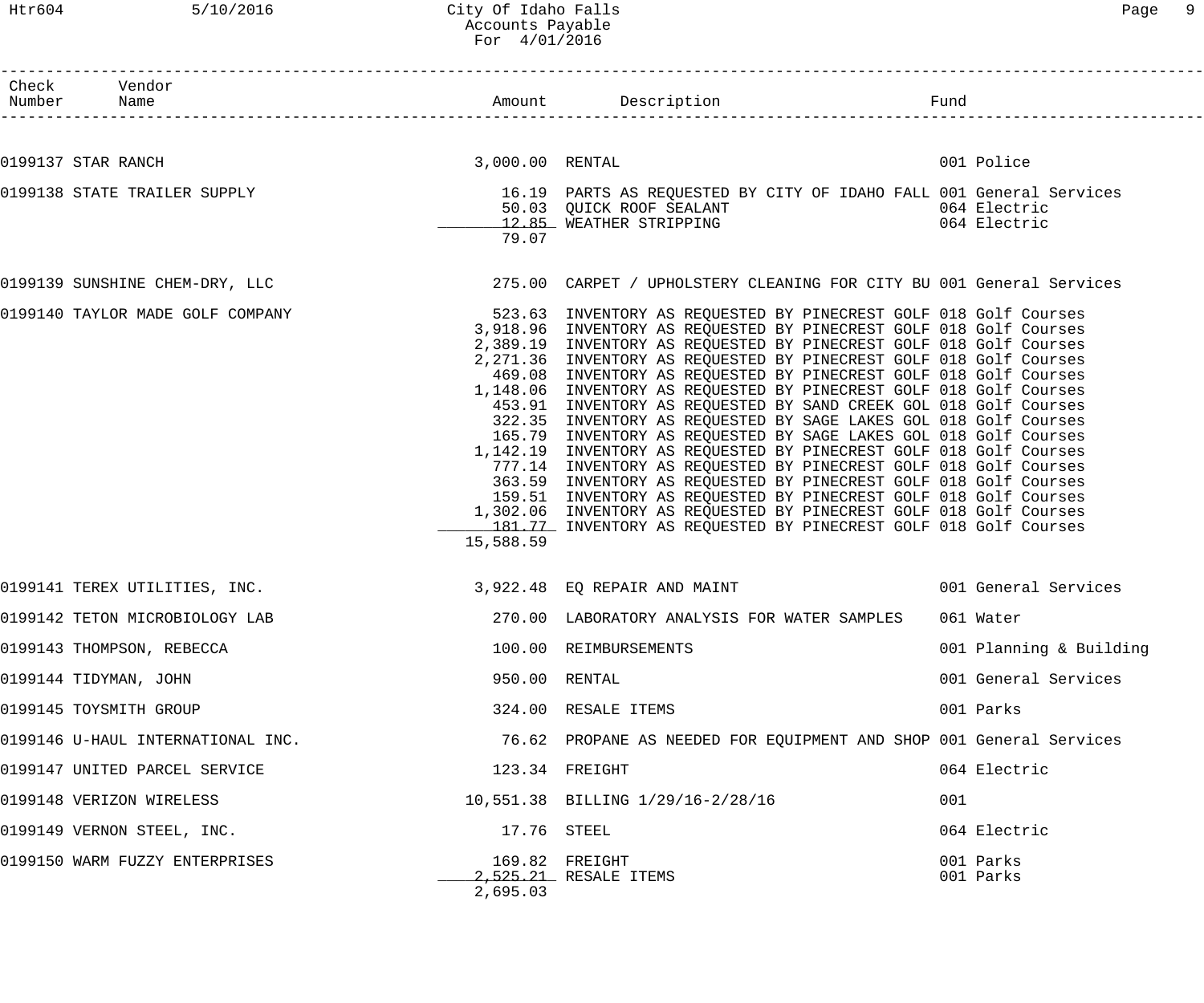### Htr604 5/10/2016 City Of Idaho Falls Page 10 Accounts Payable For 4/01/2016

| Check<br>Number               | Vendor<br>Name                |          | Amount Description                                                                                                                       | Fund                                                                                         |  |
|-------------------------------|-------------------------------|----------|------------------------------------------------------------------------------------------------------------------------------------------|----------------------------------------------------------------------------------------------|--|
|                               | 0199151 WAXIE SANITARY SUPPLY | 1,698.11 | 420.40 CUSTODIAL SUPPLIES/EQUIP<br>165.24 CUSTODIAL SUPPLIES/EQUIP<br>940.83 CUSTODIAL SUPPLIES/EQUIP<br>171.64 CUSTODIAL SUPPLIES/EQUIP | 001 General Services<br>001 General Services<br>001 General Services<br>001 General Services |  |
| 0199152 WENCO LLC             |                               |          | 42,767.25 SUBSTATIONS                                                                                                                    | 064 Electric                                                                                 |  |
| 0199153 WILLIAMS, TOM         |                               |          | 352.00 CONTRACTED OFFICIALS                                                                                                              | 011 Recreation                                                                               |  |
| 0199154 WISHPETS COMPANY, LTD |                               | 1,789.53 | 144.54 RESALE ITEMS<br>6.75- RESALE ITEMS<br>5.40- RESALE ITEMS<br>170.90 FREIGHT<br>1,486.24 RESALE ITEMS                               | 001 Parks<br>001 Parks<br>001 Parks<br>001 Parks<br>001 Parks                                |  |
| 0199155 WOW TOYZ              |                               |          | 250.38 RESALE ITEMS                                                                                                                      | 001 Parks                                                                                    |  |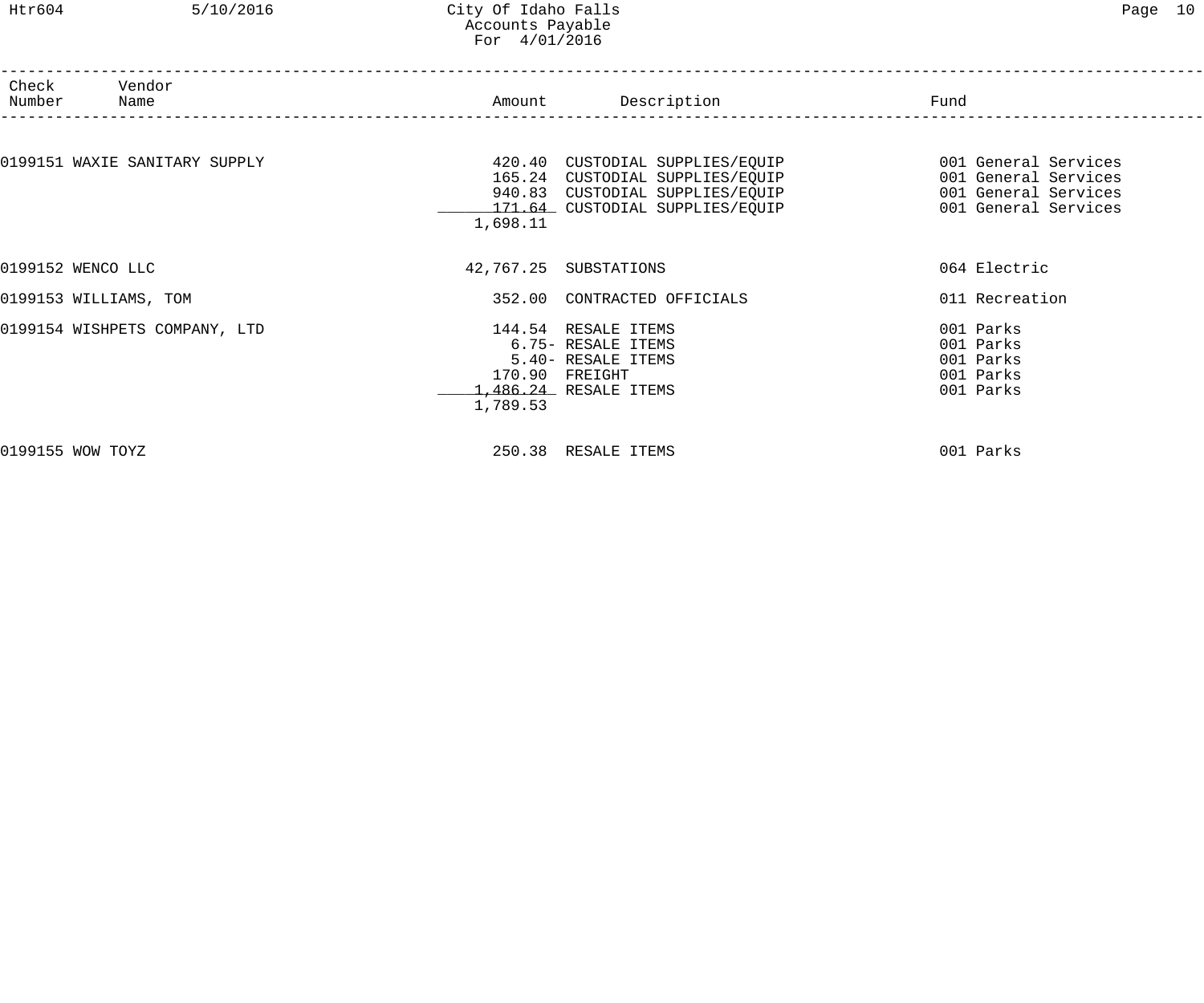## Htr604 5/10/2016 City Of Idaho Falls Page 11 Accounts Payable For 4/08/2016

| Check Vendor<br>Number Name             |          |                                                                                                                                                                                                                                                                                                                                                                                                                                                                                                                                   | Fund                                                      |
|-----------------------------------------|----------|-----------------------------------------------------------------------------------------------------------------------------------------------------------------------------------------------------------------------------------------------------------------------------------------------------------------------------------------------------------------------------------------------------------------------------------------------------------------------------------------------------------------------------------|-----------------------------------------------------------|
| 0199156 ACE HARDWARE                    |          | 61.98 300' TAPE MEASURER 2 EACH COLLIDATES ON Parks                                                                                                                                                                                                                                                                                                                                                                                                                                                                               |                                                           |
| 0199157 ACUSHNET COMPANY                | 1,417.04 | 891.00 INVENTORY AS NEEDED BY SAND CREEK GOLF C 018 Golf Courses<br>350.40 INVENTORY AS NEEDED BY SAND CREEK GOLF C 018 Golf Courses<br>175.64 INVENTORY AS REQUESTED BY SAGE LAKES GOL 018 Golf Courses                                                                                                                                                                                                                                                                                                                          |                                                           |
| 0199158 ADAMS MANUFACTURING             |          | 200.00 SIGN, 12"X18", "EMERGENCY                                                                                                                                                                                                                                                                                                                                                                                                                                                                                                  | 060 Airport                                               |
| 0199159 ADVANCE AUTO PARTS              |          | 48.08 EQ REPAIR AND MAINT                                                                                                                                                                                                                                                                                                                                                                                                                                                                                                         | 001                                                       |
| 0199160 AIRGAS USA, LLC                 | 773.58   | 21.42 SAFETY EQUIPMENT<br>85.68 SAFETY EQUIPMENT<br>41.76 SAFETY EOUIPMENT<br>41.76 SAFETY EQUIPMENT<br>86.16 PURCHASE OF OXYGEN SUPPLIES FOR CITY AMB 063 Ambulance<br>143.04 PURCHASE OF OXYGEN SUPPLIES FOR CITY AMB 063 Ambulance<br>224.29 PURCHASE OF OXYGEN SUPPLIES FOR CITY AMB 063 Ambulance<br>171.23 PURCHASE OF OXYGEN SUPPLIES FOR CITY AMB 063 Ambulance                                                                                                                                                           | 001 General Services<br>001 General Services<br>001 Parks |
| 0199161 ALDERSON, KARST & MITRO         |          | 780.00 PROFESSIONAL/PERSONAL SRV                                                                                                                                                                                                                                                                                                                                                                                                                                                                                                  | 001 General Services                                      |
| 0199162 ALLIED BUSINESS SOLUTIONS       |          | 103.13 MAINTENANCE CONTRACT-EQ                                                                                                                                                                                                                                                                                                                                                                                                                                                                                                    | 001 Treasurer                                             |
| 0199163 ALPHAGRAPHICS OF IDAHO FALLS    |          | 48.79 MISCELLANEOUS PRODUCTS                                                                                                                                                                                                                                                                                                                                                                                                                                                                                                      | 001 Non Departmental                                      |
| 0199164 ALPINE ANIMAL HOSPITAL          |          | 115.00 SPAY/NEUTER SERVICES                                                                                                                                                                                                                                                                                                                                                                                                                                                                                                       | 001                                                       |
| 0199165 ALSCO (AMERICAN LINEN DIV)      | 970.53   | 209.02 LAUNDRY/CLOTHING REPAIRS FOR IDAHO FALLS 001 General Services<br>190.29 LAUNDRY/CLOTHING REPAIRS FOR IDAHO FALLS 001 General Services<br>175.84 LAUNDRY/CLOTHING REPAIRS FOR IDAHO FALLS 001 General Services<br>190.29 LAUNDRY/CLOTHING REPAIRS FOR IDAHO FALLS 001 General Services<br>15.00 MAT SERVICE FOR THE TAUTPHAUS PARK ICE R 011 Recreation<br>91.26 WEEKLY DELIVERY AND CHANGE OUT OF ENTRAN 060 Airport<br>41.23 LAUNDRY SERVICE FOR SEWER DEPARTMENT<br>57.60 LAUNDRY SERVICE FOR SEWER DEPARTMENT 061 Sewer | 061 Sewer                                                 |
|                                         |          | 0199166 AMAZON.COM CREDIT-LIBRARY 1880 1,342.57 PURCHASE OF MATERIALS FOR THE I.F. PUBLI 012 Library                                                                                                                                                                                                                                                                                                                                                                                                                              |                                                           |
| 0199167 AMERICAN TRAFFIC SAFETY SERV    |          | 520.00 TRAINING-PERSONNEL                                                                                                                                                                                                                                                                                                                                                                                                                                                                                                         | 010 Streets                                               |
| 0199168 ANDERSONS, INC.                 |          | 71.68 FILTERS FOR WELLS                                                                                                                                                                                                                                                                                                                                                                                                                                                                                                           | 061 Water                                                 |
| 0199169 ARROW INTERNATIONAL INC.        |          | 3,436.82 AMBULANCE SUPPLIES                                                                                                                                                                                                                                                                                                                                                                                                                                                                                                       | 063 Ambulance                                             |
| 0199170 BAR STORE RESTAURANT EQ. (BS&R) |          | 1,427.14 APPLIANCES                                                                                                                                                                                                                                                                                                                                                                                                                                                                                                               | 018 Golf Courses                                          |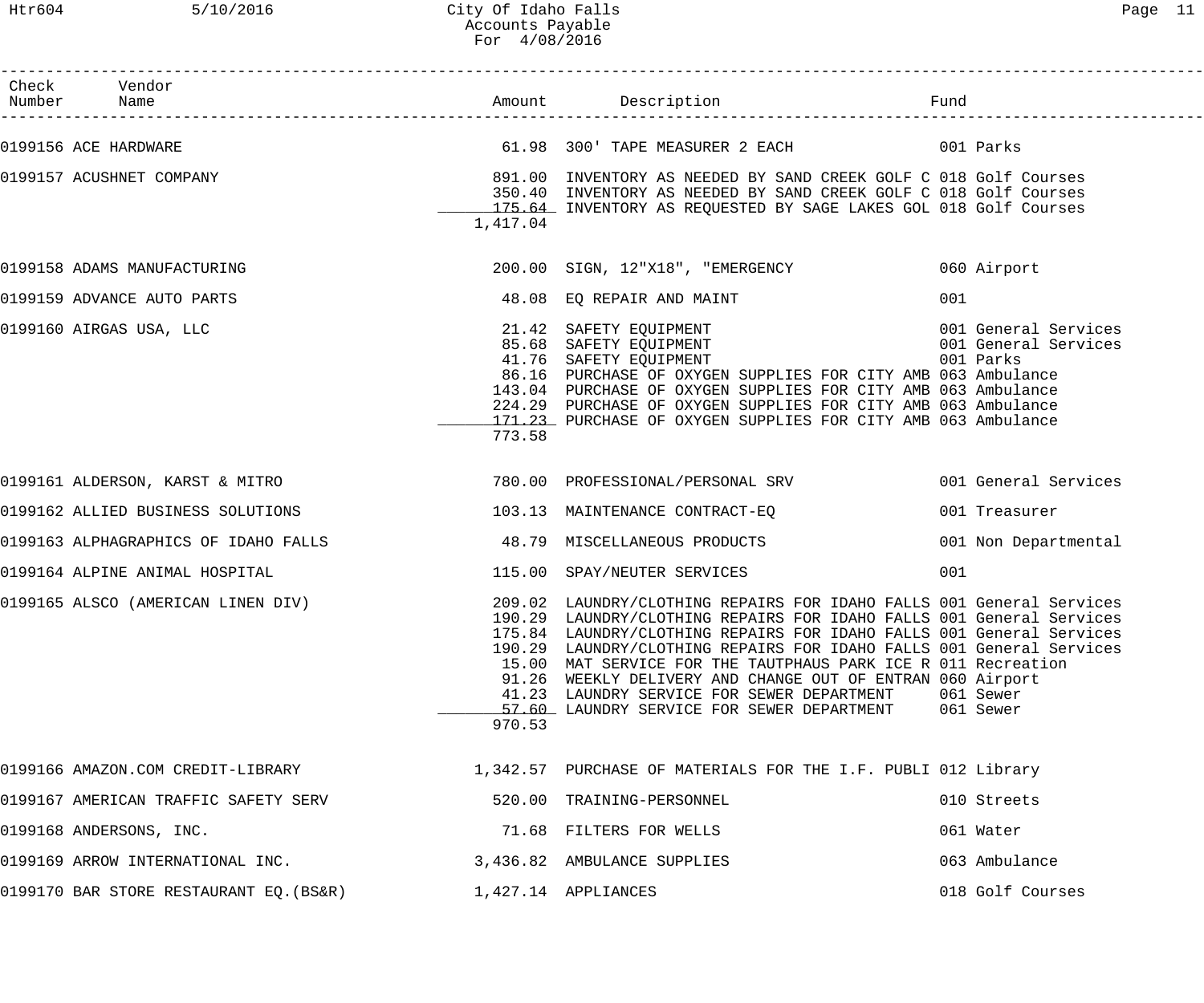| Check Vendor<br>Number Name                                              |                           | Amount Description Description and Fund                                                                                                                                                   |                                                                              |
|--------------------------------------------------------------------------|---------------------------|-------------------------------------------------------------------------------------------------------------------------------------------------------------------------------------------|------------------------------------------------------------------------------|
|                                                                          | 190.00                    |                                                                                                                                                                                           | 001<br>001                                                                   |
| 0199172 BRADLEY ENGINEERING/CHARTERED 1,760.00 PROFESSIONAL/PERSONAL SRV |                           |                                                                                                                                                                                           | 001 Parks                                                                    |
| 0199173 BRADY INDUSTRIES LLC                                             | 67.76 LINERS<br>1,433.62  | 647.20 BUILDING SUP/REPR/MAINT. 001 Police<br>246.01 CUSTODIAL SUPPLIES/EQUIP 064 Electric<br>68.04 CUSTODIAL SUPPLIES/EQUIP 064 Electric<br>404.61 CUSTODIAL SUPPLIES/EQUIP 064 Electric | 064 Electric                                                                 |
| 0199174 BRADY'S, INC.                                                    |                           | 155.56 VACUUM REPAIR                                                                                                                                                                      | 001 Fire                                                                     |
| 0199175 BRENNTAG PACIFIC, INC.                                           | 25.00 FREIGHT<br>2,825.00 | 2,800.00 PARKS & RECREATION MISC.                                                                                                                                                         | 001 Parks<br>001 Parks                                                       |
| 0199176 BROADWAY FORD, INC.                                              | 644.51                    | 48.31 PARTS AND MINOR SUBLET REPAIRS AS REQUES 001 General Services<br>596.20 PARTS AND MINOR SUBLET REPAIRS AS REQUES 001 General Services                                               |                                                                              |
| 0199177 BROADWAY VETERINARY CLINIC                                       | 235.00                    | 95.00 SPAY/NEUTER/RABIES SERV<br>20.00 SPAY/NEUTER/RABIES SERV<br>90.00 SPAY/NEUTER/RABIES SERV<br>30.00 SPAY/NEUTER/RABIES SERV                                                          | 001<br>001<br>001<br>001                                                     |
| 0199178 BUDGET YARDSCAPING                                               | 760.00                    | 100.00 SERVICES/MISCELLANEOUS<br>150.00 SERVICES/MISCELLANEOUS<br>110.00 SERVICES/MISCELLANEOUS<br>150.00 SERVICES/MISCELLANEOUS<br>250.00 SERVICES/MISCELLANEOUS                         | 064 Electric<br>064 Electric<br>064 Electric<br>064 Electric<br>064 Electric |
| 0199179 BUTTARS, ERIC                                                    |                           | 100.59 REIMBURSEMENTS                                                                                                                                                                     | 001 General Services                                                         |
| 0199180 CABLE ONE, INC.                                                  | 421.92                    | 169.02 MONTHLY CABLE BOX RENTAL FOR HOCKEY SHEL 011 Recreation<br>252.90 INTERNET FOR THE IDAHO FALLS PUBLIC LIBR 012 Library                                                             |                                                                              |
| 0199181 CALIFORNIA CONTRACTORS SUPPLIES INC                              |                           | 219.60 AIRPORT MAINTENANCE                                                                                                                                                                | 060 Airport                                                                  |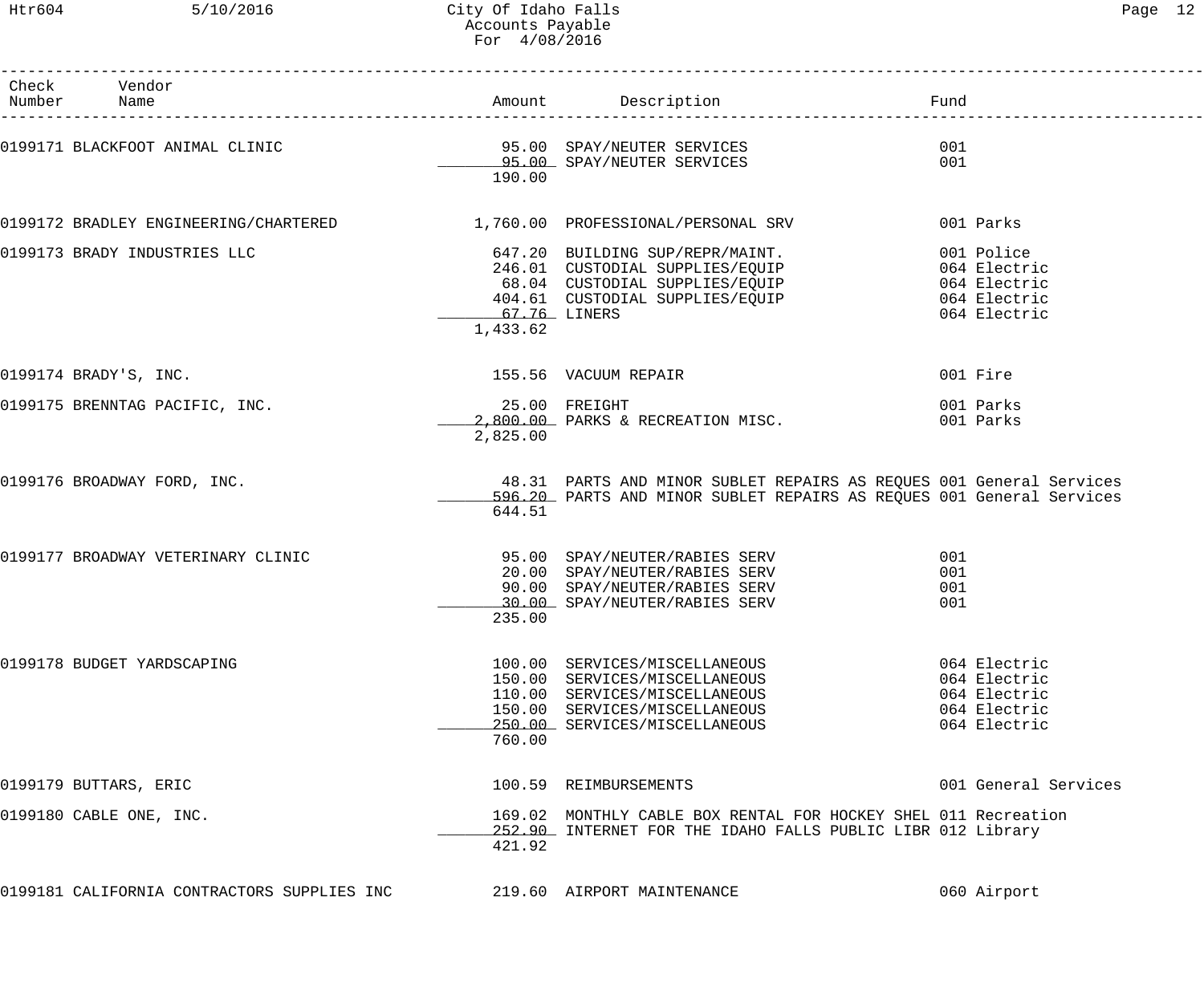| Check Vendor<br>Number Name                                                                            |                                                                          | Amount Description                                                                                                                           | Fund                                                                                      |
|--------------------------------------------------------------------------------------------------------|--------------------------------------------------------------------------|----------------------------------------------------------------------------------------------------------------------------------------------|-------------------------------------------------------------------------------------------|
| 0199182 CALLAWAY GOLF SALES COMPANY 1.281.66 INVENTORY AS REQUESTED BY SAND CREEK GOL 018 Golf Courses |                                                                          |                                                                                                                                              |                                                                                           |
|                                                                                                        |                                                                          |                                                                                                                                              |                                                                                           |
| 0199183 CANDLAND, MATT                                                                                 |                                                                          | 198.00 CONTRACTED OFFICIALS                                                                                                                  | 011 Recreation                                                                            |
| 0199184 CLUB INCORPORATED                                                                              |                                                                          | 256.64 REIMBURSEMENTS                                                                                                                        | 001 Planning & Building                                                                   |
| 0199185 COBRA PUMA GOLF, INC.                                                                          | 576.21                                                                   | 310.37 INVENTORY AS REQUESTED BY SAND CREEK GOL 018 Golf Courses<br>265.84 INVENTORY AS REQUESTED BY SAND CREEK GOL 018 Golf Courses         |                                                                                           |
|                                                                                                        |                                                                          |                                                                                                                                              |                                                                                           |
| 0199186 CODALE ELECTRIC SUPPLY, INC.                                                                   | 197.75 HARDWARE<br>3,511.74 HARDWARE<br>27,019.11 CONDUCTOR<br>39,959.53 | 109.10 HARDWARE<br>9,058.95 CONDUCTOR<br>41.85 HARDWARE MISCELLANEOUS<br>21.03 HARDWARE MISCELLANEOUS                                        | 064<br>064 Electric<br>064 Electric<br>064<br>064<br>064 Electric<br>064 Electric         |
| 0199187 COMMUNITY ANIMAL HOSPITAL                                                                      |                                                                          | 75.00 SPAY/NEUTER SERVICES                                                                                                                   | 001                                                                                       |
| 0199188 CONSOLIDATED ELECTRICAL DIST. 49 20A BREAKERS                                                  |                                                                          |                                                                                                                                              | 064 Electric                                                                              |
| 0199189 COUNTRYSIDE VET. HOSPITAL PLLC $20.00$ SPAY/NEUTER/RABIES SERV                                 | 220.00                                                                   | 105.00 SPAY/NEUTER/RABIES SERV<br>95.00 SPAY/NEUTER/RABIES SERV                                                                              | 001<br>001<br>001                                                                         |
| 0199190 CREO INDUSTRIAL ARTS LLC                                                                       | 36,849.83 SIGNS<br>1,896.49 SIGNS<br>49,766.84 SIGNS<br>88,513.16        |                                                                                                                                              | 001 Parks<br>001 Parks<br>001 Parks                                                       |
| 0199191 DENNINGS SHOWKASE                                                                              | 3,549.94                                                                 | 901.00 APPLIANCE PRGM/JOHNSON<br>1,694.94 APPLIANCE PRGM/MORGAN<br>954.00 APPLIANCE PRGM/CASE                                                | 015 Elect Light Public Purp<br>015 Elect Light Public Purp<br>015 Elect Light Public Purp |
| 0199192 DESIGN SCRIBBLE                                                                                |                                                                          | 130.00 REVISIONS ON 2015 ANNUAL                                                                                                              | 001 Fire                                                                                  |
| 0199193 DIRECT AUTOMOTIVE DISTRIBUTING                                                                 | 544.79                                                                   | 375.67 PARTS AS REQUESTED BY CITY OF IDAHO FALL 001 General Services<br>169.12 PARTS AS REQUESTED BY CITY OF IDAHO FALL 001 General Services |                                                                                           |
| 0199194 Eilene Horne                                                                                   |                                                                          | 150.00 EILENE'S SPHR RECERTIFICA                                                                                                             | 001 Human Resources                                                                       |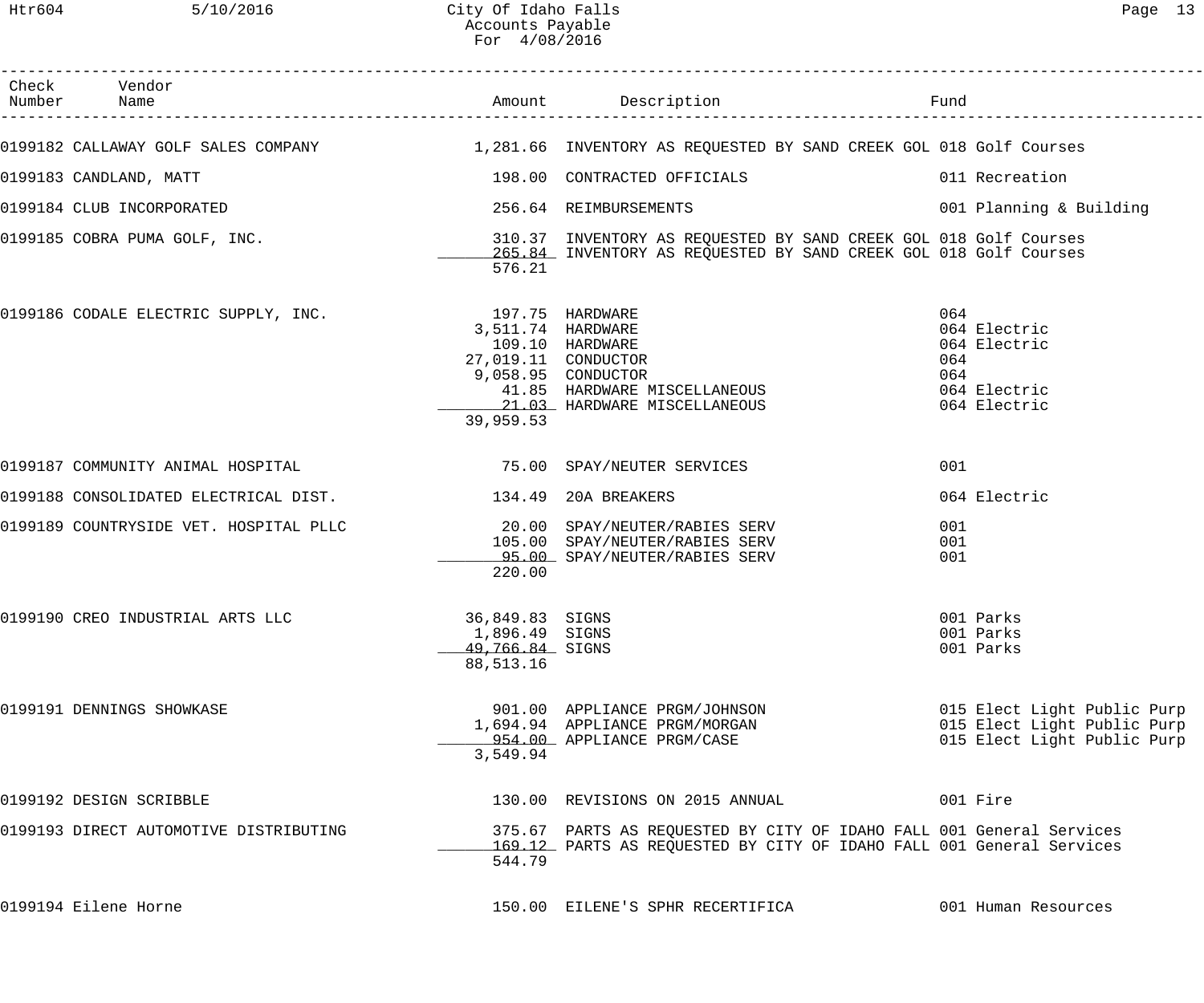| Раае |  |
|------|--|
|------|--|

| Htr604 | 5/10/2016                              | City Of Idaho Falls<br>Accounts Payable<br>For 4/08/2016 |                                                                                                                                                                                                                                                                                                                                                                                                                                                                                                                                                                |                                                               | Page 14 |
|--------|----------------------------------------|----------------------------------------------------------|----------------------------------------------------------------------------------------------------------------------------------------------------------------------------------------------------------------------------------------------------------------------------------------------------------------------------------------------------------------------------------------------------------------------------------------------------------------------------------------------------------------------------------------------------------------|---------------------------------------------------------------|---------|
| Number | Check Vendor<br>Name                   |                                                          | Amount Description<br>______________________                                                                                                                                                                                                                                                                                                                                                                                                                                                                                                                   | Fund                                                          |         |
|        | 0199195 EASTSIDE PET CLINIC            |                                                          | 1,440.00 SPAY/NEUTER/RABIES SERV                                                                                                                                                                                                                                                                                                                                                                                                                                                                                                                               | 001                                                           |         |
|        | 0199196 ECONOLITE CONTROL PRODUCTS INC |                                                          | 360.00 ELEC/IF POWER                                                                                                                                                                                                                                                                                                                                                                                                                                                                                                                                           | 064 Electric                                                  |         |
|        | 0199197 EICAP/EASTERN IDAHO COMMUNITY  | 4,230.00 REIMBURSEMENTS                                  |                                                                                                                                                                                                                                                                                                                                                                                                                                                                                                                                                                | 001 Planning & Building                                       |         |
|        | 0199198 FALLS WATER COMPANY            |                                                          | 41.00 WATER SERVICE FOR FIRE STATION #2                                                                                                                                                                                                                                                                                                                                                                                                                                                                                                                        | 001 Fire                                                      |         |
|        | 0199199 FEDERAL EXPRESS CORP           | 183.99                                                   | 56.84 EXPRESS MAIL/MAR 2016<br>18.74 EXPRESS MAIL/MAR 2016<br>37.13 EXPRESS MAIL/MAR 2016<br>25.94 EXPRESS MAIL/MAR 2016<br>45.34 EXPRESS MAIL/FEB 2016                                                                                                                                                                                                                                                                                                                                                                                                        | 001 Parks<br>001 Parks<br>001 Parks<br>001 Parks<br>061 Sewer |         |
|        | 0199200 FIRST RESPONDERS               | 417.00                                                   | 22.35 ALTERATIONS AND/OR EMBROIDERY TO POLICE 001 Police<br>30.35 ALTERATIONS AND/OR EMBROIDERY TO POLICE 001 Police<br>364.30 BOOTS, HAIX FIRE 11.5W                                                                                                                                                                                                                                                                                                                                                                                                          | 001 Fire                                                      |         |
|        | 0199201 FISHER'S TECHNOLOGY            | 350.63                                                   | 59.75 MAINTENANCE CONTRACT-EQ<br>72.72 MAINTENANCE CONTRACT-EQ 064 Electric<br>72.72 MAINTENANCE CONTRACT-EQ<br>29.09 MAINTENANCE CONTRACT-EQ<br>116.35 MAINTENANCE CONTRACT-EO                                                                                                                                                                                                                                                                                                                                                                                | 064 Electric<br>064 Electric<br>064 Electric<br>064 Electric  |         |
|        | 0199202 FLEETPRIDE, INC.               | 340.57                                                   | 336.97 EQ REPAIR AND MAINT<br>1.32 PARTS AS REQUESTED BY CITY OF IDAHO FALL 001 General Services<br>2.28 PARTS AS REQUESTED BY CITY OF IDAHO FALL 001 General Services                                                                                                                                                                                                                                                                                                                                                                                         | 001                                                           |         |
|        | 0199203 FOOD SERVICES OF AMERICA       | 1,365.42                                                 | 193.34 ANIMAL FOOD AND REQUIRED SUPPLIES FOR ZO 001 Parks<br>138.35 ANIMAL FOOD AND REQUIRED SUPPLIES FOR ZO 001 Parks<br>33.70 ANIMAL FOOD AND REQUIRED SUPPLIES FOR ZO 001 Parks<br>189.85 ANIMAL FOOD AND REQUIRED SUPPLIES FOR ZO 001 Parks<br>164.59 ANIMAL FOOD AND REQUIRED SUPPLIES FOR ZO 001 Parks<br>197.81 ANIMAL FOOD AND REQUIRED SUPPLIES FOR ZO 001 Parks<br>49.98 ANIMAL FOOD AND REQUIRED SUPPLIES FOR ZO 001 Parks<br>91.48 ANIMAL FOOD AND REQUIRED SUPPLIES FOR ZO 001 Parks<br>306.32 ANIMAL FOOD AND REQUIRED SUPPLIES FOR ZO 001 Parks |                                                               |         |
|        |                                        |                                                          |                                                                                                                                                                                                                                                                                                                                                                                                                                                                                                                                                                |                                                               |         |

0199204 FORSGREN ASSOCIATES, INC. 2,800.00 PROFESSIONAL/PERSONAL SRV 064 Electric 600.00 PROFESSIONAL/PERSONAL SRV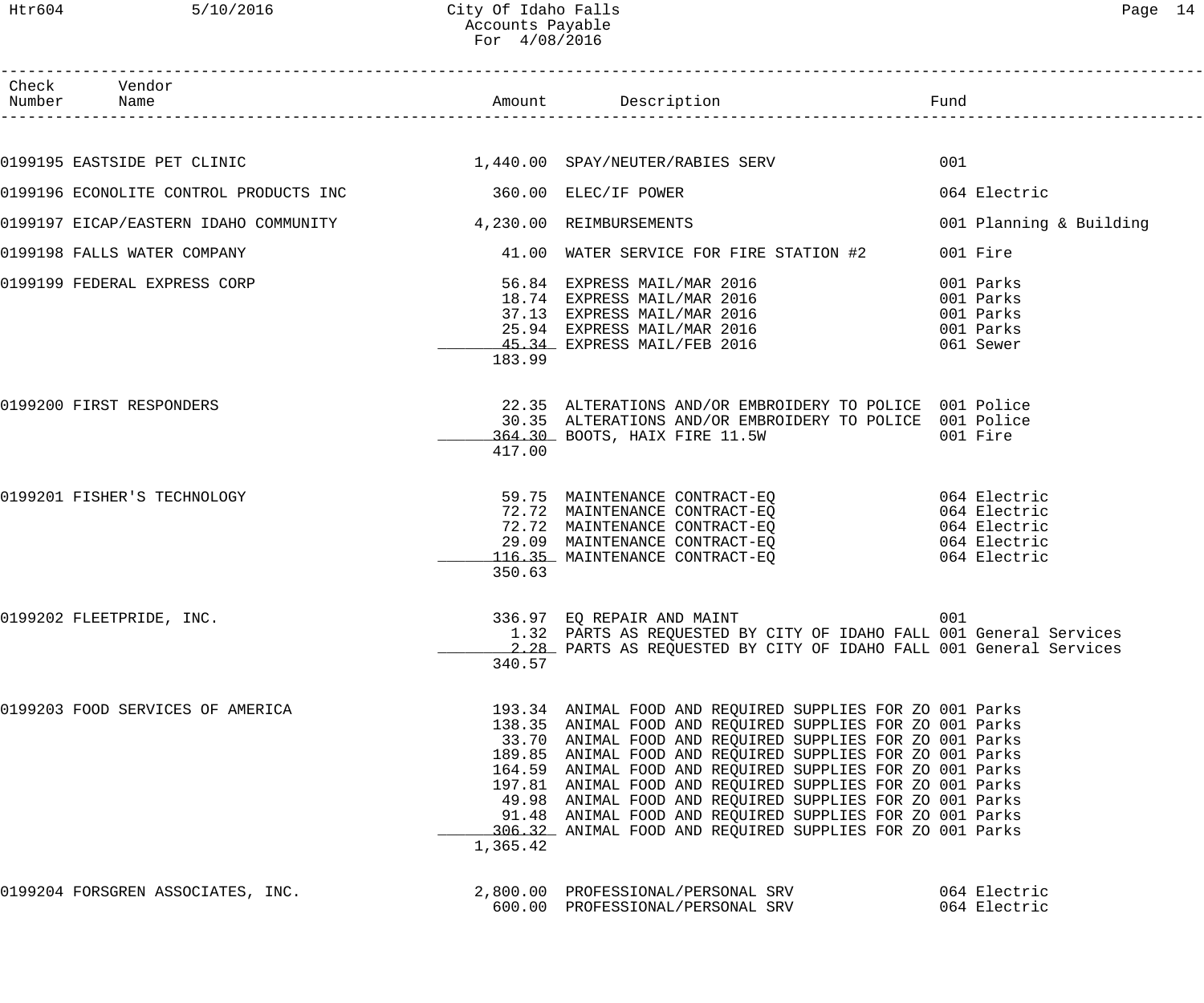## Htr604 5/10/2016 City Of Idaho Falls Page 15 Accounts Payable For 4/08/2016

| Check Vendor<br>Number Name                                                                           |                   |                                                                                                                                                                                                                                                                                                                                                                    |                                                  |
|-------------------------------------------------------------------------------------------------------|-------------------|--------------------------------------------------------------------------------------------------------------------------------------------------------------------------------------------------------------------------------------------------------------------------------------------------------------------------------------------------------------------|--------------------------------------------------|
|                                                                                                       | 3,400.00          |                                                                                                                                                                                                                                                                                                                                                                    |                                                  |
| 0199205 FREIGHTLINER OF UTAH                                                                          | 696.79            | 137.75 PARTS AS REQUESTED BY CITY OF IDAHO FALL 001 General Services<br>169.56 PARTS AS REQUESTED BY CITY OF IDAHO FALL 001 General Services<br>226.88 PARTS AS REQUESTED BY CITY OF IDAHO FALL 001 General Services<br>153.34 PARTS AS REQUESTED BY CITY OF IDAHO FALL 001 General Services<br>9.26 PARTS AS REQUESTED BY CITY OF IDAHO FALL 001 General Services |                                                  |
| 0199206 FREMONT ANIMAL CARE CENTER LLC 600 95.00 SPAY/NEUTER/RABIES SERV                              |                   |                                                                                                                                                                                                                                                                                                                                                                    | 001                                              |
| 0199207 GENERAL PACIFIC, INC.                                                                         | 8,976.80 HARDWARE |                                                                                                                                                                                                                                                                                                                                                                    | 064                                              |
| 0199208 GLASS ZOOVENIRS, LLC                                                                          |                   | 567.00 RESALE ITEMS                                                                                                                                                                                                                                                                                                                                                | 001 Parks                                        |
| 0199209 HAYNES, AMBER                                                                                 |                   | 800.00 ELEC/IF POWER                                                                                                                                                                                                                                                                                                                                               | 064 Electric                                     |
| 0199210 HILL'S PET NUTRITION SALES, INC 61.11 SHIPPING CHARGES FOR DONATED ANIMAL FOOD 001 Police     |                   |                                                                                                                                                                                                                                                                                                                                                                    |                                                  |
| 0199211 HIRNING TRUCK CENTER                                                                          | 74.80             | 64.80 PARTS AND MINOR SUBLET REPAIRS AS REQUES 001 General Services<br>10.00 PARTS AND MINOR SUBLET REPAIRS AS REQUES 001 General Services                                                                                                                                                                                                                         |                                                  |
| 0199212 HOLDEN, KIDWELL, HAHN & CRAPO 3,740.00 PROFESSIONAL/PERSONAL SRV                              |                   |                                                                                                                                                                                                                                                                                                                                                                    | 061 Water                                        |
| 0199213 HOME DEPOT                                                                                    | 143.59            | 19.97 CABLE TIES<br>13.23 LAG SCREWS<br>51.89 RAKES 4<br>58.50 SILICA SAND 100LBS                                                                                                                                                                                                                                                                                  | 001 Parks<br>001 Parks<br>001 Parks<br>001 Parks |
| 0199214 HOUZZ INC.                                                                                    |                   | 175.95 PARKS & RECREATION MISC. 001 Parks                                                                                                                                                                                                                                                                                                                          |                                                  |
| 0199215 HOWARD EQUIPMENT & SUPPLY                                                                     | 1,231.22          | 33.56 PURCHASE OF ANIMAL FOOD AND SUPPLIES FOR 001 Parks<br>415.28 PURCHASE OF ANIMAL FOOD AND SUPPLIES FOR 001 Parks<br>16.78 PURCHASE OF ANIMAL FOOD AND SUPPLIES FOR 001 Parks<br>765.60 PURCHASE OF ANIMAL FOOD AND SUPPLIES FOR 001 Parks                                                                                                                     |                                                  |
| 0199216 IDAHO BUREAU CRIMINAL IDENT. 2,027.25 FINGERPRINT PROCESSING FOR BUSINESS LICE 001 City Clerk |                   |                                                                                                                                                                                                                                                                                                                                                                    |                                                  |
| 0199217 INGRAM LIBRARY SERVICE                                                                        |                   | 55,408.08 PURCHASE OF MATERIALS FOR THE I.F. PUBLI 012 Library                                                                                                                                                                                                                                                                                                     |                                                  |
| 0199218 INVENSYS SYSTEMS, INC.                                                                        |                   | 4,178.25 COMPUTERS, DP/WORD PROC.<br>4,178.25 COMPUTERS, DP/WORD PROC.<br>1,671.30 COMPUTERS, DP/WORD PROC.                                                                                                                                                                                                                                                        | 064 Electric<br>064 Electric<br>064 Electric     |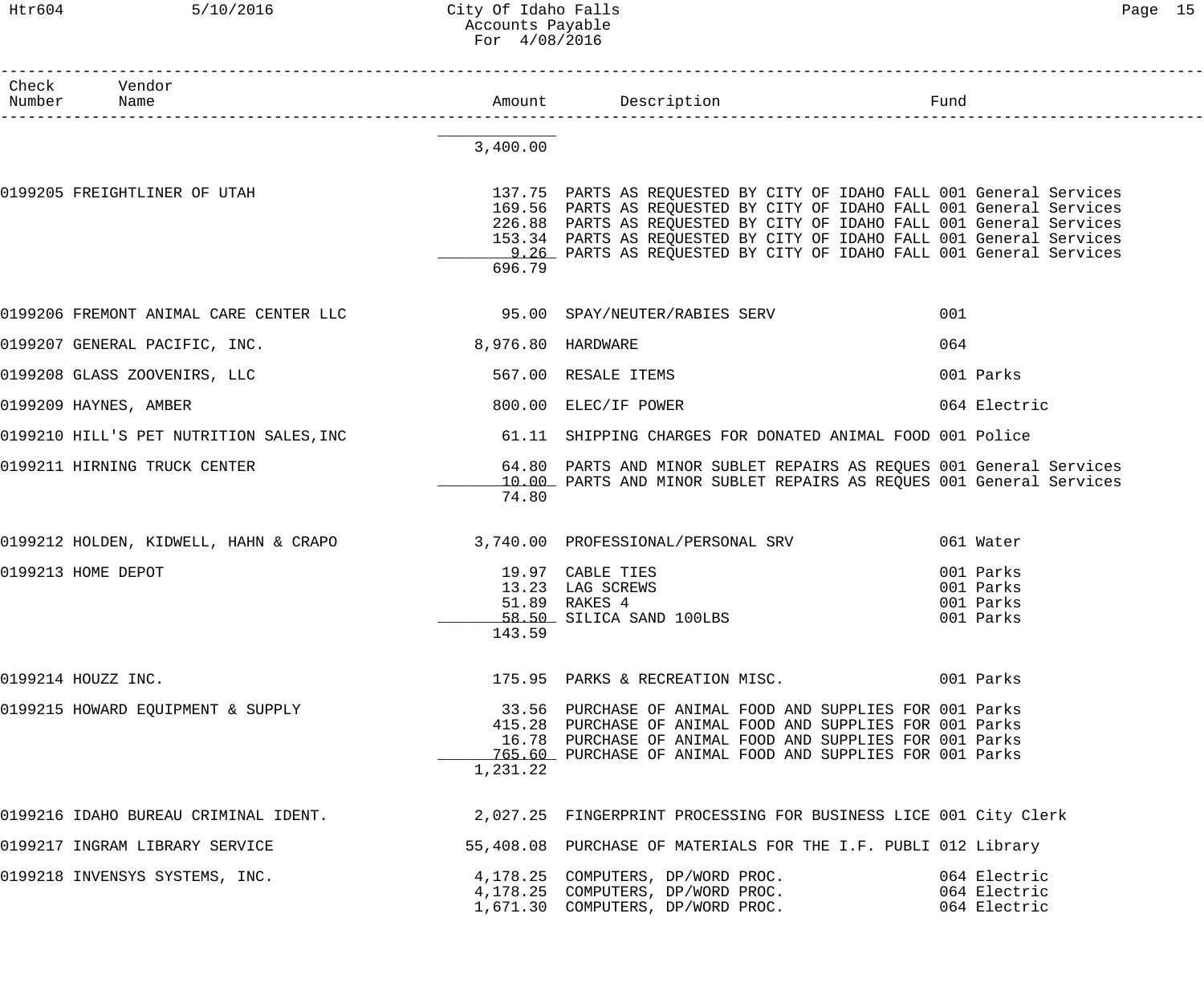| Check Vendor                                                                                                      |                 |                                                                                                                                                                                                                                                                                         | Fund                                                       |
|-------------------------------------------------------------------------------------------------------------------|-----------------|-----------------------------------------------------------------------------------------------------------------------------------------------------------------------------------------------------------------------------------------------------------------------------------------|------------------------------------------------------------|
| 0199218 INVENSYS SYSTEMS, INC.<br>20199218 INVENSYS SYSTEMS, INC. The Computers, DP/WORD PROC. 2019 10:4 Electric | 16,713.00       |                                                                                                                                                                                                                                                                                         |                                                            |
| 0199219 JAMES BYERLY                                                                                              |                 | 62.50 RFND OF LICENSE FEE 62.50 061 Water                                                                                                                                                                                                                                               |                                                            |
| 0199220 JC GOLF ACCESSORIES                                                                                       |                 | 607.11 INVENTORY AS REQUESTED BY SAND CREEK GOL 018 Golf Courses                                                                                                                                                                                                                        |                                                            |
| 0199221 KERSTETTER, NOAH                                                                                          |                 | 72.00 CONTRACTED OFFICIALS 6011 Recreation                                                                                                                                                                                                                                              |                                                            |
| 0199222 KEY-LINE AUTOMOTIVE WAREHOUSE                                                                             | 115.80          | 58.91 PARTS AS REQUESTED BY CITY OF IDAHO FALL 001 General Services<br>40.97 PARTS AS REQUESTED BY CITY OF IDAHO FALL 001 General Services<br>10.01 PARTS AS REQUESTED BY CITY OF IDAHO FALL 001 General Services<br>5.91 PARTS AS REQUESTED BY CITY OF IDAHO FALL 001 General Services |                                                            |
| 0199223 KINGHORN VETERINARY                                                                                       | 220.00          | 105.00 SPAY/NEUTER/RABIES SERV<br>115.00 SPAY/NEUTER/RABIES SERV                                                                                                                                                                                                                        | 001<br>001                                                 |
| 0199224 LAMARCHE MANUFACTURING COMPANY 3,278.00 FIBER OPTIC MATERIAL                                              |                 |                                                                                                                                                                                                                                                                                         | 064 Electric                                               |
| 0199225 LOWE'S COMMERCIAL SERVICES                                                                                |                 | 432.40 OSB FOR TRAINING                                                                                                                                                                                                                                                                 | 001 Fire                                                   |
| 0199226 LOWE'S-CONSERVATION LOAN ACCT 1,867.99 APPLIANCE PRGM/HURST<br>502.50 APPLIANCE PRGM/ESTRADA              | 2,370.49        |                                                                                                                                                                                                                                                                                         | 015 Elect Light Public Purp<br>015 Elect Light Public Purp |
| 0199227 MADSEN, BRADY                                                                                             |                 | 66.00 CONTRACTED OFFICIALS                                                                                                                                                                                                                                                              | 011 Recreation                                             |
| 0199228 MCCONKEY COMPANY                                                                                          |                 | 186.12 NURSERY STOCK & SUPPLIES                                                                                                                                                                                                                                                         | 001 Parks                                                  |
| 0199229 MCFARLAND CASCADE                                                                                         | 28,500.00 POLES |                                                                                                                                                                                                                                                                                         | 064                                                        |
| 0199230 MIZUNO USA, INC.                                                                                          | 895.24          | 592.23 INVENTORY AS REQUESTED BY SAND CREEK GOL 018 Golf Courses<br>204.38 INVENTORY AS REQUESTED BY SAND CREEK GOL 018 Golf Courses<br>98.63 INVENTORY AS REQUESTED BY SAND CREEK GOL 018 Golf Courses                                                                                 |                                                            |
| 0199231 MOUNTAIN RIVER VET HOSPITAL                                                                               | 95.00           | 75.00 SPAY/NEUTER SERVICES<br>20.00 SPAY/NEUTER SERVICES                                                                                                                                                                                                                                | 001<br>001                                                 |
| 0199232 MOUNTAIN VALLEY FLOOR MATS LLC                                                                            |                 | 24.25 LAUNDRY SERVICE/MATS FOR BUILDING MAINTE 001 General Services<br>50.90 LAUNDRY SERVICE/MATS FOR BUILDING MAINTE 001 General Services<br>34.85 LAUNDRY SERVICE/MATS FOR BUILDING MAINTE 001 General Services                                                                       |                                                            |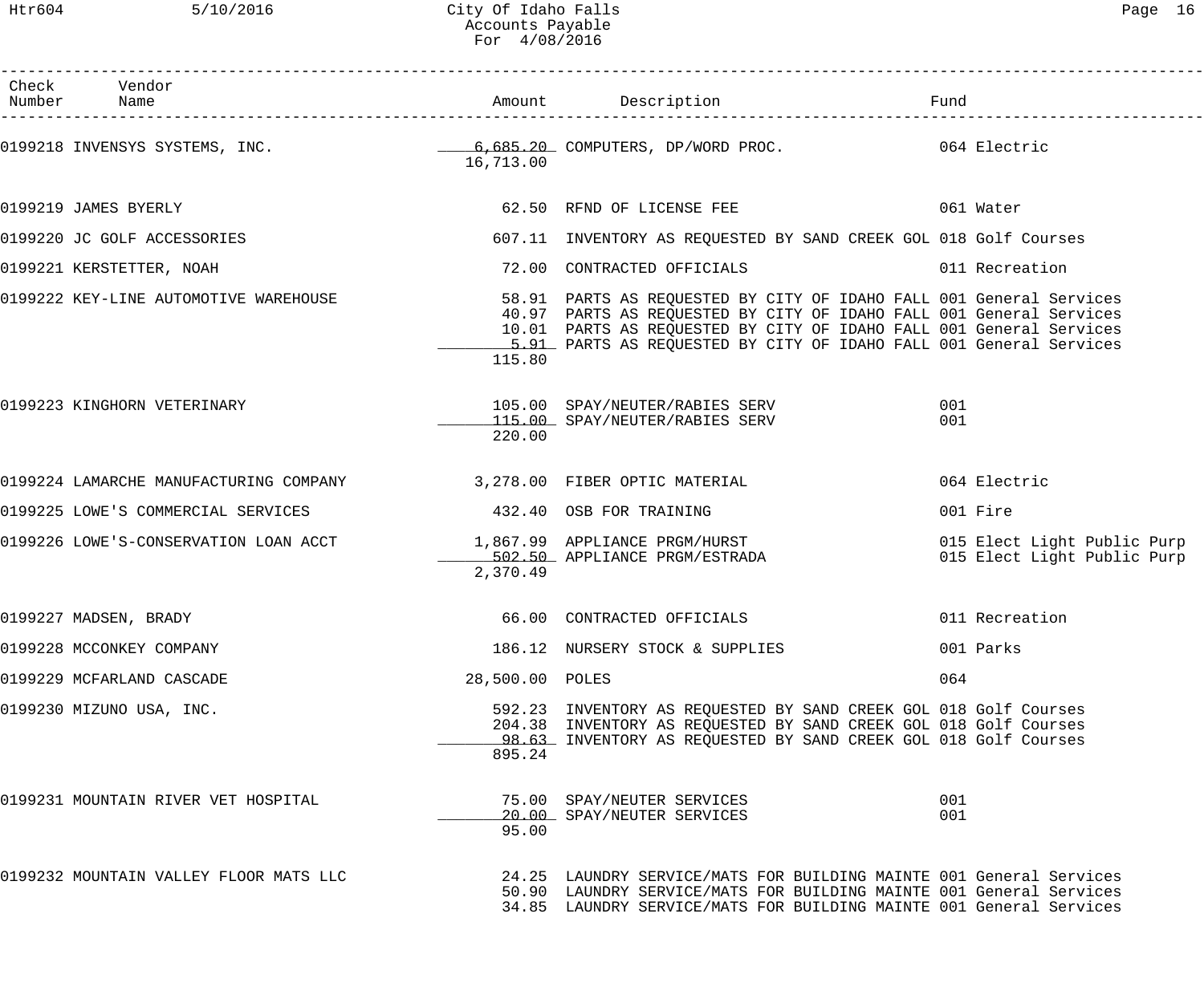| Check Vendor<br>Number Name<br>._____________________                                                     |          |                                                                                                                                                                                                                                                                                                                                                                                                                                                                                                                                                                                                                                                                                                                                                                                                                                                                                                                                                                                                                                                                                                                                                                                                                                                                                                                                                                                                                                                                                                                                                                                                                                                                                                                                                                                                                                                             |            |                |
|-----------------------------------------------------------------------------------------------------------|----------|-------------------------------------------------------------------------------------------------------------------------------------------------------------------------------------------------------------------------------------------------------------------------------------------------------------------------------------------------------------------------------------------------------------------------------------------------------------------------------------------------------------------------------------------------------------------------------------------------------------------------------------------------------------------------------------------------------------------------------------------------------------------------------------------------------------------------------------------------------------------------------------------------------------------------------------------------------------------------------------------------------------------------------------------------------------------------------------------------------------------------------------------------------------------------------------------------------------------------------------------------------------------------------------------------------------------------------------------------------------------------------------------------------------------------------------------------------------------------------------------------------------------------------------------------------------------------------------------------------------------------------------------------------------------------------------------------------------------------------------------------------------------------------------------------------------------------------------------------------------|------------|----------------|
| 0199232 MOUNTAIN VALLEY FLOOR MATS LLC 6.00 LAUNDRY SERVICE/MATS FOR BUILDING MAINTE 001 General Services | 301.85   | 24.25 LAUNDRY SERVICE/MATS FOR BUILDING MAINTE 001 General Services<br>50.90 LAUNDRY SERVICE/MATS FOR BUILDING MAINTE 001 General Services<br>24.25 LAUNDRY SERVICE/MATS FOR BUILDING MAINTE 001 General Services<br>50.90 LAUNDRY SERVICE/MATS FOR BUILDING MAINTE 001 General Services<br>17.15 CLEANING AND RENTAL FLOOR MATS FOR ANIMA 001 Police<br>18.40 LAUNDRY SERVICE/MATS FOR STREET DEPARTME 010 Streets                                                                                                                                                                                                                                                                                                                                                                                                                                                                                                                                                                                                                                                                                                                                                                                                                                                                                                                                                                                                                                                                                                                                                                                                                                                                                                                                                                                                                                         |            |                |
|                                                                                                           |          |                                                                                                                                                                                                                                                                                                                                                                                                                                                                                                                                                                                                                                                                                                                                                                                                                                                                                                                                                                                                                                                                                                                                                                                                                                                                                                                                                                                                                                                                                                                                                                                                                                                                                                                                                                                                                                                             | 001        |                |
| 0199234 MOWER OFFICE SYSTEMS                                                                              |          | 277.00 PRINTER INK AS REQUESTED BY AQUATIC CENT 011 Recreation                                                                                                                                                                                                                                                                                                                                                                                                                                                                                                                                                                                                                                                                                                                                                                                                                                                                                                                                                                                                                                                                                                                                                                                                                                                                                                                                                                                                                                                                                                                                                                                                                                                                                                                                                                                              |            |                |
| 0199235 NAPA AUTO PARTS                                                                                   | 1,576.64 | 132.80 EQ REPAIR AND MAINT<br>14.58 PARTS AS REQUESTED BY CITY OF IDAHO FALL 001 General Services<br>69.79- PARTS AS REQUESTED BY CITY OF IDAHO FALL 001 General Services<br>8.72 PARTS AS REQUESTED BY CITY OF IDAHO FALL 001 General Services<br>3.27 PARTS AS REQUESTED BY CITY OF IDAHO FALL 001 General Services<br>10.30 PARTS AS REQUESTED BY CITY OF IDAHO FALL 001 General Services<br>250.98 PARTS AS REQUESTED BY CITY OF IDAHO FALL 001 General Services<br>50.00 PARTS AS REQUESTED BY CITY OF IDAHO FALL 001 General Services<br>50.00- PARTS AS REQUESTED BY CITY OF IDAHO FALL 001 General Services<br>135.98 PARTS AS REQUESTED BY CITY OF IDAHO FALL 001 General Services<br>10.78 PARTS AS REQUESTED BY CITY OF IDAHO FALL 001 General Services<br>77.99 PARTS AS REQUESTED BY CITY OF IDAHO FALL 001 General Services<br>83.14 PARTS AS REQUESTED BY CITY OF IDAHO FALL 001 General Services<br>114.58 PARTS AS REQUESTED BY CITY OF IDAHO FALL 001 General Services<br>1.88 PARTS AS REQUESTED BY CITY OF IDAHO FALL 001 General Services<br>4.29 PARTS AS REQUESTED BY CITY OF IDAHO FALL 001 General Services<br>347.89 EQ REPAIR AND MAINT<br>5.29 PARTS AS REQUESTED BY CITY OF IDAHO FALL 001 General Services<br>87.98 PARTS AS REQUESTED BY CITY OF IDAHO FALL 001 General Services<br>130.49 PARTS AS REQUESTED BY CITY OF IDAHO FALL 001 General Services<br>43.28 PARTS AS REQUESTED BY CITY OF IDAHO FALL 001 General Services<br>124.79 PARTS AS REQUESTED BY CITY OF IDAHO FALL 001 General Services<br>154.48- PARTS AS REQUESTED BY CITY OF IDAHO FALL 001 General Services<br>113.12 PARTS AS REQUESTED BY CITY OF IDAHO FALL 001 General Services<br>8.49 PARTS AS REQUESTED BY CITY OF IDAHO FALL 001 General Services<br>30.26 PARTS AS REQUESTED BY CITY OF IDAHO FALL 001 General Services<br>60.03 TRAILER LIGHT | 001<br>001 | 062 Sanitation |
| 0199236 NELSON, ALLI                                                                                      |          | 72.00 CONTRACTED OFFICIALS                                                                                                                                                                                                                                                                                                                                                                                                                                                                                                                                                                                                                                                                                                                                                                                                                                                                                                                                                                                                                                                                                                                                                                                                                                                                                                                                                                                                                                                                                                                                                                                                                                                                                                                                                                                                                                  |            | 011 Recreation |
| 0199237 NIKE GOLF                                                                                         | 771.00   | 693.00 INVENTORY AS REQUESTED BY SAND CREEK GOL 018 Golf Courses<br>78.00 INVENTORY AS REQUESTED BY SAND CREEK GOL 018 Golf Courses                                                                                                                                                                                                                                                                                                                                                                                                                                                                                                                                                                                                                                                                                                                                                                                                                                                                                                                                                                                                                                                                                                                                                                                                                                                                                                                                                                                                                                                                                                                                                                                                                                                                                                                         |            |                |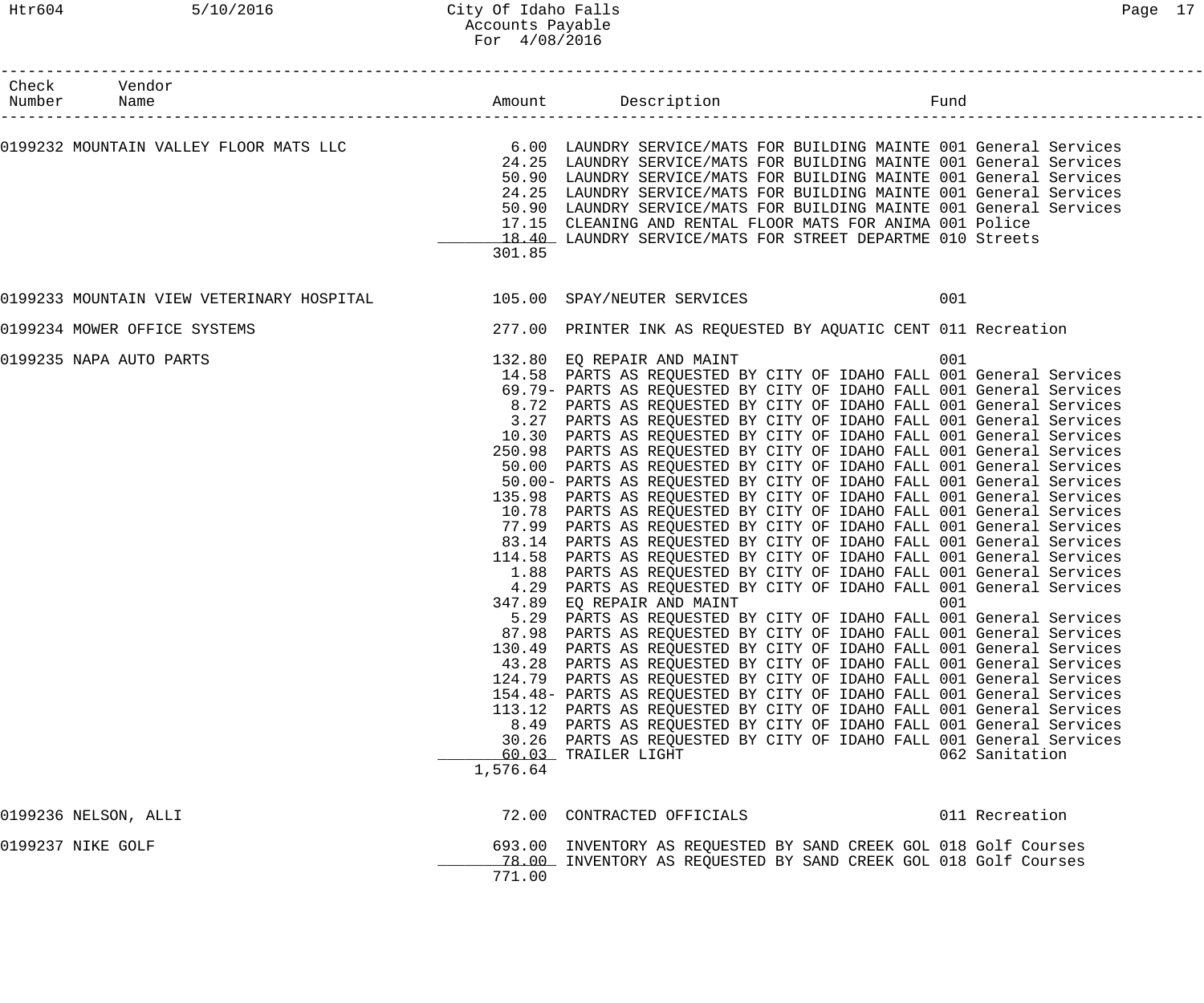| Check Vendor<br>Number Name                                                                                                                                                                                                                |          |                                                                                                                                                                                                                                                                                                                                                                                      |                                               |
|--------------------------------------------------------------------------------------------------------------------------------------------------------------------------------------------------------------------------------------------|----------|--------------------------------------------------------------------------------------------------------------------------------------------------------------------------------------------------------------------------------------------------------------------------------------------------------------------------------------------------------------------------------------|-----------------------------------------------|
| 0199238 NORTHGATE VETERINARY HOSPITAL (199238 AND SPAY/NEUTER SERVICES<br>105.00 SPAY/NEUTER SERVICES<br>30.00 SPAY/NEUTER SERVICES<br>30.00 SPAY/NEUTER SERVICES<br>30.00 SPAY/NEUTER SERVICES<br>30.00 SPAY/NEUTER SERVICES<br>20.00 SPA | 360.00   |                                                                                                                                                                                                                                                                                                                                                                                      | 001<br>001<br>001<br>001<br>001<br>001<br>001 |
| 0199239 OLD DOMINION FREIGHT LINE, INC <a>&gt; 154.05</a> FREIGHT                                                                                                                                                                          |          |                                                                                                                                                                                                                                                                                                                                                                                      | 064 Electric                                  |
|                                                                                                                                                                                                                                            |          | 0199240 OSWALD SERVICE, INC. The Same State of the State of the State of the State of the Services of the Services                                                                                                                                                                                                                                                                   |                                               |
|                                                                                                                                                                                                                                            |          | 0199241 PAPA TOM'S PIZZA <b>Example 2018 1213.79 CATERING - BOBBI'S CONSTR</b> 664 Electric                                                                                                                                                                                                                                                                                          |                                               |
|                                                                                                                                                                                                                                            | 5,440.01 | 0199242 PING GOLF COMPANY, INC.<br>1,213.82 INVENTORY AS REQUESTED BY SAGE LAKES GOL 018 Golf Courses<br>481.47 INVENTORY AS REQUESTED BY SAGE LAKES GOL 018 Golf Courses<br>763.88 INVENTORY AS REQUESTED BY SAGE LAKES GOL 018 Golf Courses<br>2,980.84 INVENTORY AS REQUESTED BY SAGE LAKES GOL 018 Golf Courses                                                                  |                                               |
|                                                                                                                                                                                                                                            |          | 0199243 PIPELINE INSPECTION SERVICES 19,750.32 CONSTRUCTION JOB/CONTRACT 061 Sewer                                                                                                                                                                                                                                                                                                   |                                               |
|                                                                                                                                                                                                                                            | 1,165.70 | 0199244 PLATT ELECTRIC / REXEL, INC. 176.58 WALL JACKS & FACE PLATES 001 Data Processing<br>901.68 MISCELLANEOUS ELECTRICAL SUPPLIES FOR BL 001 General Services<br>27.09 MISCELLANEOUS ELECTRICAL SUPPLIES FOR BL 001 General Services<br>54.83 MISCELLANEOUS ELECTRICAL SUPPLIES FOR BL 001 General Services<br>5.52 MISCELLANEOUS ELECTRICAL SUPPLIES FOR BL 001 General Services |                                               |
| 0199245 PRECISION GLASS & ALUMINUM INC                    478.12 EQ REPAIR AND MAINT                                                                                                                                                       |          |                                                                                                                                                                                                                                                                                                                                                                                      | 064 Electric                                  |
| 0199246 PRECISION POWER, INC.                                                                                                                                                                                                              | 207.89   | 195.39 BLOCK HEATER<br>12.50 SHIPPING CHARGES                                                                                                                                                                                                                                                                                                                                        | 001 General Services<br>001 General Services  |
| 0199247 QUALITY AUTO BODY                                                                                                                                                                                                                  |          | 2,082.05 ACCIDENT REPAIRS, FLEET 001 General Services                                                                                                                                                                                                                                                                                                                                |                                               |
| 0199248 R & S DISTRIBUTING                                                                                                                                                                                                                 | 125.68   | 89.73 JANITORIAL ITEMS FOR THE AQUATIC CENTER 011 Recreation<br>15.95 JANITORIAL ITEMS FOR THE AQUATIC CENTER 011 Recreation                                                                                                                                                                                                                                                         |                                               |
| 0199249 RHODE ISLAND NOVELTY, INC.                                                                                                                                                                                                         |          | 3,580.00 RESALE ITEMS                                                                                                                                                                                                                                                                                                                                                                | 001 Parks                                     |
| 0199250 ROCK SOLID LANDSCAPE DESIGN &                                                                                                                                                                                                      |          | 977.50 SERVICES/MISCELLANEOUS<br>8,591.73 SERVICES/MISCELLANEOUS                                                                                                                                                                                                                                                                                                                     | 001 Parks<br>001 Parks                        |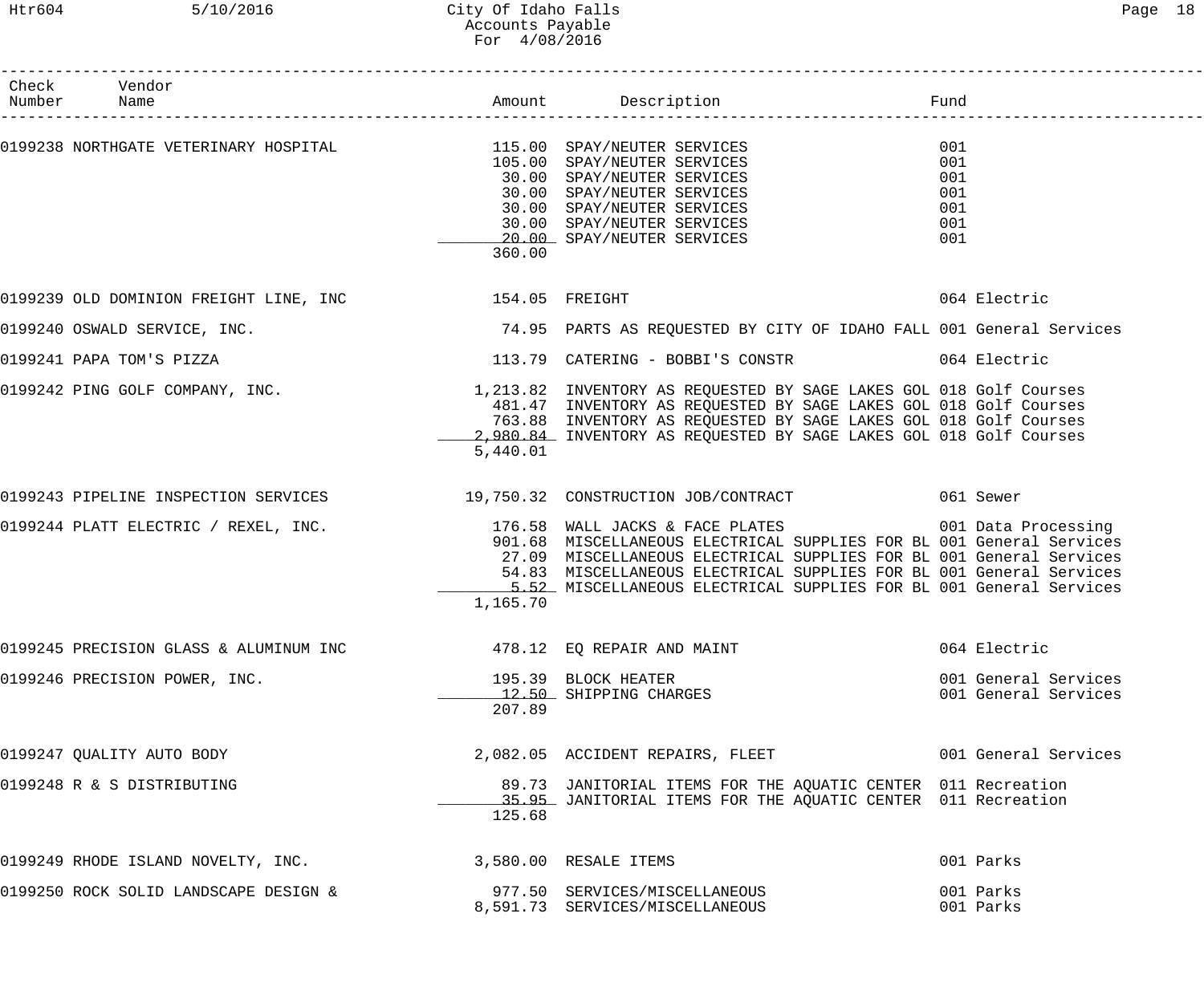| Check Vendor                                                                                                                                                 |           |                                                                                                                                                                                                                       |                                                                                                                                                                                                                         |
|--------------------------------------------------------------------------------------------------------------------------------------------------------------|-----------|-----------------------------------------------------------------------------------------------------------------------------------------------------------------------------------------------------------------------|-------------------------------------------------------------------------------------------------------------------------------------------------------------------------------------------------------------------------|
| 0199250 ROCK SOLID LANDSCAPE DESIGN & 977.50 SERVICES/MISCELLANEOUS 6 041 Municipal Capital Imp<br>B,591.73 SERVICES/MISCELLANEOUS 041 Municipal Capital Imp | 19,138.46 |                                                                                                                                                                                                                       |                                                                                                                                                                                                                         |
| 0199251 ROCKNAKS HARDWARE PLUS, INC. 15.85 VINYL TUBING                                                                                                      |           |                                                                                                                                                                                                                       | 064 Electric                                                                                                                                                                                                            |
|                                                                                                                                                              | 3,124.60  |                                                                                                                                                                                                                       | 001 Cemeteries<br>001 Cemeteries                                                                                                                                                                                        |
| 0199253 RUSS'S OVERHEAD DOORS & AWNING, INC 312.00 SNAP ON RUBBER SEAL FOR O 600000000000000000000000000000000                                               |           |                                                                                                                                                                                                                       |                                                                                                                                                                                                                         |
| 0199254 SAWTOOTH EMERGENCY VEHICLES 642.90 EQ REPAIR AND MAINT                                                                                               |           |                                                                                                                                                                                                                       | 001                                                                                                                                                                                                                     |
| 1,215.00 ELEC/IF POWER<br>0199255 SCHWEITZER ENGINEERING                                                                                                     |           |                                                                                                                                                                                                                       | 064 Electric                                                                                                                                                                                                            |
| 0199256 SEARS ROEBUCK & COMPANY                                                                                                                              | 6,546.82  |                                                                                                                                                                                                                       | 2,353.13 APPLIANCE PRGM/CRASPER<br>1,613.98 APPLIANCE PRGM/PETERSEN 015 Elect Light Public Purp<br>604.09 APPLIANCE PRGM/WHITE 015 Elect Light Public Purp<br>1,975.62 APPLIANCE PRGM/MOORE 015 Elect Light Public Purp |
| 0199257 SHELLEY VETERINARY HOSPITAL                                                                                                                          |           | 695.00 SPAY/NEUTER SERVICES                                                                                                                                                                                           | 001                                                                                                                                                                                                                     |
| 0199258 SKYLINE ANIMAL HOSPITAL                                                                                                                              | 615.00    | 95.00 SPAY/NEUTER SERVICES<br>95.00 SPAY/NEUTER SERVICES<br>75.00 SPAY/NEUTER SERVICES<br>95.00 SPAY/NEUTER SERVICES<br>75.00 SPAY/NEUTER SERVICES<br>115.00 SPAY/NEUTER/RABIES SERV<br>65.00 SPAY/NEUTER/RABIES SERV | 001<br>001<br>001<br>001<br>001<br>001<br>001                                                                                                                                                                           |
| 0199259 SOUTH FORK ANIMAL CLINIC, LLC                                                                                                                        |           | 210.00 SPAY/NEUTER SERVICES                                                                                                                                                                                           | 001                                                                                                                                                                                                                     |
| 0199260 SPERRY, CORY                                                                                                                                         | 1,200.00  | 600.00 PROFESSIONAL/PERSONAL SRV<br>600.00 PROFESSIONAL/PERSONAL SRV                                                                                                                                                  | 011 Recreation<br>011 Recreation                                                                                                                                                                                        |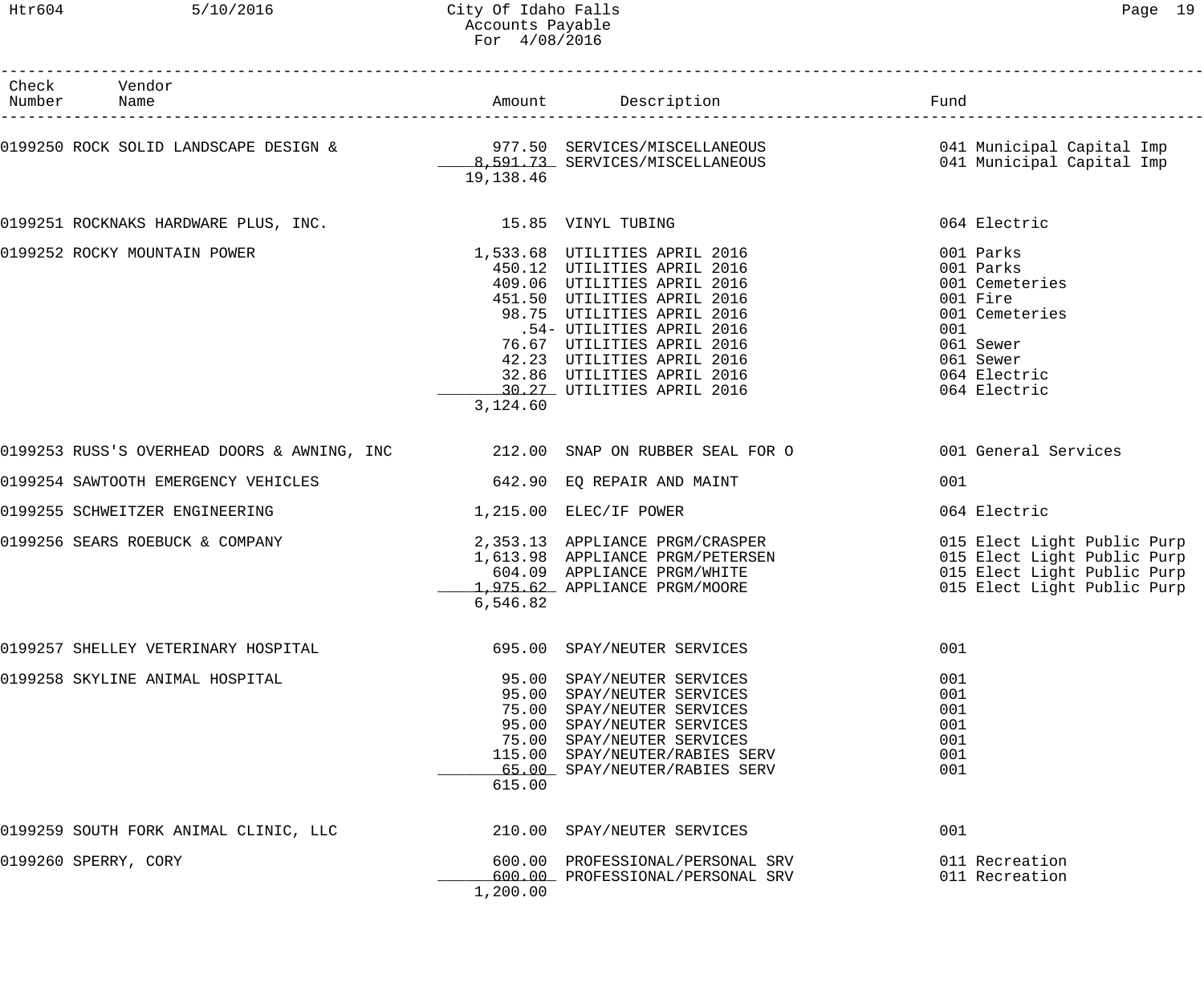Htr604 5/10/2016 City Of Idaho Falls Content Content of Page 20 Accounts Payable For 4/08/2016 ------------------------------------------------------------------------------------------------------------------------------------ Check Vendor<br>Number Name Number Name Rund Reserves Name Rund Amount Description Communist Pund ------------------------------------------------------------------------------------------------------------------------------------ 0199261 STEED CONSTRUCTION 601 CONSTRUCTION 150.00 RFND OF LICENSE FEE 0199262 SUNNYSIDE VETERINARY CLINIC PA. 95.00 SPAY/NEUTER/RABIES SERV 001 0199263 TAYLOR MADE GOLF COMPANY 1,741.14 INVENTORY AS REQUESTED BY SAND CREEK GOL 018 Golf Courses 1,011.25 INVENTORY AS REQUESTED BY SAND CREEK GOL 018 Golf Courses 4,752.39 0199264 TEREX UTILITIES, INC. 295.00 VEHICLE AND EQUIP. MAINT. 001 General Services 295.00 VEHICLE AND EQUIP. MAINT. 001 General Services 588.35 VEHICLE AND EQUIP. MAINT. 001 General Services 400.00 VEHICLE AND EQUIP. MAINT. 001 General Services 295.00 VEHICLE AND EQUIP. MAINT. 001 General Services 295.00 VEHICLE AND EQUIP. MAINT. 001 General Services 295.00 VEHICLE AND EQUIP. MAINT. 001 General Services 523.88 VEHICLE AND EQUIP. MAINT. 001 General Services 295.00 VEHICLE AND EQUIP. MAINT. 001 General Services

|                                        | 6,938.41            | 295.00 VEHICLE AND EQUIP. MAINT. 4001 General Services<br>1,160.91 VEHICLE AND EQUIP. MAINT. 001 General Services |                                     |
|----------------------------------------|---------------------|-------------------------------------------------------------------------------------------------------------------|-------------------------------------|
| 0199265 UAMPS                          |                     | 53,391.18 A&G/ESG/INCENTIVE-FEB2016                                                                               | 015 Elect Light Public Purp         |
| 0199266 UNITED PARCEL SERVICE          |                     | 128.57 FREIGHT                                                                                                    | 064 Electric                        |
| 0199267 UPPER VALLEY VETERINARY CLINIC | 265.00              | 85.00 SPAY/NEUTER SERVICES<br>85.00 SPAY/NEUTER SERVICES<br>95.00 SPAY/NEUTER SERVICES                            | 001<br>001<br>001                   |
| 0199268 VALLEY GLASS CORPORATION       |                     | 149.13 GLASS FOR TABLE @ STA. 2                                                                                   | 001 Fire                            |
| 0199269 WAXIE SANITARY SUPPLY          |                     | 9,201.50 CUSTODIAL SUPPLIES/EQUIP                                                                                 | 001                                 |
| 0199270 WEIDNER & ASSOCIATES           | 252.55<br>12,491.16 | WASTE WATER TREATMENT<br>3,041.95 WASTE WATER TREATMENT<br>9,196.66 WASTE WATER TREATMENT                         | 061 Sewer<br>061 Sewer<br>061 Sewer |

0199271 WESTERN RECORDS DESTRUCTION, INC. 35.00 SHREDDING SERVICES FOR THE WATER DEPARTM 061 Water

295.00 VEHICLE AND EQUIP. MAINT. 001 General Services 295.00 VEHICLE AND EQUIP. MAINT. 001 General Services 295.00 VEHICLE AND EQUIP. MAINT. 001 General Services 588.35 VEHICLE AND EQUIP. MAINT. 001 General Services 431.92 VEHICLE AND EQUIP. MAINT. 001 General Services 295.00 VEHICLE AND EQUIP. MAINT. 001 General Services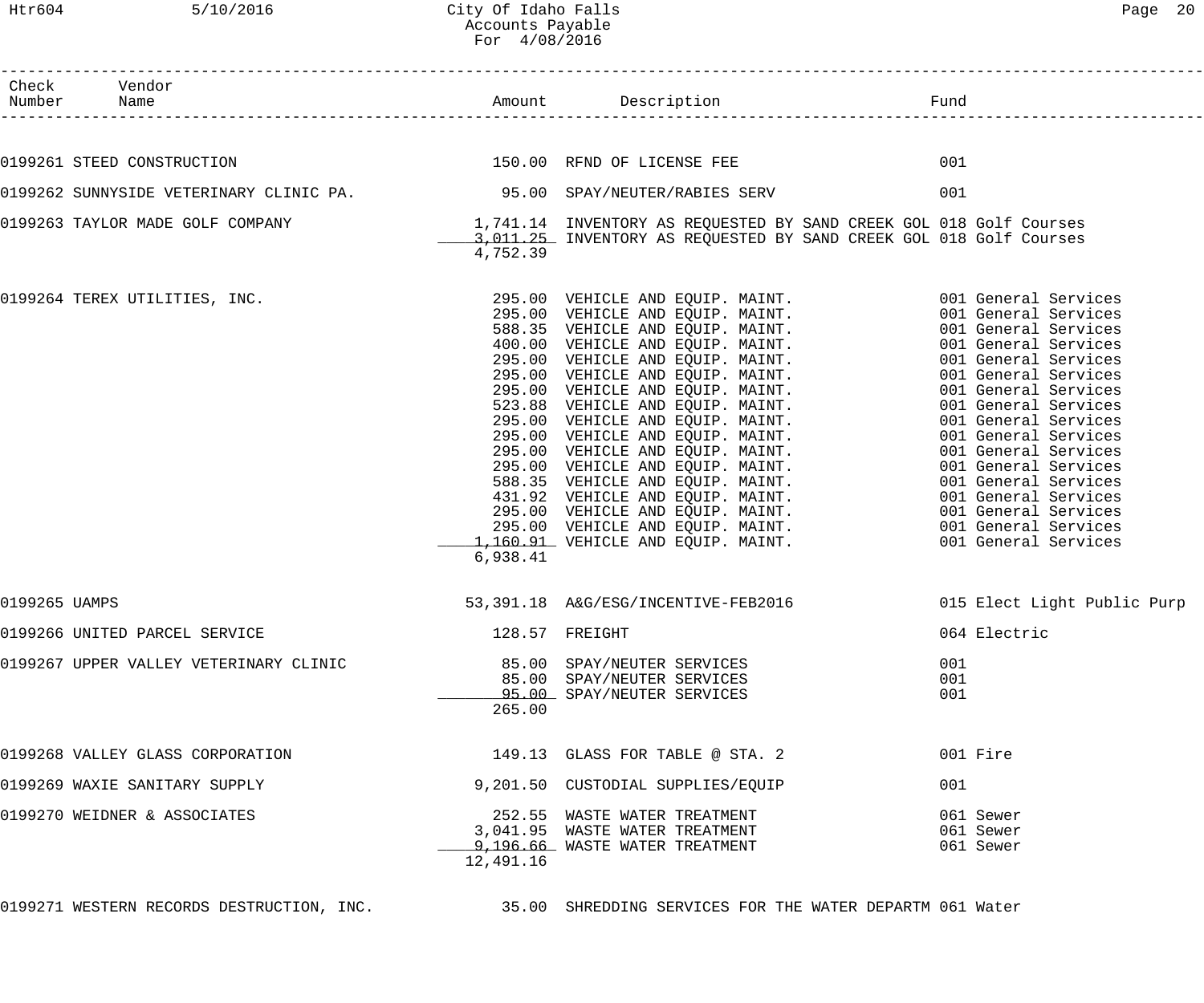| Check<br>Number | Vendor<br>Name                         | Amount | Description                                                                             | Fund                                                                |  |
|-----------------|----------------------------------------|--------|-----------------------------------------------------------------------------------------|---------------------------------------------------------------------|--|
|                 |                                        |        |                                                                                         |                                                                     |  |
|                 | 0199272 WESTERN WHOLESALE INSTALLED    |        |                                                                                         | 62.00 OVERHEAD DOOR PARTS AND LABOR AS REQUEST 001 General Services |  |
|                 | 0199273 WFCA'S FIRE SERVICE BOOKSTORE  |        | 66.03 FIRE & EMGCY SERV INSTRUC                                                         | 001 Fire                                                            |  |
|                 | 0199274 WILLOWCREEK ANIMAL HOSPITAL PC | 155.00 | 20.00 SPAY/NEUTER SERVICES<br>30.00 SPAY/NEUTER SERVICES<br>105.00 SPAY/NEUTER SERVICES | 001<br>001<br>001                                                   |  |
|                 | 0199275 4-J PLASTERING                 |        | 115.00 BUILDING SUP/REPR/MAINT.                                                         | 001 General Services                                                |  |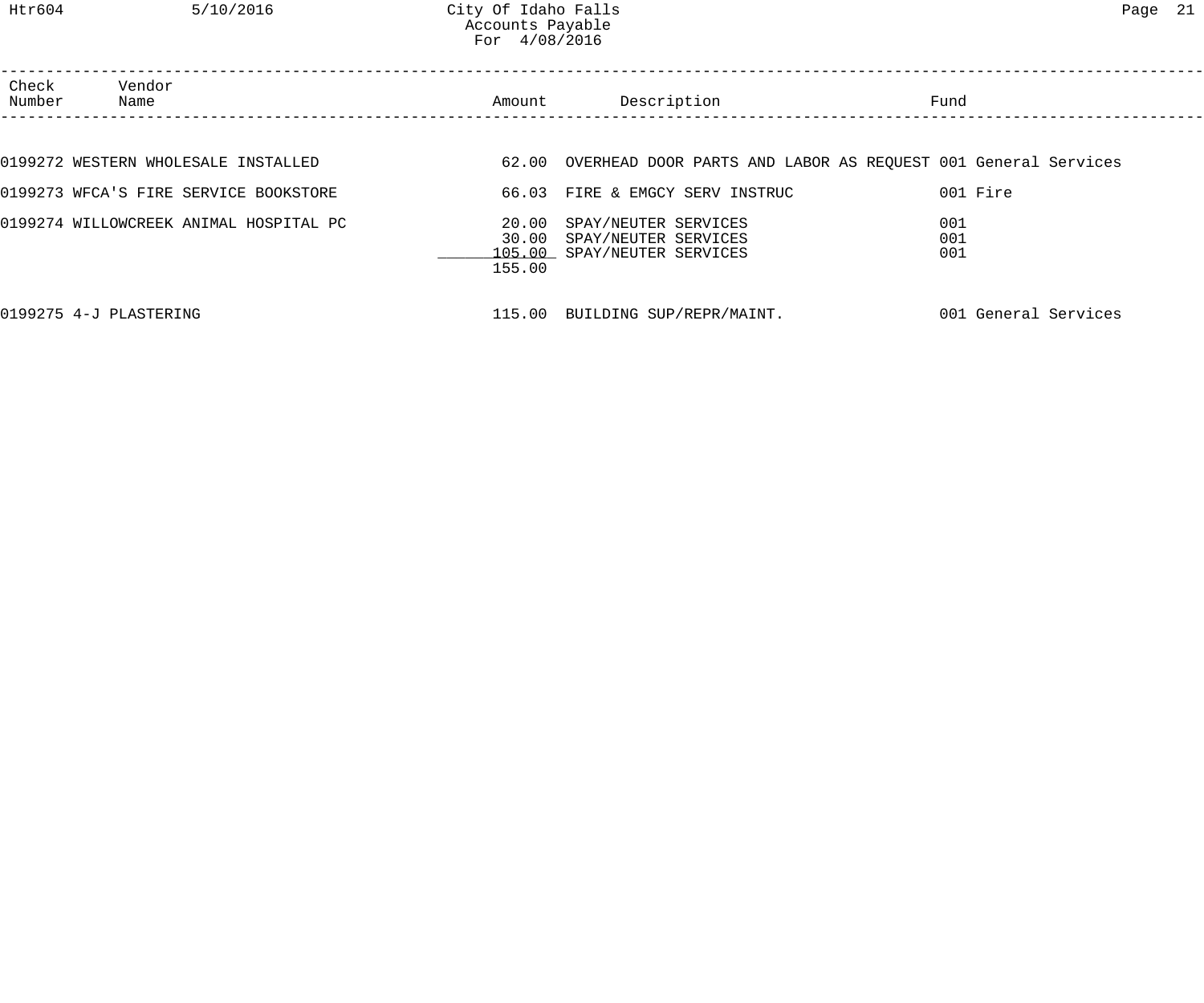| Check Vendor<br>Number Name           |                                                                         |                                                                                                                                                                                                                                                                                                                                                                                                                                   | Fund                                            |
|---------------------------------------|-------------------------------------------------------------------------|-----------------------------------------------------------------------------------------------------------------------------------------------------------------------------------------------------------------------------------------------------------------------------------------------------------------------------------------------------------------------------------------------------------------------------------|-------------------------------------------------|
|                                       | 993.31                                                                  | 0199276 ACUSHNET COMPANY COMPANY COMPANY SUMMAN RELATE BY PINECREST GOLF 018 Golf Courses<br>112.13 INVENTORY AS REQUESTED BY SAGE LAKES GOL 018 Golf Courses<br>15.26 INVENTORY AS REQUESTED BY SAGE LAKES GOL 018 Golf Courses                                                                                                                                                                                                  |                                                 |
| 0199277 AIRGAS USA, LLC               | 455.80                                                                  | 62.09   FREIGHT<br>172.85   GASES  /  TREATMENTS<br>220.86 WELDING SUPPLIES AS REQUIRED BY SANITATI 062 Sanitation                                                                                                                                                                                                                                                                                                                | 060 Airport<br>060 Airport                      |
|                                       | 214.23                                                                  | 0199278 ALSCO (AMERICAN LINEN DIV) 31.26 WEEKLY DELIVERY AND CHANGE OUT OF ENTRAN 060 Airport<br>48.07 LAUNDRY SERVICE FOR SEWER DEPARTMENT 061 Sewer<br>58.66 LAUNDRY SERVICE FOR SEWER DEPARTMENT 061 Sewer<br>16.24 CLOTHING & APPAREL                                                                                                                                                                                         | 064 Electric                                    |
| 0199279 AMAZON.COM - CITY PURCHASES   | 230.72                                                                  | 226.73 AUDIOVISUAL/PUBLICATION 064 Electric<br>$3.99$ FREIGHT                                                                                                                                                                                                                                                                                                                                                                     | 064 Electric                                    |
| 0199280 AMERICAN PUBLIC POWER ASSOC.  |                                                                         | 800.00 ELEC/IF POWER                                                                                                                                                                                                                                                                                                                                                                                                              | 064 Electric                                    |
| 0199281 ANIXTER INC.                  | 6,464.50 HARDWARE<br>1,131.50 HARDWARE<br>910.00 CONDUCTOR<br>75,289.64 | 1,305.39 FIBER OPTIC MATERIAL<br>54,497.00 TRANSFORMERS<br>10,981.25 TRANSFORMERS                                                                                                                                                                                                                                                                                                                                                 | 064<br>064 Electric<br>064<br>064<br>064<br>064 |
| 0199282 ANTIGUA GROUP, INC.           | 2,162.82                                                                | 410.89 INVENTORY AS REQUESTED BY SAGE LAKES GOL 018 Golf Courses<br>1,751.93 INVENTORY AS REQUESTED BY SAGE LAKES GOL 018 Golf Courses                                                                                                                                                                                                                                                                                            |                                                 |
| 0199283 ARCHITECTURAL BUILDING SUPPLY | 218.00                                                                  | 18.00 MISCELLANEOUS PURCHASES AS REQUESTED BY 001 General Services<br>20.00 MISCELLANEOUS PURCHASES AS REQUESTED BY 001 General Services<br>40.00 MISCELLANEOUS PURCHASES AS REQUESTED BY 001 General Services<br>80.00 MISCELLANEOUS PURCHASES AS REQUESTED BY 001 General Services<br>80.00 MISCELLANEOUS PURCHASES AS REQUESTED BY 001 General Services<br>20.00 EMISCELLANEOUS PURCHASES AS REQUESTED BY 001 General Services |                                                 |
| 0199284 ARNOLD MACHINERY CO., INC.    |                                                                         | 327.32 EQ REPAIR AND MAINT<br>38.50 FREIGHT                                                                                                                                                                                                                                                                                                                                                                                       | 001 General Services<br>001 General Services    |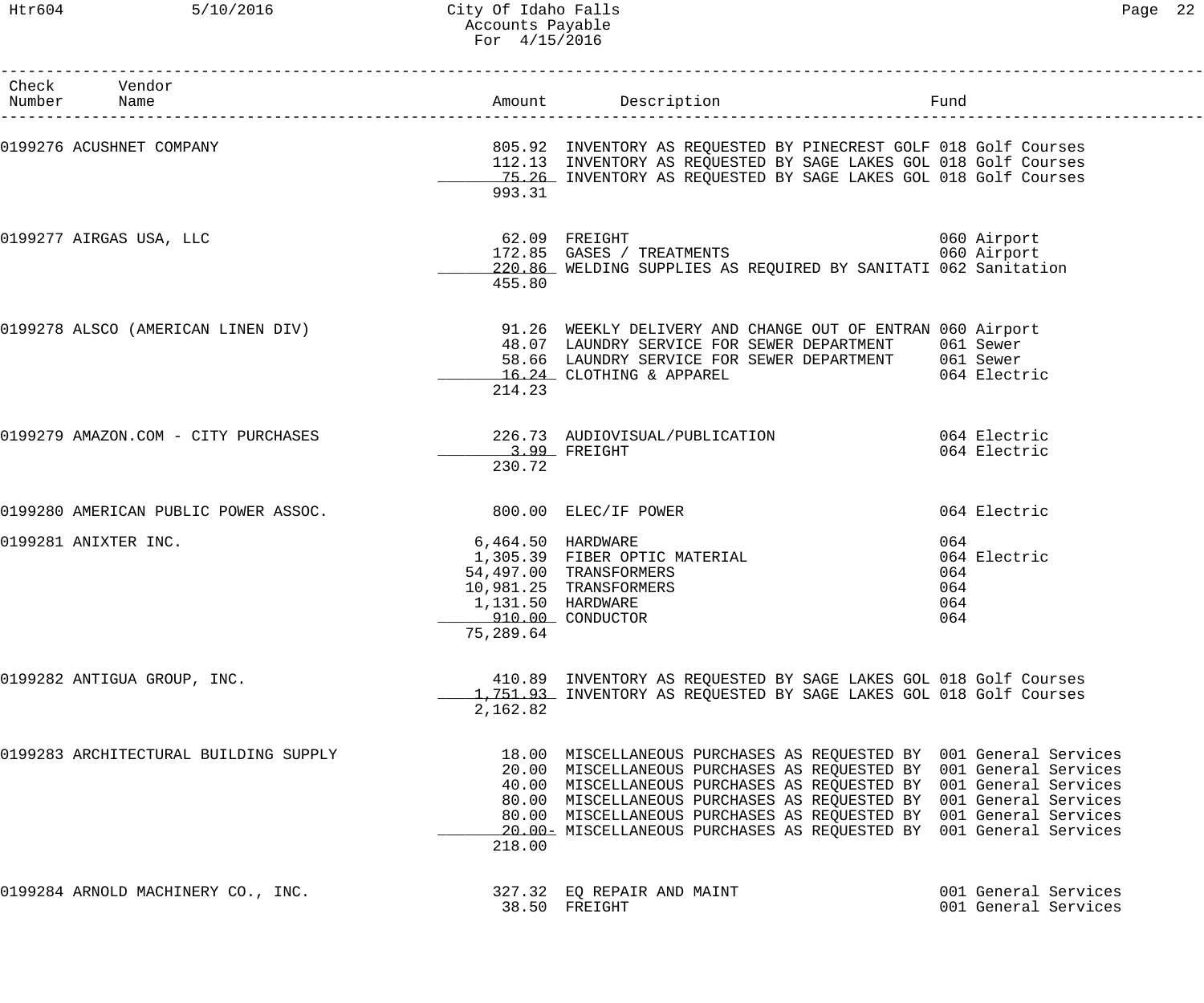## Htr604 5/10/2016 City Of Idaho Falls Page 23 Accounts Payable For 4/15/2016

| Раае |  |
|------|--|
|------|--|

| Check | Vendor<br>Number Name                                               |                 |                                                                                                                                                                                                 |                                              |
|-------|---------------------------------------------------------------------|-----------------|-------------------------------------------------------------------------------------------------------------------------------------------------------------------------------------------------|----------------------------------------------|
|       |                                                                     | 365.82          |                                                                                                                                                                                                 |                                              |
|       |                                                                     | 1,193.99        |                                                                                                                                                                                                 | 001 General Services<br>001 General Services |
|       | 0199286 BILL'S BIKE COMPANY                                         |                 | 2,755.00 BUILDING SUP/REPR/MAINT.                                                                                                                                                               | 001 Police                                   |
|       | 0199287 BONNEVILLE METRO PLANNING ORG                               |                 | 4,463.50 PROFESSIONAL/PERSONAL SRV                                                                                                                                                              | 001 Non Departmental                         |
|       | 0199288 BRADY INDUSTRIES LLC                                        | 6,909.16        | 6,802.50 CUSTODIAL SUPPLIES/EQUIP<br>106.66 CUSTODIAL SUPPLIES/EQUIP                                                                                                                            | 001<br>060 Airport                           |
|       | 0199289 BRADY'S, INC.                                               | 168.44          | 38.50 VACUUM REPAIR LABOR<br>39.99 HANDLE COVER<br>89.95 VACUUM BAG HOUSING                                                                                                                     | 012 Library<br>012 Library<br>012 Library    |
|       | 0199290 BYBEE ENTERPRISES II                                        |                 | 120.00 RESALE ITEMS                                                                                                                                                                             | 001 Parks                                    |
|       | 0199291 C & L PRINTING, LLC                                         |                 | 195.00 PRINTING REVISED ANNUAL R                                                                                                                                                                | 001 Fire                                     |
|       | 0199292 CABLE ONE, INC.                                             | 696.40          | 535.40 INTERNET FOR THE IDAHO FALLS PUBLIC LIBR 012 Library<br>161.00 INTERNET FOR THE IDAHO FALLS PUBLIC LIBR 012 Library                                                                      |                                              |
|       | 0199293 CALLAWAY GOLF SALES COMPANY                                 |                 | 3,975.14 INVENTORY AS REQUESTED BY SAND CREEK GOL 018 Golf Courses                                                                                                                              |                                              |
|       | 0199294 CALLBACK STAFFING SOLUTIONS LLC                             | 601.02          | 200.34 SERVICES FOR STAFFING PROGRAM FOR FIRE D 063 Ambulance<br>200.34 SERVICES FOR STAFFING PROGRAM FOR FIRE D 063 Ambulance<br>200.34 SERVICES FOR STAFFING PROGRAM FOR FIRE D 063 Ambulance |                                              |
|       | 0199295 CCI TRANSPORT & CRANE, INC.                                 | $350.00$ RENTAL |                                                                                                                                                                                                 | 064 Electric                                 |
|       | 0199296 CLEVELAND GOLF COMPANY/SRIXON                               |                 | 4,200.00 PARKS & RECREATION MISC.                                                                                                                                                               | 018 Golf Courses                             |
|       | 0199297 CODALE ELECTRIC SUPPLY, INC.                                |                 | 5,256.00 FIBER OPTIC MATERIAL                                                                                                                                                                   | 064                                          |
|       | 0199298 COMPUSMART                                                  |                 | 145.00 MAINTENANCE CONTRACT-EQ                                                                                                                                                                  | 001 Parks                                    |
|       | 0199299 CONAN HEATING, INC.                                         |                 | 11,474.00 AQUATIC/WATER PRODUCTS                                                                                                                                                                | 011 Recreation                               |
|       | 0199300 CONSOLIDATED ELECTRICAL DIST. 69.30 CAT5E JACKS FOR NETWORK |                 |                                                                                                                                                                                                 | 001 Data Processing                          |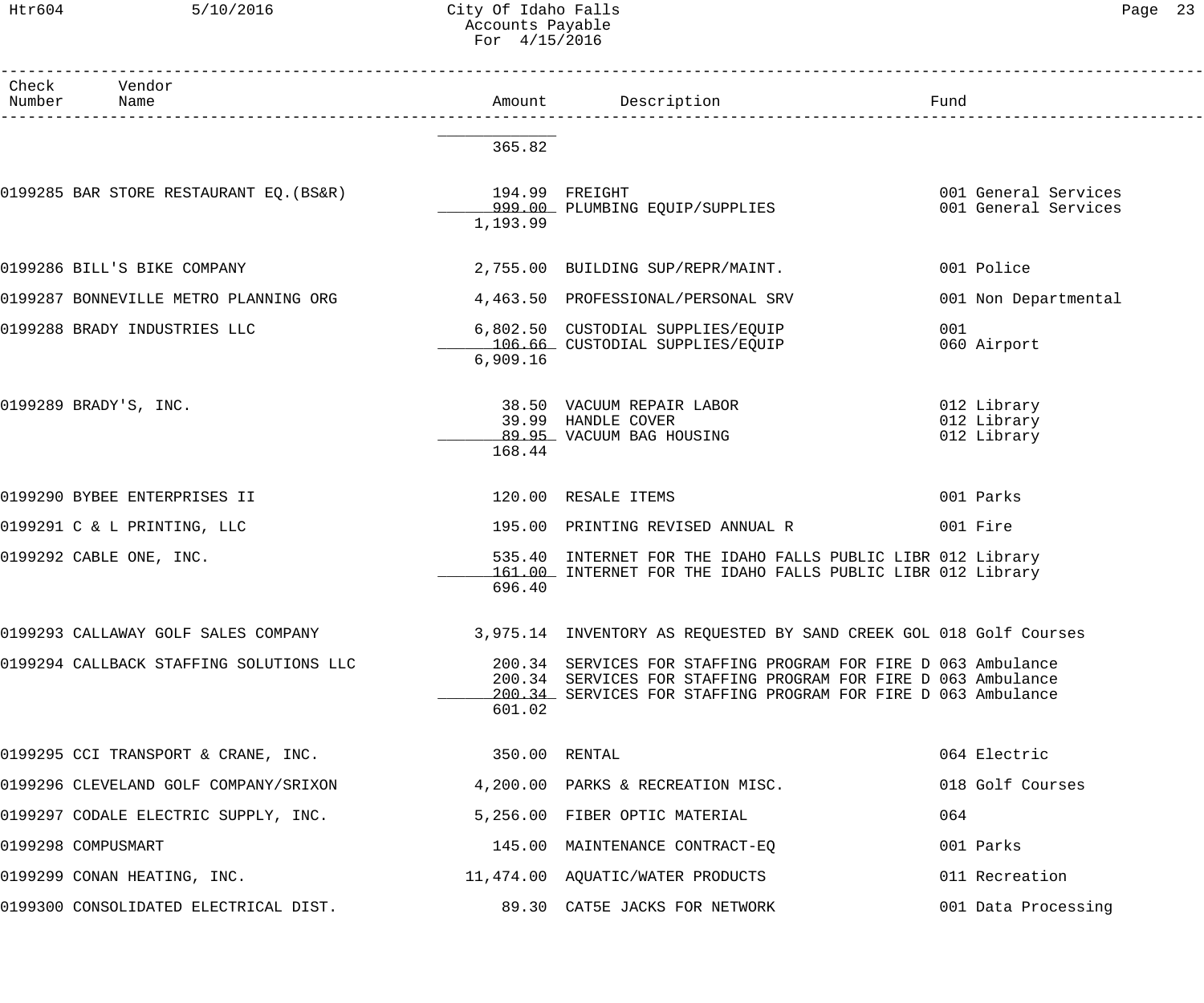## Htr604 5/10/2016 City Of Idaho Falls Page 24 Accounts Payable For 4/15/2016

| Check Vendor<br>Number Name                                            |                       |                                                                                                                                                                                                                                                                                                            |                                           |
|------------------------------------------------------------------------|-----------------------|------------------------------------------------------------------------------------------------------------------------------------------------------------------------------------------------------------------------------------------------------------------------------------------------------------|-------------------------------------------|
|                                                                        |                       |                                                                                                                                                                                                                                                                                                            |                                           |
| 0199301 DAVEY TREE SURGERY COMPANY 31,472.64 CONSTRUCTION JOB/CONTRACT |                       |                                                                                                                                                                                                                                                                                                            | 064 Electric                              |
| 0199302 DAWSON, TERRY                                                  |                       | 475.00 PROFESSIONAL/PERSONAL SRV                                                                                                                                                                                                                                                                           | 001 Data Processing                       |
| 0199303 DELL COMPUTER CORPORATION, DBA 6.42 COMPUTERS, DP/WORD PROC.   | 2,173.65              | $2,127.23$ COMPUTERS, DP/WORD PROC.                                                                                                                                                                                                                                                                        | 061 Water<br>061 Water                    |
|                                                                        |                       | 0199304 DEVELOPMENT WORKSHOP, INC. 6,380.00 JANITORIAL SERVICES FOR CITY BUILDINGS 001 General Services                                                                                                                                                                                                    |                                           |
| 0199305 DISCOUNT SCHOOL SUPPLY                                         | 19.71 PAPER<br>289.16 | 111.41 MISCELLANEOUS PRODUCTS<br>158.04 OFFICE SUPPLIES, GENERAL                                                                                                                                                                                                                                           | 012 Library<br>012 Library<br>012 Library |
| 0199306 DOMINO'S PIZZA - DBA                                           | 66.01                 | 43.34 PIZZA AND DELIVERY CHARGES FOR BIRTHDAY 011 Recreation<br>22.67 PIZZA AND DELIVERY CHARGES FOR BIRTHDAY 011 Recreation                                                                                                                                                                               |                                           |
| 0199307 DYNAMIC BRANDS                                                 |                       | 270.00 INVENTORY AS REQUESTED BY SAGE LAKES GOL 018 Golf Courses                                                                                                                                                                                                                                           |                                           |
| 0199308 EAGLE ROCK BLASTING, INC.                                      |                       | 2,492.00 PROFESSIONAL/PERSONAL SRV                                                                                                                                                                                                                                                                         | 010 Streets                               |
| 0199309 EASTERN IDAHO TECH COLLEGE                                     |                       | 1,500.00 TRAINING-PERSONNEL                                                                                                                                                                                                                                                                                | 001 Fire                                  |
| 0199310 EASTSIDE PET CLINIC                                            |                       | 882.51 SPAY AND NEUTER SERVICES FOR THE ANIMAL 001 Police                                                                                                                                                                                                                                                  |                                           |
| 0199311 ELSAESSER & ASSOCIATES LLC                                     |                       | 70.26 VACUUM CUPS FOR INSERTER                                                                                                                                                                                                                                                                             | 001 Data Processing                       |
| 0199312 ENERGY LABORATORIES, INC.                                      | 930.00                | 450.00 LABORATORY ANALYSIS AT WASTEWATER TREATM 061 Sewer<br>480.00 LABORATORY ANALYSIS AT WASTEWATER TREATM 061 Sewer                                                                                                                                                                                     |                                           |
| 0199313 ESTO CONNECTORS                                                |                       | 44.85 PARKS & RECREATION MISC.                                                                                                                                                                                                                                                                             | 001 Parks                                 |
| 0199314 FALLS WATER COMPANY                                            |                       | 41.41 WATER SERVICE FOR FIRE STATION #2                                                                                                                                                                                                                                                                    | 001 Fire                                  |
| 0199315 FEDERAL EXPRESS CORP                                           |                       | 25.38 EXPRESS MAIL/MAR 2015                                                                                                                                                                                                                                                                                | 001 Parks                                 |
| 0199316 FERGUSON ENTERPRISES, INC.                                     |                       | 3,582.79 IRRIGATION EQUIP/SUPPLIES                                                                                                                                                                                                                                                                         | 018 Golf Courses                          |
| 0199317 FIRST RESPONDERS                                               |                       | 556.00 ALTERATIONS AND/OR EMBROIDERY TO POLICE 001 Police<br>13.50 ALTERATIONS AND/OR EMBROIDERY TO POLICE 001 Police<br>135.00 ALTERATIONS AND/OR EMBROIDERY TO POLICE 001 Police<br>32.90 ALTERATIONS AND/OR EMBROIDERY TO POLICE 001 Police<br>32.90 ALTERATIONS AND/OR EMBROIDERY TO POLICE 001 Police |                                           |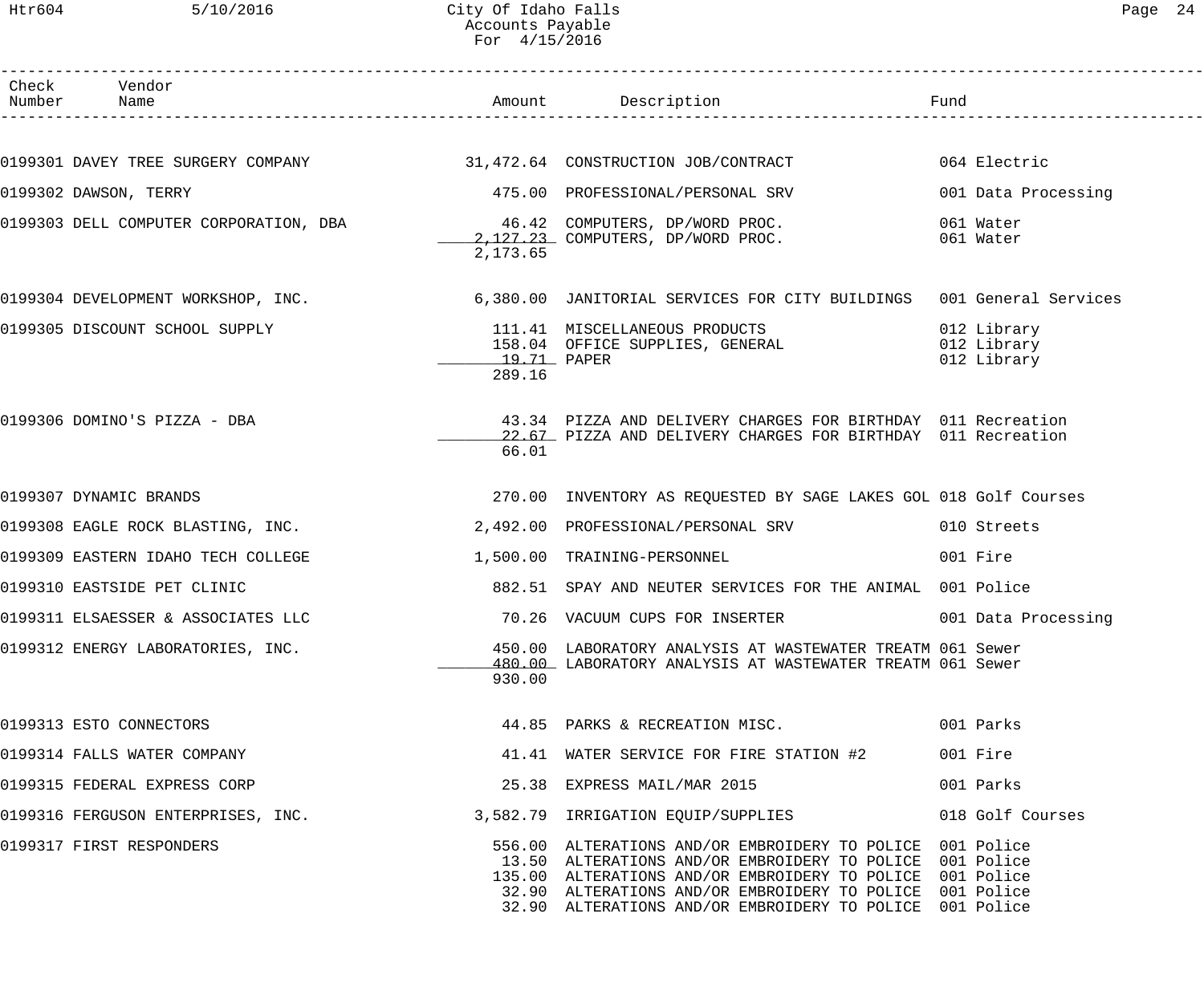## Htr604 5/10/2016 City Of Idaho Falls Page 25 Accounts Payable For 4/15/2016

| Check Vendor<br>Number Name                            |                              |                                                                                                                                                                                                                                                                                                                           |                                                                                                                                          |
|--------------------------------------------------------|------------------------------|---------------------------------------------------------------------------------------------------------------------------------------------------------------------------------------------------------------------------------------------------------------------------------------------------------------------------|------------------------------------------------------------------------------------------------------------------------------------------|
|                                                        | 770.30                       |                                                                                                                                                                                                                                                                                                                           |                                                                                                                                          |
| 0199318 FLEETPRIDE, INC.                               | $100.00$ FREIGHT<br>2,310.95 | 4,210.95 EQ REPAIR AND MAINT<br>2,000.00- EQ REPAIR AND MAINT                                                                                                                                                                                                                                                             | 001 General Services<br>001 General Services<br>001 General Services                                                                     |
| 0199319 FLIGHTVIEW, INC.                               |                              | 1,100.00 PROFESSIONAL/PERSONAL SRV 660 Airport                                                                                                                                                                                                                                                                            |                                                                                                                                          |
|                                                        |                              | 0199320 FLORATINE NORTHWEST, INC. 2,532.00 FERTILIZER/SOIL CONDITION 018 Golf Courses                                                                                                                                                                                                                                     |                                                                                                                                          |
| 0199321 FREIGHTLINER OF UTAH                           | 1,273.26                     | 962.74 EQ REPAIR AND MAINT<br>310.52 PARTS AS REQUESTED BY CITY OF IDAHO FALL 001 General Services                                                                                                                                                                                                                        | 001 General Services                                                                                                                     |
|                                                        | 3,025.19                     | 0199322 GENERAL PACIFIC, INC.<br>497.49 SAFETY EQUIPMENT<br>889.92 SAFETY EQUIPMENT<br>1,540.80 SAFETY EQUIPMENT<br>96.98 SAFETY EQUIPMENT<br>96.98 SAFETY EQUIPMENT<br>96.98 SAFETY EQUIPMENT<br>96.98 SAFETY EQUIPMENT                                                                                                  |                                                                                                                                          |
| 0199323 GRAVITY PICTURES, LLC 2,500.00 PROMOTION ITEMS |                              |                                                                                                                                                                                                                                                                                                                           | 001 Parks                                                                                                                                |
| 0199324 HACH COMPANY, INC.                             |                              | 4,880.47 SEWER DEPARTMENT                                                                                                                                                                                                                                                                                                 | 061 Sewer                                                                                                                                |
| 0199325 HARRIS COMPUTER CORPORATION                    | 62,463.16                    | 30,000.00 COMPUTERS, DP/WORD PROC. 014 Merf<br>20,000.00 COMPUTERS, DP/WORD PROC. 014 Merf<br>680.00 COMPUTERS, DP/WORD PROC. 014 Merf<br>5.100.00 COMPUTERS DP/WORD PROC. 014 Merf<br>5,100.00 COMPUTERS, DP/WORD PROC.<br>6,683.16 TRAVEL/LODGING                                                                       | 014 Merf<br>014 Merf                                                                                                                     |
| 0199326 HEWLETT PACKARD COMPANY                        |                              | 4,329.15 COMPUTERS, DP/WORD PROC. 001 Planning & Building                                                                                                                                                                                                                                                                 |                                                                                                                                          |
| 0199327 HILL'S PET NUTRITION SALES, INC                |                              | 73.08 SHIPPING CHARGES FOR DONATED ANIMAL FOOD 001 Police                                                                                                                                                                                                                                                                 |                                                                                                                                          |
| 0199328 HOME DEPOT                                     |                              | 84.48 PARKS & RECREATION MISC.<br>102.59 PARKS & RECREATION MISC.<br>130.21 PARKS & RECREATION MISC.<br>53.21 PARKS & RECREATION MISC.<br>78.00 RANGE HOOD<br>196.21 LUMBER, HAMMER, PAINTS, NAIL<br>183.88 TOOLS FOR FIRE PREVENTION<br>97.50 SILICA SAND<br>97.88 BAMBOO FENCING 4 @ \$24.47<br>17.14 CLAMPS 2EA @ 8.57 | 001 Parks<br>001 Parks<br>001 Parks<br>001 Parks<br>001 General Services<br>001 Parks<br>001 Fire<br>001 Parks<br>001 Parks<br>001 Parks |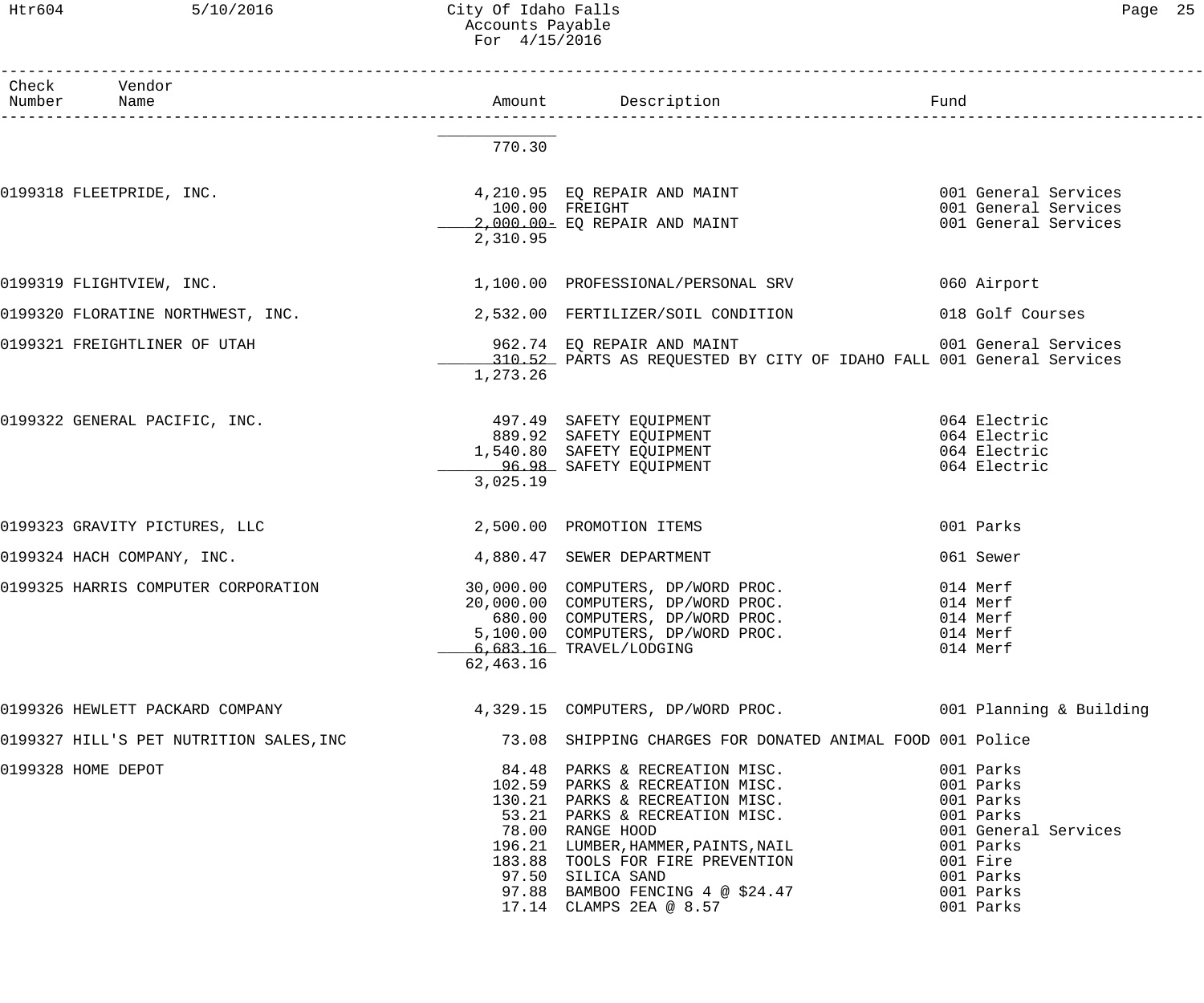# Htr604 5/10/2016 City Of Idaho Falls Page 26 Accounts Payable For 4/15/2016

| Paαe | n |
|------|---|
|------|---|

| Check Vendor       |                                                                                                 |                              |                                                                                                                                                                                                                                                                                                                                                                                                                                                                                                                                                                                                                                                                                                                                        |                                                                                                                                                                                                                                                                                                                                                                       |
|--------------------|-------------------------------------------------------------------------------------------------|------------------------------|----------------------------------------------------------------------------------------------------------------------------------------------------------------------------------------------------------------------------------------------------------------------------------------------------------------------------------------------------------------------------------------------------------------------------------------------------------------------------------------------------------------------------------------------------------------------------------------------------------------------------------------------------------------------------------------------------------------------------------------|-----------------------------------------------------------------------------------------------------------------------------------------------------------------------------------------------------------------------------------------------------------------------------------------------------------------------------------------------------------------------|
| Number Name        |                                                                                                 |                              | Amount Description                                                                                                                                                                                                                                                                                                                                                                                                                                                                                                                                                                                                                                                                                                                     | Fund                                                                                                                                                                                                                                                                                                                                                                  |
| 0199328 HOME DEPOT |                                                                                                 | 1,927.02                     | 48.98 SILICA SAND, BLACK WALL 6001 Parks<br>44.85 STORAGE BOX FOR FUNIFORMS 611 Recrea<br>44.85 STORAGE BOX FOR FUNIFORMS<br>44.85 STORAGE BOX FOR FUNIFORMS<br>44.85 STORAGE BOX FOR FUNIFORMS<br>657.54 LUMBER & RELATED PRODUCTS                                                                                                                                                                                                                                                                                                                                                                                                                                                                                                    | 011 Recreation<br>018 Golf Courses<br>018 Golf Courses<br>018 Golf Courses<br>047 Parks Capital Imp                                                                                                                                                                                                                                                                   |
|                    | 0199329 HONNEN EQUIPMENT COMPANY                                  1,737.96  EQ REPAIR AND MAINT |                              |                                                                                                                                                                                                                                                                                                                                                                                                                                                                                                                                                                                                                                                                                                                                        | 001 General Services                                                                                                                                                                                                                                                                                                                                                  |
|                    | 0199330 IDAHO BUREAU OF OCCUPATIONAL                                                            | 60.00                        | 30.00 LICENSE/REGISTRATION RENEWAL FOR SEWER E 061 Sewer<br>30.00 LICENSE/REGISTRATION RENEWAL FOR SEWER E 061 Sewer                                                                                                                                                                                                                                                                                                                                                                                                                                                                                                                                                                                                                   |                                                                                                                                                                                                                                                                                                                                                                       |
|                    |                                                                                                 |                              | 0199331 IDAHO INDUSTRIAL COMMISSION 3,206.86 INDEMNITY FND JAN15-DEC15                                                                                                                                                                                                                                                                                                                                                                                                                                                                                                                                                                                                                                                                 | 019 Self-Insurance                                                                                                                                                                                                                                                                                                                                                    |
|                    | 0199332 INT'L ASSN/ARSON INVESTIGATORS 130.00 MEMBERSHIPS                                       |                              |                                                                                                                                                                                                                                                                                                                                                                                                                                                                                                                                                                                                                                                                                                                                        | 001 Fire                                                                                                                                                                                                                                                                                                                                                              |
|                    | 0199333 INT'L ASSOC OF FIRE CHIEFS                                                              | 219.00 MEMBERSHIPS<br>473.00 | 254.00 MEMBERSHIPS                                                                                                                                                                                                                                                                                                                                                                                                                                                                                                                                                                                                                                                                                                                     | 001 Fire<br>001 Fire                                                                                                                                                                                                                                                                                                                                                  |
|                    | 0199334 INT'L ASSOCIATION FOR PROPERTY 50.00 SUBSCRIPTIONS                                      |                              |                                                                                                                                                                                                                                                                                                                                                                                                                                                                                                                                                                                                                                                                                                                                        | 001 Police                                                                                                                                                                                                                                                                                                                                                            |
|                    | 0199335 INTERMOUNTAIN CLAIMS, INC.                                                              |                              | 4,800.00 PROFESSIONAL/PERSONAL SRV                                                                                                                                                                                                                                                                                                                                                                                                                                                                                                                                                                                                                                                                                                     | 019 Self-Insurance                                                                                                                                                                                                                                                                                                                                                    |
|                    | 0199336 INTERMOUNTAIN GAS COMPANY                                                               |                              | 21.66 UTILITIES/APRIL 2016<br>1,031.44 UTILITIES/APRIL 2016<br>62.14 UTILITIES/APRIL 2016<br>62.14 UTILITIES/APRIL 2016<br>104.96 UTILITIES/APRIL 2016<br>1,681.30 UTILITIES/APRIL 2016<br>803.71 UTILITIES/APRIL 2016<br>909.37 UTILITIES/APRIL 2016<br>265.94 UTILITIES/APRIL 2016<br>142.50 UTILITIES/APRIL 2016<br>139.50 UTILITIES/APRIL 2016<br>361.40 UTILITIES/APRIL 2016<br>57.65 UTILITIES/APRIL 2016<br>151.51 UTILITIES/APRIL 2016<br>77.16 UTILITIES/APRIL 2016<br>415.33 UTILITIES/APRIL 2016<br>248.34 UTILITIES/APRIL 2016<br>774.93 UTILITIES/APRIL 2016<br>326.18 UTILITIES/APRIL 2016<br>195.26 UTILITIES/APRIL 2016<br>3,107.71 UTILITIES/APRIL 2016<br>883.13 UTILITIES/APRIL 2016<br>569.81 UTILITIES/APRIL 2016 | 001 General Services<br>001 General Services<br>001 General Services<br>001 Police<br>001 Police<br>001 Parks<br>001 Parks<br>001 Parks<br>001 Parks<br>001 Parks<br>001 Parks<br>001 Parks<br>001 Cemeteries<br>001 Cemeteries<br>001 Fire<br>001 Fire<br>001 Public Works Engineering<br>018 Golf Courses<br>060 Airport<br>060 Airport<br>060 Airport<br>061 Sewer |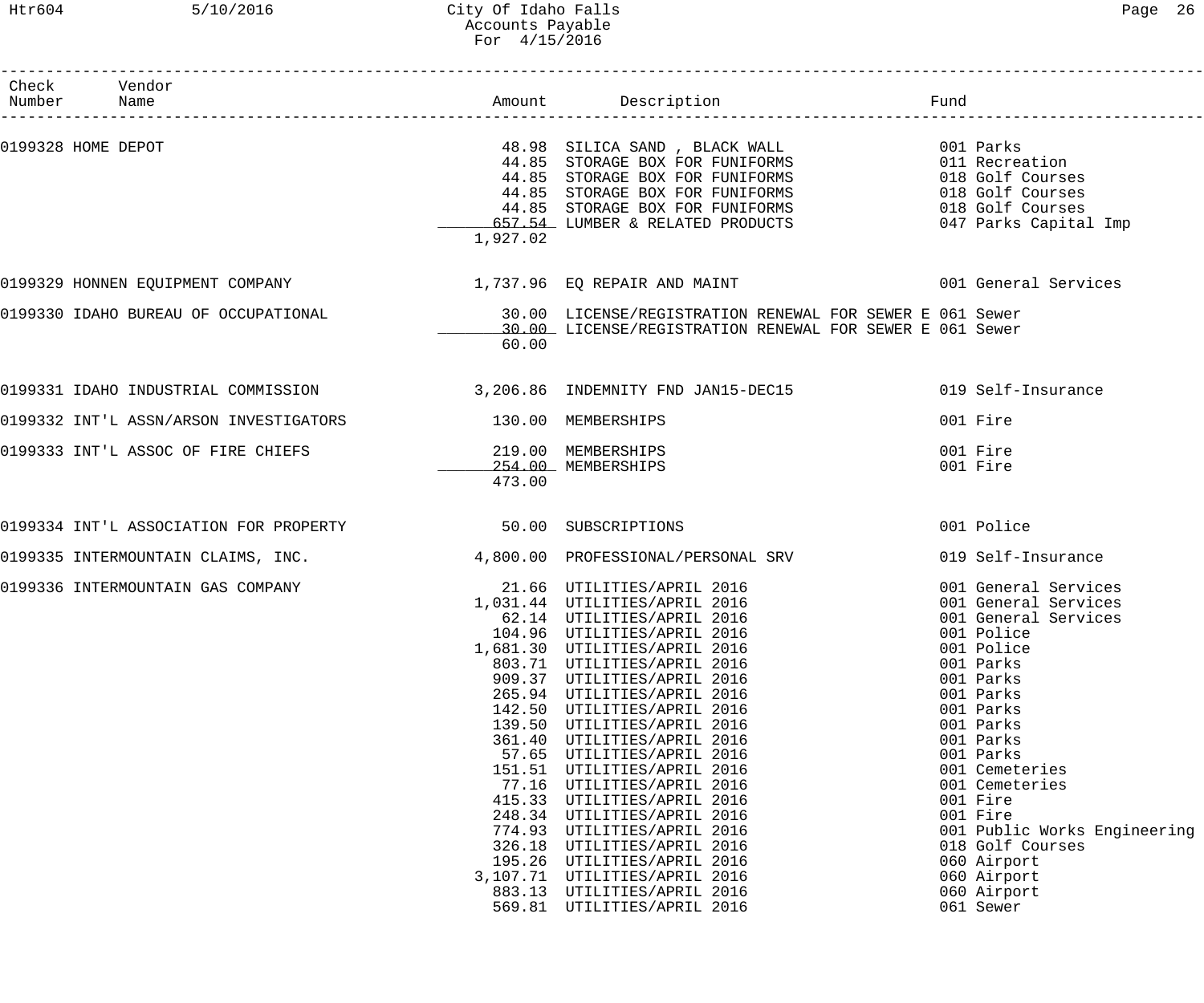| Check Vendor<br>Number Name           |           |                                                                                                                                                                                                                                              |                      |  |
|---------------------------------------|-----------|----------------------------------------------------------------------------------------------------------------------------------------------------------------------------------------------------------------------------------------------|----------------------|--|
|                                       |           |                                                                                                                                                                                                                                              |                      |  |
|                                       |           |                                                                                                                                                                                                                                              | 061 Sewer            |  |
|                                       |           |                                                                                                                                                                                                                                              | 061 Water            |  |
|                                       |           |                                                                                                                                                                                                                                              | 061 Water            |  |
|                                       |           |                                                                                                                                                                                                                                              | 061 Water            |  |
|                                       |           |                                                                                                                                                                                                                                              | 061 Water            |  |
|                                       |           |                                                                                                                                                                                                                                              | 061 Water            |  |
|                                       |           | 0199336 INTERMOUNTAIN GAS COMPANY<br>0199336 INTERMOUNTAIN GAS COMPANY<br>0199336 INTERMOUNTAIN GAS COMPANY<br>0216 06 UTILITIES/APRIL 2016<br>02.08 UTILITIES/APRIL 2016<br>12.08 UTILITIES/APRIL 2016<br>03.58 UTILITIES/APRIL 2016<br>03. | 061 Water            |  |
|                                       | 13,746.23 |                                                                                                                                                                                                                                              |                      |  |
|                                       |           | 0199337 INTERMTN FAIR HOUSING COUNCIL 300.00 PROFESSIONAL/PERSONAL SRV 001 Planning & Building                                                                                                                                               |                      |  |
| 0199338 JC GOLF ACCESSORIES           |           | 462.40 INVENTORY AS REQUESTED BY PINECREST GOLF 018 Golf Courses                                                                                                                                                                             |                      |  |
| 0199339 JEREMY POTTER                 |           | 2,116.70 REFUND EDUCATION EXPENSE 601 Fire                                                                                                                                                                                                   |                      |  |
| 0199340 KEY-LINE AUTOMOTIVE WAREHOUSE |           | 175.41 PARTS AS REQUESTED BY CITY OF IDAHO FALL 001 General Services                                                                                                                                                                         |                      |  |
|                                       |           | 10.73 PARTS AS REQUESTED BY CITY OF IDAHO FALL 001 General Services                                                                                                                                                                          |                      |  |
|                                       |           | 69.50- PARTS AS REQUESTED BY CITY OF IDAHO FALL 001 General Services                                                                                                                                                                         |                      |  |
|                                       |           | 190.59 PARTS AS REQUESTED BY CITY OF IDAHO FALL 001 General Services                                                                                                                                                                         |                      |  |
|                                       |           | 52.00- PARTS AS REQUESTED BY CITY OF IDAHO FALL 001 General Services                                                                                                                                                                         |                      |  |
|                                       | 255.23    |                                                                                                                                                                                                                                              |                      |  |
|                                       |           | 0199341 KING GEORGE'S ROYAL FLUSH 1993 229.00 SERVICES/MISCELLANEOUS 199341 KING GEORGE'S ROYAL FLUSH                                                                                                                                        |                      |  |
|                                       |           | 0199342 LEXIS NEXIS RISK DATA MANAGEMENT 50.00 ADVANCE PEOPLE LOCATOR SERVICES FOR POLI 001 Police                                                                                                                                           |                      |  |
| 0199343 LOHSE, TIM J.                 |           | 250.00 ATTENDANT FOR PINECREST CLUBHOUSE 018 Golf Courses                                                                                                                                                                                    |                      |  |
| 0199344 MADISON MEMORIAL HOSPITAL     |           | 216.00 TRAINING-PERSONNEL                                                                                                                                                                                                                    | 063 Ambulance        |  |
|                                       |           | 77.50 TRAINING-PERSONNEL                                                                                                                                                                                                                     | 063 Ambulance        |  |
|                                       |           | 62.50 TRAINING-PERSONNEL                                                                                                                                                                                                                     | 063 Ambulance        |  |
|                                       |           | 82.25 TRAINING-PERSONNEL                                                                                                                                                                                                                     | 063 Ambulance        |  |
|                                       |           | 7.75 TRAINING-PERSONNEL                                                                                                                                                                                                                      | 063 Ambulance        |  |
|                                       |           | 31.00 TRAINING-PERSONNEL                                                                                                                                                                                                                     | 063 Ambulance        |  |
|                                       |           | 58.75 TRAINING-PERSONNEL                                                                                                                                                                                                                     | 063 Ambulance        |  |
|                                       |           | 15.00 TRAINING-PERSONNEL                                                                                                                                                                                                                     | 063 Ambulance        |  |
|                                       | 550.75    |                                                                                                                                                                                                                                              |                      |  |
| 0199345 MAGIC VALLEY LABS, INC.       |           | 964.00 LAB ANALYSIS AS REQUESTED BY SEWER DIVIS 061 Sewer                                                                                                                                                                                    |                      |  |
| 0199346 MATCO TOOLS                   |           | 60.71 STEVE PREUSS AIR RATCHET                                                                                                                                                                                                               | 001 General Services |  |
| 0199347 MERRILL BITS PLUS             |           | 517.00 EQ REPAIR AND MAINT                                                                                                                                                                                                                   | 001 General Services |  |
|                                       |           | 68.00 FREIGHT                                                                                                                                                                                                                                | 001 General Services |  |
|                                       | 585.00    |                                                                                                                                                                                                                                              |                      |  |
| 0199348 MILNER SPORTS, LLC            |           | 14.31 FREIGHT                                                                                                                                                                                                                                | 018 Golf Courses     |  |
|                                       |           |                                                                                                                                                                                                                                              |                      |  |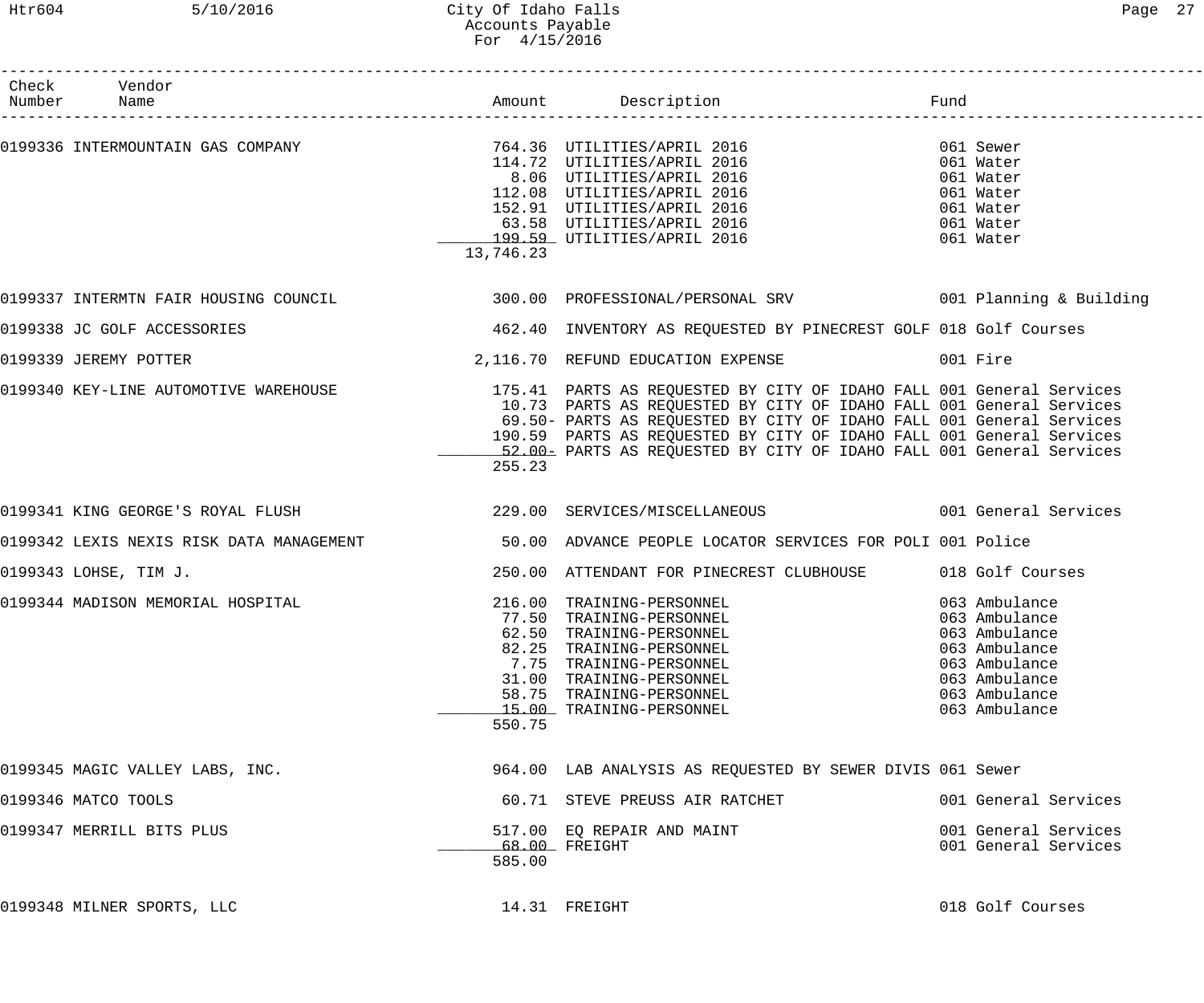| Check Vendor<br>Number Name                           |               | Amount Description                                                                                                                                                                                                                                                                                                                                                                                                           | Fund                                                                                                                                                                                                                                       |
|-------------------------------------------------------|---------------|------------------------------------------------------------------------------------------------------------------------------------------------------------------------------------------------------------------------------------------------------------------------------------------------------------------------------------------------------------------------------------------------------------------------------|--------------------------------------------------------------------------------------------------------------------------------------------------------------------------------------------------------------------------------------------|
| 0199348 MILNER SPORTS, LLC                            | 206.31        | 192.00 RESALE ITEMS                                                                                                                                                                                                                                                                                                                                                                                                          | 018 Golf Courses                                                                                                                                                                                                                           |
|                                                       |               | 0199349 MOUNTAIN FRESH WATER CO. INC. 15.00 OFFICE SUPPLIES, GENERAL 199349 MOUNTAIN FRESH WATER                                                                                                                                                                                                                                                                                                                             |                                                                                                                                                                                                                                            |
| 0199350 MUSSELMAN EQUIPMENT CO., INC.                 | 616.17        | 551.25 PARTS AND MINOR SUBLET REPAIRS AS REQUES 001 General Services<br>64.92 PARTS AND MINOR SUBLET REPAIRS AS REQUES 001 General Services                                                                                                                                                                                                                                                                                  |                                                                                                                                                                                                                                            |
| 0199351 NAPA AUTO PARTS                               | 134.64        | 21.27 PARTS AS REQUESTED BY CITY OF IDAHO FALL 001 General Services                                                                                                                                                                                                                                                                                                                                                          |                                                                                                                                                                                                                                            |
|                                                       |               | 0199352 NORCO, INC. - IDAHO FALLS 2,725.00 SERVICES/MISCELLANEOUS 001 Fire                                                                                                                                                                                                                                                                                                                                                   |                                                                                                                                                                                                                                            |
| 0199353 NORTHGATE VETERINARY HOSPITAL                 | 39.00         | 11.00 SPAY AND NEUTER SERVICES FOR THE ANIMAL 001 Police<br>28.00 SPAY AND NEUTER SERVICES FOR THE ANIMAL 001 Police                                                                                                                                                                                                                                                                                                         |                                                                                                                                                                                                                                            |
| 0199354 OLDCASTLE PRECAST / AMCOR, INC. 236.25 PUMICE |               |                                                                                                                                                                                                                                                                                                                                                                                                                              | 061 Water                                                                                                                                                                                                                                  |
| 0199355 OURAY SPORTSWEAR, LLC                         |               | 747.00 RESALE ITEMS                                                                                                                                                                                                                                                                                                                                                                                                          | 018 Golf Courses                                                                                                                                                                                                                           |
| 0199356 PACIFIC STEEL & RECYCLING                     |               | 240.48 GLV FENCE PIPE 1 7/8                                                                                                                                                                                                                                                                                                                                                                                                  | 001 Parks                                                                                                                                                                                                                                  |
| 0199357 PAYPAL, INC.                                  |               | 904.00 SERVICES TO PROCESS CREDIT CARD PAYMENTS 001 Treasurer                                                                                                                                                                                                                                                                                                                                                                |                                                                                                                                                                                                                                            |
| 0199358 PLATT ELECTRIC / REXEL, INC.                  |               | 260.00 MISCELLANEOUS ELECTRICAL SUPPLIES FOR BL 001 General Services                                                                                                                                                                                                                                                                                                                                                         |                                                                                                                                                                                                                                            |
| 0199359 POST REGISTER, THE                            | 3,248.44      | 99.30 LEGAL NOTICES MARCH 2016<br>535.14 LEGAL NOTICES MARCH 2016<br>474.99 LEGAL NOTICES MARCH 2016<br>478.15 LEGAL NOTICES MARCH 2016<br>51.69 LEGAL NOTICES MARCH 2016<br>313.69 LEGAL NOTICES MARCH 2016<br>306.31 LEGAL NOTICES MARCH 2016<br>145.64 LEGAL NOTICES MARCH 2016<br>51.69 LEGAL NOTICES MARCH 2016<br>34.20 LEGAL NOTICES MARCH 2016<br>145.64 LEGAL NOTICES MARCH 2016<br>612.00 LEGAL NOTICES MARCH 2016 | 001 Parks<br>001 Planning & Building<br>001 Police<br>001 Parks<br>001 Public Works Engineering<br>001 Public Works Engineering<br>001 Public Works Engineering<br>010 Streets<br>061 Water<br>061 Sewer<br>062 Sanitation<br>064 Electric |
| 0199360 PRO RENTALS/PRO EQUIP, LLC                    | 833.00 RENTAL |                                                                                                                                                                                                                                                                                                                                                                                                                              | 001 General Services                                                                                                                                                                                                                       |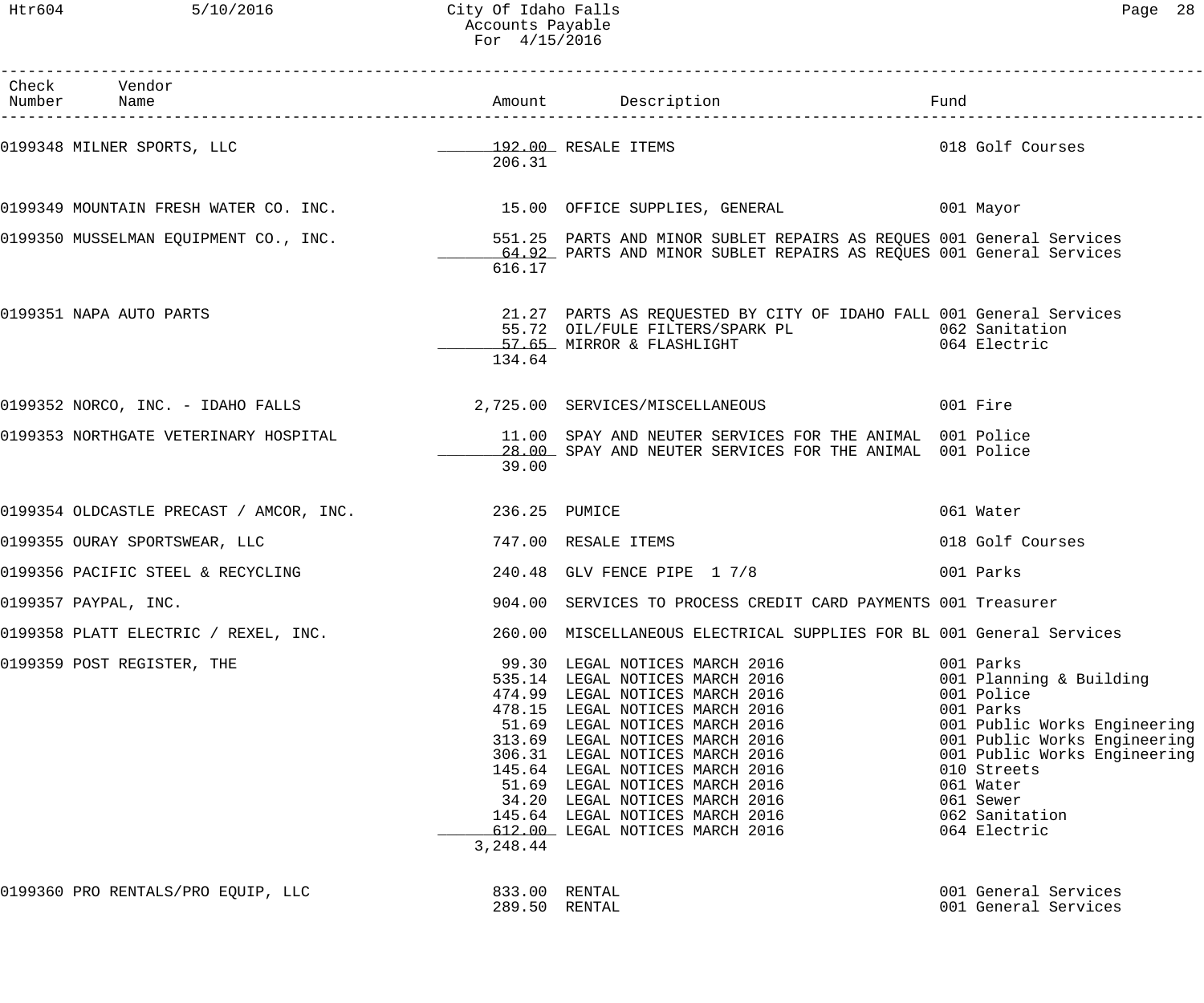# Htr604 5/10/2016 City Of Idaho Falls Page 29 Accounts Payable For 4/15/2016

| Check Vendor<br>Number Name                                             |                          | Amount Description Description Fund                                                                                                        |                                              |
|-------------------------------------------------------------------------|--------------------------|--------------------------------------------------------------------------------------------------------------------------------------------|----------------------------------------------|
|                                                                         | 81.38 RENTAL<br>1,259.58 | 20.00 TOOLS, HAND POWER/NONPOWER 6001 General Services                                                                                     | 001 General Services<br>001 General Services |
| 0199361 PRO-RIDER                                                       |                          | 1,485.00 PROMOTION ITEMS                                                                                                                   | 001 Planning & Building                      |
| 0199362 QUALITY CONTROL SERVICES, INC. 395.00 LABORATORY EQUIP/MATERIAL |                          |                                                                                                                                            | 061 Sewer                                    |
| 0199363 RECORDER HERALD, THE                                            |                          | 30.50 AUDIOVISUAL/PUBLICATION                                                                                                              | 012 Library                                  |
| 0199364 RLS CONSTRUCTION SUPPLY                                         |                          | 5,899.86 HARDWARE MISCELLANEOUS                                                                                                            | 010 Streets                                  |
| 0199365 ROCKNAKS HARDWARE PLUS, INC.                                    |                          | 40.48 ROPE FOR GYM                                                                                                                         | 011 Recreation                               |
| 0199366 ROCKY MOUNTAIN INFO NETWORK                                     |                          | 250.00 MEMBERSHIPS                                                                                                                         | 001 Police                                   |
| 0199367 ROCKY MOUNTAIN POWER                                            |                          | 81.07 UTILITIES APRIL 2016                                                                                                                 | 001 Parks                                    |
| 0199368 RON SAYER DODGE, INC.                                           |                          | 118.50 PARTS AND MINOR SUBLET REPAIRS AS REQUES 001 General Services                                                                       |                                              |
| 0199369 RON'S TIRE INC.                                                 | 309.05                   | 158.47 CHAIN OIL, 2 CYCLE OIL, H<br>60.00 CHAINS 3/8" CHAMFER CHISE<br>90.58 REPAIR OF MOWER                                               | 001 Parks<br>001 Parks<br>061 Sewer          |
| 0199370 SAWTOOTH EMERGENCY VEHICLES                                     | 97.30                    | 79.31 PARTS AS REQUESTED BY CITY OF IDAHO FALL 001 General Services<br>17.99 PARTS AS REQUESTED BY CITY OF IDAHO FALL 001 General Services |                                              |
| 0199371 SCOTTCO DISTRIBUTORS, INC.                                      | 900.83                   | 124.83 FREIGHT<br>44.00 HARDWARE MISCELLANEOUS<br>732.00 HARDWARE                                                                          | 001 Parks<br>001 Parks<br>001 Parks          |
| 0199372 SCREEN GRAPHICS                                                 |                          | 47.70 ELEC/IF POWER                                                                                                                        | 064 Electric                                 |
| 0199373 SKM, INC.                                                       |                          | 451.25 CONSTRUCTION JOB/CONTRACT                                                                                                           | 061 Water                                    |
| 0199374 SKYLINE ANIMAL HOSPITAL                                         |                          | 88.56 VETERINARY SERVICES AND DOG FOOD FOR IFP 001 Police                                                                                  |                                              |
| 0199375 SOURCE MEDIA LLC                                                |                          | 5,172.00 FCC ADVERTISING/BOND                                                                                                              | 064 Electric                                 |
| 0199376 SUN MOUNTAIN SPORTS, INC.                                       |                          | 471.19 PARKS & RECREATION MISC. 018 Golf Courses                                                                                           |                                              |
| 0199377 TAYLOR MADE GOLF COMPANY                                        |                          | 651.03 INVENTORY AS REQUESTED BY SAND CREEK GOL 018 Golf Courses                                                                           |                                              |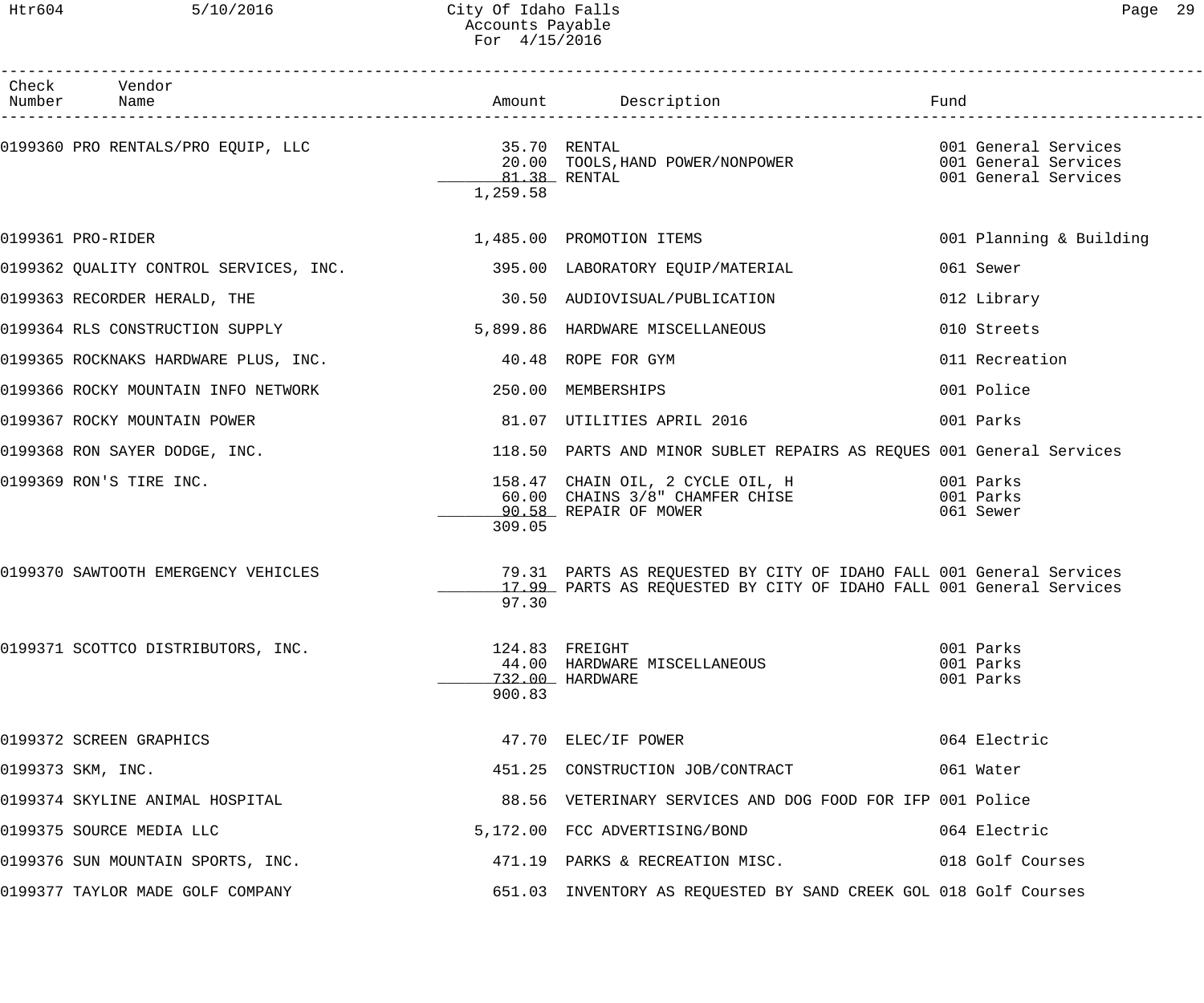| Check Vendor                                   |          |                                                                                                                                                                                                                                                                                                                                                                                                                                       | Fund |                                                              |
|------------------------------------------------|----------|---------------------------------------------------------------------------------------------------------------------------------------------------------------------------------------------------------------------------------------------------------------------------------------------------------------------------------------------------------------------------------------------------------------------------------------|------|--------------------------------------------------------------|
|                                                |          | 0199378 TETON MICROBIOLOGY LAB <a>&gt; 270.00 LABORATORY ANALYSIS FOR WATER SAMPLES <a> 061</a> Mater</a>                                                                                                                                                                                                                                                                                                                             |      |                                                              |
|                                                |          | 0199379 THOMPSON & ASSOCIATES 1,100.00 PROFESSIONAL/PERSONAL SRV 001 Parks                                                                                                                                                                                                                                                                                                                                                            |      |                                                              |
|                                                |          | 0199380 TOWN & COUNTRY GARDENS (2008) 279.97 QUAKING ASPEN - 3 EA @ \$5                                                                                                                                                                                                                                                                                                                                                               |      |                                                              |
| 0199381 TRANSUNION                             |          | 25.50 PEOPLE LOCATING AS REQUESTED BY THE POLI 001 Police                                                                                                                                                                                                                                                                                                                                                                             |      |                                                              |
|                                                |          | 0199382 TXTWIRE COMMUNICATIONS, INC. 349.00 PROFESSIONAL/PERSONAL SRV 001 Non Departmental                                                                                                                                                                                                                                                                                                                                            |      |                                                              |
|                                                | 94.98    | 0199383 U-HAUL INTERNATIONAL INC. 51.97 PROPANE AS REQUESTED BY THE STREET DEPAR 010 Streets<br>43.01 PROPANE AS REQUESTED BY THE STREET DEPAR 010 Streets                                                                                                                                                                                                                                                                            |      |                                                              |
| 0199384 UNIVERSITY OF IDAHO 125.00 MEMBERSHIPS |          |                                                                                                                                                                                                                                                                                                                                                                                                                                       |      | 001 Police                                                   |
| 0199385 UPS STORE #2271                        | 93.02    | 10.92 SHIPPING SERVICES FOR IDAHO FALLS POLICE 001 Police<br>16.98 SHIPPING SERVICES FOR IDAHO FALLS POLICE 001 Police<br>7.71 SHIPPING SERVICES FOR IDAHO FALLS POLICE 001 Police<br>15.89 SHIPPING SERVICES FOR IDAHO FALLS POLICE 001 Police<br>8.17 SHIPPING SERVICES FOR IDAHO FALLS POLICE 001 Police<br>16.93 SHIPPING SERVICES FOR IDAHO FALLS POLICE 001 Police<br>16.42 SHIPPING SERVICES FOR IDAHO FALLS POLICE 001 Police |      |                                                              |
| 0199386 US BANK                                |          | 500.00 REVENUE/79 BULB TURBINE 6064 Electric                                                                                                                                                                                                                                                                                                                                                                                          |      |                                                              |
|                                                | 130.00   | 0199387 WATSON ROTO-ROOTER FIRST CLASS 65.00 PORTABLE TOILETS AS NEEDED BY PARKS DEPA 001 Parks<br>65.00 PORTABLE TOILETS AS NEEDED BY PARKS DEPA 001 Parks                                                                                                                                                                                                                                                                           |      |                                                              |
| 0199388 WELCH, KELLY                           | 750.00   | 187.50 ELEC/IF POWER<br>187.50 ELEC/IF POWER<br>75.00 ELEC/IF POWER<br>300.00 ELEC/IF POWER                                                                                                                                                                                                                                                                                                                                           |      | 064 Electric<br>064 Electric<br>064 Electric<br>064 Electric |
| 0199389 WESTERN MANAGEMENT GROUP               |          | 175.00 MEMBERSHIPS                                                                                                                                                                                                                                                                                                                                                                                                                    |      | 060 Airport                                                  |
| 0199390 WESTERN WHOLESALE INSTALLED            | 5,966.00 | 5,002.00 BUILDING, PRE-FABRICATED<br>964.00 BUILDING SUP/REPR/MAINT.                                                                                                                                                                                                                                                                                                                                                                  |      | 001 General Services<br>001 General Services                 |
| 0199391 WOOD ENTERPRISES LLC                   | 975.00   | 575.00 SERVICES/MISCELLANEOUS<br>400.00 BUILDING SUP/REPR/MAINT.                                                                                                                                                                                                                                                                                                                                                                      |      | 001 General Services<br>001 General Services                 |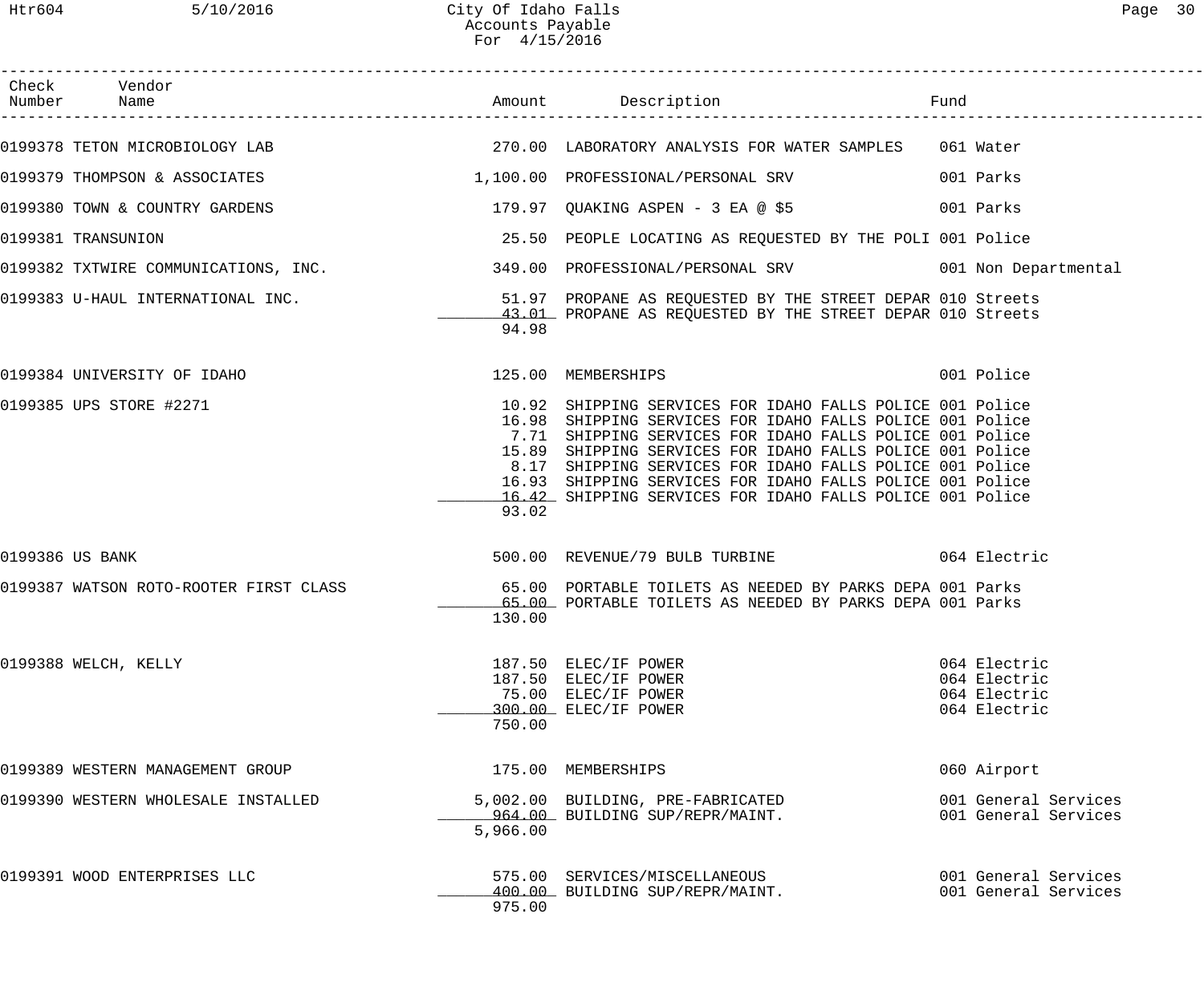| Htr604                  | 5/10/2016 | City Of Idaho Falls<br>Accounts Payable<br>For $4/22/2016$ |             |      | Page 31 |  |
|-------------------------|-----------|------------------------------------------------------------|-------------|------|---------|--|
| Check<br>Number<br>Name | Vendor    | Amount                                                     | Description | Fund |         |  |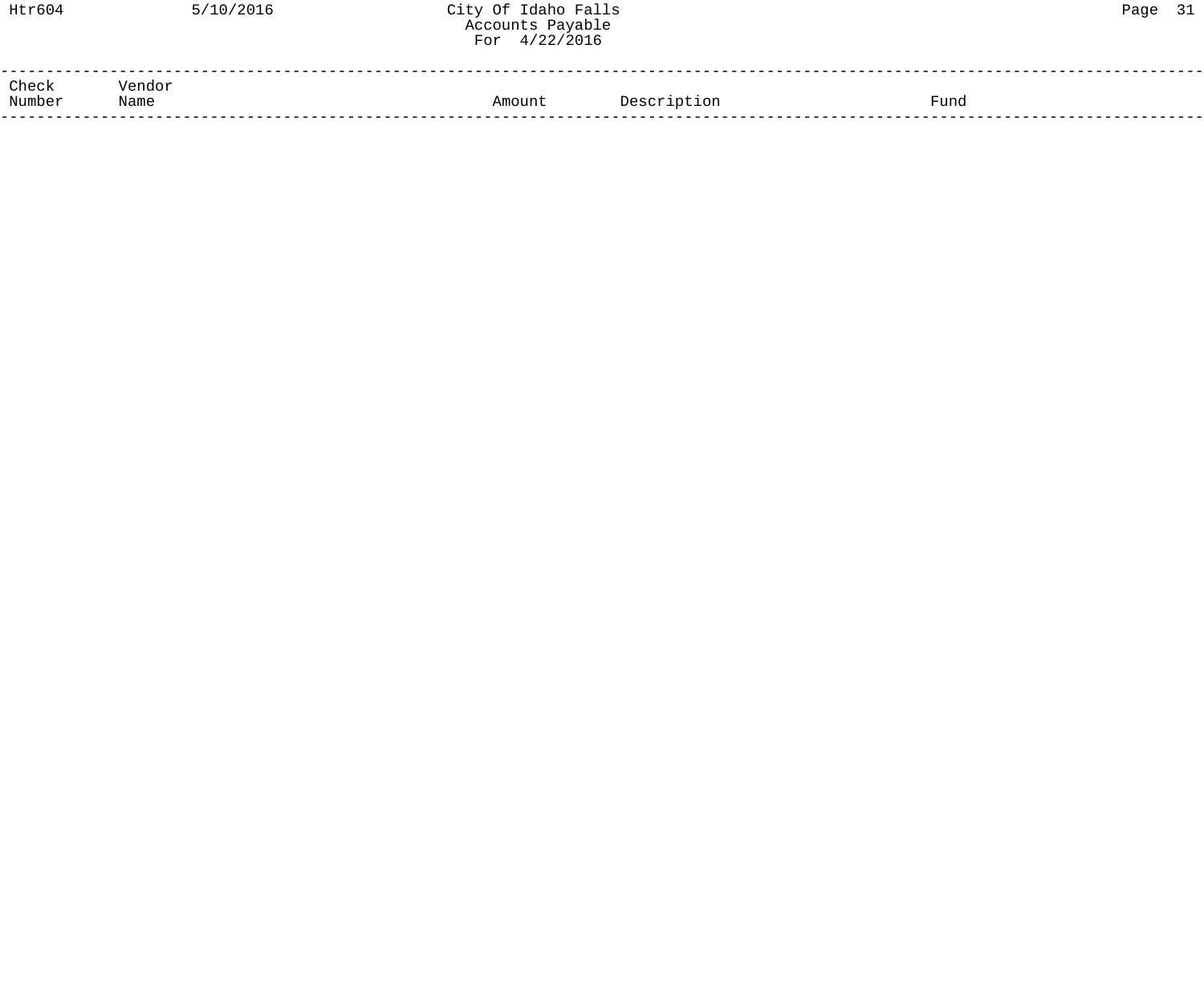## Htr604 5/10/2016 City Of Idaho Falls Page 32 Accounts Payable For 4/22/2016

|             | Check Vendor             |           |                                                                                                                                       |                               |
|-------------|--------------------------|-----------|---------------------------------------------------------------------------------------------------------------------------------------|-------------------------------|
| Number Name |                          |           | Fund                                                                                                                                  |                               |
|             | 0199392 ACUSHNET COMPANY |           | 76.63 INVENTORY AS REQUESTED BY PINECREST GOLF 018 Golf Courses<br>2.958.56 INVENTORY AS REQUESTED BY PINECREST GOLF 018 Golf Courses |                               |
|             |                          |           | 2,958.56 INVENTORY AS REQUESTED BY PINECREST GOLF 018 Golf Courses                                                                    |                               |
|             |                          |           | 153.94 INVENTORY AS REQUESTED BY PINECREST GOLF 018 Golf Courses                                                                      |                               |
|             |                          |           | 829.72 INVENTORY AS REQUESTED BY PINECREST GOLF 018 Golf Courses                                                                      |                               |
|             |                          |           | 363.48 INVENTORY AS NEEDED BY SAND CREEK GOLF C 018 Golf Courses                                                                      |                               |
|             |                          |           | 2,051.44 INVENTORY AS NEEDED BY SAND CREEK GOLF C 018 Golf Courses                                                                    |                               |
|             |                          |           | 238.94 INVENTORY AS NEEDED BY SAND CREEK GOLF C 018 Golf Courses                                                                      |                               |
|             |                          |           | 624.04 INVENTORY AS NEEDED BY SAND CREEK GOLF C 018 Golf Courses                                                                      |                               |
|             |                          |           | 386.26 INVENTORY AS NEEDED BY SAND CREEK GOLF C 018 Golf Courses                                                                      |                               |
|             |                          |           | 183.58 INVENTORY AS NEEDED BY SAND CREEK GOLF C 018 Golf Courses                                                                      |                               |
|             |                          |           | 99.58 INVENTORY AS NEEDED BY SAND CREEK GOLF C 018 Golf Courses                                                                       |                               |
|             |                          |           | 132.86 INVENTORY AS REQUESTED BY PINECREST GOLF 018 Golf Courses                                                                      |                               |
|             |                          |           | 228.76 INVENTORY AS REQUESTED BY PINECREST GOLF 018 Golf Courses                                                                      |                               |
|             |                          |           | 1,224.34 INVENTORY AS REQUESTED BY SAGE LAKES GOL 018 Golf Courses                                                                    |                               |
|             |                          |           | 257.51 INVENTORY AS REQUESTED BY SAGE LAKES GOL 018 Golf Courses<br>299.35 INVENTORY AS REQUESTED BY SAGE LAKES GOL 018 Golf Courses  |                               |
|             |                          |           | 162.15 INVENTORY AS REQUESTED BY SAGE LAKES GOL 018 Golf Courses                                                                      |                               |
|             |                          |           | 4,141.52 INVENTORY AS NEEDED BY SAND CREEK GOLF C 018 Golf Courses                                                                    |                               |
|             |                          |           | 183.45 INVENTORY AS REQUESTED BY SAGE LAKES GOL 018 Golf Courses                                                                      |                               |
|             |                          | 14,596.11 |                                                                                                                                       |                               |
|             |                          |           |                                                                                                                                       |                               |
|             |                          |           | 0199393 ALPHAGRAPHICS OF IDAHO FALLS<br>116.09 PARKS & RECREATION MISC.                                                               | 001 City Prosecuting Attorney |
|             |                          |           |                                                                                                                                       | 001 Parks                     |
|             |                          | 367.09    |                                                                                                                                       |                               |
|             |                          |           |                                                                                                                                       |                               |
|             |                          |           | 0199395 ALSCO (AMERICAN LINEN DIV) 158.88 LAUNDRY SUPPLY AND SERVICE FOR THE FIRE 001 Fire                                            |                               |
|             |                          |           | 83.20 LAUNDRY SUPPLY AND SERVICE FOR THE FIRE 001 Fire<br>64.86 LAUNDRY SUPPLY AND SERVICE FOR THE FIRE 001 Fire                      |                               |
|             |                          |           | 49.04 LAUNDRY SUPPLY AND SERVICE FOR THE FIRE 001 Fire                                                                                |                               |
|             |                          |           | 38.28 LAUNDRY SUPPLY AND SERVICE FOR THE FIRE 001 Fire                                                                                |                               |
|             |                          | 18.43     | LAUNDRY SUPPLY AND SERVICE FOR THE FIRE                                                                                               | 001 Fire                      |
|             |                          | 54.57     | LAUNDRY SUPPLY AND SERVICE FOR THE FIRE                                                                                               | 001 Fire                      |
|             |                          | 62.04     | LAUNDRY SUPPLY AND SERVICE FOR THE FIRE                                                                                               | 001 Fire                      |
|             |                          | 62.64     | LAUNDRY SUPPLY AND SERVICE FOR THE FIRE                                                                                               | 001 Fire                      |
|             |                          | 41.17     | LAUNDRY SUPPLY AND SERVICE FOR THE FIRE                                                                                               | 001 Fire                      |
|             |                          | 55.59     | LAUNDRY SUPPLY AND SERVICE FOR THE FIRE                                                                                               | 001 Fire                      |
|             |                          | 32.38     | LAUNDRY SUPPLY AND SERVICE FOR THE FIRE                                                                                               | 001 Fire                      |
|             |                          | 25.06     | LAUNDRY SUPPLY AND SERVICE FOR THE FIRE                                                                                               | 001 Fire                      |
|             |                          | 48.60     | LAUNDRY SUPPLY AND SERVICE FOR THE FIRE                                                                                               | 001 Fire                      |
|             |                          | 98.93     | LAUNDRY SUPPLY AND SERVICE FOR THE FIRE                                                                                               | 001 Fire                      |
|             |                          | 29.39     | LAUNDRY SUPPLY AND SERVICE FOR THE FIRE                                                                                               | 001 Fire                      |
|             |                          | 64.18     | LAUNDRY SUPPLY AND SERVICE FOR THE FIRE                                                                                               | 001 Fire                      |
|             |                          | 77.49     | LAUNDRY SUPPLY AND SERVICE FOR THE FIRE                                                                                               | 001 Fire                      |
|             |                          | 10.40     | LAUNDRY SUPPLY AND SERVICE FOR THE FIRE                                                                                               | 001 Fire                      |
|             |                          | 47.10     | LAUNDRY SUPPLY AND SERVICE FOR THE FIRE                                                                                               | 001 Fire                      |
|             |                          | 18.87     | LAUNDRY SUPPLY AND SERVICE FOR THE FIRE                                                                                               | 001 Fire                      |
|             |                          | 83.32     | LAUNDRY SUPPLY AND SERVICE FOR THE FIRE                                                                                               | 001 Fire                      |
|             |                          | 51.78     | LAUNDRY SUPPLY AND SERVICE FOR THE FIRE                                                                                               | 001 Fire                      |
|             |                          | 89.81     | LAUNDRY SUPPLY AND SERVICE FOR THE FIRE                                                                                               | 001 Fire                      |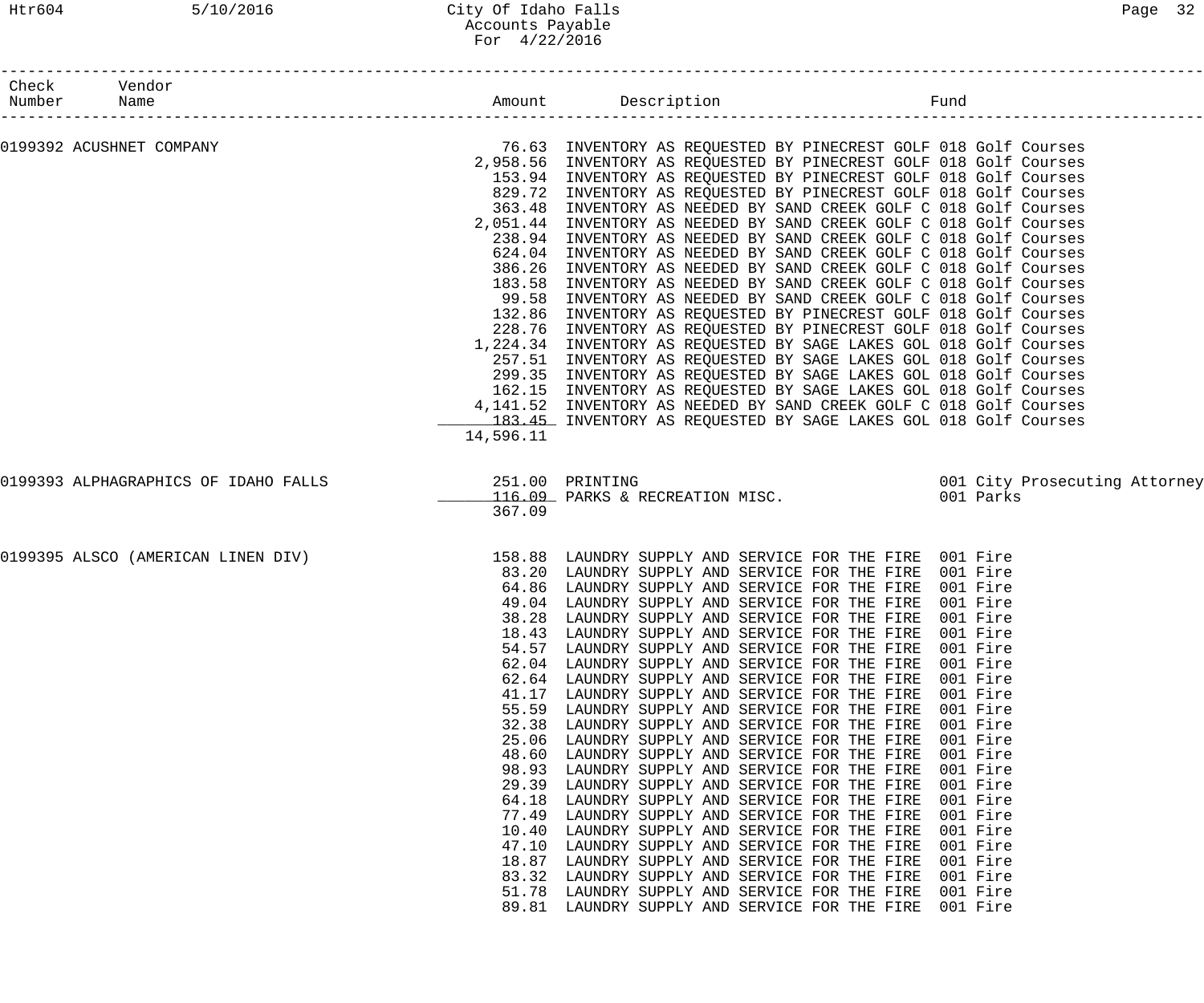## Htr604 5/10/2016 City Of Idaho Falls Page 33 Accounts Payable For 4/22/2016

| Check Vendor<br>Number Name                                     |          |                                                                                                                                                                                                                                                                                                                                                                                                                                                                                                                                                                                                                                                                                                                                                                                                                                                                              |                           |
|-----------------------------------------------------------------|----------|------------------------------------------------------------------------------------------------------------------------------------------------------------------------------------------------------------------------------------------------------------------------------------------------------------------------------------------------------------------------------------------------------------------------------------------------------------------------------------------------------------------------------------------------------------------------------------------------------------------------------------------------------------------------------------------------------------------------------------------------------------------------------------------------------------------------------------------------------------------------------|---------------------------|
|                                                                 | 2,109.34 | 0199395 ALSCO (AMERICAN LINEN DIV)             54.43 LAUNDRY SUPPLY AND SERVICE FOR THE FIRE 001 Fire<br>56.92 LAUNDRY SUPPLY AND SERVICE FOR THE FIRE 001 Fire<br>56.92 LAUNDRY SUPPLY AND SERVICE FOR THE FIRE 001 Fire<br>53.30 LAUNDRY SUPPLY AND SERVICE FOR THE FIRE 001 Fire<br>23.62 LAUNDRY SUPPLY AND SERVICE FOR THE FIRE 001 Fire<br>61.91 LAUNDRY SUPPLY AND SERVICE FOR THE FIRE 001 Fire<br>96.43 LAUNDRY SUPPLY AND SERVICE FOR THE FIRE<br>59.24 LAUNDRY SUPPLY AND SERVICE FOR THE FIRE 001 Fire<br>52.35 LAUNDRY SUPPLY AND SERVICE FOR THE FIRE 001 Fire<br>73.59 LAUNDRY SUPPLY AND SERVICE FOR THE FIRE 001 Fire<br>18.39 SUPPLIES AS REQUESTED BY PINECREST GOLF 018 Golf Courses<br>91.26 WEEKLY DELIVERY AND CHANGE OUT OF ENTRAN 060 Airport<br>47.86 LAUNDRY SERVICE FOR SEWER DEPARTMENT<br>54.03 LAUNDRY SERVICE FOR SEWER DEPARTMENT 061 Sewer | 001 Fire<br>061 Sewer     |
| 0199396 AMAZING TROPHIES AND GIFTS 30 132.00 CLOTHING & APPAREL |          |                                                                                                                                                                                                                                                                                                                                                                                                                                                                                                                                                                                                                                                                                                                                                                                                                                                                              | 001 Parks                 |
| 0199397 AMAZON.COM - CITY PURCHASES                             | 809.98   | 494.97 OFFICE SUPPLIES, GENERAL                            001 Non Departmental<br>147.48  ELECTRONIC EQUIPMENT                                  064 Electric<br>167.53  AUDIOVISUAL/PUBLICATION                               064 E                                                                                                                                                                                                                                                                                                                                                                                                                                                                                                                                                                                                                                         |                           |
| 0199398 AMERICAN INSURANCE SERVICE                              | 688.60   | 322.00 PROFESSIONAL/PERSONAL SRV 001 Non Departmental<br>366.60 PROFESSIONAL/PERSONAL SRV 601 Human Resources                                                                                                                                                                                                                                                                                                                                                                                                                                                                                                                                                                                                                                                                                                                                                                |                           |
| 0199399 ANIMAL HEALTH CLINIC                                    |          | 85.00 SPAY/NEUTER SERVICES                                                                                                                                                                                                                                                                                                                                                                                                                                                                                                                                                                                                                                                                                                                                                                                                                                                   | 001                       |
| 0199400 ANIMAL REFERENCE PATHOLOGY                              |          | 511.50 VETERINARY LABORATORY SERVICES AS REQUES 001 Parks                                                                                                                                                                                                                                                                                                                                                                                                                                                                                                                                                                                                                                                                                                                                                                                                                    |                           |
| 0199401 APEX IMAGING AND PAINTING CO.                           |          | 239.01 REFUND REVIEW FEE                                                                                                                                                                                                                                                                                                                                                                                                                                                                                                                                                                                                                                                                                                                                                                                                                                                     | 001                       |
| 0199402 ASSOCIATION OF ZOOS & AQUARIUMS                         |          | 195.00 MEMBERSHIPS                                                                                                                                                                                                                                                                                                                                                                                                                                                                                                                                                                                                                                                                                                                                                                                                                                                           | 001 Parks                 |
| 0199403 AT&T MOBILITY                                           |          | 24.75 BILLING FOR 1/24-2/23/16                                                                                                                                                                                                                                                                                                                                                                                                                                                                                                                                                                                                                                                                                                                                                                                                                                               | 001 Finance               |
| 0199404 BLACK CLOVER USA, LLC                                   |          | 231.55 INVENTORY AS REQUESTED BY SAND CREEK GOL 018 Golf Courses                                                                                                                                                                                                                                                                                                                                                                                                                                                                                                                                                                                                                                                                                                                                                                                                             |                           |
| 0199405 BONNEVILLE COUNTY                                       |          | 478.80 WASTE REMOVAL AS REQUESTED BY THE SEWER 061 Sewer                                                                                                                                                                                                                                                                                                                                                                                                                                                                                                                                                                                                                                                                                                                                                                                                                     |                           |
| 0199406 BONNEVILLE COUNTY SHERIFF                               |          | 13,943.75 MEMBERSHIPS                                                                                                                                                                                                                                                                                                                                                                                                                                                                                                                                                                                                                                                                                                                                                                                                                                                        | 001 Police                |
| 0199407 BRADY INDUSTRIES LLC                                    | 1,697.23 | 805.50 CUSTODIAL SUPPLIES/EQUIP<br>753.00 CUSTODIAL SUPPLIES/EQUIP<br><u>138.73</u> CUSTODIAL SUPPLIES/EQUIP                                                                                                                                                                                                                                                                                                                                                                                                                                                                                                                                                                                                                                                                                                                                                                 | 001<br>001<br>060 Airport |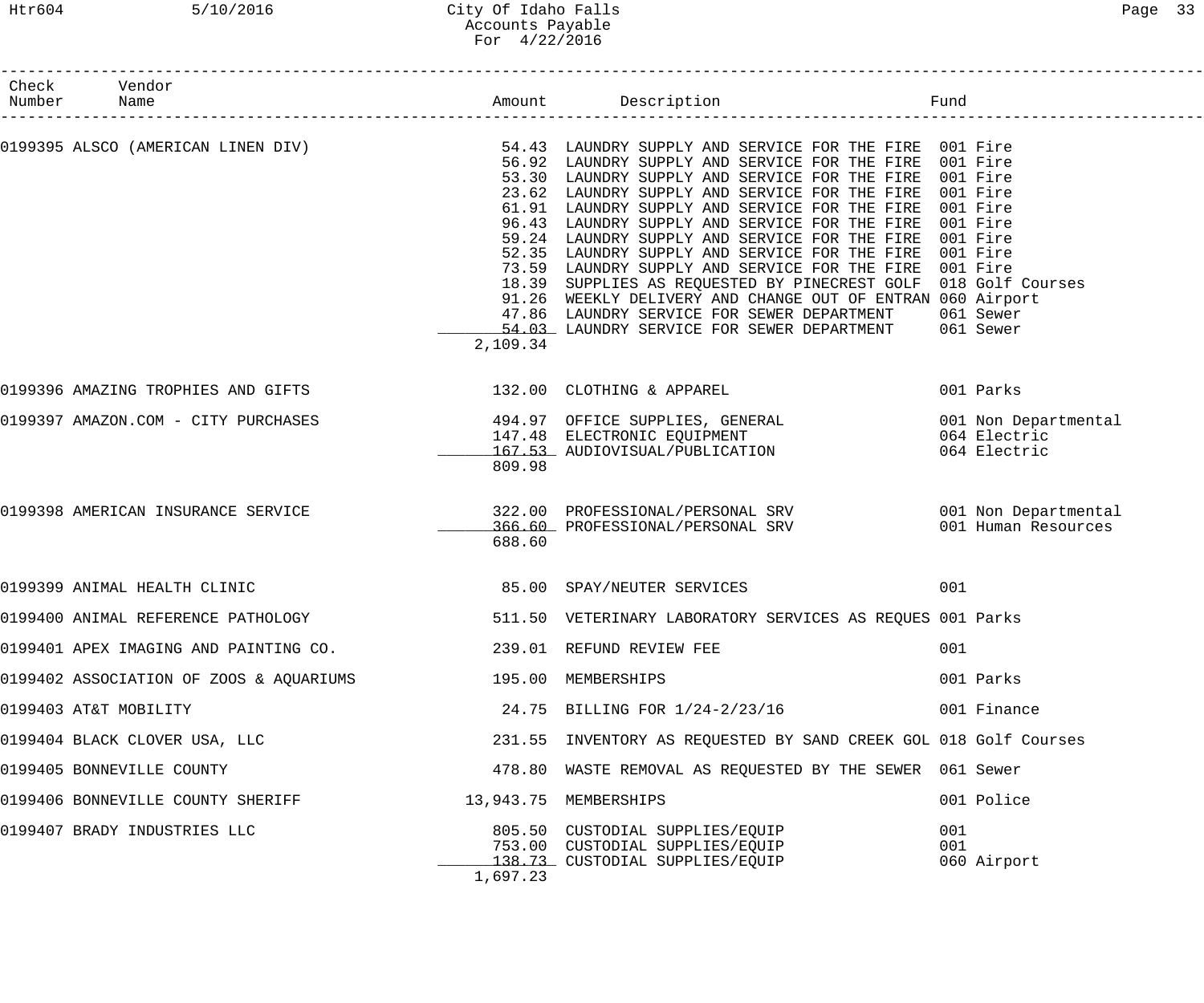Htr604 5/10/2016 City Of Idaho Falls Page 34 Accounts Payable For 4/22/2016

| Check Vendor<br>Number Name                                                                          |           | Amount Description                                                                                                                                                                                                                                       | Fund                                |
|------------------------------------------------------------------------------------------------------|-----------|----------------------------------------------------------------------------------------------------------------------------------------------------------------------------------------------------------------------------------------------------------|-------------------------------------|
| 0199408 BRADY'S, INC.                                                                                |           | 204.92 PUMPS & ACCESSORIES                                                                                                                                                                                                                               | 011 Recreation                      |
| 0199409 BRIDGER ANIMAL HOSPITAL CONTROL CONTROL CONTROLLER SERVICES                                  |           |                                                                                                                                                                                                                                                          | 001                                 |
| 0199410 BRIDGESTONE GOLF, INC.<br>1,142.20 INVENTORY AS REQUESTED BY SAND CREEK GOL 018 Golf Courses | 1,586.16  | 443.96 INVENTORY AS REQUESTED BY SAND CREEK GOL 018 Golf Courses                                                                                                                                                                                         |                                     |
| 0199411 BROADWAY FORD, INC.                                                                          | 188.38    | 98.38 PARTS AND MINOR SUBLET REPAIRS AS REQUES 001 General Services<br>90.00 PARTS AND MINOR SUBLET REPAIRS AS REQUES 001 General Services                                                                                                               |                                     |
| 0199412 CELESTIAL IMAGING                                                                            |           | 150.00 PROFESSIONAL/PERSONAL SRV 601 Cemeteries                                                                                                                                                                                                          |                                     |
| 0199413 COBRA PUMA GOLF, INC.                                                                        | 2,757.94  | 98.19 INVENTORY AS REQUESTED BY PINECREST GOLF 018 Golf Courses<br>462.50 INVENTORY AS REQUESTED BY PINECREST GOLF 018 Golf Courses<br>2,197.25 INVENTORY AS REQUESTED BY SAND CREEK GOL 018 Golf Courses                                                |                                     |
| 0199414 CODALE ELECTRIC SUPPLY, INC. 100.00 FIBER OPTIC MATERIAL                                     | 172.68    | 22.68 TOOLS, HAND POWER/NONPOWER<br>50.00 TOOLS, HAND POWER/NONPOWER                                                                                                                                                                                     | 064<br>064 Electric<br>064 Electric |
|                                                                                                      |           |                                                                                                                                                                                                                                                          | 061 Sewer                           |
| 0199416 COUNTRYSIDE VET. HOSPITAL PLLC 105.00 SPAY/NEUTER SERVICES                                   | 145.00    | 40.00 SPAY/NEUTER SERVICES                                                                                                                                                                                                                               | 001<br>001                          |
| 0199417 DAWSON, TERRY                                                                                |           | 1,000.00 PROFESSIONAL/PERSONAL SRV 001 Data Processing                                                                                                                                                                                                   |                                     |
| 0199418 DC ELECTRIC, INC.                                                                            | 2,295.50  | 940.50 MAINTENANCE AS REQUESTED BY AIRPORT MAIN 060 Airport<br>330.00 MAINTENANCE AS REQUESTED BY AIRPORT MAIN 060 Airport<br>170.00 MAINTENANCE AS REQUESTED BY AIRPORT MAIN 060 Airport<br>855.00 MAINTENANCE AS REQUESTED BY AIRPORT MAIN 060 Airport |                                     |
| 0199419 DESIGN WORKSHOP, INC.                                                                        | 19,317.34 | 11,817.20 PROFESSIONAL/PERSONAL SRV<br>7,500.14 PROFESSIONAL/PERSONAL SRV                                                                                                                                                                                | 001 Parks<br>001 Parks              |
| 0199420 DMC SALES & SUPPLY, INC.                                                                     |           | 73.50 GARAGE SHOP SUPPLIES                                                                                                                                                                                                                               | 001 General Services                |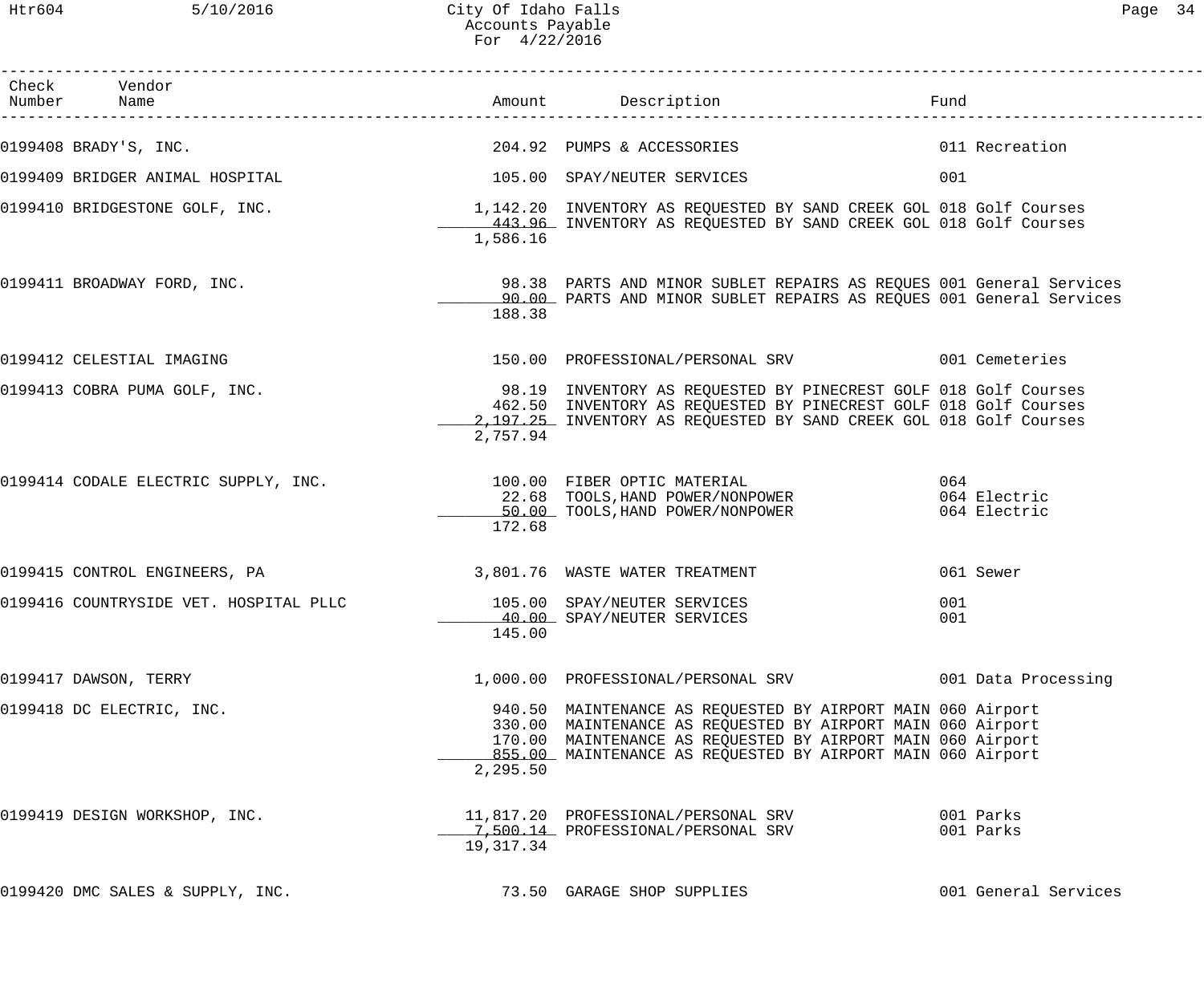Htr604 5/10/2016 City Of Idaho Falls Page 35 Accounts Payable For 4/22/2016

| Check Vendor<br>Number Name                                           |          |                                                                                                                                                                                                                                                  |                                     |  |
|-----------------------------------------------------------------------|----------|--------------------------------------------------------------------------------------------------------------------------------------------------------------------------------------------------------------------------------------------------|-------------------------------------|--|
|                                                                       |          | 0199421 DYNAMIC BRANDS 60 NOVER THE SERIE SERIES ON THE SERVES ON THE SAND CREEK GOL 018 Golf Courses                                                                                                                                            |                                     |  |
|                                                                       | 2,542.50 | 0199422 EAGLE ROCK BLASTING, INC. 1,130.00 PROFESSIONAL/PERSONAL SRV 061 Water<br>1,412.50 TRANSFORMERS 061 Water                                                                                                                                |                                     |  |
| 0199423 EASTSIDE PET CLINIC 2008 2009 744.14 SPAY/NEUTER SERVICES     |          |                                                                                                                                                                                                                                                  | 001                                 |  |
| 0199424 FASTENAL COMPANY                                              |          | 265.32 CONCRETE POLISHING TOOLS                                                                                                                                                                                                                  | 001 General Services                |  |
| 0199425 FERGUSON ENTERPRISES, INC. 2,520.00 IRRIGATION EQUIP/SUPPLIES |          |                                                                                                                                                                                                                                                  | 018 Golf Courses                    |  |
| 0199426 FIRST RESPONDERS                                              | 1,815.10 | 32.90 ALTERATIONS AND/OR EMBROIDERY TO POLICE 001 Police<br>325.00 ALTERATIONS AND/OR EMBROIDERY TO POLICE 001 Police<br>1,457.20 CLOTHING & APPAREL                                                                                             | 001 Fire                            |  |
| 0199427 FLEETPRIDE, INC.                                              | 14.09    | 7.84 PARTS AS REQUESTED BY CITY OF IDAHO FALL 001 General Services<br>6.25 PARTS AS REQUESTED BY CITY OF IDAHO FALL 001 General Services                                                                                                         |                                     |  |
| 0199428 FOOD SERVICES OF AMERICA                                      | 574.20   | 123.00 ANIMAL FOOD AND REQUIRED SUPPLIES FOR ZO 001 Parks<br>131.86 ANIMAL FOOD AND REQUIRED SUPPLIES FOR ZO 001 Parks<br>152.62 ANIMAL FOOD AND REQUIRED SUPPLIES FOR ZO 001 Parks<br>166.72 ANIMAL FOOD AND REQUIRED SUPPLIES FOR ZO 001 Parks |                                     |  |
| 0199429 FRAMING CORNER, THE                                           |          | 125.00 FIVE 49X96" FOAM PRESENTA <a>&gt; 001 Public Works Engineering</a>                                                                                                                                                                        |                                     |  |
| 0199430 FRED MEYER-ID                                                 |          | 349.99 LED HD TV                                                                                                                                                                                                                                 | 018 Golf Courses                    |  |
| 0199431 FREIGHTLINER OF UTAH                                          | 213.25   | 20.05 PARTS AS REQUESTED BY CITY OF IDAHO FALL 001 General Services<br>193.20 PARTS AS REQUESTED BY CITY OF IDAHO FALL 001 General Services                                                                                                      |                                     |  |
| 0199432 HARRIS PUBLISHING                                             | 600.00   | 400.00 ADV IF VISITOR GUIDE MAP<br>200.00 PROMOTION ITEMS                                                                                                                                                                                        | 001 Parks<br>001 Parks              |  |
| 0199433 HD SUPPLY WATERWORKS, LTD                                     |          | 895.00 SERVICE LINE MATERIAL                                                                                                                                                                                                                     | 061                                 |  |
| 0199434 HEWLETT PACKARD COMPANY                                       | 3,463.32 | 865.83 COMPUTERS, DP/WORD PROC.<br>2,597.49 COMPUTERS, DP/WORD PROC.                                                                                                                                                                             | 001 Finance<br>001 General Services |  |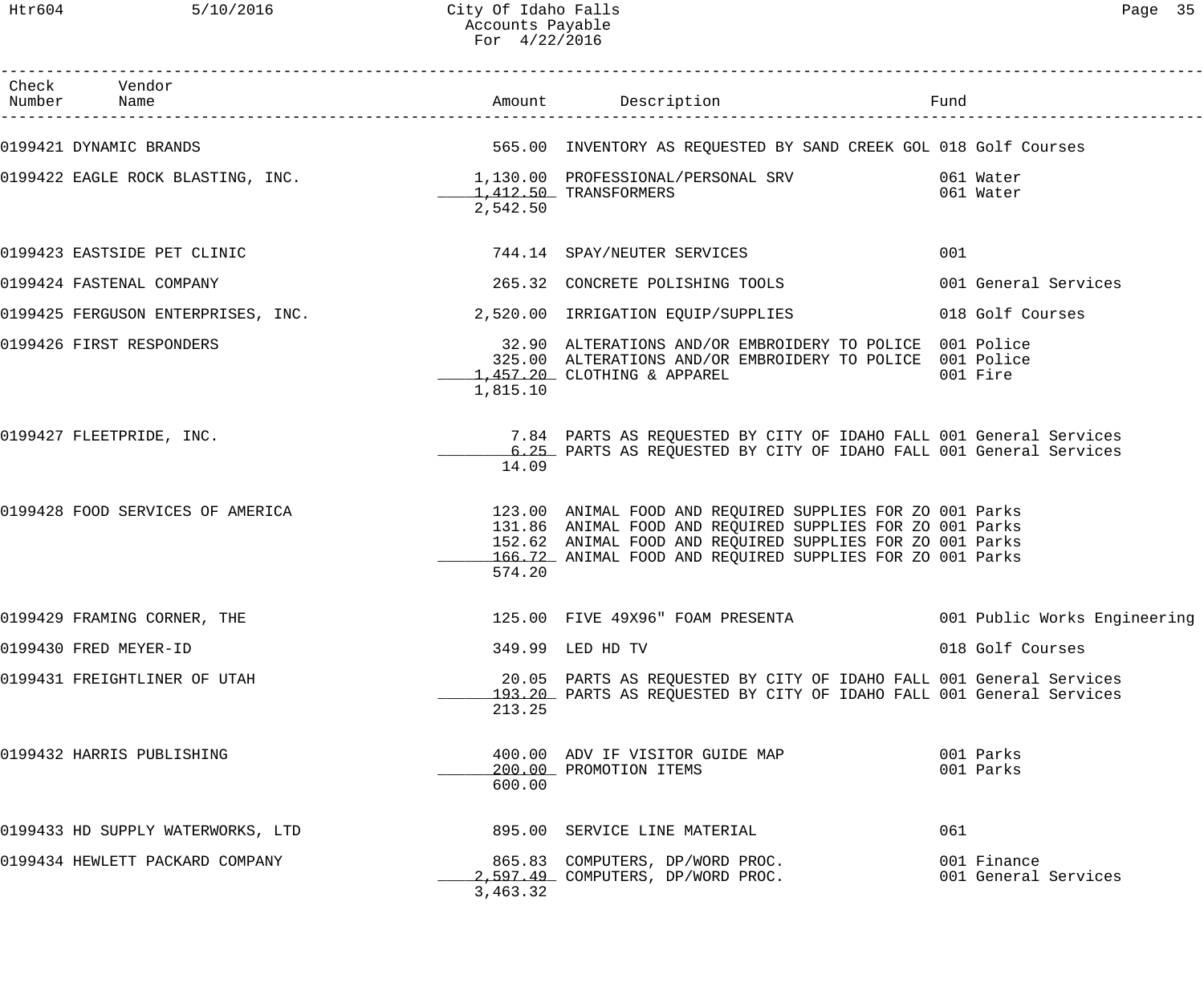## Htr604 5/10/2016 City Of Idaho Falls Page 36 Accounts Payable For 4/22/2016

| Check Vendor<br>Number Name                                                                                                                                                                                                                                      |          |                                                                                                                                                                                                         |            |                                                                                       |
|------------------------------------------------------------------------------------------------------------------------------------------------------------------------------------------------------------------------------------------------------------------|----------|---------------------------------------------------------------------------------------------------------------------------------------------------------------------------------------------------------|------------|---------------------------------------------------------------------------------------|
|                                                                                                                                                                                                                                                                  |          |                                                                                                                                                                                                         |            |                                                                                       |
| 0199435 HOME DEPOT                                                                                                                                                                                                                                               |          | 47.70 FENCE SUPPLIES/DAMAGE BY 062 Sanitation                                                                                                                                                           |            |                                                                                       |
|                                                                                                                                                                                                                                                                  | 1,076.98 | 0199436 HOWARD EQUIPMENT & SUPPLY (83.90 PURCHASE OF ANIMAL FOOD AND SUPPLIES FOR 001 Parks<br>993.08 PURCHASE OF ANIMAL FOOD AND SUPPLIES FOR 001 Parks                                                |            |                                                                                       |
|                                                                                                                                                                                                                                                                  | 201.29   | 0199437 HUGHES FIRE EQUIPMENT, INC.                         179.56 PARTS AS REQUESTED BY CITY OF IDAHO FALL 001 General Services<br>21.73 PARTS AS REQUESTED BY CITY OF IDAHO FALL 001 General Services |            |                                                                                       |
| 0199438 I S P W C / L H T A C                                                                                                                                                                                                                                    |          | 520.00 TRAINING-PERSONNEL                                                                                                                                                                               |            | 010 Streets                                                                           |
| 0199439 IDAHO AIRPORT MANAGEMENT ASSOC 35.00 MEMBERSHIPS                                                                                                                                                                                                         |          |                                                                                                                                                                                                         |            | 060 Airport                                                                           |
|                                                                                                                                                                                                                                                                  |          |                                                                                                                                                                                                         |            |                                                                                       |
| 0199441 IDAHO DEPT OF HEALTH & WELFARE 35.00 RECERT&INITIAL MERRILL, S.                                                                                                                                                                                          |          |                                                                                                                                                                                                         |            | 063 Ambulance                                                                         |
| 0199442 IDAHO FALLS JUNIOR GOLF ASSOCIATION 574.90 REIMBURS JR GOLF DUES                                                                                                                                                                                         |          |                                                                                                                                                                                                         | 018        |                                                                                       |
| 0199443 IDAHO FALLS MEN'S GOLF ASSC. 8,190.00 REIMBURS JR GOLF DUES                                                                                                                                                                                              |          |                                                                                                                                                                                                         | 018        |                                                                                       |
| 0199444 IDAHO FALLS PETERBILT $\begin{array}{r} 110.83 \ 143.43 \ 20 \ 143.43 \ 10.85.49 \ 10.85.49 \ 20 \ 10.85.49 \ 20.00 \ 20.00 \ 20.00 \ 20.00 \ 20.00 \ 20.00 \ 20.00 \ 20.00 \ 20.00 \ 20.00 \ 20.00 \ 20.00 \ 20.00 \ 20.00 \ 20.00 \ 20.00 \ 20.00 \ 2$ | 1,658.75 |                                                                                                                                                                                                         | 001<br>001 | 001 General Services<br>001 General Services                                          |
| 0199445 IDAHO FALLS ROTARY CLUB #1041 187.00 MEMBERSHIPS                                                                                                                                                                                                         | 712.00   | 175.00 MEMBERSHIPS<br>175.00 MEMBERSHIPS<br>175.00 MEMBERSHIPS                                                                                                                                          |            | 001 Non Departmental<br>001 Non Departmental<br>001 Planning & Building<br>001 Police |
| 0199446 IDAHO SOCIETY OF PROFESSIONAL                                                                                                                                                                                                                            |          | 170.00 MEMBERSHIPS                                                                                                                                                                                      |            | 001 Public Works Engineering                                                          |
| 0199447 IDAHO STEEL PRODUCTS CO., INC.                                                                                                                                                                                                                           |          | 377.00 VEHICLE AND EQUIP. MAINT.                                                                                                                                                                        |            | 001 General Services                                                                  |
| 0199448 IDAHO TRANSMISSION WAREHOUSE                                                                                                                                                                                                                             |          | 81.49 PARTS AND MINOR SUBLET REPAIRS AS REQUES 001 General Services                                                                                                                                     |            |                                                                                       |
| 0199449 JC GOLF ACCESSORIES                                                                                                                                                                                                                                      | 334.33   | 230.65 INVENTORY AS REQUESTED BY PINECREST GOLF 018 Golf Courses<br>41.14 INVENTORY AS REQUESTED BY SAND CREEK GOL 018 Golf Courses<br>62.54 INVENTORY AS REQUESTED BY SAGE LAKES GOL 018 Golf Courses  |            |                                                                                       |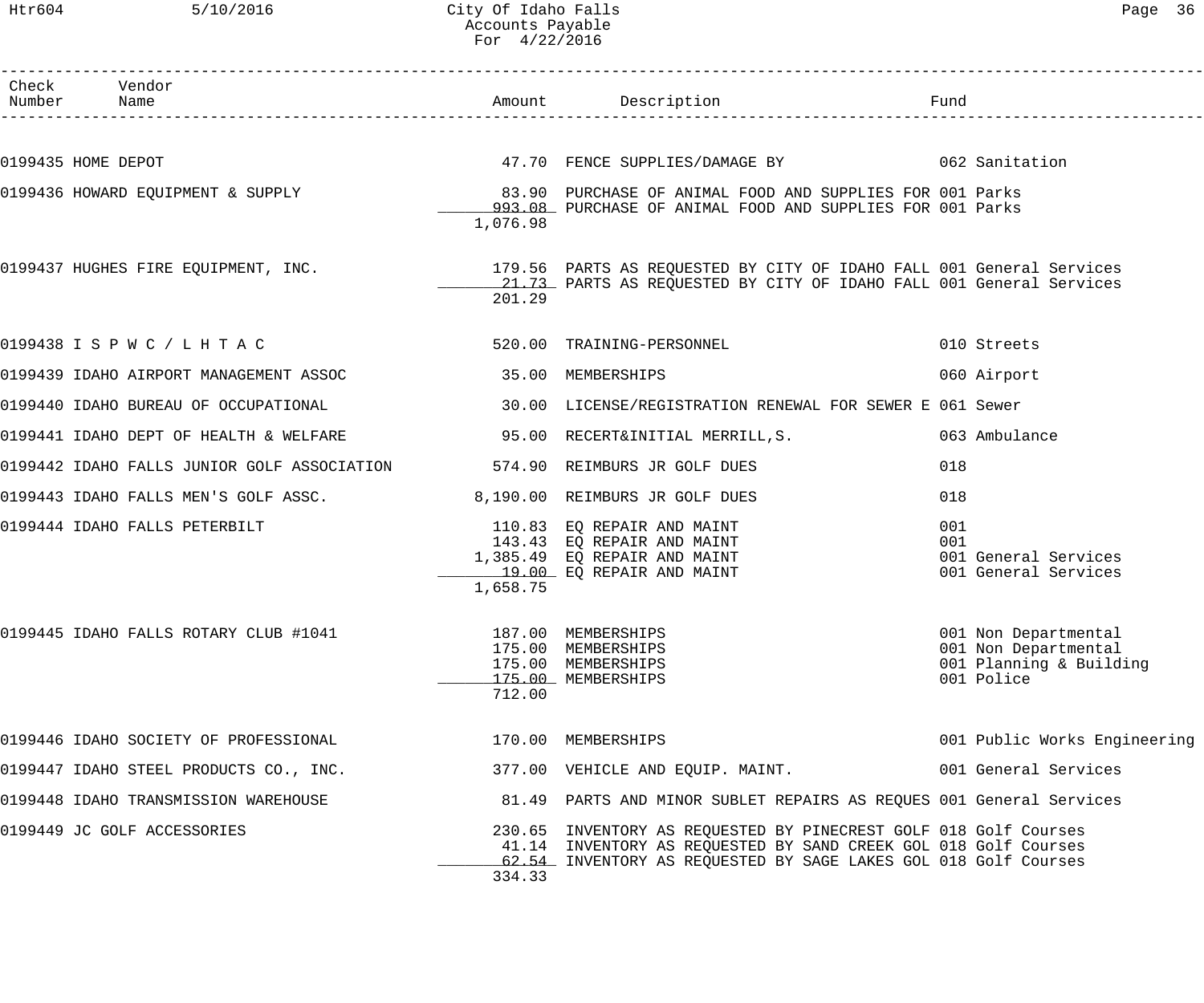Htr604 5/10/2016 City Of Idaho Falls Page 37 Accounts Payable For 4/22/2016

| Check Vendor<br>Number Name            |          |                                                                                                                                                                                                                                                                                                                                                                                                                                                                                                                                                                                                                                                                                                                                                                                             | Fund                                                                         |
|----------------------------------------|----------|---------------------------------------------------------------------------------------------------------------------------------------------------------------------------------------------------------------------------------------------------------------------------------------------------------------------------------------------------------------------------------------------------------------------------------------------------------------------------------------------------------------------------------------------------------------------------------------------------------------------------------------------------------------------------------------------------------------------------------------------------------------------------------------------|------------------------------------------------------------------------------|
|                                        |          | 0199450 JVIATION, INC. 20 T,603.20 PROFESSIONAL/PERSONAL SRV 060 Airport                                                                                                                                                                                                                                                                                                                                                                                                                                                                                                                                                                                                                                                                                                                    |                                                                              |
|                                        | 574.66   | 0199451 KEY-LINE AUTOMOTIVE WAREHOUSE 30.87 PARTS AS REQUESTED BY CITY OF IDAHO FALL 001 General Services<br>13.58 PARTS AS REQUESTED BY CITY OF IDAHO FALL 001 General Services<br>5.12 PARTS AS REQUESTED BY CITY OF IDAHO FALL 001 General Services<br>7.41 PARTS AS REQUESTED BY CITY OF IDAHO FALL 001 General Services<br>7.68 PARTS AS REQUESTED BY CITY OF IDAHO FALL 001 General Services<br>3.24 PARTS AS REQUESTED BY CITY OF IDAHO FALL 001 General Services<br>13.89 PARTS AS REQUESTED BY CITY OF IDAHO FALL 001 General Services<br>1.06 PARTS AS REQUESTED BY CITY OF IDAHO FALL 001 General Services<br>9.54 PARTS AS REQUESTED BY CITY OF IDAHO FALL 001 General Services<br>52.67 PARTS AS REQUESTED BY CITY OF IDAHO FALL 001 General Services<br>429.60 FLOOR DRY (60) | 001 Fire                                                                     |
| 0199452 KIM'S CUSTOM CLUBS             | 1,151.00 | 8.00 INVENTORY AS REQUESTED BY PINECREST GOLF 018 Golf Courses<br>74.00 INVENTORY AS REQUESTED BY PINECREST GOLF 018 Golf Courses<br>940.00 INVENTORY AS REQUESTED BY PINECREST GOLF 018 Golf Courses<br>30.00 INVENTORY AS REQUESTED BY PINECREST GOLF 018 Golf Courses<br>5.00 INVENTORY AS REQUESTED BY PINECREST GOLF 018 Golf Courses<br>8.00 INVENTORY AS REQUESTED BY PINECREST GOLF 018 Golf Courses<br>10.00 INVENTORY AS REQUESTED BY PINECREST GOLF 018 Golf Courses<br>38.00 GOLF CLUB REPAIRS AS REQUESTED BY SAGE L 018 Golf Courses<br>38.00 GOLF CLUB REPAIRS AS REQUESTED BY SAGE L 018 Golf Courses                                                                                                                                                                       |                                                                              |
|                                        |          | 0199453 MATHEWS PLUMBING & HEATING INC $\,$ 2,290.00 CONSTRUCTION JOB/CONTRACT $\,$ 061 Water                                                                                                                                                                                                                                                                                                                                                                                                                                                                                                                                                                                                                                                                                               |                                                                              |
| 0199454 MEL'S LOCK & KEY               | 39.40    | 30.00 MAKE KEYS AND REPAIR LOCKS AS REQUESTED 001 General Services<br>9.40 MAKE KEYS AND REPAIR LOCKS AS REQUESTED 001 General Services                                                                                                                                                                                                                                                                                                                                                                                                                                                                                                                                                                                                                                                     |                                                                              |
| 0199455 MIKE'S MUSIC                   | 1,459.00 | 468.10 PARKS & RECREATION MISC.<br>467.95 PARKS & RECREATION MISC.<br>467.95 PARKS & RECREATION MISC.<br>55.00 PARKS & RECREATION MISC.                                                                                                                                                                                                                                                                                                                                                                                                                                                                                                                                                                                                                                                     | 018 Golf Courses<br>018 Golf Courses<br>018 Golf Courses<br>018 Golf Courses |
| 0199456 MIKE'S PHARMACY                |          | 2,143.35 PURCHASE OF DRUGS AND SUPPLIES FOR CITY 063 Ambulance                                                                                                                                                                                                                                                                                                                                                                                                                                                                                                                                                                                                                                                                                                                              |                                                                              |
| 0199457 MOUNTAIN RIVER VET HOSPITAL    | 160.00   | 75.00 SPAY/NEUTER SERVICES<br>85.00 SPAY/NEUTER SERVICES                                                                                                                                                                                                                                                                                                                                                                                                                                                                                                                                                                                                                                                                                                                                    | 001<br>001                                                                   |
| 0199458 MOUNTAIN VALLEY FLOOR MATS LLC |          | 17.15 CLEANING AND RENTAL FLOOR MATS FOR ANIMA 001 Police<br>18.40 LAUNDRY SERVICE/MATS FOR STREET DEPARTME 010 Streets                                                                                                                                                                                                                                                                                                                                                                                                                                                                                                                                                                                                                                                                     |                                                                              |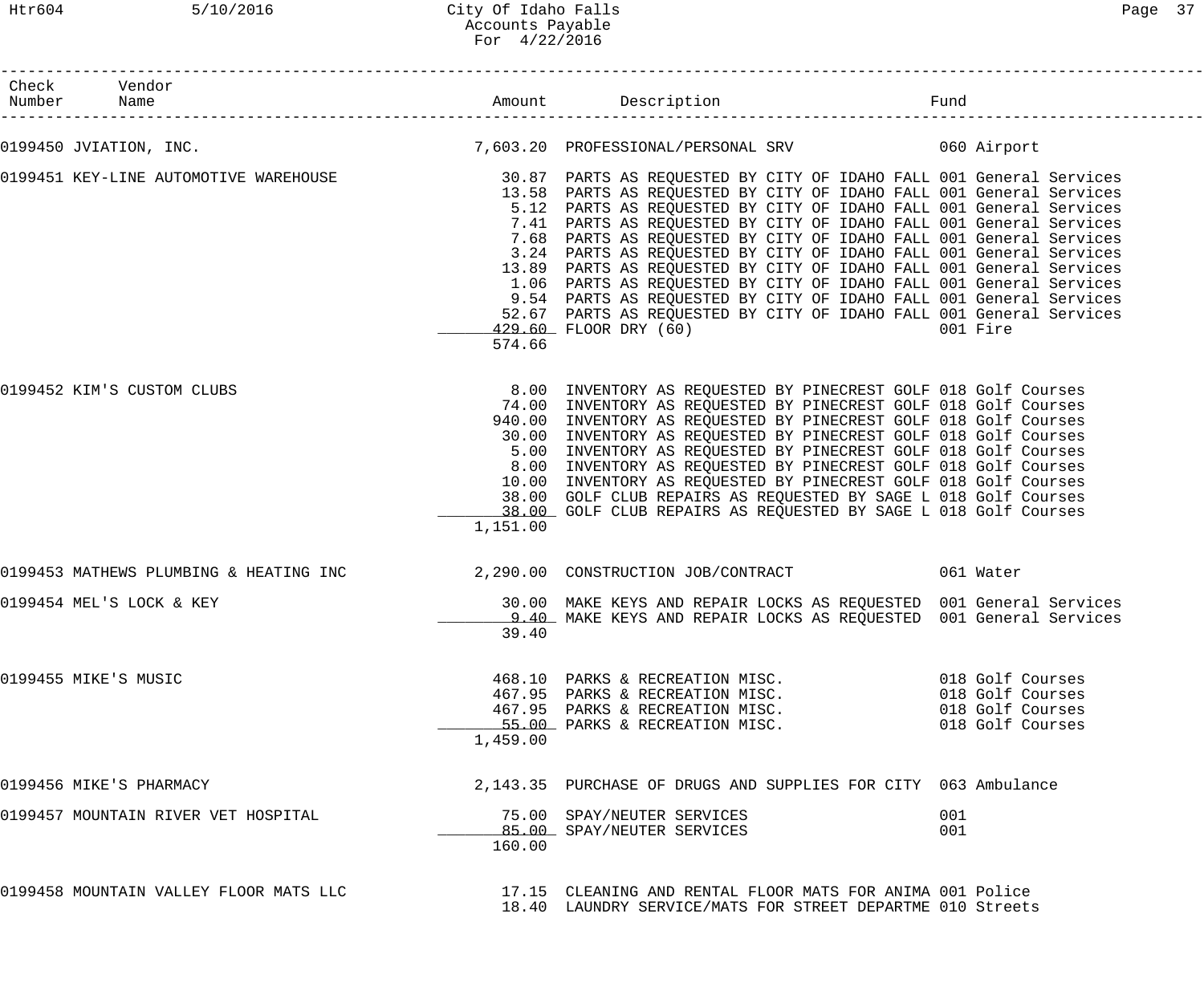## Htr604 5/10/2016 City Of Idaho Falls Page 38 Accounts Payable For 4/22/2016

| Check Vendor<br>Number Name           |          |                                                                                                                                                                                                                                                                                                                                                                                                                                                                                                                                                             |                                                                    |
|---------------------------------------|----------|-------------------------------------------------------------------------------------------------------------------------------------------------------------------------------------------------------------------------------------------------------------------------------------------------------------------------------------------------------------------------------------------------------------------------------------------------------------------------------------------------------------------------------------------------------------|--------------------------------------------------------------------|
|                                       | 163.55   | 0199458 MOUNTAIN VALLEY FLOOR MATS LLC 25.60 LAUNDRY SERVICE/MATS FOR IDAHO FALLS LIB 012 Library<br>25.60 LAUNDRY SERVICE/MATS FOR IDAHO FALLS LIB 012 Library<br>25.60 LAUNDRY SERVICE/MATS FOR IDAHO FALLS LIB 012 Library<br>25.60 LAUNDRY SERVICE/MATS FOR IDAHO FALLS LIB 012 Library<br>25.60 LAUNDRY SERVICE/MATS FOR IDAHO FALLS LIB 012 Library                                                                                                                                                                                                   |                                                                    |
|                                       |          | 0199459 MOWER OFFICE SYSTEMS                                   131.00 OFFICE SUPPLIES, GENERAL                 001 General Services                                                                                                                                                                                                                                                                                                                                                                                                                         |                                                                    |
|                                       | 173.27   | 0199460 MUSSELMAN EQUIPMENT CO., INC. 4 192 PARTS AND MINOR SUBLET REPAIRS AS REQUES 001 General Services<br>108.35 PARTS AND MINOR SUBLET REPAIRS AS REQUES 001 General Services                                                                                                                                                                                                                                                                                                                                                                           |                                                                    |
|                                       |          |                                                                                                                                                                                                                                                                                                                                                                                                                                                                                                                                                             | 001 Police                                                         |
| 0199462 NAPA AUTO PARTS               | 362.50   | 354.71 EQ REPAIR AND MAINT<br>1.79 PARTS AS REQUESTED BY CITY OF IDAHO FALL 001 General Services                                                                                                                                                                                                                                                                                                                                                                                                                                                            | 001                                                                |
| 0199463 NIKE GOLF                     | 3,856.01 | 117.00 INVENTORY AS REQUESTED BY PINECREST GOLF 018 Golf Courses<br>1,489.71 INVENTORY AS REQUESTED BY SAND CREEK GOL 018 Golf Courses<br>840.64 INVENTORY AS REQUESTED BY SAND CREEK GOL 018 Golf Courses<br>693.85 INVENTORY AS REQUESTED BY SAND CREEK GOL 018 Golf Courses<br>97.93 INVENTORY AS REQUESTED BY SAGE LAKES GOL 018 Golf Courses<br>97.93 INVENTORY AS REQUESTED BY SAGE LAKES GOL 018 Golf Courses<br>84.87 INVENTORY AS REQUESTED BY SAGE LAKES GOL 018 Golf Courses<br>434.08 INVENTORY AS REQUESTED BY SAGE LAKES GOL 018 Golf Courses |                                                                    |
| 0199464 NORTHGATE VETERINARY HOSPITAL | 380.00   | 95.00 SPAY/NEUTER SERVICES<br>75.00 SPAY/NEUTER SERVICES<br>30.00 SPAY/NEUTER SERVICES<br>30.00 SPAY/NEUTER SERVICES<br>30.00 SPAY/NEUTER SERVICES<br>30.00 SPAY/NEUTER SERVICES<br>30.00 SPAY/NEUTER SERVICES<br>20.00 SPAY/NEUTER SERVICES<br>20.00 SPAY/NEUTER SERVICES<br>20.00 SPAY/NEUTER SERVICES                                                                                                                                                                                                                                                    | 001<br>001<br>001<br>001<br>001<br>001<br>001<br>001<br>001<br>001 |
| 0199465 OUTDOORS FOR LIFE, LLC        |          | 777.00 EQUIPMENT-LRG & TURF                                                                                                                                                                                                                                                                                                                                                                                                                                                                                                                                 | 064 Electric                                                       |
| 0199466 OUTSOURCE RECEIVABLES MGT ID  | 110.00   | 22.50 COLLECTIONS SERVICES FOR UTILITY ACCOUNT 001 Treasurer<br>87.50 COLLECTIONS SERVICES FOR UTILITY ACCOUNT 001 Treasurer                                                                                                                                                                                                                                                                                                                                                                                                                                |                                                                    |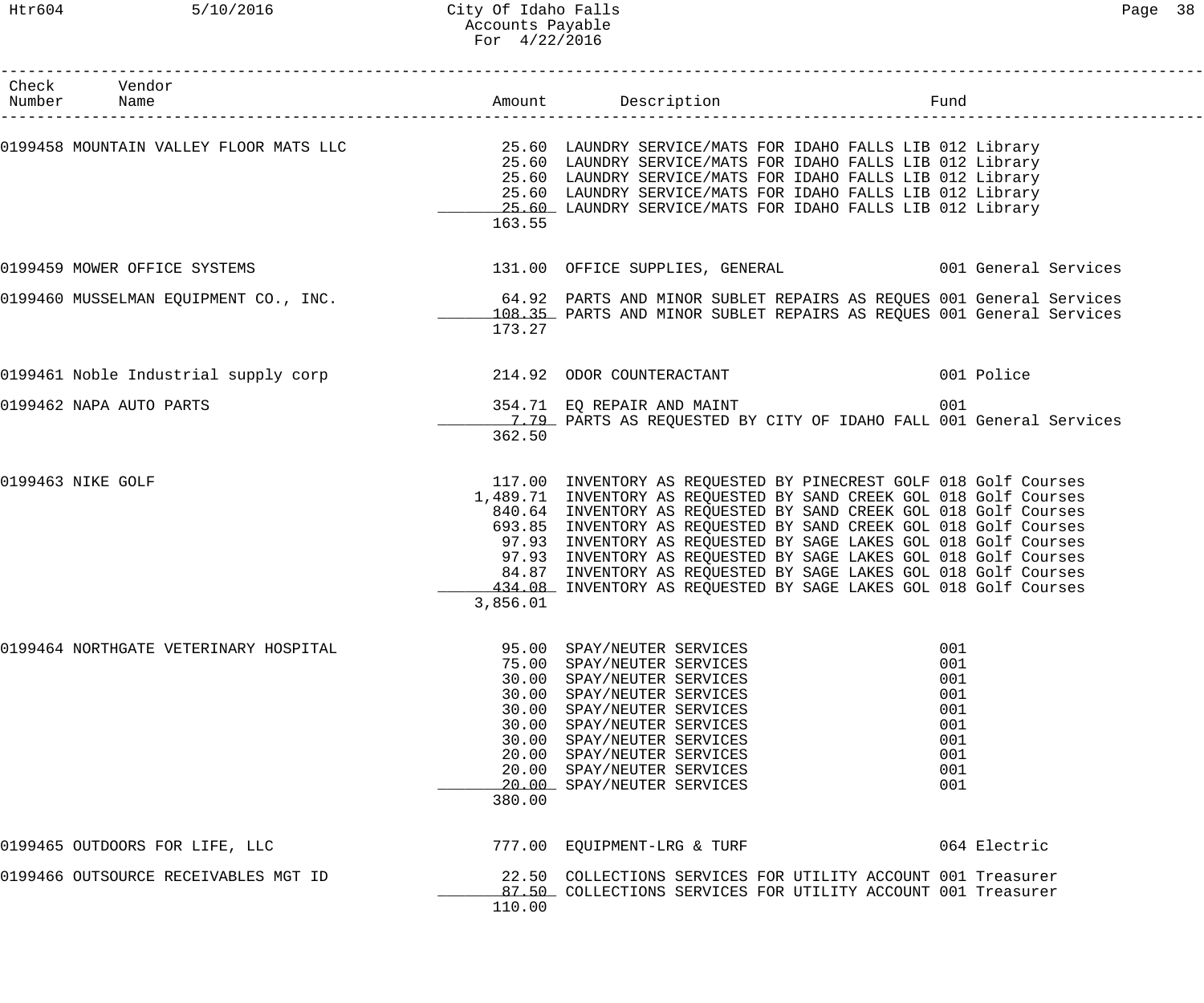# Htr604 5/10/2016 City Of Idaho Falls Page 39 Accounts Payable For 4/22/2016

| Page |  |
|------|--|
|------|--|

| Check Vendor<br>Number Name                                  |                          |                                                                                                                                              |                                        |
|--------------------------------------------------------------|--------------------------|----------------------------------------------------------------------------------------------------------------------------------------------|----------------------------------------|
|                                                              |                          |                                                                                                                                              |                                        |
| 0199467 PROQUEST, LLC                                        |                          | 273.00 SUBSCRIPTIONS                                                                                                                         | 012 Library                            |
| 0199468 PSI ENVIRONMENTAL                                    |                          | 57.98 GARBAGE PICKUP FOR FIRE STATION #2 001 Fire<br>206.77 CONTAINER RENTAL - HITT & 001 Fire                                               |                                        |
|                                                              | 264.75                   |                                                                                                                                              |                                        |
| 0199469 R & D ASSEMBLY & MACHINE                             |                          | 350.00 WASTE WATER TREATMENT                                                                                                                 | 061 Sewer                              |
| 0199470 REBECCA'S NOVELTY IMPORTER                           | 37.02 FREIGHT            |                                                                                                                                              | 012 Library                            |
|                                                              | 377.22                   | 340.20 PROMOTION ITEMS                                                                                                                       | 012 Library                            |
|                                                              |                          |                                                                                                                                              |                                        |
| 0199471 ROCK SOLID LANDSCAPE DESIGN &                        |                          | 511.57 PROFESSIONAL/PERSONAL SRV 061 Water<br>12,565.60 PROFESSIONAL/PERSONAL SRV 061 Water<br>2.153.33 PROFESSIONAL/PERSONAL SRV 061 Water  |                                        |
|                                                              |                          | 12,565.60 PROFESSIONAL/PERSONAL SRV 061 Water<br>2,460.00 PROFESSIONAL/PERSONAL SRV 061 Water                                                |                                        |
|                                                              | 15,537.17                |                                                                                                                                              |                                        |
| 0199472 RON SAYER DODGE, INC.                                |                          | 52.50 PARTS AND MINOR SUBLET REPAIRS AS REQUES 001 General Services                                                                          |                                        |
| 0199473 RUSH TRUCK CENTERS, INC.                             |                          | 208.73 PARTS AS REQUESTED BY CITY OF IDAHO FALL 001 General Services                                                                         |                                        |
|                                                              |                          | 663.84 PARTS AS REQUESTED BY CITY OF IDAHO FALL 001 General Services<br>110.49 PARTS AS REQUESTED BY CITY OF IDAHO FALL 001 General Services |                                        |
|                                                              |                          | 94.51 PARTS AS REQUESTED BY CITY OF IDAHO FALL 001 General Services<br>12.50 PARTS AS REOUESTED BY CITY OF IDAHO FALL 001 General Services   |                                        |
|                                                              | 1,090.07                 |                                                                                                                                              |                                        |
| 0199474 S.D.P. MANUFACTURING, INC. 49.90 EQ REPAIR AND MAINT |                          |                                                                                                                                              | 001 General Services                   |
|                                                              | $13.00$ FREIGHT<br>62.90 |                                                                                                                                              | 001 General Services                   |
| 0199475 SIDWELL, JULEE                                       |                          | 700.00 PROFESSIONAL/PERSONAL SRV                                                                                                             | 001 Planning & Building                |
| 0199476 SIMPLEXGRINNELL, LP                                  |                          | 542.75 SERVICES/MISCELLANEOUS                                                                                                                | 011 Recreation                         |
| 0199477 SMITH CHEVROLET/HONDA CO-366086                      |                          | 52.23 PARTS AS REQUESTED BY CITY OF IDAHO FALL 001 General Services                                                                          |                                        |
| 0199478 SOUTH FORK ANIMAL CLINIC, LLC                        |                          | 275.00 SPAY/NEUTER SERVICES                                                                                                                  | 001                                    |
| 0199479 STAPLES STORE                                        |                          | 53.54 HARD DRIVE, EXTRNL WD MY                                                                                                               | 001 Planning & Building                |
| 0199480 STATE TRAILER SUPPLY                                 |                          | 232.52 PARTS AS REQUESTED BY CITY OF IDAHO FALL 001 General Services                                                                         |                                        |
| 0199481 STEAM STORE ROCKY MOUNTAIN INC                       |                          | 193.00 GARAGE SHOP SUPPLIES<br>25.90 PLUG, SOCKET                                                                                            | 001 General Services<br>062 Sanitation |
|                                                              | 218.90                   |                                                                                                                                              |                                        |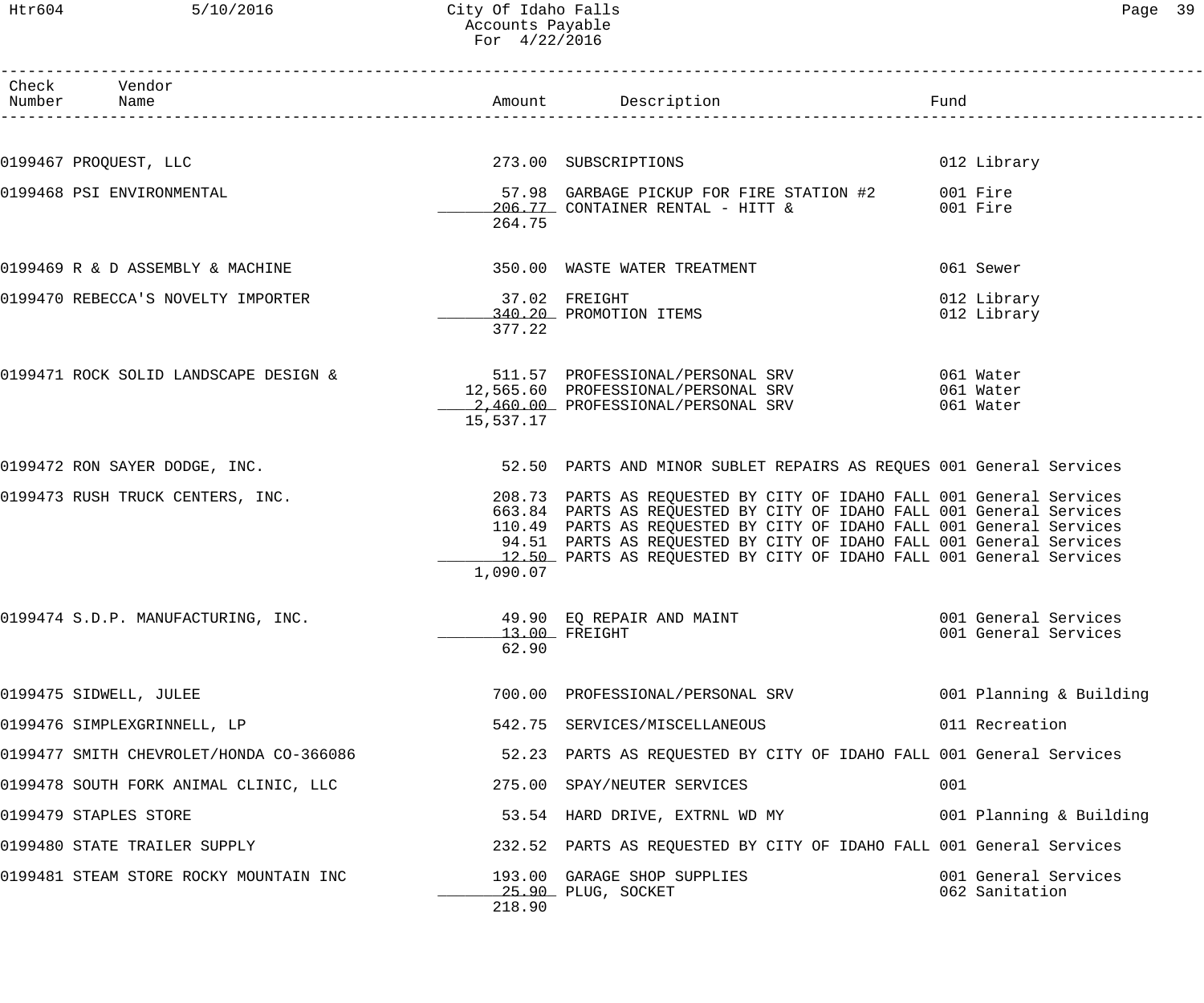Htr604 5/10/2016 City Of Idaho Falls Page 40 Accounts Payable For 4/22/2016

| Check Vendor<br>Number Name                                         |          |                                                                                                                                                                                                                                                                                                                                                                                                                       |                                                                                                        |
|---------------------------------------------------------------------|----------|-----------------------------------------------------------------------------------------------------------------------------------------------------------------------------------------------------------------------------------------------------------------------------------------------------------------------------------------------------------------------------------------------------------------------|--------------------------------------------------------------------------------------------------------|
|                                                                     |          | 0199482 SUN MOUNTAIN SPORTS, INC.<br>1,410.00 INVENTORY AS REQUESTED BY SAND CREEK GOL 018 Golf Courses                                                                                                                                                                                                                                                                                                               |                                                                                                        |
|                                                                     |          |                                                                                                                                                                                                                                                                                                                                                                                                                       |                                                                                                        |
|                                                                     | 3,500.00 | 0199483 SUNGARD PUBLIC SECTOR, INC.                      1,170.00 COMPUTERS, DP/WORD PROC.                        001 Planning & Building<br>291.25 COMPUTERS, DP/WORD PROC.                             001 Public Works Enginee<br>291.25 COMPUTERS, DP/WORD PROC.<br>291.25 COMPUTERS, DP/WORD PROC. 061 Sewer<br>291.25 COMPUTERS, DP/WORD PROC. 062 Sanitation<br>1,165.00 COMPUTERS, DP/WORD PROC. 064 Electric |                                                                                                        |
| 0199484 SUNNYSIDE VETERINARY CLINIC PA. 395.00 SPAY/NEUTER SERVICES |          |                                                                                                                                                                                                                                                                                                                                                                                                                       | 001                                                                                                    |
| 0199485 SWAGIT PRODUCTIONS, LLC                                     |          | 935.00 COMPUTERS, DP/WORD PROC. 001 Data Processing                                                                                                                                                                                                                                                                                                                                                                   |                                                                                                        |
| 0199486 TAYLOR MADE GOLF COMPANY                                    | 1,456.95 | 104.63 INVENTORY AS REQUESTED BY PINECREST GOLF 018 Golf Courses<br>740.86 INVENTORY AS REQUESTED BY PINECREST GOLF 018 Golf Courses<br>247.87 INVENTORY AS REQUESTED BY PINECREST GOLF 018 Golf Courses<br>363.59 INVENTORY AS REQUESTED BY SAND CREEK GOL 018 Golf Courses                                                                                                                                          |                                                                                                        |
| 0199487 TEREX UTILITIES, INC.                                       | 1,277.57 | 895.75 PARTS AND MINOR SUBLET REPAIRS AS REQUES 001 General Services<br>381.82 PARTS AND MINOR SUBLET REPAIRS AS REQUES 001 General Services                                                                                                                                                                                                                                                                          |                                                                                                        |
| 0199488 TETON MICROBIOLOGY LAB                                      | 520.00   | 25.00 LABORATORY EQUIP/MATERIAL 001 Parks<br>25.00 LABORATORY EQUIP/MATERIAL<br>50.00 LABORATORY EQUIP/MATERIAL<br>25.00 LABORATORY EQUIP/MATERIAL<br>50.00 LABORATORY EQUIP/MATERIAL<br>25.00 LABORATORY EQUIP/MATERIAL<br>270.00 LABORATORY ANALYSIS FOR WATER SAMPLES                                                                                                                                              | 001 Parks<br>018 Golf Courses<br>018 Golf Courses<br>018 Golf Courses<br>018 Golf Courses<br>061 Water |
| 0199489 THE WEATHER APPAREL COMPANY, LLC                            | 400.03   | 377.50 CLOTHING & APPAREL<br>22.53 FREIGHT                                                                                                                                                                                                                                                                                                                                                                            | 018 Golf Courses<br>018 Golf Courses                                                                   |
| 0199490 THOMPSON, REBECCA                                           |          | 120.00 PROFESSIONAL/PERSONAL SRV                                                                                                                                                                                                                                                                                                                                                                                      | 001 Planning & Building                                                                                |
| 0199491 TOMAHAWK LIVE TRAP COMPANY                                  | 554.30   | 47.06 FREIGHT<br>507.24 POLICE EQUIP & SUPPLIES                                                                                                                                                                                                                                                                                                                                                                       | 001 Police<br>001 Police                                                                               |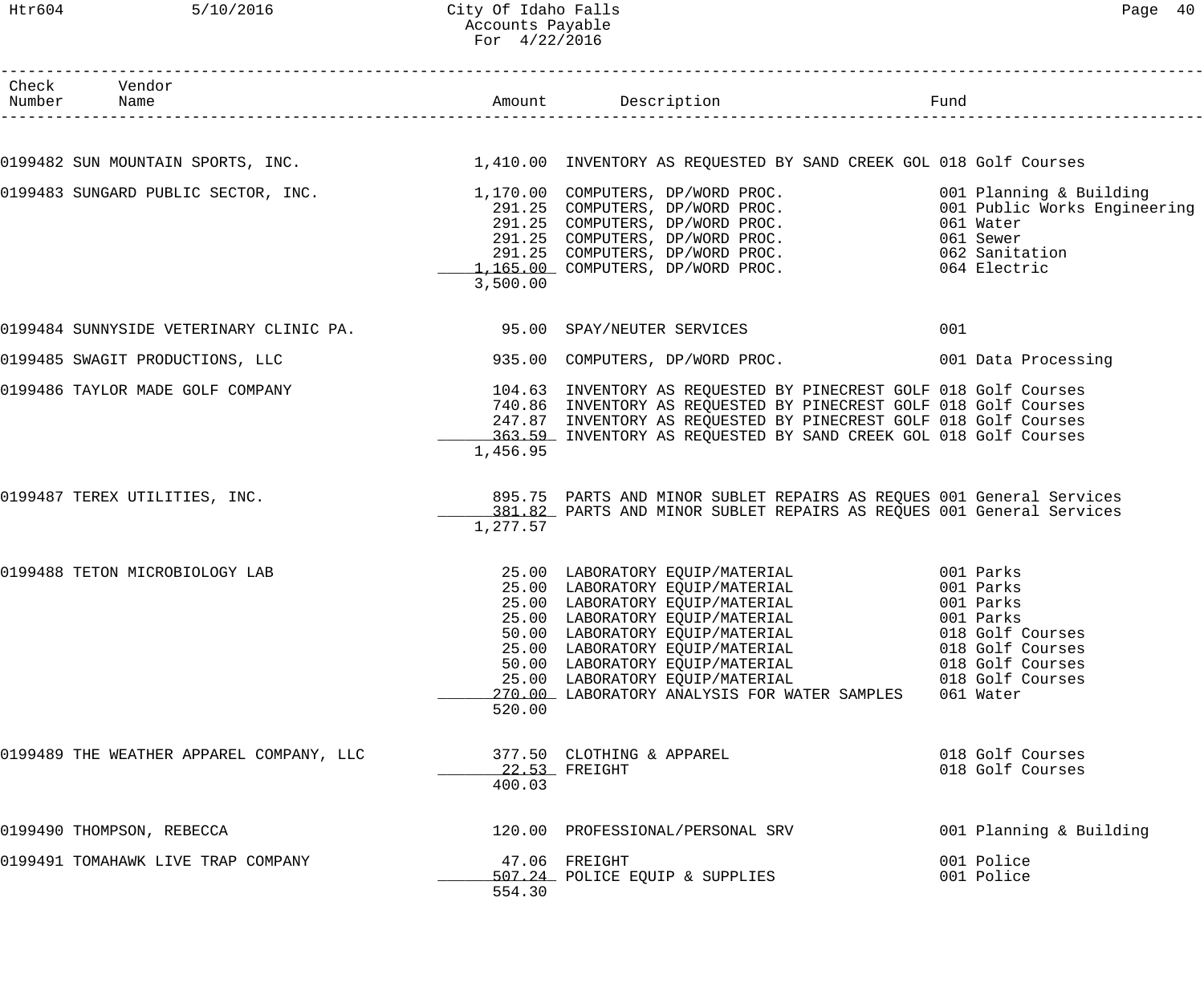Htr604 5/10/2016 City Of Idaho Falls Page 41 Accounts Payable For 4/22/2016

|               | Check Vendor<br>Number Name                                                    |                             | Amount Description Description                                                                                               |                                                                      |
|---------------|--------------------------------------------------------------------------------|-----------------------------|------------------------------------------------------------------------------------------------------------------------------|----------------------------------------------------------------------|
|               |                                                                                |                             |                                                                                                                              |                                                                      |
|               |                                                                                |                             |                                                                                                                              |                                                                      |
|               |                                                                                |                             | 0199493 U-HAUL INTERNATIONAL INC. 2010 1994 10 2010 1000 36.96 PROPANE AS NEEDED FOR EQUIPMENT AND SHOP 001 General Services |                                                                      |
|               | 0199494 UMDC DEPARTMENT OF PATHOLOGY (COMP) 249.50 VET CONSULTING/TREATMENT    |                             |                                                                                                                              | 001 Parks                                                            |
|               | 0199495 URS ENERGY & CONSTRUCTION, INC. 40 17,825.32 PROFESSIONAL/PERSONAL SRV |                             |                                                                                                                              | 042 Street Capital Imp                                               |
|               | 0199496 VALLEY OFFICE SYSTEMS                                                  | 13.95 FREIGHT<br>135.94     | 121.99 TONER FOR PLANNING HP PRI                                                                                             | 001 Planning & Building<br>001 Planning & Building                   |
|               | 0199497 VENDTEK WHOLESALE EQUIPMENT INC. 9,685.00 AMBULANCE SUPPLIES           | 650.00 FREIGHT<br>10,335.00 |                                                                                                                              | 063 Ambulance<br>063 Ambulance                                       |
|               | 0199498 VERIZON WIRELESS                                                       |                             | 200.05 BILLING 3/02/16-4/01/16                                                                                               | 063 Ambulance                                                        |
|               | 0199499 VERIZON WIRELESS                                                       |                             | 2,722.12 BILLING 2/24/16-3/23/16                                                                                             | 001                                                                  |
|               | 0199500 VERIZON WIRELESS                                                       |                             | 11,083.14 BILLING 2/29/16-3/28/16                                                                                            | 001                                                                  |
|               | 0199501 WAXIE SANITARY SUPPLY                                                  | 1,279.77                    | 625.00 APPLIANCES<br>585.35 CUSTODIAL SUPPLIES/EQUIP<br>69.42 CUSTODIAL SUPPLIES/EQUIP                                       | 001 General Services<br>001 General Services<br>001 General Services |
|               | 0199502 WEATHERBY, HEIDE                                                       |                             | 700.00 PROFESSIONAL/PERSONAL SRV 001 Planning & Building                                                                     |                                                                      |
| 0199503 WESCO |                                                                                |                             | 123.00 FIBER OPTIC MATERIAL                                                                                                  | 064                                                                  |
|               | 0199504 WESTERN RECORDS DESTRUCTION, INC.                                      |                             | 35.00 SERVICES/MISCELLANEOUS                                                                                                 | 001 Parks                                                            |
|               | 0199505 WFCA'S FIRE SERVICE BOOKSTORE                                          |                             | 37.38 FIRE & EMG SERVCS INSTRUC                                                                                              | 001 Fire                                                             |
|               | 0199506 WILLOWCREEK ANIMAL HOSPITAL PC                                         | 210.00                      | 105.00 SPAY/NEUTER SERVICES<br>85.00 SPAY/NEUTER SERVICES<br>20.00 SPAY/NEUTER SERVICES                                      | 001<br>001<br>001                                                    |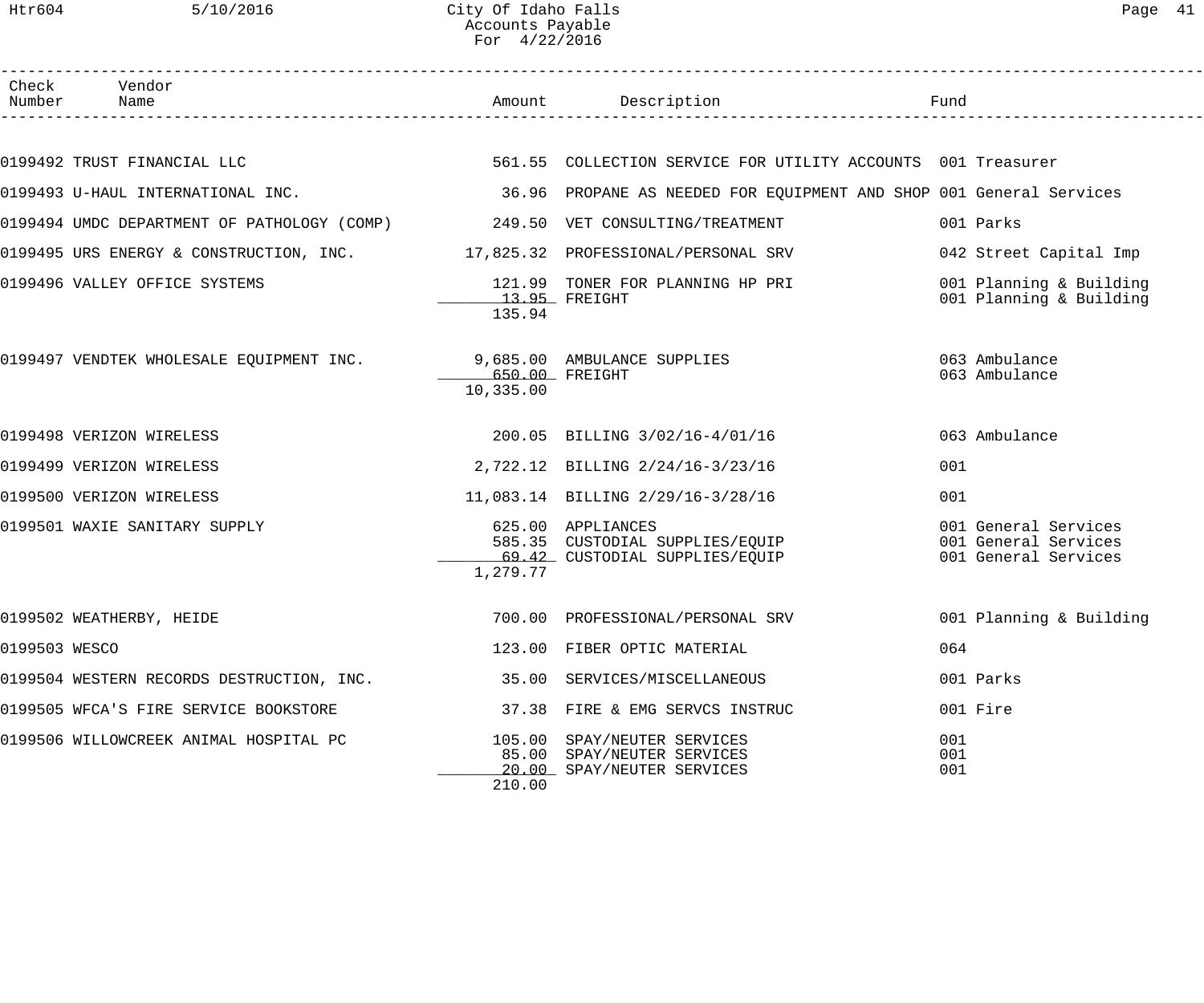# Htr604 5/10/2016 City Of Idaho Falls Page 42 Accounts Payable For 4/29/2016

| Check Vendor<br>Number Name                                                             |          | Amount Description<br>Fund                                                                                                                                                                                                                                                                                                                                                                                                                                                                                                                                                                                                                                                                                                                                             |                                                                                                                                                                                                      |
|-----------------------------------------------------------------------------------------|----------|------------------------------------------------------------------------------------------------------------------------------------------------------------------------------------------------------------------------------------------------------------------------------------------------------------------------------------------------------------------------------------------------------------------------------------------------------------------------------------------------------------------------------------------------------------------------------------------------------------------------------------------------------------------------------------------------------------------------------------------------------------------------|------------------------------------------------------------------------------------------------------------------------------------------------------------------------------------------------------|
| 0199507 ACUSHNET COMPANY                                                                | 2,033.96 | 250.62 INVENTORY AS NEEDED BY SAND CREEK GOLF C 018 Golf Courses<br>125.31 INVENTORY AS NEEDED BY SAND CREEK GOLF C 018 Golf Courses<br>99.58 INVENTORY AS NEEDED BY SAND CREEK GOLF C 018 Golf Courses<br>502.71 INVENTORY AS NEEDED BY SAND CREEK GOLF C 018 Golf Courses<br>113.58 INVENTORY AS REQUESTED BY PINECREST GOLF 018 Golf Courses<br>99.58 INVENTORY AS REQUESTED BY PINECREST GOLF 018 Golf Courses<br>132.86 INVENTORY AS REQUESTED BY PINECREST GOLF 018 Golf Courses<br>114.78 INVENTORY AS REQUESTED BY PINECREST GOLF 018 Golf Courses<br>114.78 INVENTORY AS REQUESTED BY PINECREST GOLF 018 Golf Courses<br>114.78 INVENTORY AS REQUESTED BY SAGE LAKES GOL 018 Golf Courses<br>365.38 INVENTORY AS REQUESTED BY SAGE LAKES GOL 018 Golf Courses |                                                                                                                                                                                                      |
| 0199508 ALDERSON, KARST & MITRO 3,570.00 PROFESSIONAL/PERSONAL SRV 001 General Services | 4,311.00 | 741.00 PROFESSIONAL/PERSONAL SRV                                                                                                                                                                                                                                                                                                                                                                                                                                                                                                                                                                                                                                                                                                                                       | 001 General Services                                                                                                                                                                                 |
| 0199509 ALPHAGRAPHICS OF IDAHO FALLS 154.58 PARKS & RECREATION MISC. 001 Parks          | 666.68   | 512.10 PROMOTION ITEMS                                                                                                                                                                                                                                                                                                                                                                                                                                                                                                                                                                                                                                                                                                                                                 | 012 Library                                                                                                                                                                                          |
| 0199510 ALSCO (AMERICAN LINEN DIV)                                                      | 1,204.45 | 156.00 CLOTHING & APPAREL<br>001 Parks<br>626.48 CLOTHING & APPAREL<br>235.37 CLOTHING & APPAREL<br>18.39 SUPPLIES AS REQUESTED BY PINECREST GOLF 018 Golf Courses<br>91.26 WEEKLY DELIVERY AND CHANGE OUT OF ENTRAN 060 Airport<br>47.44 LAUNDRY SERVICE FOR SEWER DEPARTMENT 061 Sewer<br>29.51 LAUNDRY SERVICE FOR SEWER DEPARTMENT 061 Sewer                                                                                                                                                                                                                                                                                                                                                                                                                       | 001 Parks<br>001 Parks                                                                                                                                                                               |
| 0199511 AMAZON.COM - CITY PURCHASES                                                     | 740.81   | 69.98 PARKS & RECREATION MISC.<br>69.98 PARKS & RECREATION MISC.<br>69.98 PARKS & RECREATION MISC.<br>83.38 PARKS & RECREATION MISC.<br>83.38 PARKS & RECREATION MISC.<br>161.50 PARKS & RECREATION MISC.<br>8.95 PARKS & RECREATION MISC.<br>4.49 FREIGHT<br>21.00 PARKS & RECREATION MISC.<br>39.98 OFFICE MACHINES & ACCESS.<br>24.74 OFFICE SUPPLIES, GENERAL<br>13.50 PHOTOGRAPHIC EQ/SUPPLIES<br>89.95 PHOTOGRAPHIC EQ/SUPPLIES                                                                                                                                                                                                                                                                                                                                  | 001 Parks<br>001 Parks<br>001 Parks<br>001 Parks<br>001 Parks<br>001 Parks<br>011 Recreation<br>011 Recreation<br>011 Recreation<br>011 Recreation<br>011 Recreation<br>064 Electric<br>064 Electric |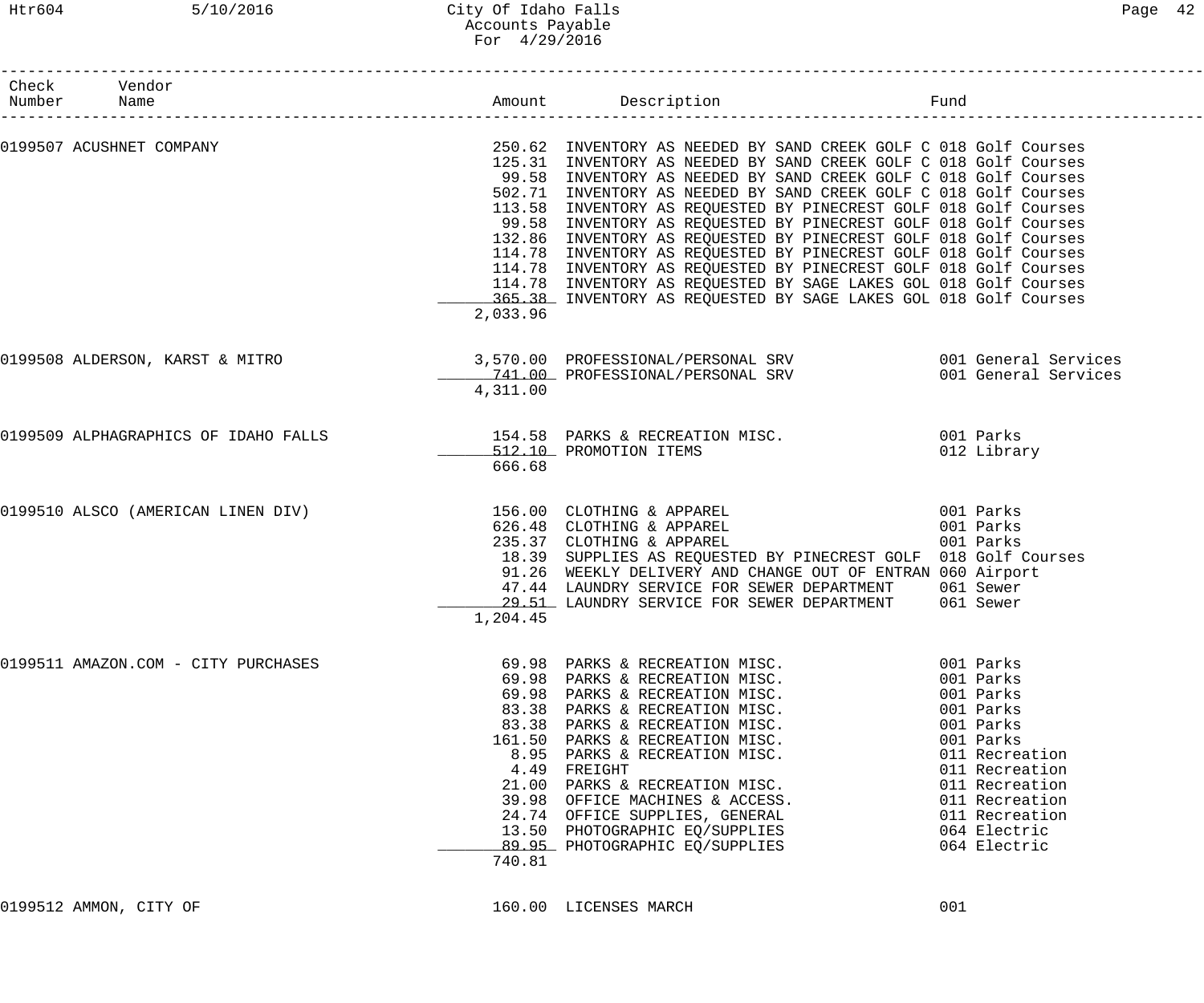Htr604 5/10/2016 City Of Idaho Falls Page 43 Accounts Payable For 4/29/2016

| Check Vendor<br>Number Name                |                  | Amount Description                                                                                                                           | Fund                 |
|--------------------------------------------|------------------|----------------------------------------------------------------------------------------------------------------------------------------------|----------------------|
| 0199512 AMMON, CITY OF                     | 294.00           | 134.00 LICENSES FEBRUARY                                                                                                                     | 001                  |
| 0199513 ANTECH DIAGNOSTICS                 |                  | 480.22 LAB SERVICES AS REQUESTED BY TAUTPHAUS P 001 Parks                                                                                    |                      |
|                                            | 2,670.00         | 390.00 MISCELLANEOUS PURCHASES AS REQUESTED BY 001 General Services<br>2,080.00 MISCELLANEOUS PURCHASES AS REQUESTED BY 001 General Services |                      |
| 0199515 AUTOMOTIVE CHARGING & STARTING LLC |                  | 5.40 PARTS AND MINOR SUBLET REPAIRS AS REQUES 001 General Services                                                                           |                      |
| 0199516 BANNOCK ANIMAL MEDICAL             |                  | 105.00 SPAY/NEUTER SERVICES                                                                                                                  | 001                  |
| 0199517 BLACK CLOVER USA, LLC              |                  | 418.60 INVENTORY AS REQUESTED BY SAND CREEK GOL 018 Golf Courses                                                                             |                      |
| 0199518 BLACKER SAFETY SERVICES            |                  | 325.00 TRAINING-PERSONNEL                                                                                                                    | 061 Sewer            |
| 0199519 BLACKHAWK LOGISTICS LLC            | 3,700.00 FREIGHT |                                                                                                                                              | 001 Fire             |
| 0199520 BONNEVILLE COUNTY                  | 281.00           | 100.00 LICENSES FEB 401-426<br>181.00 LICENSES MARCH                                                                                         | 001<br>001           |
| 0199521 BONNEVILLE COUNTY                  |                  | 38.00 FREON REMOVAL AND HAULING OF USED TIRES 062 Sanitation                                                                                 |                      |
| 0199522 BRAD JORDAN                        |                  | 119.88 MILEAGE REIMBURSE MARCH                                                                                                               | 001 General Services |
| 0199523 BRIDGESTONE GOLF, INC.             |                  | 179.93 INVENTORY AS REQUESTED BY SAND CREEK GOL 018 Golf Courses                                                                             |                      |
| 0199524 BROADWAY FORD, INC.                | 85.91            | 6.09 PARTS AND MINOR SUBLET REPAIRS AS REQUES 001 General Services<br>79.82 PARTS AND MINOR SUBLET REPAIRS AS REQUES 001 General Services    |                      |
| 0199525 BROADWAY VETERINARY CLINIC         | 190.00           | 75.00 SPAY/NEUTER SERVICES<br>95.00 SPAY/NEUTER SERVICES<br>20.00 SPAY/NEUTER SERVICES                                                       | 001<br>001<br>001    |
| 0199526 C & B OPERATIONS, LLC              | 553.21           | 204.69 PARTS AND MINOR SUBLET REAPIRS AS REQUES 001 General Services<br>348.52 PARTS AND MINOR SUBLET REAPIRS AS REQUES 001 General Services |                      |
| 0199527 CAPITAL PRESS                      |                  | 30.00 AUDIOVISUAL/PUBLICATION                                                                                                                | 012 Library          |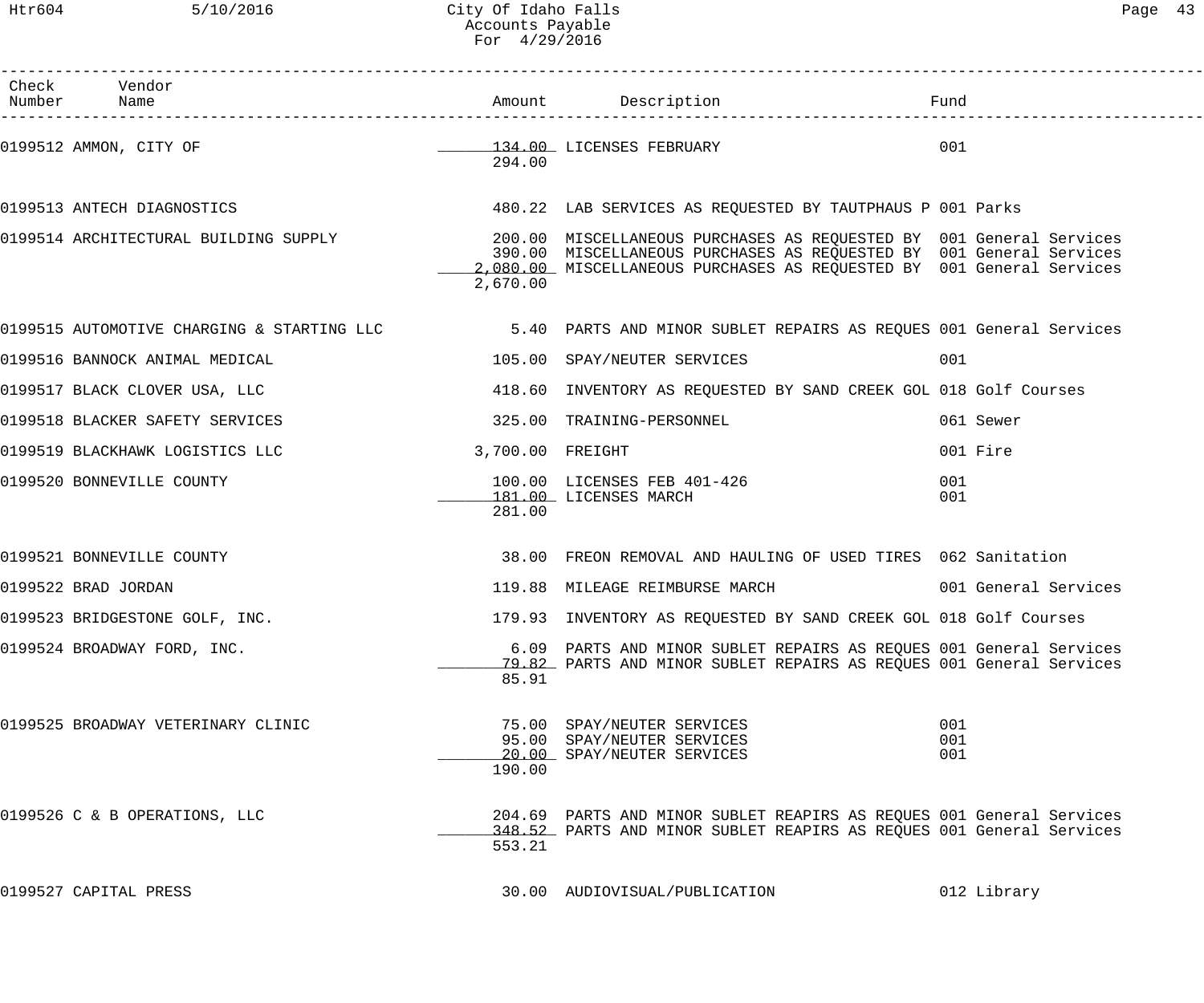------------------------------------------------------------------------------------------------------------------------------------

| Check<br>Number | Vendor<br>Name                                           |                                  | Amount Description                                                                                                                                                                                                                                                                                                                                                                                                                                                                                                       | Fund                                                                                                                 |
|-----------------|----------------------------------------------------------|----------------------------------|--------------------------------------------------------------------------------------------------------------------------------------------------------------------------------------------------------------------------------------------------------------------------------------------------------------------------------------------------------------------------------------------------------------------------------------------------------------------------------------------------------------------------|----------------------------------------------------------------------------------------------------------------------|
|                 | 0199528 CENTURYLINK                                      | 1,454.82                         | 47.63 RADIO/ALARM LINES-APR2016 001 General Services<br>173.00 RADIO/ALARM LINES-APR2016 001 Cemeteries<br>45.18 RADIO/ALARM LINES-APR2016 011 Recreation<br>95.26 RADIO/ALARM LINES-APR2016 011 Recreation<br>70.00 RADIO/ALARM LINES-APR<br>127.13 RADIO/ALARM LINES-APR2016 061 Water<br>85.00 RADIO/ALARM LINES-APR2016 061 Water<br>39.00 RADIO/ALARM LINES-APR2016 061 Water<br>394.80 RADIO/ALARM LINES-APR2016 064 Electric<br>375.88 RADIO/ALARM LINES-APR2016 064 Electric<br>377.82 RADIO/ALARM LINES-APR2016 | 064 Electric                                                                                                         |
|                 | 0199529 CITY OF IDAHO FALLS AMBULANCE   13.60 RECOUPMENT |                                  |                                                                                                                                                                                                                                                                                                                                                                                                                                                                                                                          | 063                                                                                                                  |
|                 | 0199530 CLIMA-TECH CORPORATION                           | 4,860.00                         | 810.00 PROFESSIONAL/PERSONAL SRV<br>810.00 PROFESSIONAL/PERSONAL SRV<br>810.00 PROFESSIONAL/PERSONAL SRV<br>810.00 PROFESSIONAL/PERSONAL SRV<br>810.00 PROFESSIONAL/PERSONAL SRV 6001 General Services<br>810.00 PROFESSIONAL/PERSONAL SRV                                                                                                                                                                                                                                                                               | 001 General Services<br>001 General Services<br>001 General Services<br>001 General Services<br>001 General Services |
|                 | 0199531 CNA SURETY                                       |                                  | 60.00 SUBSCRIPTIONS                                                                                                                                                                                                                                                                                                                                                                                                                                                                                                      | 001 Police                                                                                                           |
|                 | 0199532 CODALE ELECTRIC SUPPLY, INC. 19,004.50 HARDWARE  | 1,700.00 HARDWARE<br>26, 433. 13 | 535.00 FIBER OPTIC MATERIAL<br>255.41 FIBER OPTIC MATERIAL<br>.78 HARDWARE<br>34.48 HARDWARE<br>275.84 HARDWARE<br>1,990.36 HARDWARE<br>258.60 HARDWARE<br>517.20 HARDWARE<br>10.96 HARDWARE<br>1,850.00 ELEC/IF POWER                                                                                                                                                                                                                                                                                                   | 064<br>064<br>064<br>064<br>064<br>064<br>064<br>064<br>064<br>064<br>064 Electric<br>064 Electric                   |
|                 | 0199533 CRANE REPAIR COMPANY INC.                        |                                  | 5,790.00 EQUIPMENT-LRG & TURF                                                                                                                                                                                                                                                                                                                                                                                                                                                                                            | 064 Electric                                                                                                         |
|                 | 0199534 DELL COMPUTER CORPORATION, DBA                   | 2,324.95                         | 26.24 ELEC/IF POWER<br>292.34 COMPUTERS, DP/WORD PROC.<br>26.24 COMPUTERS, DP/WORD PROC.<br>115.21 COMPUTERS, DP/WORD PROC.<br>1,864.92 COMPUTERS, DP/WORD PROC.                                                                                                                                                                                                                                                                                                                                                         | 064 Electric<br>064 Electric<br>064 Electric<br>064 Electric<br>064 Electric                                         |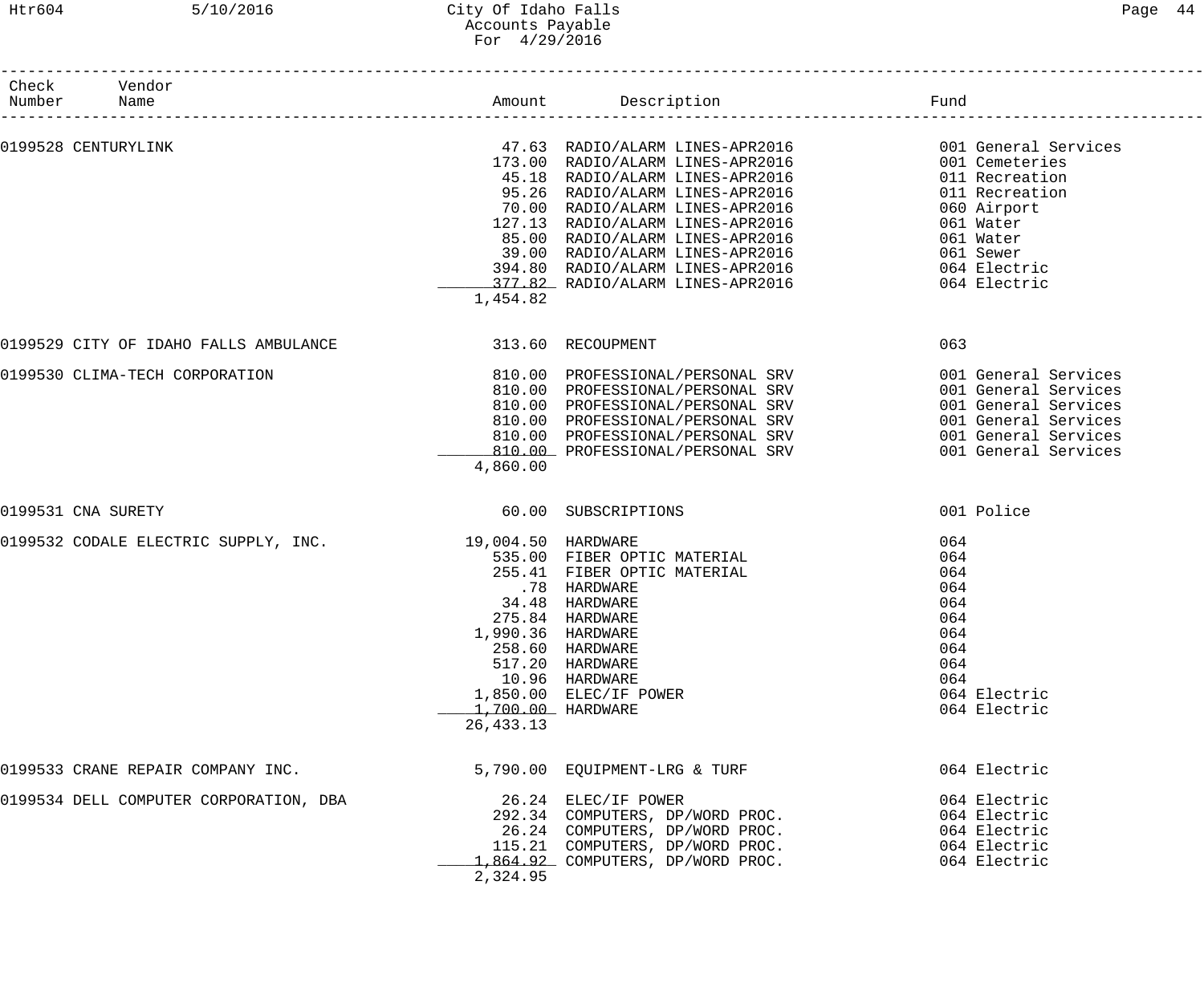|                | Check Vendor                                                |        |                                                                                                                                                                                  |                                                                                                  |
|----------------|-------------------------------------------------------------|--------|----------------------------------------------------------------------------------------------------------------------------------------------------------------------------------|--------------------------------------------------------------------------------------------------|
|                |                                                             |        | 0199535 DIRECT AUTOMOTIVE DISTRIBUTING 363.76 PARTS AS REQUESTED BY CITY OF IDAHO FALL 001 General Services                                                                      |                                                                                                  |
|                | 0199536 DIVERSIFIED STORAGE CONTAINERS 150.00 ELEC/IF POWER |        |                                                                                                                                                                                  | 064 Electric                                                                                     |
|                | 0199537 DYNAMIC BRANDS                                      |        | 717.97 INVENTORY AS REQUESTED BY SAND CREEK GOL 018 Golf Courses                                                                                                                 |                                                                                                  |
|                |                                                             | 424.04 | 0199538 EAGLE ROCK HYDRAULIC SERVICE 364.04 PARTS AND HYDRAULIC REPAIRS AS REQUESTED 001 General Services<br>60.00 PARTS AND HYDRAULIC REPAIRS AS REQUESTED 001 General Services |                                                                                                  |
|                | 0199539 EAGLE ROCK NURSERY                                  |        | 38.22 PURCHASE OF TREES, PLANTS AND SHRUBS AS 001 Parks                                                                                                                          |                                                                                                  |
|                |                                                             |        | 0199540 ELECTRICAL CONSULTANTS, INC. 336.00 PROFESSIONAL/PERSONAL SRV 064 Electric                                                                                               |                                                                                                  |
|                | 0199541 ENERGY LABORATORIES, INC.                           | 740.00 | 140.00 LABORATORY ANALYSIS AT WASTEWATER TREATM 061 Sewer<br>600.00 LABORATORY ANALYSIS AT WASTEWATER TREATM 061 Sewer                                                           |                                                                                                  |
|                | 0199542 ENVIRO-CLEAN GROUP, INC. 214.76 EQ REPAIR AND MAINT |        |                                                                                                                                                                                  | 001                                                                                              |
| 0199543 EP PRO |                                                             |        | 1,019.50 INVENTORY AS REQUESTED BY PINECREST GOLF 018 Golf Courses                                                                                                               |                                                                                                  |
|                | 0199544 FARWEST LINE SPECIALTIES                            | 728.00 | 570.00 HARDWARE MISCELLANEOUS 1064 Electric<br>26.00 HARDWARE MISCELLANEOUS 1064 Electric<br>132.00 TOOLS, HAND POWER/NONPOWER                                                   | 064 Electric<br>064 Electric                                                                     |
|                | 0199545 FEDERAL ENERGY REGULATORY COMM 279.76 MEMBERSHIPS   | 306.55 | 26.79 MEMBERSHIPS                                                                                                                                                                | 064 Electric<br>064 Electric                                                                     |
|                | 0199546 FENTON'S OFFICE SOLUTIONS INC.                      | 340.00 | 120.00 MAINTENANCE CONTRACT-EO<br>60.00 MAINTENANCE CONTRACT-EQ<br>60.00 MAINTENANCE CONTRACT-EQ<br>60.00 MAINTENANCE CONTRACT-EQ<br>40.00 MAINTENANCE CONTRACT-EO               | 001 Treasurer<br>001 Treasurer<br>001 General Services<br>001 Planning & Building<br>060 Airport |
|                | 0199547 FIRST RESPONDERS                                    | 134.55 | 49.35 ALTERATIONS AND/OR EMBROIDERY TO POLICE 001 Police<br>35.85 ALTERATIONS AND/OR EMBROIDERY TO POLICE 001 Police<br>49.35 ALTERATIONS AND/OR EMBROIDERY TO POLICE 001 Police |                                                                                                  |
|                | 0199548 FLEETPRIDE, INC.                                    |        | 63.17 PARTS AS REQUESTED BY CITY OF IDAHO FALL 001 General Services                                                                                                              |                                                                                                  |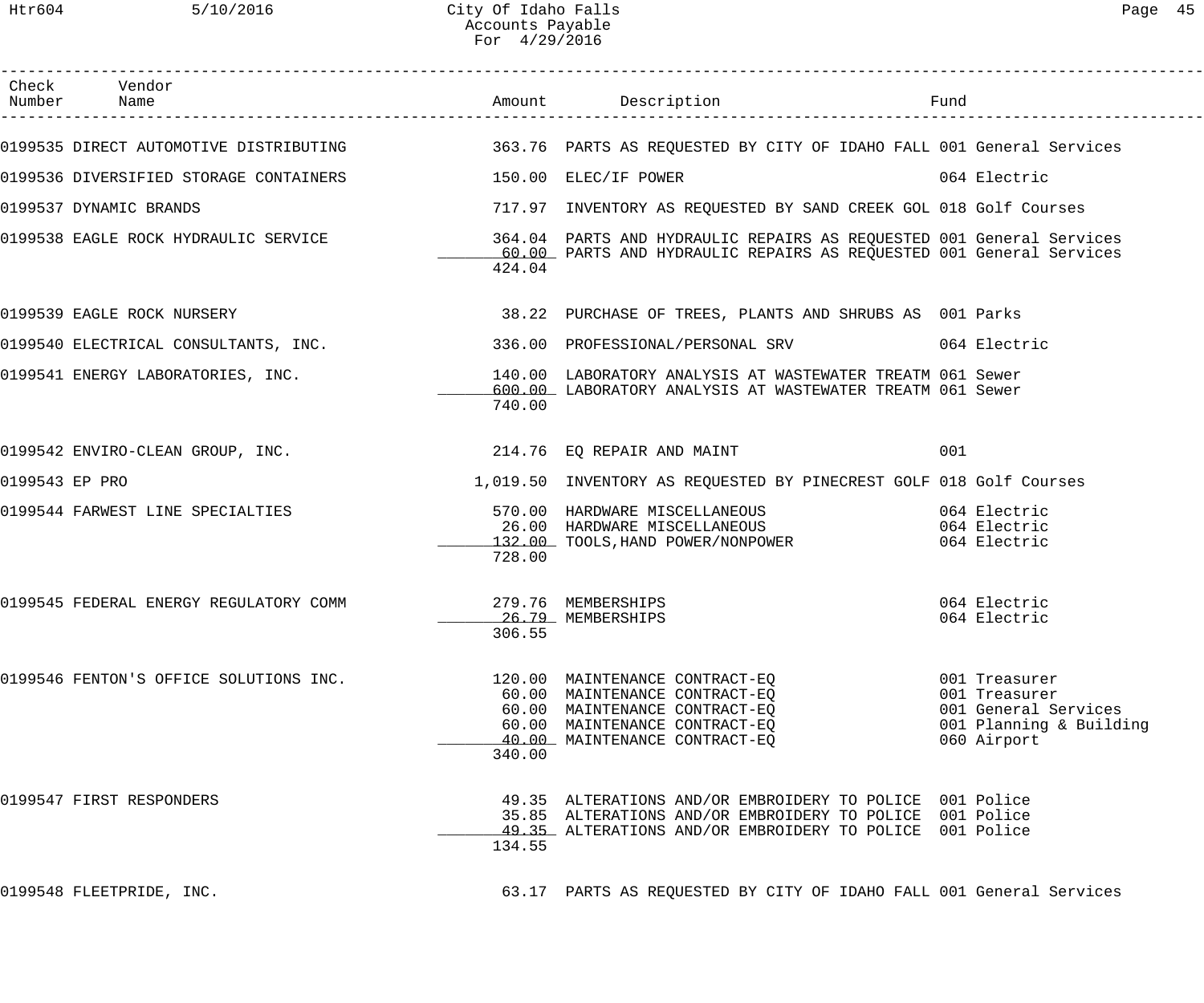| Page | n |
|------|---|
|------|---|

| Check Vendor<br>Number Name                                                |                               |                                                                                                                                                                                                                                                                                                                                                                                                                                            |                   |                                                                                                                                                                                                                                                                                                                |
|----------------------------------------------------------------------------|-------------------------------|--------------------------------------------------------------------------------------------------------------------------------------------------------------------------------------------------------------------------------------------------------------------------------------------------------------------------------------------------------------------------------------------------------------------------------------------|-------------------|----------------------------------------------------------------------------------------------------------------------------------------------------------------------------------------------------------------------------------------------------------------------------------------------------------------|
| 0199549 FLUID CONTROL COMPANY 1999549 775.01 HARDWARE                      |                               |                                                                                                                                                                                                                                                                                                                                                                                                                                            |                   | 064 Electric                                                                                                                                                                                                                                                                                                   |
| 0199550 FORESTRY SUPPLIERS, INC. 136.44 PARKS & RECREATION MISC. 001 Parks |                               |                                                                                                                                                                                                                                                                                                                                                                                                                                            |                   |                                                                                                                                                                                                                                                                                                                |
| 0199551 FREIGHTLINER OF UTAH                                               | 1,837.15                      | 252.14 PARTS AS REQUESTED BY CITY OF IDAHO FALL 001 General Services<br>910.27 PARTS AS REQUESTED BY CITY OF IDAHO FALL 001 General Services<br>84.00 PARTS AS REQUESTED BY CITY OF IDAHO FALL 001 General Services<br>299.45 PARTS AS REQUESTED BY CITY OF IDAHO FALL 001 General Services<br>252.21 PARTS AS REQUESTED BY CITY OF IDAHO FALL 001 General Services<br>39.08 PARTS AS REQUESTED BY CITY OF IDAHO FALL 001 General Services |                   |                                                                                                                                                                                                                                                                                                                |
| 0199552 FREMONT COMMUNICATIONS LLC                                         | 758.88                        | 40.36 BILLING FOR $4/15/16$<br>40.36 BILLING FOR $4/15/16$<br>40.60 BILLING FOR $4/15/16$<br>40.36 BILLING FOR $4/15/16$<br>40.36 BILLING FOR $4/15/16$<br>40.36 BILLING FOR $4/15/16$<br>40.36 BILLING FOR $4/15/16$<br>40.36 BILLING FOR $4/15/1$<br>40.36 BILLING FOR 4/15/16                                                                                                                                                           |                   | 001 General Services<br>001 Police<br>001 Police<br>001 Police<br>001 Parks<br>001 Parks<br>001 Parks<br>001 Parks<br>001 Parks<br>001 Cemeteries<br>011 Recreation<br>018 Golf Courses<br>018 Golf Courses<br>018 Golf Courses<br>060 Airport<br>064 Electric<br>064 Electric<br>064 Electric<br>064 Electric |
| 0199553 GALE/CENGAGE LEARNING, INC.                                        |                               | 5,291.30 PURCHASE OF MATERIALS FOR THE I.F. PUBLI 012 Library                                                                                                                                                                                                                                                                                                                                                                              |                   |                                                                                                                                                                                                                                                                                                                |
| 0199554 GAYLEN DENNING                                                     |                               | 85.86 MILEAGE REIMBURSE MARCH                                                                                                                                                                                                                                                                                                                                                                                                              |                   | 018 Golf Courses                                                                                                                                                                                                                                                                                               |
| 0199555 GENERAL PACIFIC, INC.                                              | 2,350.08 HARDWARE<br>3,557.20 | 138.60 FIBER OPTIC MATERIAL<br>395.00 FIBER OPTIC MATERIAL<br>296.64 SAFETY EQUIPMENT<br>376.88 TOOLS, HAND POWER/NONPOWER                                                                                                                                                                                                                                                                                                                 | 064<br>064<br>064 | 064 Electric<br>064 Electric                                                                                                                                                                                                                                                                                   |
| 0199556 GOLF CARTS UNLIMITED                                               | 1,282.10                      | 505.00 GOLF CLUB REPAIRS AS REQUESTED BY SAGE L 018 Golf Courses<br>777.10 GOLF CLUB REPAIRS AS REQUESTED BY SAGE L 018 Golf Courses                                                                                                                                                                                                                                                                                                       |                   |                                                                                                                                                                                                                                                                                                                |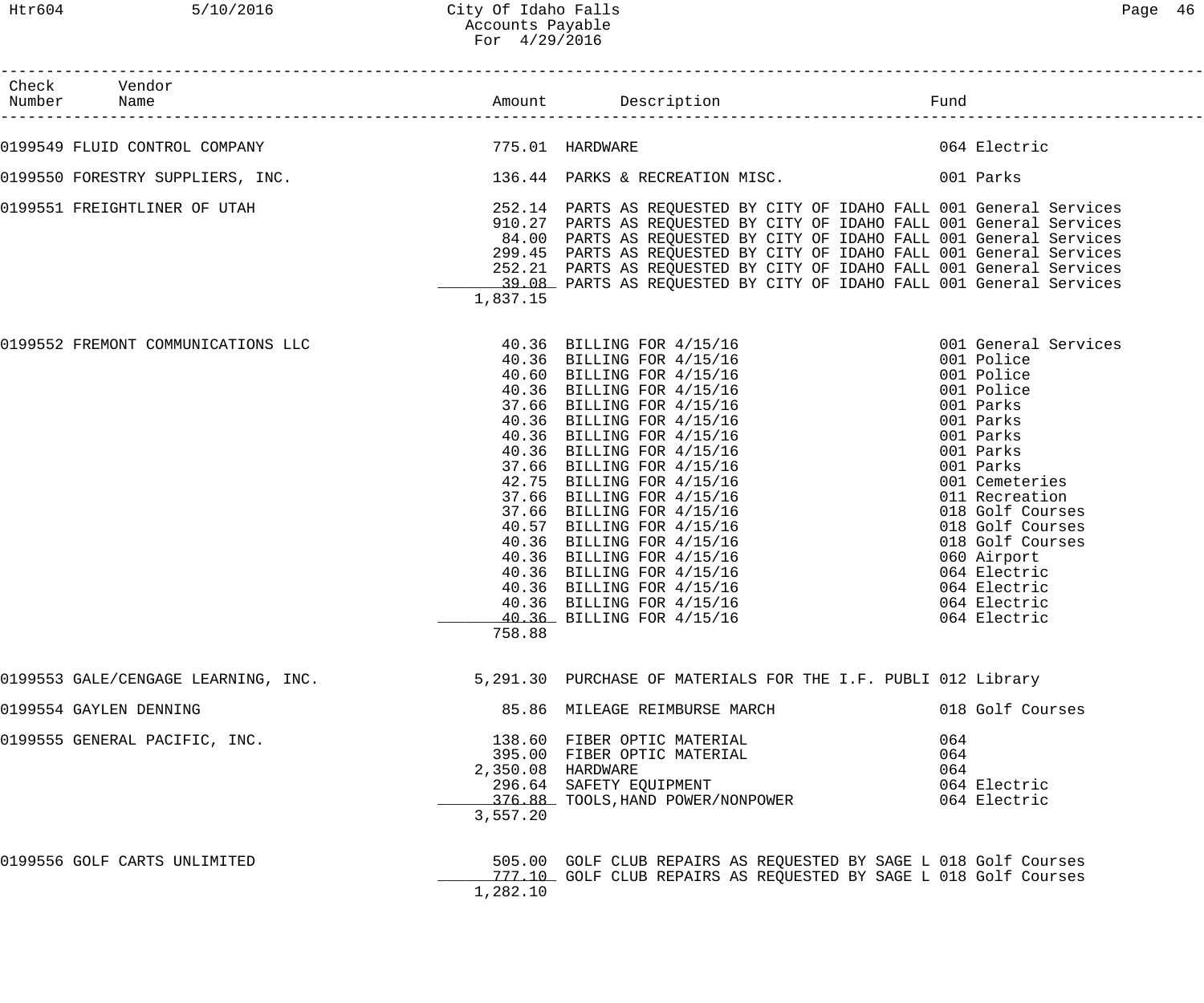## Htr604 5/10/2016 City Of Idaho Falls Page 47 Accounts Payable For 4/29/2016

| Check Vendor<br>Number Name           |        | Amount Description                                                                                                                                                                                                                                                                                                                                                                                                                                                                                                                                                                                                                                          | Fund                                                                                                                    |
|---------------------------------------|--------|-------------------------------------------------------------------------------------------------------------------------------------------------------------------------------------------------------------------------------------------------------------------------------------------------------------------------------------------------------------------------------------------------------------------------------------------------------------------------------------------------------------------------------------------------------------------------------------------------------------------------------------------------------------|-------------------------------------------------------------------------------------------------------------------------|
|                                       | 479.26 | 0199557 GRIMES HORTICULTURE, INC. 220.73 MISCELLANEOUS PLANTS, PLUGS AND SEEDS AS 001 Parks<br>136.56 MISCELLANEOUS PLANTS, PLUGS AND SEEDS AS 001 Parks<br>121.97 MISCELLANEOUS PLANTS, PLUGS AND SEEDS AS 001 Parks                                                                                                                                                                                                                                                                                                                                                                                                                                       |                                                                                                                         |
| 0199558 GUSTAVE A. LARSON COMPANY     | 713.74 | 72.69 HVAC SUPPLIES AS REQUESTED BY BUILDING M 001 General Services<br>9.57 HVAC SUPPLIES AS REQUESTED BY BUILDING M 001 General Services<br>17.21 HVAC SUPPLIES AS REQUESTED BY BUILDING M 001 General Services<br>283.33 HVAC SUPPLIES AS REQUESTED BY BUILDING M 001 General Services<br>37.07 HVAC SUPPLIES AS REQUESTED BY BUILDING M 001 General Services<br>29.98 HVAC SUPPLIES AS REQUESTED BY BUILDING M 001 General Services<br>72.69 HVAC SUPPLIES AS REQUESTED BY BUILDING M 001 General Services<br>8.62 HVAC SUPPLIES AS REQUESTED BY BUILDING M 001 General Services<br>182.58 HVAC SUPPLIES AS REQUESTED BY BUILDING M 001 General Services |                                                                                                                         |
| 0199559 HARRIS PUBLISHING             |        | 100.00 ELEC/IF POWER                                                                                                                                                                                                                                                                                                                                                                                                                                                                                                                                                                                                                                        | 064 Electric                                                                                                            |
| 0199560 HAYNES, AMBER                 |        | 320.00 PROMOTION ITEMS                                                                                                                                                                                                                                                                                                                                                                                                                                                                                                                                                                                                                                      | 001 Non Departmental                                                                                                    |
| 0199561 HENDRICKSONS TOWING, INC.     | 525.00 | 200.00 SERVICES/MISCELLANEOUS<br>250.00 SERVICES/MISCELLANEOUS<br>15.00 TOW SERVICE - CITY VEHICLES AS REQUESTED 001 General Services                                                                                                                                                                                                                                                                                                                                                                                                                                                                                                                       | 001 Police<br>001 Police                                                                                                |
| 0199562 HOME DEPOT                    | 717.70 | 46.84 STRAP HINGES<br>001 Parks<br>127.76 8 LEAF RAKES<br>61.47 SILICA SAND, SPLASH GOGGL 61.47 SILICA SAND, SPLASH GOGGL<br>34.56 CEMENT 8 LBS<br>74.88 MICROWAVE<br>18.97 EQ REPAIR AND MAINT<br>256.00 EQ REPAIR AND MAINT<br>31.16 AIR PUMP FOR BALLS<br>66.06 FITTINGS PER RECEIPT                                                                                                                                                                                                                                                                                                                                                                     | 001 Cemeteries<br>001 Parks<br>001 Parks<br>001 General Services<br>001 General Services<br>011 Recreation<br>061 Water |
| 0199563 HOME LIGHTING                 |        | 199.55 REFUND UT/DUMPSTR OVERPMT                                                                                                                                                                                                                                                                                                                                                                                                                                                                                                                                                                                                                            | 062                                                                                                                     |
| 0199564 HUGHES FIRE EQUIPMENT, INC.   | 226.95 | 215.28 PARTS AS REQUESTED BY CITY OF IDAHO FALL 001 General Services<br>11.67 PARTS AS REQUESTED BY CITY OF IDAHO FALL 001 General Services                                                                                                                                                                                                                                                                                                                                                                                                                                                                                                                 |                                                                                                                         |
| 0199565 IDAHO FALLS ROTARY CLUB #1041 |        | 247.00 MEMBERSHIPS                                                                                                                                                                                                                                                                                                                                                                                                                                                                                                                                                                                                                                          | 001 Parks                                                                                                               |
| 0199566 INTERMOUNTAIN GOLF CARS, INC. |        | 2,079.00 GOLF CLUB REPAIRS AS REQUESTED BY PINECR 018 Golf Courses                                                                                                                                                                                                                                                                                                                                                                                                                                                                                                                                                                                          |                                                                                                                         |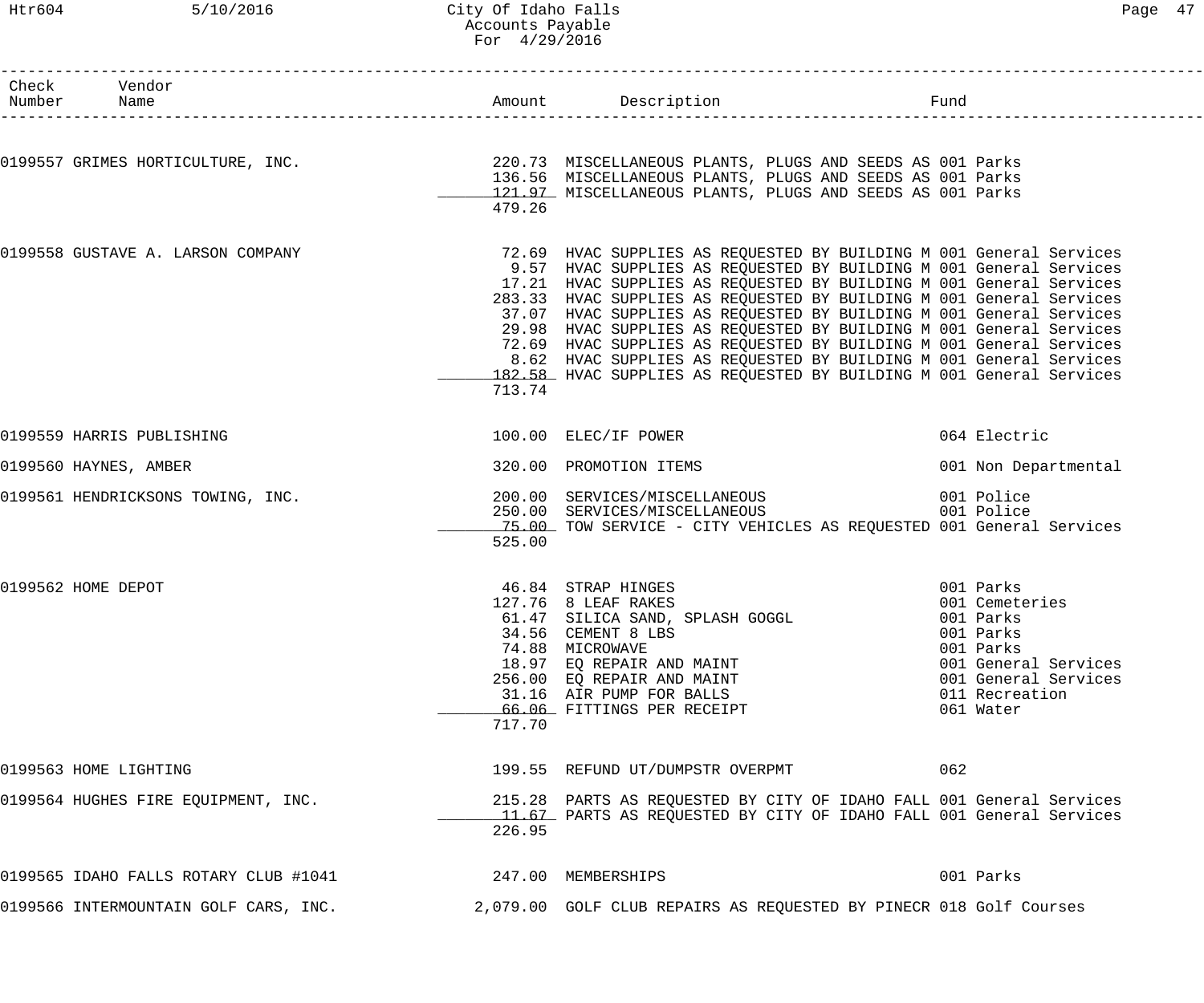# Htr604 5/10/2016 City Of Idaho Falls Page 48 Accounts Payable For 4/29/2016

| Check Vendor<br>Number Name                    |           | Amount Description Description                                                                                                                                                                                                                                                                                                                                                                                                                                                                                                                                                                                                                                 |     |                              |
|------------------------------------------------|-----------|----------------------------------------------------------------------------------------------------------------------------------------------------------------------------------------------------------------------------------------------------------------------------------------------------------------------------------------------------------------------------------------------------------------------------------------------------------------------------------------------------------------------------------------------------------------------------------------------------------------------------------------------------------------|-----|------------------------------|
| 0199567 IONA, CITY OF 35.00 LICENSES FEB/MARCH |           |                                                                                                                                                                                                                                                                                                                                                                                                                                                                                                                                                                                                                                                                | 001 |                              |
| 0199568 JC GOLF ACCESSORIES                    | 369.02    | 114.01 INVENTORY AS REQUESTED BY SAND CREEK GOL 018 Golf Courses<br>255.01 INVENTORY AS REQUESTED BY SAGE LAKES GOL 018 Golf Courses                                                                                                                                                                                                                                                                                                                                                                                                                                                                                                                           |     |                              |
| 0199569 JC HOLDINGS, LLC                       |           | 600.00 AIRPORT MAINTENANCE                                                                                                                                                                                                                                                                                                                                                                                                                                                                                                                                                                                                                                     |     | 060 Airport                  |
| 0199570 JOHN GRAHAM                            |           | 50.37 MILEAGE REIMBURSE MARCH                                                                                                                                                                                                                                                                                                                                                                                                                                                                                                                                                                                                                                  |     | 018 Golf Courses             |
| 0199571 KELLER ASSOCIATES, INC.                |           | 939.09 PROFESSIONAL/PERSONAL SRV 1999 1001 Planning & Building                                                                                                                                                                                                                                                                                                                                                                                                                                                                                                                                                                                                 |     |                              |
| 0199572 KEY-LINE AUTOMOTIVE WAREHOUSE          | 875.57    | 77.86 PARTS AS REQUESTED BY CITY OF IDAHO FALL 001 General Services<br>323.51 PARTS AS REQUESTED BY CITY OF IDAHO FALL 001 General Services<br>126.44- PARTS AS REQUESTED BY CITY OF IDAHO FALL 001 General Services<br>166.30 PARTS AS REQUESTED BY CITY OF IDAHO FALL 001 General Services<br>3.24 PARTS AS REQUESTED BY CITY OF IDAHO FALL 001 General Services<br>10.48 PARTS AS REQUESTED BY CITY OF IDAHO FALL 001 General Services<br>6.10 PARTS AS REQUESTED BY CITY OF IDAHO FALL 001 General Services<br>401.52 PARTS AS REQUESTED BY CITY OF IDAHO FALL 001 General Services<br>13.00 PARTS AS REQUESTED BY CITY OF IDAHO FALL 001 General Services |     |                              |
| 0199573 KIM'S CUSTOM CLUBS                     | 1,141.00  | 240.00 GOLF CLUB REPAIRS AS REQUESTED BY SAND C 018 Golf Courses<br>620.00 GOLF CLUB REPAIRS AS REQUESTED BY SAND C 018 Golf Courses<br>45.00 GOLF CLUB REPAIRS AS REQUESTED BY SAND C 018 Golf Courses<br>236.00 GOLF CLUB REPAIRS AS REQUESTED BY SAND C 018 Golf Courses                                                                                                                                                                                                                                                                                                                                                                                    |     |                              |
| 0199574 KIWANIS CLUB OF IDAHO FALLS            |           | 140.00 MEMBERSHIPS                                                                                                                                                                                                                                                                                                                                                                                                                                                                                                                                                                                                                                             |     | 001 Police                   |
| 0199575 LION GROUP, INC.                       |           | 2,080.00 CLOTHING & APPAREL                                                                                                                                                                                                                                                                                                                                                                                                                                                                                                                                                                                                                                    |     | 001 Fire                     |
| 0199576 MADISON MEMORIAL HOSPITAL              | 603.75    | 122.50 CPR/AED CARDS<br>122.50 CPR/AED CARDS<br><u>481.25</u> TRAINING-PERSONNEL                                                                                                                                                                                                                                                                                                                                                                                                                                                                                                                                                                               |     | 010 Streets<br>064 Electric  |
| 0199577 MIZUNO USA, INC.                       |           | 604.27 INVENTORY AS REQUESTED BY PINECREST GOLF 018 Golf Courses                                                                                                                                                                                                                                                                                                                                                                                                                                                                                                                                                                                               |     |                              |
| 0199578 MOST WANTED DRILLING, LLC              | 22,500.00 | 3,500.00 CONSTRUCTION JOB/CONTRACT<br>19,000.00 CONSTRUCTION JOB/CONTRACT                                                                                                                                                                                                                                                                                                                                                                                                                                                                                                                                                                                      |     | 064 Electric<br>064 Electric |
| 0199579 NAPA AUTO PARTS                        |           | 83.14 PARTS AS REQUESTED BY CITY OF IDAHO FALL 001 General Services<br>18.58 PARTS AS REQUESTED BY CITY OF IDAHO FALL 001 General Services                                                                                                                                                                                                                                                                                                                                                                                                                                                                                                                     |     |                              |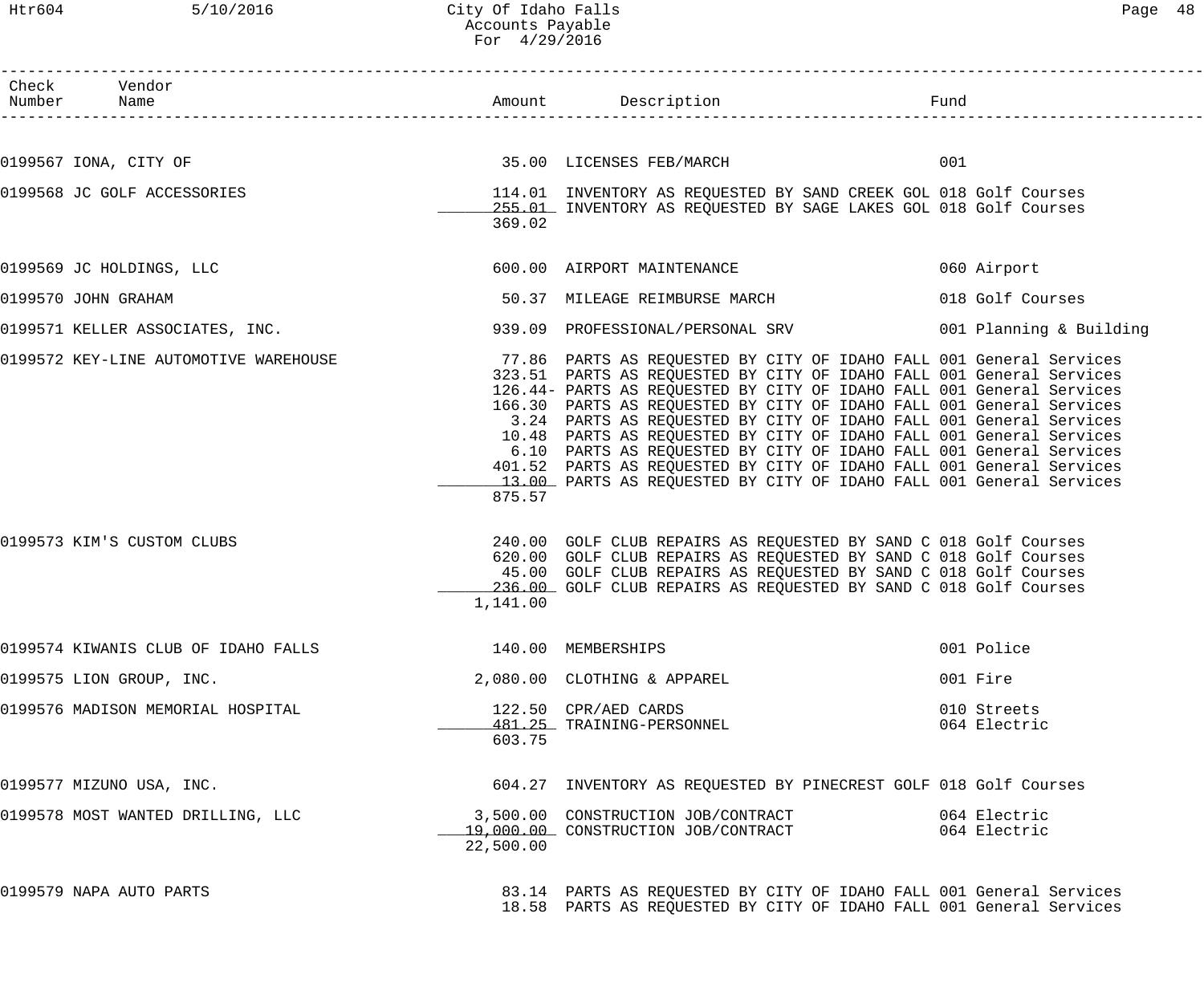# Htr604 5/10/2016 City Of Idaho Falls Page 49 Accounts Payable For 4/29/2016

| Check Vendor<br>Number Name |                                                                                                      |           |                                                                                                                                                                                                                                                                                                                                                                                                                                                                                                                                                                                                                                                                                                                                                                                                                                                                                                                                                  |                          |
|-----------------------------|------------------------------------------------------------------------------------------------------|-----------|--------------------------------------------------------------------------------------------------------------------------------------------------------------------------------------------------------------------------------------------------------------------------------------------------------------------------------------------------------------------------------------------------------------------------------------------------------------------------------------------------------------------------------------------------------------------------------------------------------------------------------------------------------------------------------------------------------------------------------------------------------------------------------------------------------------------------------------------------------------------------------------------------------------------------------------------------|--------------------------|
| 0199579 NAPA AUTO PARTS     |                                                                                                      | 239.61    | 27.31 PARTS AS REQUESTED BY CITY OF IDAHO FALL 001 General Services<br>5.90 PARTS AS REQUESTED BY CITY OF IDAHO FALL 001 General Services<br>29.99 PARTS AS REQUESTED BY CITY OF IDAHO FALL 001 General Services<br>30.26- PARTS AS REQUESTED BY CITY OF IDAHO FALL 001 General Services<br>8.58 PARTS AS REQUESTED BY CITY OF IDAHO FALL 001 General Services<br>6.79 PARTS AS REQUESTED BY CITY OF IDAHO FALL 001 General Services<br>7.87 PARTS AS REQUESTED BY CITY OF IDAHO FALL 001 General Services<br>7.87 PARTS AS REQUESTED BY CITY OF IDAHO FALL 001 General Services<br>10.99 PARTS AS REQUESTED BY CITY OF IDAHO FALL 001 General Services<br>2.79 PARTS AS REQUESTED BY CITY OF IDAHO FALL 001 General Services<br>7.69 PARTS AS REQUESTED BY CITY OF IDAHO FALL 001 General Services<br>9.65 PARTS AS REQUESTED BY CITY OF IDAHO FALL 001 General Services<br>42.72 PARTS AS REQUESTED BY CITY OF IDAHO FALL 001 General Services |                          |
|                             | 0199580 NEW IMAGE CAR WASH                                                                           |           | 114.00 DETAIL & CLEANING OF CITY OF IDAHO FALLS 001 General Services                                                                                                                                                                                                                                                                                                                                                                                                                                                                                                                                                                                                                                                                                                                                                                                                                                                                             |                          |
| 0199581 NIKE GOLF           |                                                                                                      | 241.49    | 160.48 INVENTORY AS REQUESTED BY PINECREST GOLF 018 Golf Courses<br>81.01 INVENTORY AS REQUESTED BY PINECREST GOLF 018 Golf Courses                                                                                                                                                                                                                                                                                                                                                                                                                                                                                                                                                                                                                                                                                                                                                                                                              |                          |
|                             | 0199582 NORCO, INC. - IDAHO FALLS                                                                    |           | 900.00 FIRE PROTECT EQ/SUP/MAINT 601 Fire                                                                                                                                                                                                                                                                                                                                                                                                                                                                                                                                                                                                                                                                                                                                                                                                                                                                                                        |                          |
|                             | 0199583 OLD DOMINION FREIGHT LINE, INC 163.11 FREIGHT                                                |           |                                                                                                                                                                                                                                                                                                                                                                                                                                                                                                                                                                                                                                                                                                                                                                                                                                                                                                                                                  | 064 Electric             |
|                             | 0199584 OUTSOURCE RECEIVABLES MGT ID 1,339.62 COLLECTIONS SERVICES FOR UTILITY ACCOUNT 001 Treasurer | 1,688.00  | 348.38 COLLECTIONS SERVICES FOR UTILITY ACCOUNT 001 Treasurer                                                                                                                                                                                                                                                                                                                                                                                                                                                                                                                                                                                                                                                                                                                                                                                                                                                                                    |                          |
|                             | 0199585 PACIFIC STEEL & RECYCLING                                                                    | 793.16    | 488.75 BRACE BANS, RAILS ENDS, B 001 Parks<br>304.41 TENSIONS BANDS, RAIL ENDS                                                                                                                                                                                                                                                                                                                                                                                                                                                                                                                                                                                                                                                                                                                                                                                                                                                                   | 001 Parks                |
| 0199586 PCMG, INC.          |                                                                                                      | 14,760.00 | 14,470.00 BUILDING SUP/REPR/MAINT.<br>290.00 BUILDING SUP/REPR/MAINT.                                                                                                                                                                                                                                                                                                                                                                                                                                                                                                                                                                                                                                                                                                                                                                                                                                                                            | 001 Police<br>001 Police |
|                             | 0199587 PING GOLF COMPANY, INC.                                                                      |           | 769.18 INVENTORY AS REQUESTED BY PINECREST GOLF 018 Golf Courses                                                                                                                                                                                                                                                                                                                                                                                                                                                                                                                                                                                                                                                                                                                                                                                                                                                                                 |                          |
|                             | 0199588 PLATT ELECTRIC / REXEL, INC.                                                                 | 952.64    | 30.55 MISCELLANEOUS ELECTRICAL SUPPLIES FOR BL 001 General Services<br>496.34 MISCELLANEOUS ELECTRICAL SUPPLIES FOR BL 001 General Services<br>318.76 MISCELLANEOUS ELECTRICAL SUPPLIES FOR BL 001 General Services<br>39.00 MISCELLANEOUS ELECTRICAL SUPPLIES FOR BL 001 General Services<br>67.99 MISCELLANEOUS ELECTRICAL SUPPLIES FOR BL 001 General Services                                                                                                                                                                                                                                                                                                                                                                                                                                                                                                                                                                                |                          |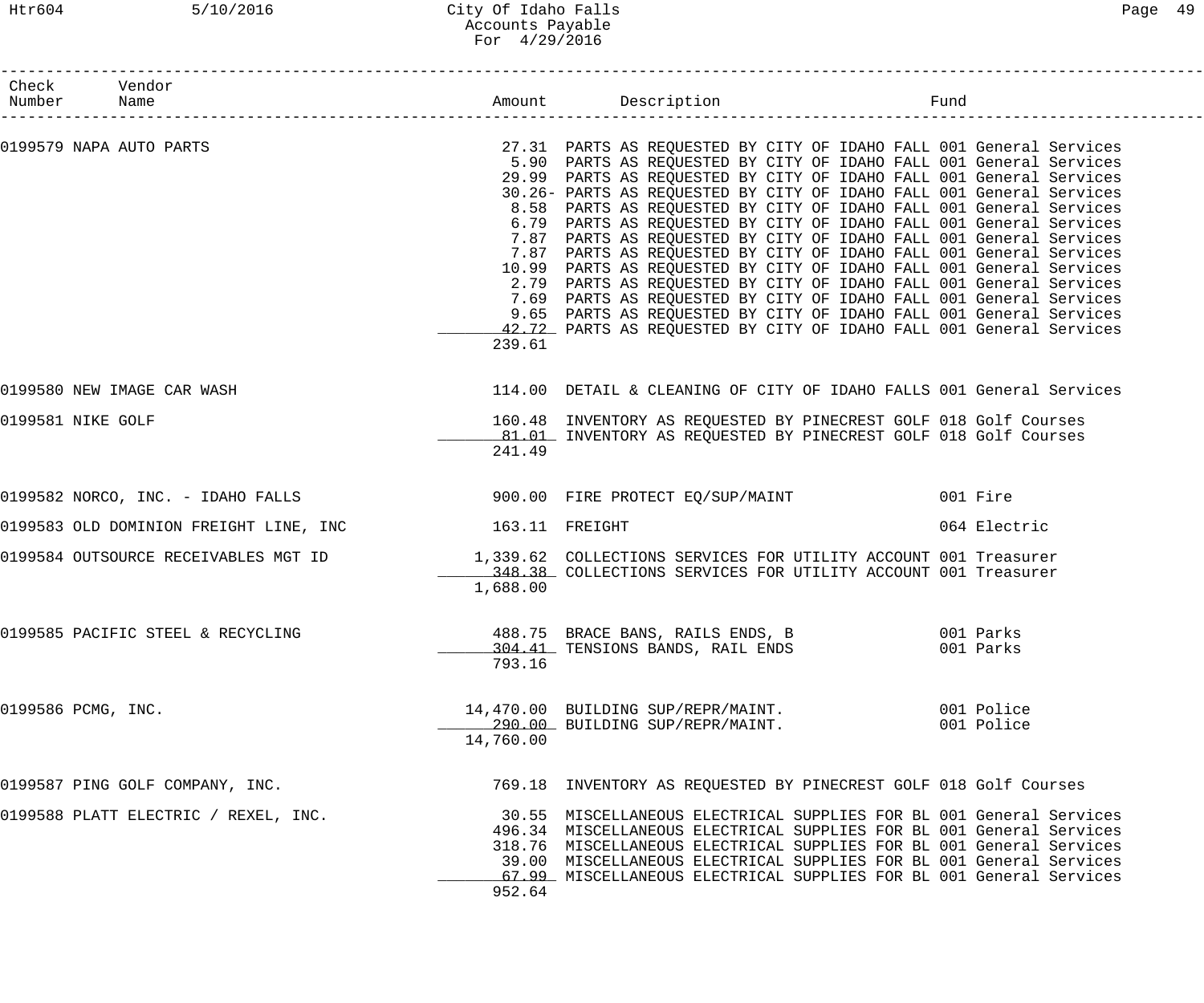| Check Vendor<br>Number Name            |             |                                                                                                                                                                                                                                                                                                                                                                   | Fund | __________________________ |
|----------------------------------------|-------------|-------------------------------------------------------------------------------------------------------------------------------------------------------------------------------------------------------------------------------------------------------------------------------------------------------------------------------------------------------------------|------|----------------------------|
|                                        |             |                                                                                                                                                                                                                                                                                                                                                                   |      |                            |
| 0199589 POST ACADEMY                   |             | 800.00 TRAINING-PERSONNEL                                                                                                                                                                                                                                                                                                                                         |      | 001 Police                 |
| 0199590 RADFORD, PAUL                  |             | 630.00 REIMBURSE FOR SCHOOL                                                                                                                                                                                                                                                                                                                                       |      | 001 Fire                   |
| 0199591 RAINEY CREEK COUNTRY STORE     |             | 309.50 FUEL PURCHASES AS REQUESTED BY AMBULANCE 001 General Services                                                                                                                                                                                                                                                                                              |      |                            |
| 0199592 ROCKNAKS HARDWARE PLUS, INC.   | 56.92       | 9.96 MISCELLANEOUS TOOL, HARDWARE & IRRIGATIO 001 Parks<br>46.96 MISCELLANEOUS TOOL, HARDWARE & IRRIGATIO 001 Cemeteries                                                                                                                                                                                                                                          |      |                            |
| 0199593 RON SAYER DODGE, INC.          | 260.60      | 230.94 PARTS AND MINOR SUBLET REPAIRS AS REQUES 001 General Services<br>24.75 PARTS AND MINOR SUBLET REPAIRS AS REQUES 001 General Services<br>14.62 PARTS AND MINOR SUBLET REPAIRS AS REQUES 001 General Services<br>26.88- PARTS AND MINOR SUBLET REPAIRS AS REQUES 001 General Services<br>17.17 PARTS AND MINOR SUBLET REPAIRS AS REQUES 001 General Services |      |                            |
| 0199594 RUSH TRUCK CENTERS, INC.       | 119.50      | 355.90 PARTS AS REQUESTED BY CITY OF IDAHO FALL 001 General Services<br>236.40- PARTS AS REQUESTED BY CITY OF IDAHO FALL 001 General Services                                                                                                                                                                                                                     |      |                            |
| 0199595 SERVICE VENDING OF IDAHO, INC. | 800.00 FOOD |                                                                                                                                                                                                                                                                                                                                                                   |      | 018 Golf Courses           |
| 0199596 SOAPY'S AUTO WASH              |             | 451.65 CAR WASHES FOR CITY OF IDAHO FALLS VEHIC 001 General Services                                                                                                                                                                                                                                                                                              |      |                            |
| 0199597 STATE TRAILER SUPPLY           |             | 22.49 PARTS AS REQUESTED BY CITY OF IDAHO FALL 001 General Services                                                                                                                                                                                                                                                                                               |      |                            |
| 0199598 SUN MOUNTAIN SPORTS, INC.      | 156.54      | 8.96 INVENTORY AS REQUESTED BY SAGE LAKES GOL 018 Golf Courses<br>127.70 INVENTORY AS REQUESTED BY SAGE LAKES GOL 018 Golf Courses<br>19.88 INVENTORY AS REQUESTED BY PINECREST GOLF 018 Golf Courses                                                                                                                                                             |      |                            |
| 0199599 TAYLOR MADE GOLF COMPANY       |             | 296.09 INVENTORY AS REQUESTED BY SAGE LAKES GOL 018 Golf Courses                                                                                                                                                                                                                                                                                                  |      |                            |
| 0199600 TAYLOR-WALKER CONSULTANTS LLC  |             | 8,000.00 ACTUARIAL REVIEW/WORK COM                                                                                                                                                                                                                                                                                                                                |      | 019 Self-Insurance         |
| 0199601 TENNIS COURT SUPPLY, LLC       | 879.00      | 106.67 FREIGHT<br>772.33 PARK, PLAYGROUND, REC EO.                                                                                                                                                                                                                                                                                                                |      | 001 Parks<br>001 Parks     |
| 0199602 TEREX UTILITIES, INC.          |             | 10,344.39 VEHICLE AND EQUIP. MAINT.                                                                                                                                                                                                                                                                                                                               |      | 001 General Services       |
| 0199603 TETON MICROBIOLOGY LAB         |             | 270.00 LABORATORY ANALYSIS FOR WATER SAMPLES                                                                                                                                                                                                                                                                                                                      |      | 061 Water                  |
| 0199604 THOMPSON, REBECCA              |             | 50.00 PROFESSIONAL/PERSONAL SRV                                                                                                                                                                                                                                                                                                                                   |      | 001 Planning & Building    |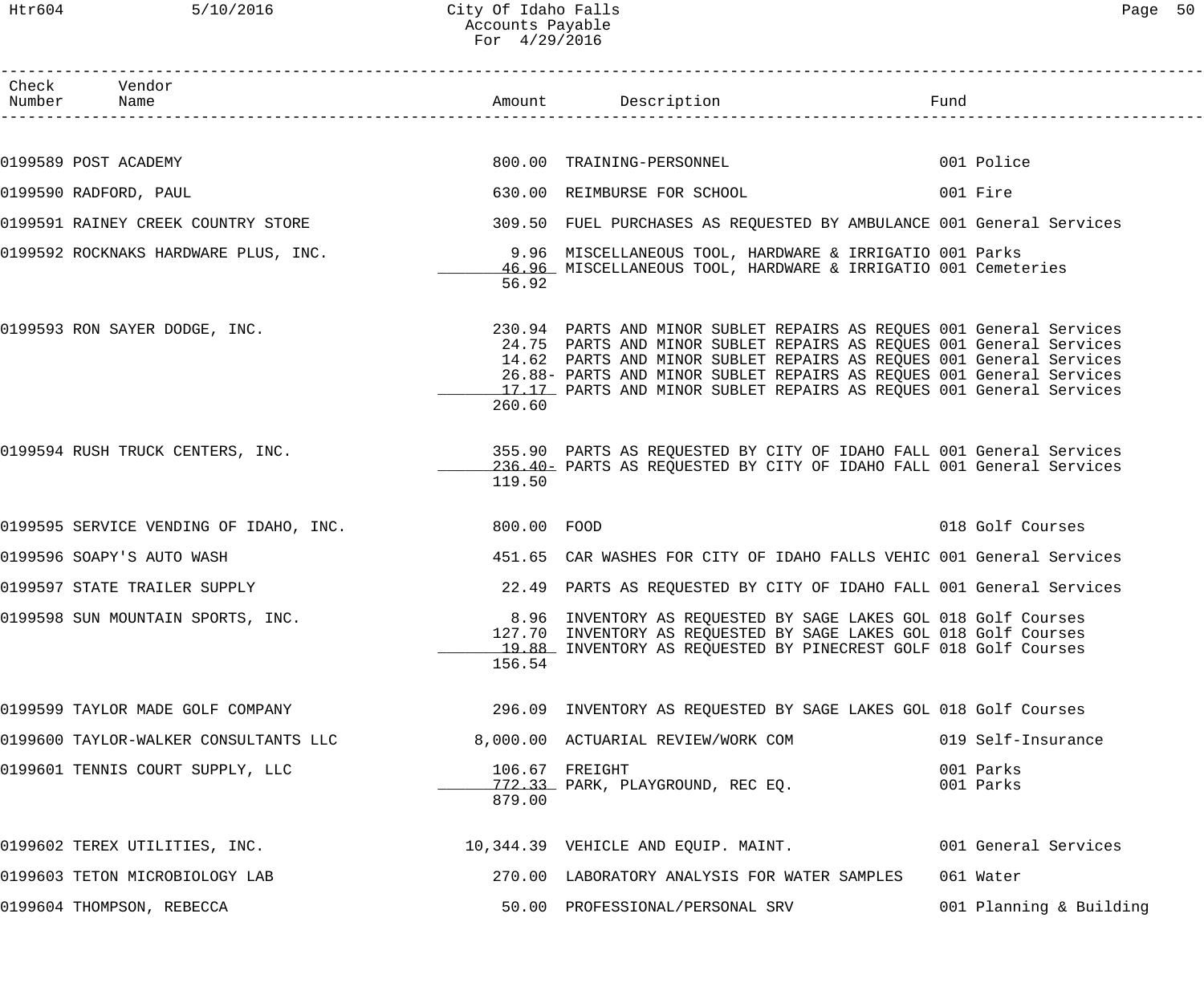## Htr604 5/10/2016 City Of Idaho Falls Page 51 Accounts Payable For 4/29/2016

|               | Check Vendor                                                                |                                 |                                                                                                                                                                                                                                                                                      |                                                                                                                                                                                                           |
|---------------|-----------------------------------------------------------------------------|---------------------------------|--------------------------------------------------------------------------------------------------------------------------------------------------------------------------------------------------------------------------------------------------------------------------------------|-----------------------------------------------------------------------------------------------------------------------------------------------------------------------------------------------------------|
|               | 0199605 TRACE ANALYTICS, INC.                                               | $12.00$ FREIGHT<br>904.80       | 12.00 FREIGHT<br>892.80 SERVICES/MISCELLANEOUS                                                                                                                                                                                                                                       | 001 Fire<br>001 Fire                                                                                                                                                                                      |
|               | 0199606 TRI-TECH, INC.                                                      | _______ 29.50 FREIGHT<br>608.90 | 579.40 BUILDING SUP/REPR/MAINT. 001 Police                                                                                                                                                                                                                                           | 001 Police                                                                                                                                                                                                |
|               | 0199607 TRIAXIS ENGINEERING, INC. 170.00 PROFESSIONAL/PERSONAL SRV          |                                 |                                                                                                                                                                                                                                                                                      | 064 Electric                                                                                                                                                                                              |
|               | 0199608 UNITED PARCEL SERVICE                                               |                                 | 150.73 FREIGHT                                                                                                                                                                                                                                                                       | 064 Electric                                                                                                                                                                                              |
|               | 0199609 VALLEY OFFICE SYSTEMS                                               | 1,316.63                        | 232.00 MAINTENANCE CONTRACT-EQ<br>137.00 MAINTENANCE CONTRACT-EQ<br>150.00 MAINTENANCE CONTRACT-EQ<br>90.99 MAINTENANCE CONTRACT-EQ<br>91.00 MAINTENANCE CONTRACT-EQ<br>178.41 MAINTENANCE CONTRACT-EQ<br>121.32 MAINTENANCE CONTRACT-EQ<br>121.32<br>137.50 MAINTENANCE CONTRACT-EQ | 001 Police<br>001 Parks<br>001 Non Departmental<br>001 General Services<br>001 General Services<br>001 Planning & Building<br>001 Public Works Engineering<br>001 Public Works Engineering<br>060 Airport |
|               | 0199610 VAN NESS FELDMAN ATTORNEYS LAW, LLP 34.31 PROFESSIONAL/PERSONAL SRV |                                 |                                                                                                                                                                                                                                                                                      | 064 Electric                                                                                                                                                                                              |
|               | 0199611 WATER DISTRICT 1                                                    | 60.00                           | 45.00 ELEC/IF POWER<br>15.00 ELEC/IF POWER                                                                                                                                                                                                                                           | 064 Electric<br>064 Electric                                                                                                                                                                              |
|               | 0199612 WAXIE SANITARY SUPPLY                                               | 1,024.49                        | 842.14 CUSTODIAL SUPPLIES/EQUIP<br>78.48 CUSTODIAL SUPPLIES/EQUIP<br>103.87 VACUUM PARTS                                                                                                                                                                                             | 001 General Services<br>001 General Services<br>001 General Services                                                                                                                                      |
| 0199613 WESCO |                                                                             |                                 | 469.80 HARDWARE                                                                                                                                                                                                                                                                      | 064                                                                                                                                                                                                       |
|               | 0199614 YELLOWSTONE LEATHER PRODUCTS                                        | $57.00$ 2153 XL<br>171.00       | 114.00 2153 MED                                                                                                                                                                                                                                                                      | 061 Water<br>061 Water                                                                                                                                                                                    |
|               | 0199615 ZUMAR INDUSTRIES, INC.                                              | 164.39 SIGNS                    |                                                                                                                                                                                                                                                                                      | 001                                                                                                                                                                                                       |
|               |                                                                             |                                 |                                                                                                                                                                                                                                                                                      |                                                                                                                                                                                                           |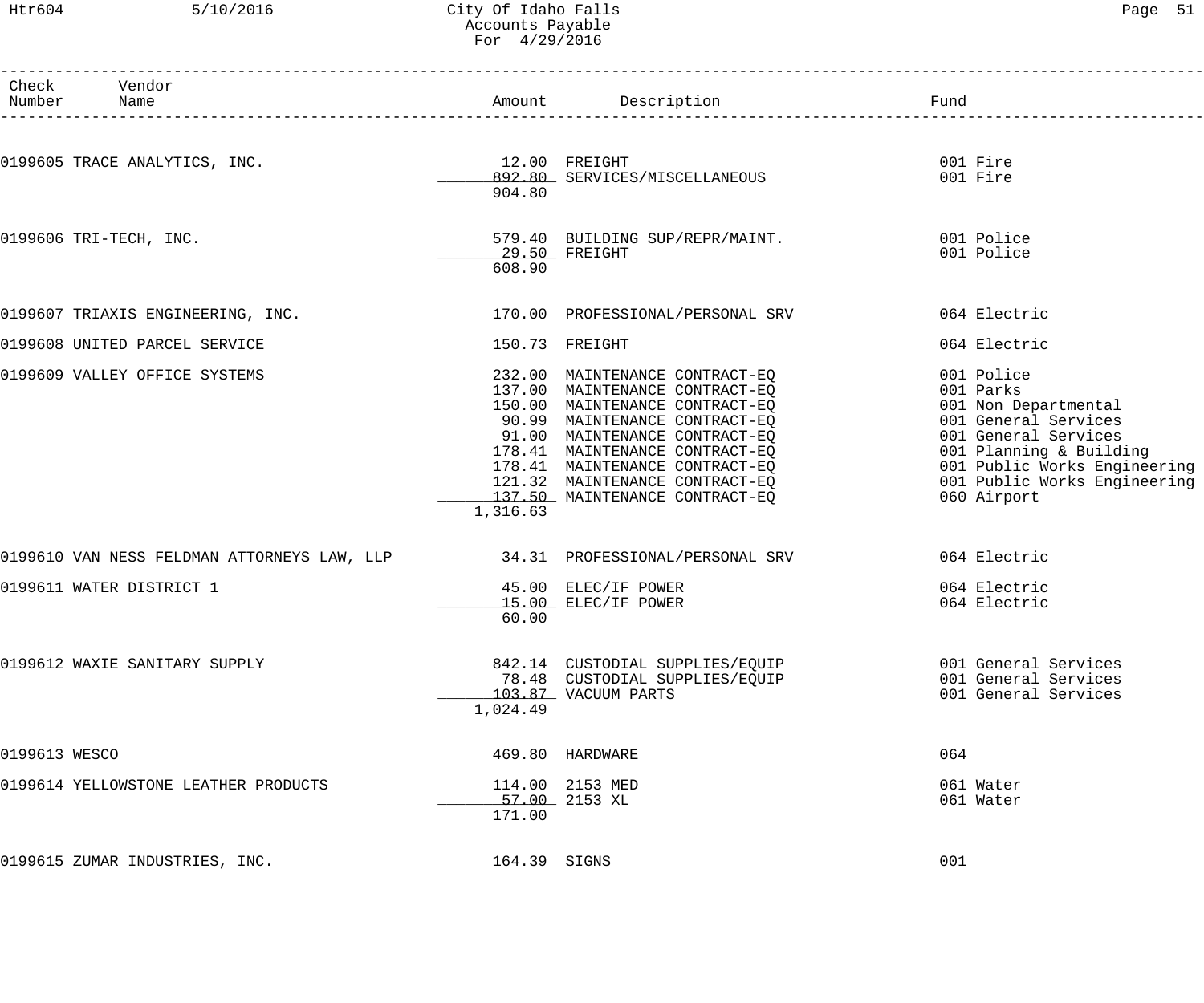#### City Of Idaho Falls Summary of Accounts Payable By Fund From 4/01/2016 To 4/30/2016 ------------------------------------------------------------------------------------------------------------------------------------

| 001 | General Fund            | 803,808.41   |
|-----|-------------------------|--------------|
| 010 | Street Fund             | 9,867.40     |
| 011 | Recreation Fund         | 18,842.19    |
| 012 | Library Fund            | 64,866.16    |
| 014 | MERF Fund               | 84,970.65    |
| 015 | EL Public Purpose Fund  | 65,858.43    |
| 018 | Golf Fund               | 137, 425.61  |
| 019 | Self-Insurance Fund     | 16,006.86    |
| 041 | Municipal Capital Imp F | 9,569.23     |
| 042 | Street Capital Imp Fund | 19,862.27    |
| 046 | Traffic Light Cap Imp F | 10,054.62    |
| 047 | Parks Capital Imp Fund  | 657.54       |
| 060 | Airport Fund            | 17,921.18    |
| 061 | Water & Sewer Fund      | 88, 473.61   |
| 062 | Sanitation Fund         | 1,121.45     |
| 063 | Ambulance Fund          | 18,300.31    |
| 064 | Electric Light Fund     | 485,954.59   |
|     |                         | 1,853,560.51 |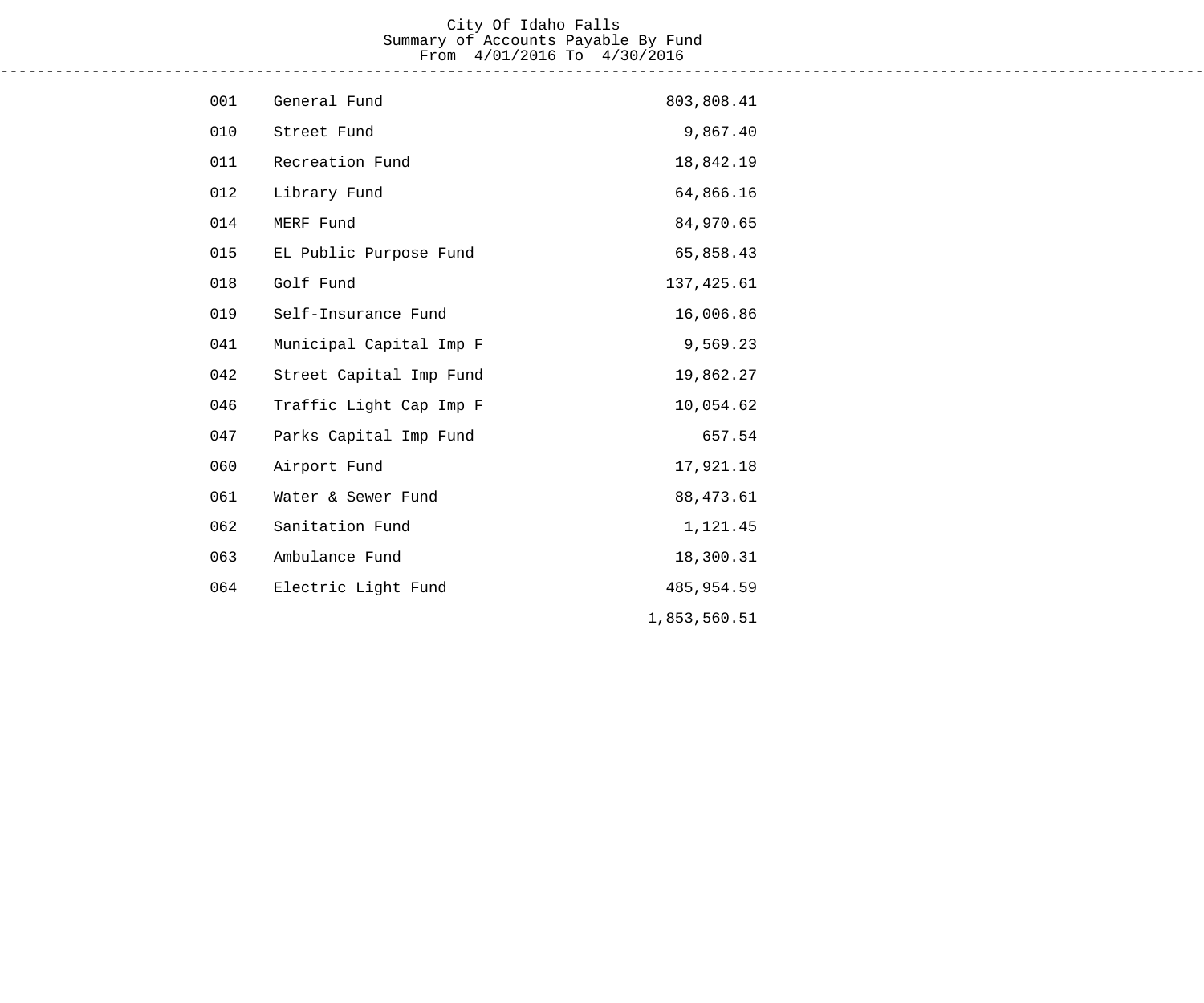| Check Vendor<br>Number Name            |                       |                                                                                                                                                                                                                                                                                                                                       | Fund |                                                          |
|----------------------------------------|-----------------------|---------------------------------------------------------------------------------------------------------------------------------------------------------------------------------------------------------------------------------------------------------------------------------------------------------------------------------------|------|----------------------------------------------------------|
| 0001022 AAA SEWER SERVICE              | 475.00                | 165.00 MISCELLANEOUS SERVICES AS REQUESTED BY B 001 General Services<br>310.00 IRRIGATION EQUIP/SUPPLIES 001 Parks                                                                                                                                                                                                                    |      |                                                          |
| 0001023 AURORA WORLD, INC.             | 2,939.81              | 194.81 FREIGHT<br>2,745.00 RESALE ITEMS                                                                                                                                                                                                                                                                                               |      | 001 Parks<br>001 Parks                                   |
| 0001024 BATTERIES PLUS                 | 333.73                | 100.95 PARTS AS REQUESTED BY CITY OF IDAHO FALL 001 General Services<br>92.95 PARTS AS REQUESTED BY CITY OF IDAHO FALL 001 General Services<br>100.95 PARTS AS REQUESTED BY CITY OF IDAHO FALL 001 General Services<br>38.88 BATTERIES                                                                                                |      | 001 Parks                                                |
| 0001025 BONNEVILLE INDUSTRIAL SUPPLY   | 756.06                | 122.24 PUBLIC WORKS DIV. MISC.<br>233.11 COVERALLS, HEPA CART., EY        001 Parks<br>377.72 SAFETY VESTS AND GLASSE          010 Streets<br>22.99 1 TINE POW PAKE<br>22.99 1 TINE BOW RAKE                                                                                                                                          |      | 061 Water                                                |
| 0001026 CAL RANCH STORES               | 15.98 HINGE<br>896.29 | 64.42 MISCELLANEOUS SUPPLIES AS REQUESTED BY P 001 Parks<br>95.98 HANDLE SPRAYER- METAL<br>16.00- PURCHASE OF CLOTHING FOR THE WATER DIVIS 061 Water<br>24.85- PURCHASE OF CLOTHING FOR THE WATER DIVIS 061 Water<br>569.85 PURCHASE OF CLOTHING FOR THE WATER DIVIS 061 Water<br>55.92 PP DURA 2PK 9V ALK BATTER<br>134.99 SUMP PUMP |      | 010 Streets<br>061 Water<br>064 Electric<br>064 Electric |
| 0001027 DYNA SYSTEMS                   |                       | 331.28 GARAGE SHOP SUPPLIES                                                                                                                                                                                                                                                                                                           |      | 001 General Services                                     |
| 0001028 EDGE CONSTRUCTION SUPPLY, INC. | 62.55                 | 35.00 PARTNER FILTER K970<br>27.55 PARNER HOSE KIT                                                                                                                                                                                                                                                                                    |      | 061 Water<br>061 Water                                   |
| 0001029 EVCO HOUSE OF HOSE - IDAHO     | 210.12                | 7.60 PARTS AS REQUESTED BY CITY OF IDAHO FALL 001 General Services<br>139.34 PARTS AS REQUESTED BY CITY OF IDAHO FALL 001 General Services<br>32.18 PARTS AS REQUESTED BY CITY OF IDAHO FALL 001 General Services<br>31.00 PARTS AS REQUESTED BY CITY OF IDAHO FALL 001 General Services                                              |      |                                                          |
| 0001030 FALLS PLUMBING SUPPLY, INC.    |                       | 179.78 REPAIRS AND SUPPLIES AS REQUESTED BY PAR 001 Parks<br>48.28 KWIK ANCHORS                                                                                                                                                                                                                                                       |      | 064 Electric                                             |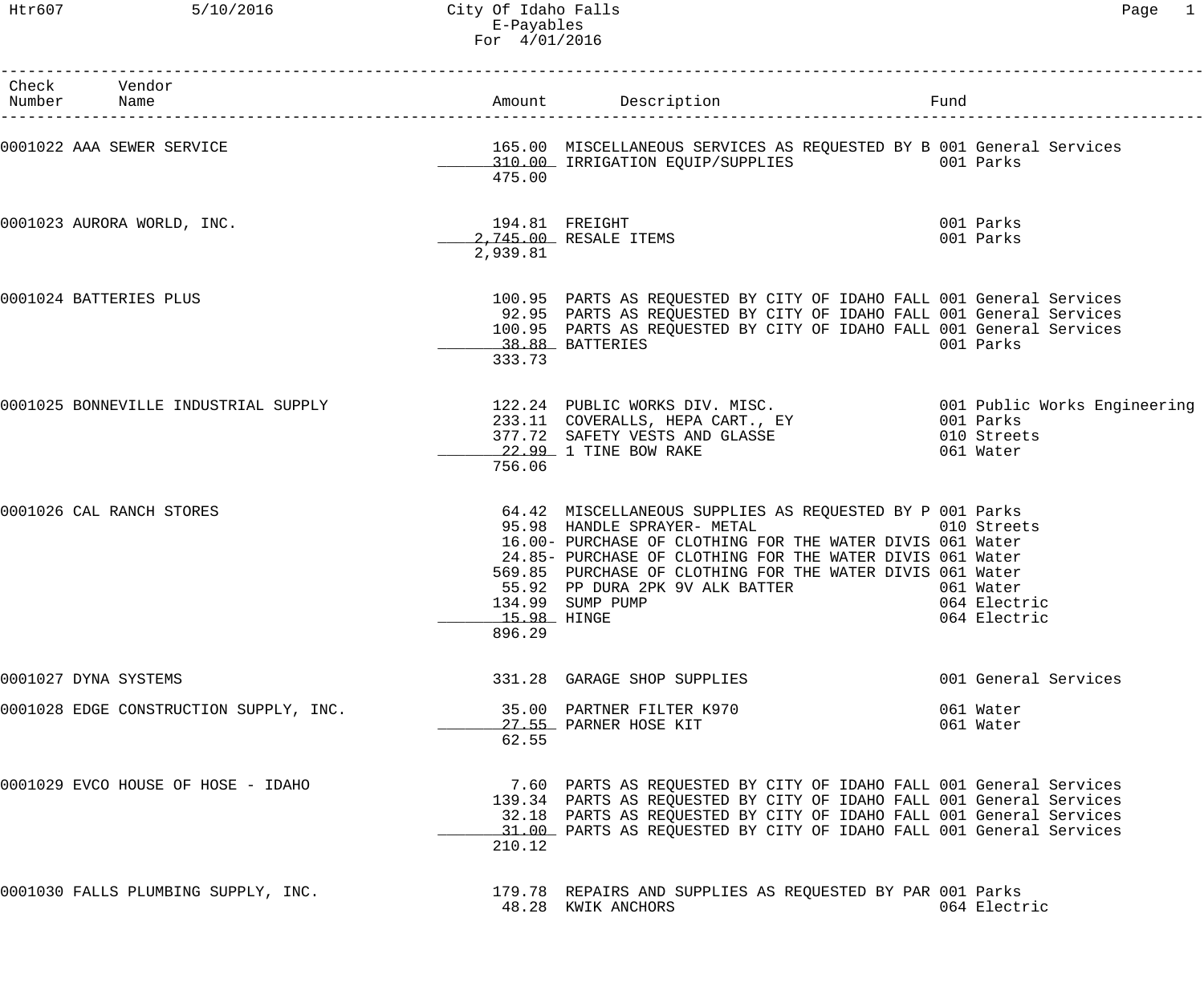|                | Check Vendor<br>Number Name                                                                                  |                            |                                                                                                                                                                                                                                                                                                                                                                                                                                                                                                                                                                                                                                                                                                                                                      |                                                                   |
|----------------|--------------------------------------------------------------------------------------------------------------|----------------------------|------------------------------------------------------------------------------------------------------------------------------------------------------------------------------------------------------------------------------------------------------------------------------------------------------------------------------------------------------------------------------------------------------------------------------------------------------------------------------------------------------------------------------------------------------------------------------------------------------------------------------------------------------------------------------------------------------------------------------------------------------|-------------------------------------------------------------------|
|                |                                                                                                              | 228.06                     |                                                                                                                                                                                                                                                                                                                                                                                                                                                                                                                                                                                                                                                                                                                                                      |                                                                   |
|                | 0001031 FIRST STREET WELDING, INC. 41.72 HINGE                                                               |                            |                                                                                                                                                                                                                                                                                                                                                                                                                                                                                                                                                                                                                                                                                                                                                      | 064 Electric                                                      |
|                | 0001032 GREY WALL SOFTWARE LLC                                                                               |                            | 9,175.00 AIRPORT MAINTENANCE                                                                                                                                                                                                                                                                                                                                                                                                                                                                                                                                                                                                                                                                                                                         | 060 Airport                                                       |
|                | 0001033 INDUSTRIAL HOSE & FITTINGS INC 3.78 PARTS AS REQUESTED BY CITY OF IDAHO FALL 001 General Services    | 130.04                     | 125.26 HOSE REPAIR, PIPE                                                                                                                                                                                                                                                                                                                                                                                                                                                                                                                                                                                                                                                                                                                             | 064 Electric                                                      |
|                | 0001034 JOHNSTONE SUPPLY, IDAHO FALLS DBA 13.66 MISCELLANEOUS REPAIR PARTS REQUESTED BY 001 General Services | 498.76                     | 188.55 MISCELLANEOUS REPAIR PARTS REQUESTED BY 001 General Services<br>296.55 MISCELLANEOUS REPAIR PARTS REQUESTED BY 001 General Services                                                                                                                                                                                                                                                                                                                                                                                                                                                                                                                                                                                                           |                                                                   |
| 0001035 MANTEK |                                                                                                              | 656.20                     | 169.10 CUSTODIAL SUPPLIES/EQUIP 169.10 061 Sewer<br>487.10 SEWER DEPARTMENT                                                                                                                                                                                                                                                                                                                                                                                                                                                                                                                                                                                                                                                                          | 061 Sewer                                                         |
|                | 0001036 METROQUIP, INC.                                                                                      | 151.98 FREIGHT<br>4,029.37 | 2,263.65 EQ REPAIR AND MAINT<br>2,280.42- EQ REPAIR AND MAINT<br>452.73 EQ REPAIR AND MAINT<br>452.73 EQ REPAIR AND MAINT<br>352.31 PARTS AS REQUESTED BY CITY OF IDAHO FALL 001 General Services<br>78.74 PARTS AS REQUESTED BY CITY OF IDAHO FALL 001 General Services<br>62.63 PARTS AS REQUESTED BY CITY OF IDAHO FALL 001 General Services<br>9.78 PARTS AS REQUESTED BY CITY OF IDAHO FALL 001 General Services<br>65.33 PARTS AS REQUESTED BY CITY OF IDAHO FALL 001 General Services<br>43.31 PARTS AS REQUESTED BY CITY OF IDAHO FALL 001 General Services<br>1,423.18 PARTS AS REQUESTED BY CITY OF IDAHO FALL 001 General Services<br>47.30 PARTS AS REQUESTED BY CITY OF IDAHO FALL 001 General Services<br>1,358.85 EQ REPAIR AND MAINT | 001<br>001<br>001<br>001 General Services<br>001 General Services |
|                | 0001037 NAT'L ALLIANCE FOR YOUTH SPRTS                                                                       |                            | 100.00 TRAINING-PERSONNEL                                                                                                                                                                                                                                                                                                                                                                                                                                                                                                                                                                                                                                                                                                                            | 011 Recreation                                                    |
|                | 0001038 PANGEA REPTILE LLC                                                                                   |                            | 36.95 FEED/BEDDING (ANIMALS)                                                                                                                                                                                                                                                                                                                                                                                                                                                                                                                                                                                                                                                                                                                         | 001 Parks                                                         |
|                | 0001039 PEST CONTROL SERVICES, INC.                                                                          | 178.00                     | 48.00 PEST CONTROL SERVICE AS REQUESTED BY BLD 001 General Services<br>130.00 SERVICES/MISCELLANEOUS                                                                                                                                                                                                                                                                                                                                                                                                                                                                                                                                                                                                                                                 | 064 Electric                                                      |
|                | 0001040 PIONEER EQUIPMENT COMPANY                                                                            | 7,592.00                   | 7,050.00 EQUIPMENT-LRG & TURF<br>542.00 PARKS & RECREATION MISC.                                                                                                                                                                                                                                                                                                                                                                                                                                                                                                                                                                                                                                                                                     | 001 Parks<br>001 Parks                                            |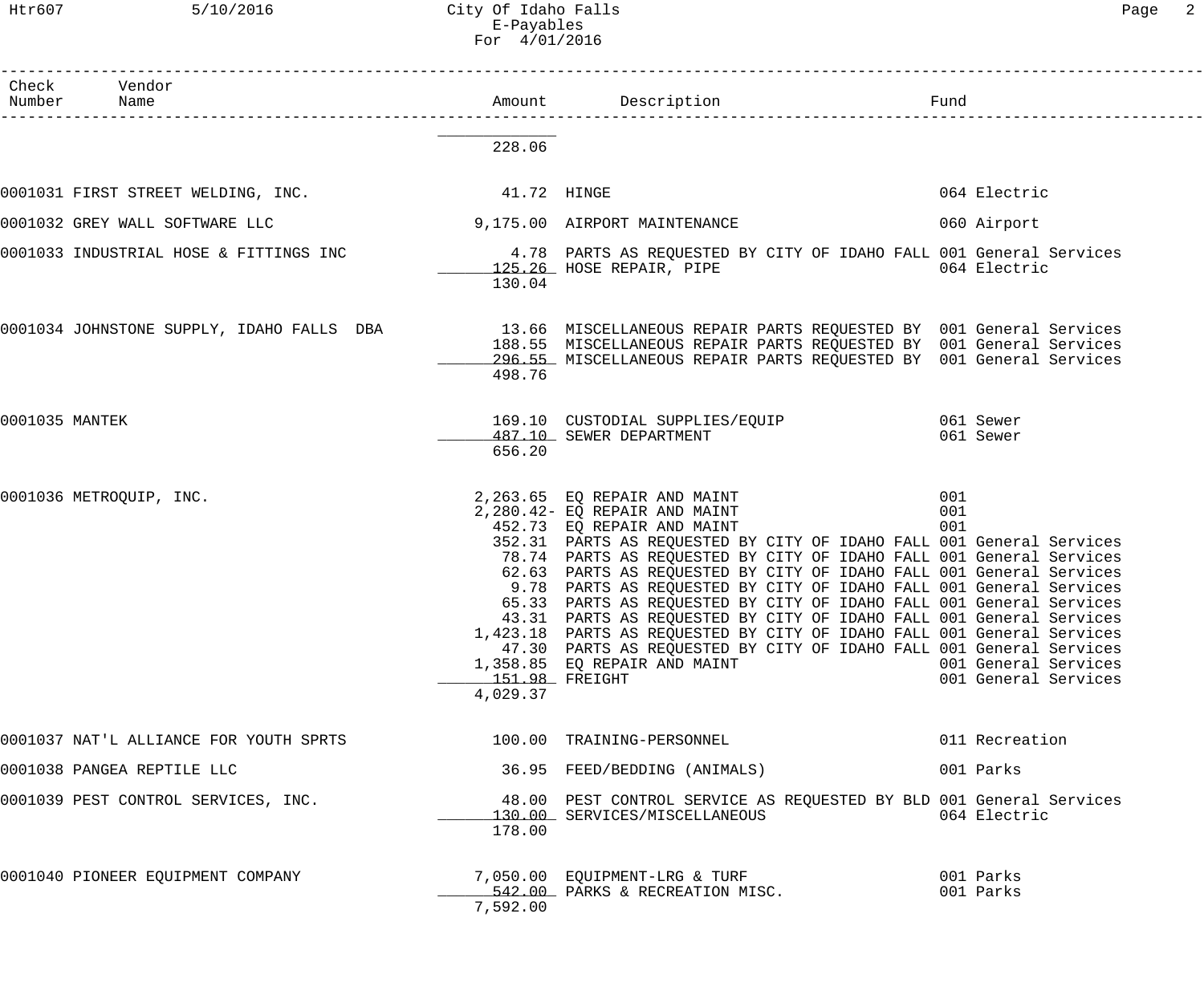## Htr607 5/10/2016 City Of Idaho Falls Page 3 E-Payables For 4/01/2016

| Check Vendor<br>Number Name          |          | Amount Description<br>______________________________                                                                                                                                                               | Fund |                        |
|--------------------------------------|----------|--------------------------------------------------------------------------------------------------------------------------------------------------------------------------------------------------------------------|------|------------------------|
| 0001041 SHRED-IT USA LLC             | 194.59   | 108.04 SHREDDING SERVICES FOR THE CITY OF IDAHO 001 Non Departmental<br>86.55 SHREDDING DOCUMENTS FOR THE LIBRARY 012 Library                                                                                      |      |                        |
| 0001042 STRATA INCORPORATED          | 1,151.00 | 228.50 PROFESSIONAL/PERSONAL SRV 661 Water<br>922.50 PROFESSIONAL/PERSONAL SRV 661 Water                                                                                                                           |      |                        |
| 0001043 WACKERLI AUTO CENTER         | 394.90   | 252.35 PARTS AS REQUESTED BY CITY OF IDAHO FALL 001 General Services<br>48.80 PARTS AS REQUESTED BY CITY OF IDAHO FALL 001 General Services<br>93.75 PARTS AS REQUESTED BY CITY OF IDAHO FALL 001 General Services |      |                        |
| 0001044 WESTERN STATES RENTAL STORE  | 31.40    | 6.65 PARTS AS REQUESTED BY CITY OF IDAHO FALL 001 General Services<br>24.75 PARTS AS REQUESTED BY CITY OF IDAHO FALL 001 General Services                                                                          |      |                        |
| 0001045 WOVO IDENTITY SOLUTIONS, LLC |          | 248.00 AIRPORT MAINTENANCE                                                                                                                                                                                         |      | 060 Airport            |
| 0001046 2M COMPANY, INC.             |          | 605.68 REPAIRS AND SUPPLIES AS REQUESTED BY PAR 001 Parks                                                                                                                                                          |      |                        |
| 0001047 4IMPRINT, INC.               | 244.88   | 10.08 FREIGHT<br>234.80 RESALE ITEMS                                                                                                                                                                               |      | 001 Parks<br>001 Parks |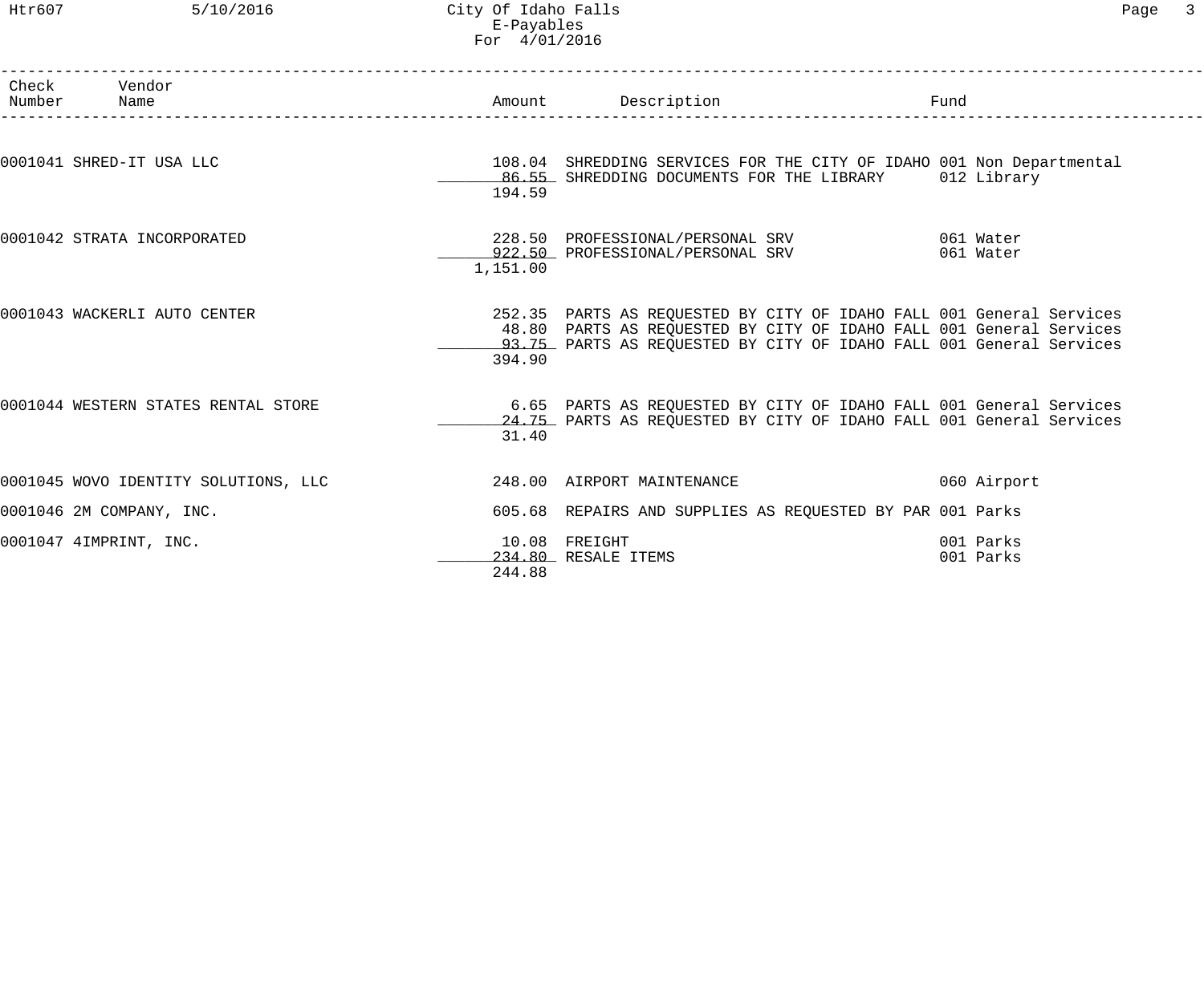Htr607 5/10/2016 City Of Idaho Falls Page 4 E-Payables For 4/08/2016

| Check Vendor<br>Number Name                                  |                         |                                                                                                                                                                                                                                                                                                                              | Fund                                                                 |
|--------------------------------------------------------------|-------------------------|------------------------------------------------------------------------------------------------------------------------------------------------------------------------------------------------------------------------------------------------------------------------------------------------------------------------------|----------------------------------------------------------------------|
| 0001048 A-1 RENTAL, INC.                                     |                         | 200.00 MINI LOADER TRACTOR RENTA 610 Streets                                                                                                                                                                                                                                                                                 |                                                                      |
| 0001049 ADVANCED INDUSTRIAL SUPPLY 191.00 CLOTHING & APPAREL | 21.44 FREIGHT<br>512.44 |                                                                                                                                                                                                                                                                                                                              | 001 Fire<br>001 Fire                                                 |
|                                                              | 5,341.22                | 0001050 ANDREW WELL DRILLING SERV. INC $\begin{array}{r} 1,443.60 \\ -3,237.62 \\ \end{array}$ PUMPS & ACCESSORIES 001 General Services<br>660.00 PUMPS & ACCESSORIES 001 General Services                                                                                                                                   |                                                                      |
| 0001051 BATTERIES PLUS                                       | 246.45                  | 238.50 EO REPAIR AND MAINT                                                                                                                                                                                                                                                                                                   | 001                                                                  |
|                                                              |                         | 0001052 BEARING & INDUSTRIAL SALES INC 10.59 PARTS AS REQUESTED BY CITY OF IDAHO FALL 001 General Services                                                                                                                                                                                                                   |                                                                      |
|                                                              | 608.37                  | 0001053 BONNEVILLE INDUSTRIAL SUPPLY<br>$104.45$ SHOVELS 5 EA @ 20.89<br>$104.45$ SHOVELS 5 EA @ 20.89<br>$109$ TAPE, FIBERGLASS MEA<br>$12.99$ 100' TAPE, FIBERGLASS MEA<br>$84.00$ 85746192/471783 J17 SHORT<br>$28.95$ 0019200/FREIGHT<br>68.88 MISCELLANEOUS PURCHASES AS REQUIRED BY S 061 Sewer<br>173.92 SAFETY ITEMS | 062 Sanitation                                                       |
| 0001054 CAL RANCH STORES                                     | 249.84                  | 119.98 BUILDING SUP/REPR/MAINT.<br>62.97 NOZZLE & REGULATOR<br>66.89 HITCH PIN, HOOKS, GREASE                                                                                                                                                                                                                                | 001 Police<br>001 Fire<br>001 Parks                                  |
| 0001055 CERTIFIED LABORATORIES                               |                         | 388.80 CUSTODIAL SUPPLIES/EQUIP                                                                                                                                                                                                                                                                                              | 060 Airport                                                          |
| 0001056 DRIP DEPOT INC.                                      |                         | 479.25 PARKS & RECREATION MISC.                                                                                                                                                                                                                                                                                              | 001 Parks                                                            |
| 0001057 DYNA SYSTEMS                                         | 435.90                  | 169.95 HARDWARE MISCELLANEOUS<br>200.92 TOOLS, HAND POWER/NONPOWER<br>65.03 SAFETY EQUIPMENT                                                                                                                                                                                                                                 | 001 General Services<br>001 General Services<br>001 General Services |
| 0001058 ELECTRIC MOTOR SERVICE COMPANY                       |                         | 479.00 2HP MOTOR                                                                                                                                                                                                                                                                                                             | 001 General Services                                                 |
| 0001059 EVCO HOUSE OF HOSE - IDAHO                           |                         | 51.41 PARTS AS REQUESTED BY CITY OF IDAHO FALL 001 General Services<br>13.07 PARTS AS REQUESTED BY CITY OF IDAHO FALL 001 General Services                                                                                                                                                                                   |                                                                      |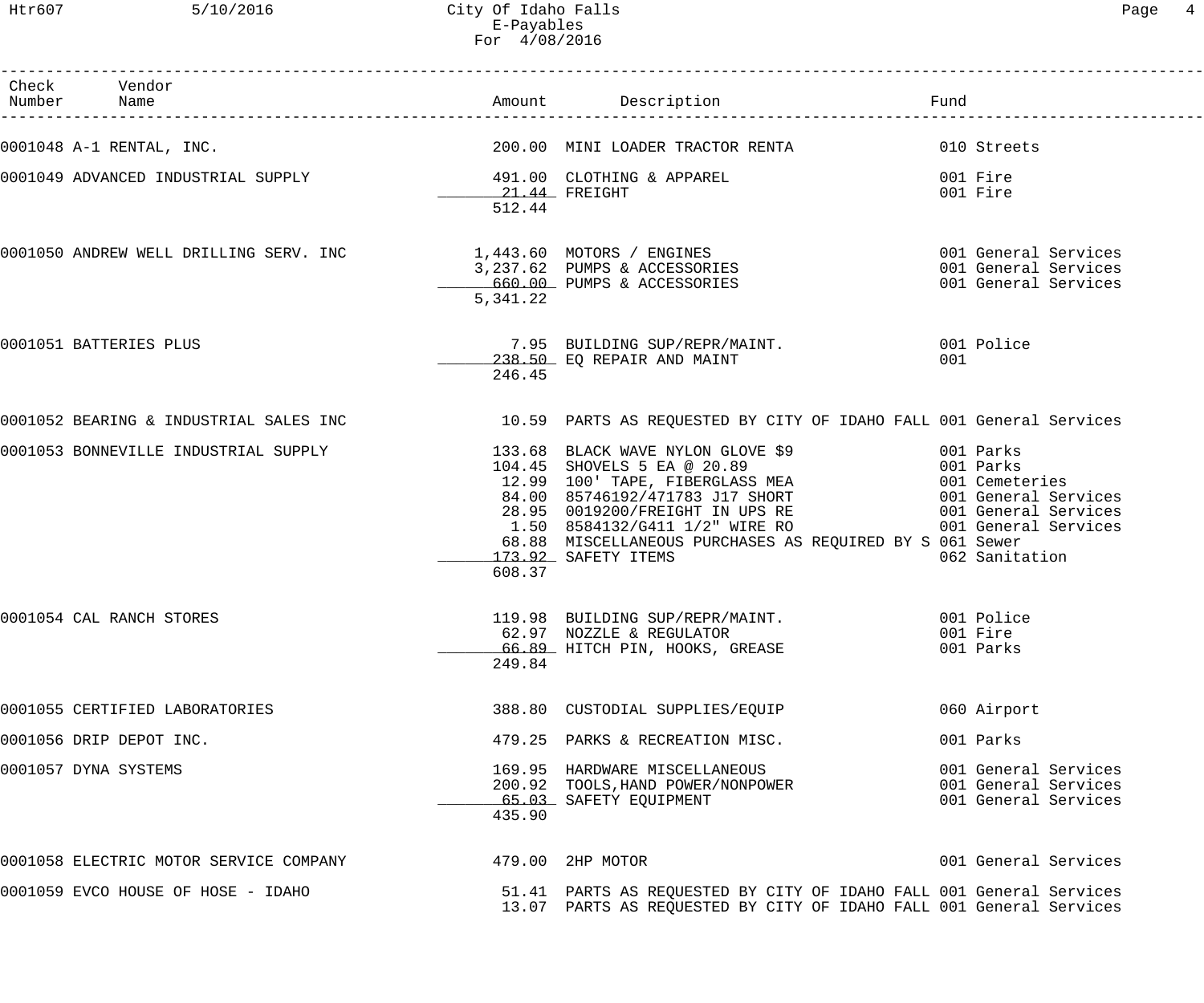| Check Vendor<br>Number Name            |          | Amount Description                                                                                                                                                                                                                                                                                                                                                                                                                                                                                                                                                                                                                                                                                                                                                                                                                                                                                                                                                                                                                                                                                                                                                                                                                                                               | Fund |                        |
|----------------------------------------|----------|----------------------------------------------------------------------------------------------------------------------------------------------------------------------------------------------------------------------------------------------------------------------------------------------------------------------------------------------------------------------------------------------------------------------------------------------------------------------------------------------------------------------------------------------------------------------------------------------------------------------------------------------------------------------------------------------------------------------------------------------------------------------------------------------------------------------------------------------------------------------------------------------------------------------------------------------------------------------------------------------------------------------------------------------------------------------------------------------------------------------------------------------------------------------------------------------------------------------------------------------------------------------------------|------|------------------------|
| 0001059 EVCO HOUSE OF HOSE - IDAHO     | 269.74   | 22.01 PARTS AS REQUESTED BY CITY OF IDAHO FALL 001 General Services<br>7.64 PARTS AS REQUESTED BY CITY OF IDAHO FALL 001 General Services<br>68.61 PARTS AS REQUESTED BY CITY OF IDAHO FALL 001 General Services<br>2.06 PARTS AS REQUESTED BY CITY OF IDAHO FALL 001 General Services<br>104.94 PARTS AS REQUESTED BY CITY OF IDAHO FALL 001 General Services                                                                                                                                                                                                                                                                                                                                                                                                                                                                                                                                                                                                                                                                                                                                                                                                                                                                                                                   |      |                        |
| 0001060 FALLS PLUMBING SUPPLY, INC.    | 2,138.55 | 221.00 MISC PIPE, FITTINGS, COUP 001 Parks<br>67.18 MISCELLANEOUS PLUMBING SUPPLIES FOR BLDG 001 General Services<br>738.47 MISCELLANEOUS PLUMBING SUPPLIES FOR BLDG 001 General Services<br>35.96 MISCELLANEOUS PLUMBING SUPPLIES FOR BLDG 001 General Services<br>75.10 MISCELLANEOUS PLUMBING SUPPLIES FOR BLDG 001 General Services<br>58.00 MISCELLANEOUS PLUMBING SUPPLIES FOR BLDG 001 General Services<br>26.67 MISCELLANEOUS PLUMBING SUPPLIES FOR BLDG 001 General Services<br>307.53 MISCELLANEOUS PLUMBING SUPPLIES FOR BLDG 001 General Services<br>81.00 MISCELLANEOUS PLUMBING SUPPLIES FOR BLDG 001 General Services<br>185.59 MISCELLANEOUS PLUMBING SUPPLIES FOR BLDG 001 General Services<br>46.25 MISCELLANEOUS PLUMBING SUPPLIES FOR BLDG 001 General Services<br>14.34 MISCELLANEOUS PLUMBING SUPPLIES FOR BLDG 001 General Services<br>64.64- MISCELLANEOUS PLUMBING SUPPLIES FOR BLDG 001 General Services<br>48.44 MISCELLANEOUS PLUMBING SUPPLIES FOR BLDG 001 General Services<br>102.76 MISCELLANEOUS PLUMBING SUPPLIES FOR BLDG 001 General Services<br>18.90 REPAIRS AND SUPPLIES AS REQUESTED BY FOR 001 Parks<br>1.56 REPAIRS AND SUPPLIES AS REQUESTED BY FOR 001 Parks<br>174.44 MISCELLANEOUS PLUMBING SUPPLIES FOR BLDG 001 General Services |      |                        |
| 0001061 FIRST STREET WELDING, INC.     |          | 55.36 PARTS AND MINOR SUBLET REPAIRS AS REQUES 001 General Services                                                                                                                                                                                                                                                                                                                                                                                                                                                                                                                                                                                                                                                                                                                                                                                                                                                                                                                                                                                                                                                                                                                                                                                                              |      |                        |
| 0001062 GEMPLER'S                      | 74.95    | 14.95 FREIGHT<br>60.00 SAFETY EQUIPMENT                                                                                                                                                                                                                                                                                                                                                                                                                                                                                                                                                                                                                                                                                                                                                                                                                                                                                                                                                                                                                                                                                                                                                                                                                                          |      | 001 Parks<br>001 Parks |
| 0001063 HENRY SCHEIN, INC.             | 3,048.35 | 2,523.80 PURCHASE OF DRUGS AND SUPPLIES FOR CITY 063 Ambulance<br>208.68 PURCHASE OF DRUGS AND SUPPLIES FOR CITY 063 Ambulance<br>50.98 PURCHASE OF DRUGS AND SUPPLIES FOR CITY 063 Ambulance<br>276.59 PURCHASE OF DRUGS AND SUPPLIES FOR CITY 063 Ambulance<br>28.98 PURCHASE OF DRUGS AND SUPPLIES FOR CITY 063 Ambulance<br>40.68 PURCHASE OF DRUGS AND SUPPLIES FOR CITY 063 Ambulance                                                                                                                                                                                                                                                                                                                                                                                                                                                                                                                                                                                                                                                                                                                                                                                                                                                                                      |      |                        |
| 0001064 HOEFLER & CO.                  |          | 4,777.50 PROMOTION ITEMS                                                                                                                                                                                                                                                                                                                                                                                                                                                                                                                                                                                                                                                                                                                                                                                                                                                                                                                                                                                                                                                                                                                                                                                                                                                         |      | 001 Non Departmental   |
| 0001065 IDAHO TRANSPORTATION DEPT-BOIS | 75.48    | 70.38 LICENSE PLATE RENEWALS, TRANSFERS AND NE 001 General Services<br>5.10 LICENSE PLATE RENEWALS, TRANSFERS AND NE 001 General Services                                                                                                                                                                                                                                                                                                                                                                                                                                                                                                                                                                                                                                                                                                                                                                                                                                                                                                                                                                                                                                                                                                                                        |      |                        |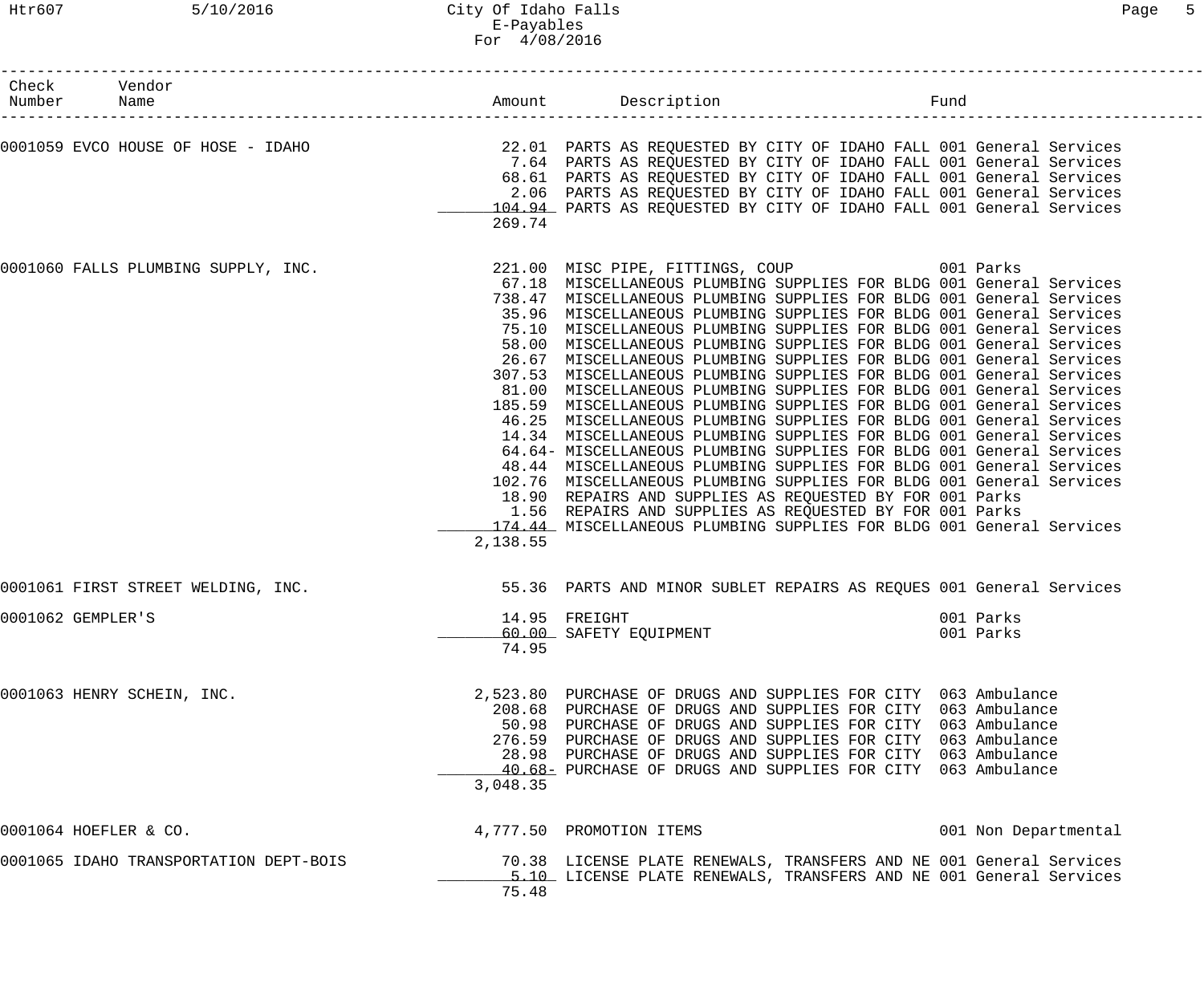| Htr607          | 5/10/2016                            | City Of Idaho Falls<br>E-Payables<br>For 4/08/2016 |                                                                                                                                                     |                                                              | 6<br>Page |
|-----------------|--------------------------------------|----------------------------------------------------|-----------------------------------------------------------------------------------------------------------------------------------------------------|--------------------------------------------------------------|-----------|
| Check<br>Number | Vendor<br>Name                       | Amount                                             | Description                                                                                                                                         | Fund                                                         |           |
|                 | 0001066 JIM'S TROPHY ROOM            |                                                    | 202.50 PLAQUES FOR AWARDS CEREMO                                                                                                                    | 001 Fire                                                     |           |
|                 | 0001067 KENWORTH SALES COMPANY, INC. |                                                    | 36.91 PARTS AS REQUESTED BY CITY OF IDAHO FALL 001 General Services                                                                                 |                                                              |           |
|                 | 0001068 L.N. CURTIS & SONS           | 160.00<br>4,838.40                                 | SPANCER WRENCHES (10)<br>160.00 SPANCER WRENCHES (10) 001 Fire<br>1,745.60 FIRE PROTECT EQ/SUP/MAINT 001 Fire<br>2,932.80 FIRE PROTECT EQ/SUP/MAINT | 001 Fire<br>001 Fire                                         |           |
|                 | 0001069 LAW ENFORCEMENT SUPPLY, INC. | 13.31 FREIGHT<br>253.31                            | 001 Police<br>240.00 BUILDING SUP/REPR/MAINT.                                                                                                       | 001 Police                                                   |           |
|                 | 0001070 METROQUIP, INC.              | 67.14                                              | 52.48 PARTS AS REQUESTED BY CITY OF IDAHO FALL 001 General Services<br>14.66 PARTS AS REQUESTED BY CITY OF IDAHO FALL 001 General Services          |                                                              |           |
|                 | 0001071 NEW PIG CORPORATION          |                                                    | 897.87 ELEC/IF POWER                                                                                                                                | 064 Electric                                                 |           |
|                 | 0001072 PEAK-RYZEX, INC.             |                                                    | 643.87 MAINTENANCE CONTRACT-EQ                                                                                                                      | 001 Data Processing                                          |           |
|                 | 0001073 PEST CONTROL SERVICES, INC.  |                                                    | 52.50 MONTHLY PEST CONTROL SERVICES FOR AQUATI 011 Recreation                                                                                       |                                                              |           |
|                 | 0001074 POSITIVE PROMOTIONS INC.     | 132.30                                             | 15.95 FREIGHT<br>116.35 PROMOTION ITEMS                                                                                                             | 001 Police<br>001 Police                                     |           |
|                 | 0001075 PRAXAIR DISTRIBUTION, INC.   |                                                    | 35.39 WELDING SUPPLIES                                                                                                                              | 010 Streets                                                  |           |
|                 | 0001076 RESPOND FIRST AID SYSTEMS    | 310.36                                             | 31.62 SAFETY EQUIPMENT<br>91.28 SAFETY EQUIPMENT<br>83.78 SAFETY EQUIPMENT<br>103.68 SAFETY EQUIPMENT                                               | 064 Electric<br>064 Electric<br>064 Electric<br>064 Electric |           |
|                 |                                      |                                                    |                                                                                                                                                     |                                                              |           |

| 0001077 SHRED-IT USA LLC               |        | 63.94 SHREDDING SERVICES FOR THE IDAHO FALLS P 001 Police                                                                                                                                                                                                                                                                                                        |
|----------------------------------------|--------|------------------------------------------------------------------------------------------------------------------------------------------------------------------------------------------------------------------------------------------------------------------------------------------------------------------------------------------------------------------|
| 0001078 SOUTHWESTERN EQUIPMENT COMPANY |        | 142.50 EQ REPAIR AND MAINT<br>001                                                                                                                                                                                                                                                                                                                                |
| 0001079 STAN'S PAINT CLINIC, INC.      | 297.48 | 96.73 MISCELLANEOUS PAINT SUPPLIES FOR BLDG MA 001 General Services<br>17.12 MISCELLANEOUS PAINT SUPPLIES FOR BLDG MA 001 General Services<br>32.35 MISCELLANEOUS PAINT SUPPLIES FOR BLDG MA 001 General Services<br>11.45 MISCELLANEOUS PAINT SUPPLIES FOR BLDG MA 001 General Services<br>139.83 MISCELLANEOUS PAINT SUPPLIES FOR BLDG MA 001 General Services |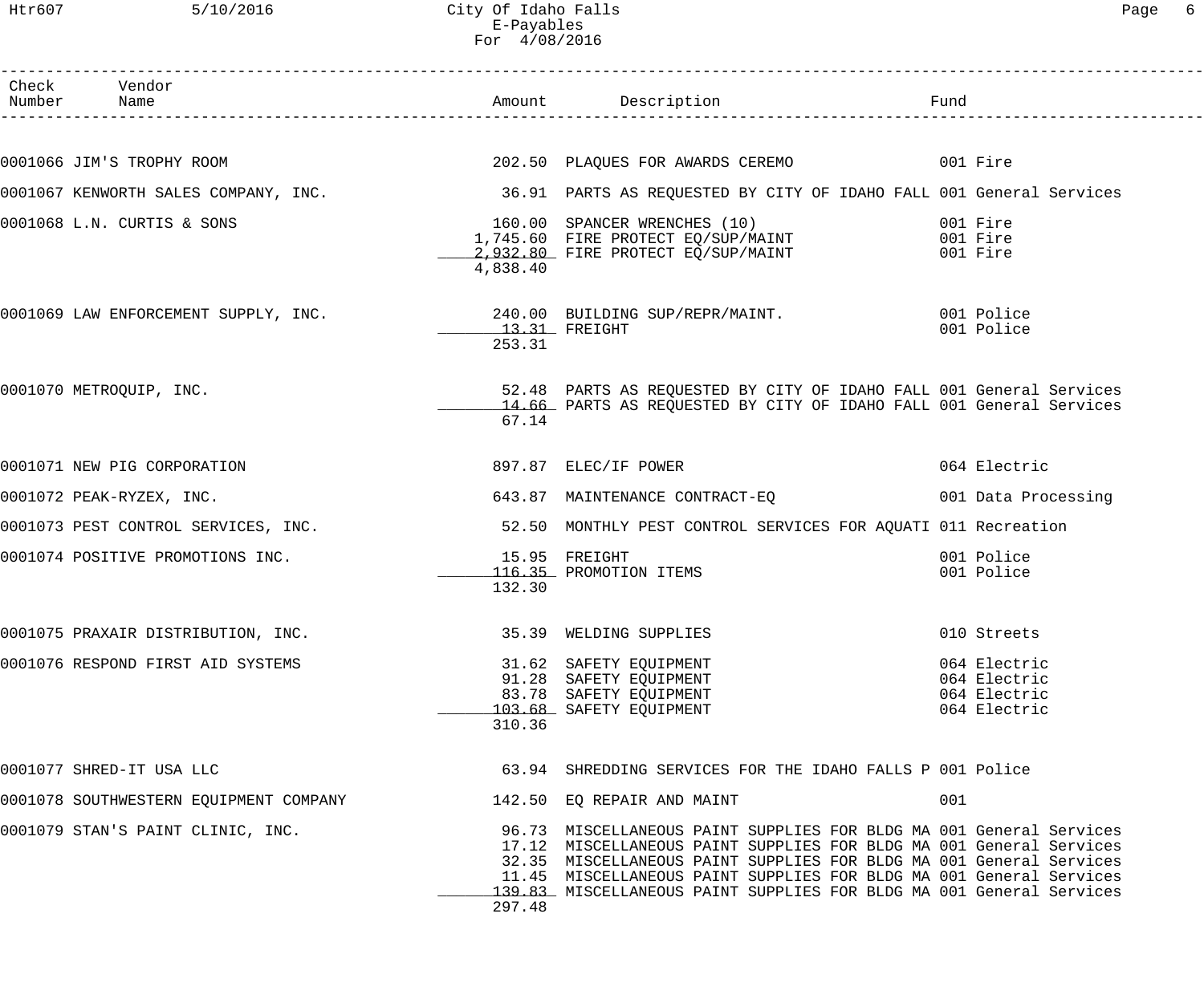Htr607 5/10/2016 City Of Idaho Falls Page 7 E-Payables For 4/08/2016

| Check<br>Number | Vendor<br>Name                        | Amount             | Description                                                                                                                                 | Fund |                            |
|-----------------|---------------------------------------|--------------------|---------------------------------------------------------------------------------------------------------------------------------------------|------|----------------------------|
|                 |                                       |                    |                                                                                                                                             |      |                            |
|                 | 0001080 TETON CLINICAL PHARMACY, INC. |                    | 110.44 PURCHASE OF DRUGS AND SUPPLIES FOR CITY 063 Ambulance                                                                                |      |                            |
|                 | 0001081 TURF EQUIP & IRRIGATION, INC. | 176.61             | 163.80 TURF DC PARTS AS REQUESTED BY CITY OF IF 001 General Services<br>12.81 TURF DC PARTS AS REQUESTED BY CITY OF IF 001 General Services |      |                            |
|                 | 0001082 WESTERN STATES RENTAL STORE   |                    | 5.90 PARTS AS REQUESTED BY CITY OF IDAHO FALL 001 General Services                                                                          |      |                            |
|                 | 0001083 WILBUR-ELLIS COMPANY          |                    | 681.00 FERTILIZER/SOIL CONDITION                                                                                                            |      | 001 Parks                  |
|                 | 0001084 4IMPRINT, INC.                | 337.37<br>5,057.31 | FREIGHT<br>4,719.94 PROMOTION ITEMS                                                                                                         |      | 012 Library<br>012 Library |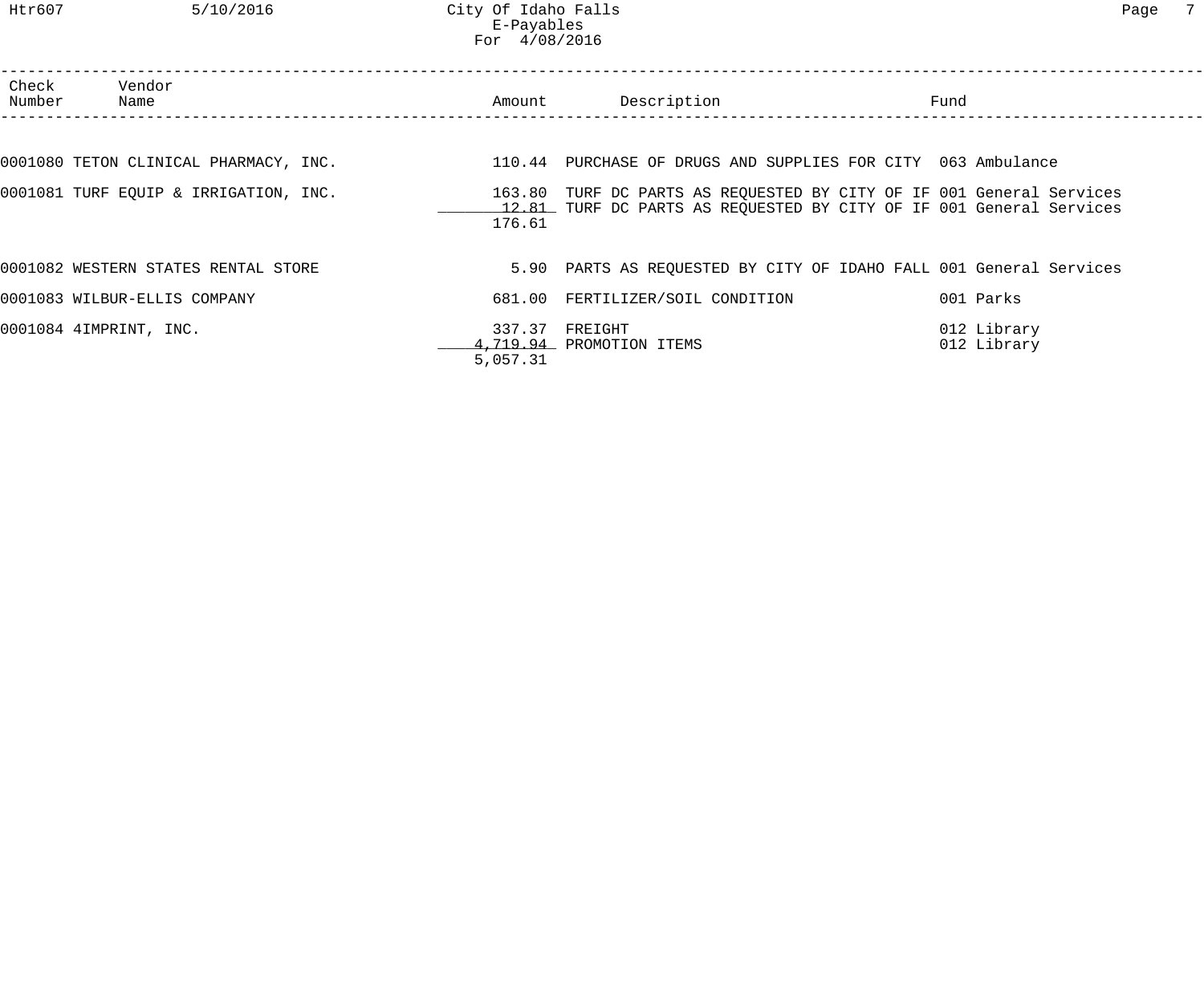| Check Vendor                                                                                                                                                                                                                                |          |                                                                                                                                                                                                                                                                                                                                                                                                                                       |     |                                     |
|---------------------------------------------------------------------------------------------------------------------------------------------------------------------------------------------------------------------------------------------|----------|---------------------------------------------------------------------------------------------------------------------------------------------------------------------------------------------------------------------------------------------------------------------------------------------------------------------------------------------------------------------------------------------------------------------------------------|-----|-------------------------------------|
| 0001085 AMERICAN DIVERSITY BUSINESS 60 1997 562.00 PRINTING                                                                                                                                                                                 |          |                                                                                                                                                                                                                                                                                                                                                                                                                                       |     | 001 Finance                         |
| 0001086 BEARING & INDUSTRIAL SALES INC 119.64 BEARINGS AND PULLEYS                                                                                                                                                                          |          |                                                                                                                                                                                                                                                                                                                                                                                                                                       |     | 001 General Services                |
| 0001087 BONNEVILLE INDUSTRIAL SUPPLY<br>12.10 HARDWARE MISCELLANEOUS<br>20.74 HARDWARE MISCELLANEOUS<br>20.74 HARDWARE MISCELLANEOUS<br>20.74 HARDWARE MISCELLANEOUS<br>25.67 HARDWARE MISCELLANEOUS<br>25.67 HARDWARE MISCELLANEOUS<br>264 | 223.22   |                                                                                                                                                                                                                                                                                                                                                                                                                                       |     |                                     |
| 0001088 CAL RANCH STORES                                                                                                                                                                                                                    | 1,178.62 | 4.18 MISCELLANEOUS SUPPLIES AS REQUESTED BY P 001 Parks<br>12.98 MISCELLANEOUS SUPPLIES AS REQUESTED BY P 001 Parks<br>639.92 PARKS & RECREATION MISC. 001 Parks<br>9.99 MISCELLANEOUS SUPPLIES AS REQUESTED BY P 001 Parks<br>117.14 PAINT ENAM GLS BLACK<br>129.99 CELIN GMOUNT HEATER 5000W<br>129.98 HOSE - 50', 2 EA @ \$64.99 001 Parks<br>34.98 MINERAL OIL, LEAD LINE. 001 Parks<br>99.46 PAINT RUSTIC ENAML, PT TH 001 Parks |     |                                     |
| 0001089 CHEMSEARCH                                                                                                                                                                                                                          |          | 717.00 CUSTODIAL SUPPLIES/EQUIP 060 Airport                                                                                                                                                                                                                                                                                                                                                                                           |     |                                     |
| 0001090 CULLIGAN WATER CONDITIONING                                                                                                                                                                                                         | 310.00   | 17.00 WATER SOFTENER RENTAL AND SALT FOR THE Z 001 Parks<br>39.00 WATER SOFTENER RENTAL FOR CEMETERY DEPAR 001 Cemeteries<br>52.00 WATER SOFTENER RENTAL AT THE RECREATION 011 Recreation<br>20.00 WATER SOFTENER RENTAL FOR SAND CREEK GOL 018 Golf Courses<br>182.00 RENTAL OF REVERSE OSMOSIS AND SOFTENER S 061 Sewer                                                                                                             |     |                                     |
| 0001091 DYNA SYSTEMS                                                                                                                                                                                                                        |          | 483.39 AIRPORT MAINTENANCE                                                                                                                                                                                                                                                                                                                                                                                                            |     | 060 Airport                         |
| 0001092 EDGE CONSTRUCTION SUPPLY, INC.                                                                                                                                                                                                      |          | 864.00 OPTICAL EQUIP & SUPPLIES                                                                                                                                                                                                                                                                                                                                                                                                       | 001 |                                     |
| 0001093 EVCO HOUSE OF HOSE - IDAHO                                                                                                                                                                                                          | 180.72   | 86.72 GREEASE GUN, COUPLER BLIS<br>94.00 HOSE SHANK, BUSHINGS, NIP                                                                                                                                                                                                                                                                                                                                                                    |     | 001 Parks<br>001 Parks              |
| 0001094 FALLS PLUMBING SUPPLY, INC.                                                                                                                                                                                                         |          | 497.40 REPAIRS AND SUPPLIES AS REQUESTED BY CEM 001 Cemeteries<br>21.32 REPAIRS AND SUPPLIES AS REQUESTED BY PAR 001 Parks<br>309.17 #350 DOUBLE CHECK VALVE<br>29.24 2 GALV 90 ELBOW<br>21.07 2 GALV TEE                                                                                                                                                                                                                             |     | 061 Water<br>061 Water<br>061 Water |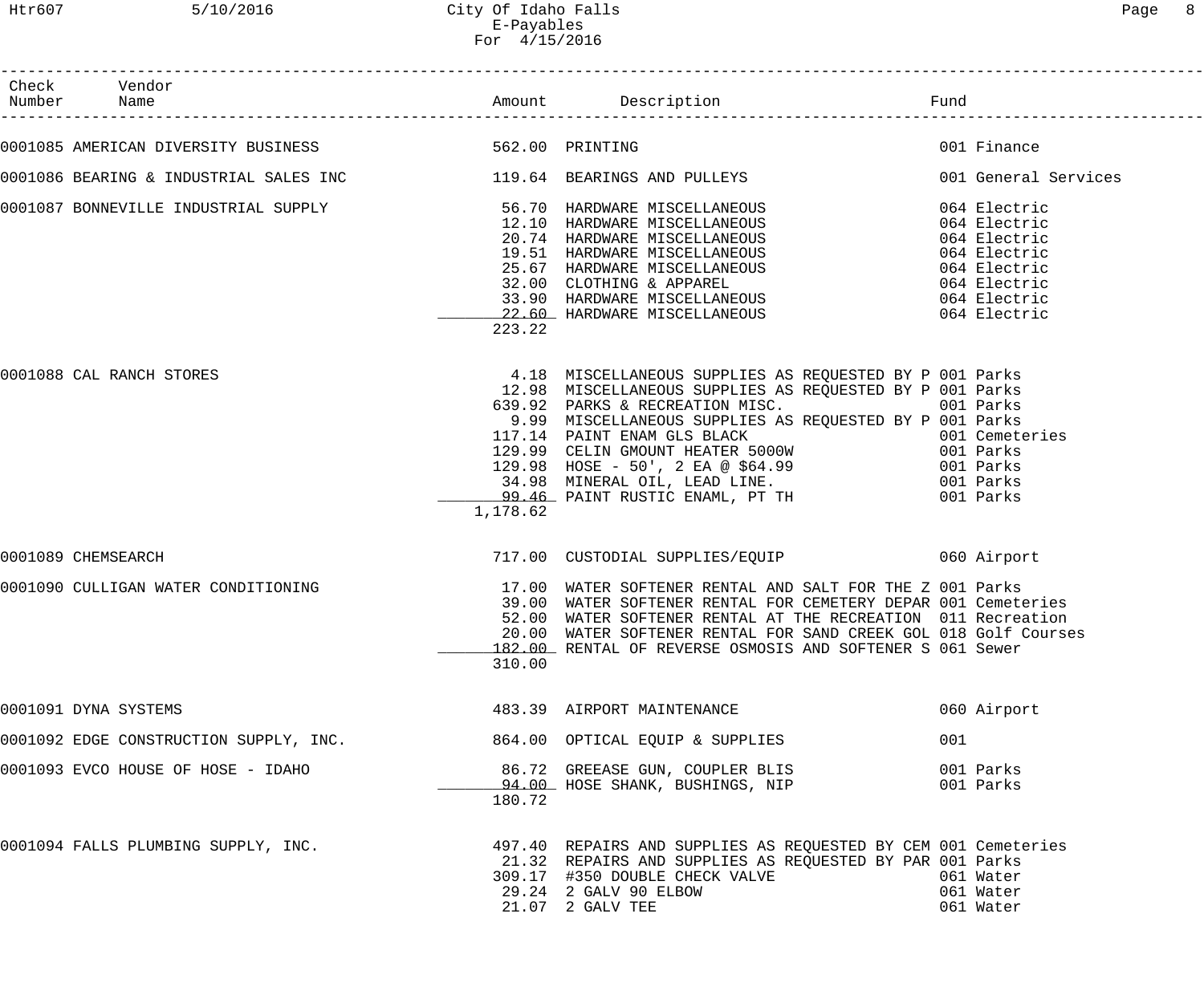| Check Vendor<br>Number Name               |          |                                                                                                                                                                                                                                                                                                                                                                                   |                                                                                                                                                                                                                                                |
|-------------------------------------------|----------|-----------------------------------------------------------------------------------------------------------------------------------------------------------------------------------------------------------------------------------------------------------------------------------------------------------------------------------------------------------------------------------|------------------------------------------------------------------------------------------------------------------------------------------------------------------------------------------------------------------------------------------------|
|                                           | 887.82   | 0001094 FALLS PLUMBING SUPPLY, INC. 22.02 2X1 GALV HEX BUSHING                                                                                                                                                                                                                                                                                                                    | 061 Water                                                                                                                                                                                                                                      |
|                                           |          | 0001095 FRED PRYOR SEMINARS 318.00 TRAINING-PERSONNEL                                                                                                                                                                                                                                                                                                                             | 001 Public Works Engineering                                                                                                                                                                                                                   |
| 0001096 FULTON THERMAL CORP               | 1,545.51 | 1,500.00 ELEMENTS. MISC PARTS<br>45.51 ELEMENTS. MISC PARTS                                                                                                                                                                                                                                                                                                                       | 064 Electric<br>064 Electric                                                                                                                                                                                                                   |
|                                           |          | 0001097 HANSON JANITORIAL SUPPLY, INC. 149.18 CUSTODIAL SUPPLIES/EQUIP                                                                                                                                                                                                                                                                                                            | 060 Airport                                                                                                                                                                                                                                    |
| 0001098 HENRY SCHEIN, INC.                | 1,952.12 | 62.59 PURCHASE OF DRUGS AND SUPPLIES FOR CITY 063 Ambulance<br>1,216.34 PURCHASE OF DRUGS AND SUPPLIES FOR CITY 063 Ambulance<br>673.19 PURCHASE OF DRUGS AND SUPPLIES FOR CITY 063 Ambulance                                                                                                                                                                                     |                                                                                                                                                                                                                                                |
|                                           | 1,586.07 | 0001099 IDAHO BUSINESS SYSTEMS, INC.<br>$67.00$ MAINTENANCE CONTRACT-EQ<br>$67.00$ MAINTENANCE CONTRACT-EQ<br>$7.00$ MAINTENANCE CONTRACT-EQ<br>$67.00$ MAINTENANCE CONTRACT-EQ<br>$67.00$ MAINTENANCE CONTRACT-EQ<br>$67.00$ MAINTENANCE<br>81.00 MAINTENANCE CONTRACT-EQ                                                                                                        | 001 Cemeteries<br>001 Parks<br>001 Police<br>001 General Services<br>001 General Services<br>001 General Services<br>001 General Services<br>001 Non Departmental<br>001 Fire<br>001 Parks<br>061 Sewer<br>061 Sewer<br>061 Sewer<br>061 Water |
| 0001100 INDUSTRIAL HOSE & FITTINGS INC    | 243.99   | 5.33 REPAIRS AND SUPPLIES AS REQUESTED BY FOR 001 Parks<br>6.08 REPAIRS AND SUPPLIES AS REQUESTED BY FOR 001 Parks<br>232.58 FITTINGS FOR TAMPER REPAI                                                                                                                                                                                                                            | 064 Electric                                                                                                                                                                                                                                   |
| 0001101 JOHNSTONE SUPPLY, IDAHO FALLS DBA | 284.93   | 6.30 MISCELLANEOUS REPAIR PARTS REQUESTED BY 001 General Services<br>4.72 MISCELLANEOUS REPAIR PARTS REQUESTED BY 001 General Services<br>6.07 MISCELLANEOUS REPAIR PARTS REQUESTED BY 001 General Services<br>191.25 MISCELLANEOUS REPAIR PARTS REQUESTED BY 001 General Services<br>54.55 MISCELLANEOUS REPAIR PARTS REQUESTED BY 001 General Services<br>22.04 NO.67 AUTO-VENT | 061 Sewer                                                                                                                                                                                                                                      |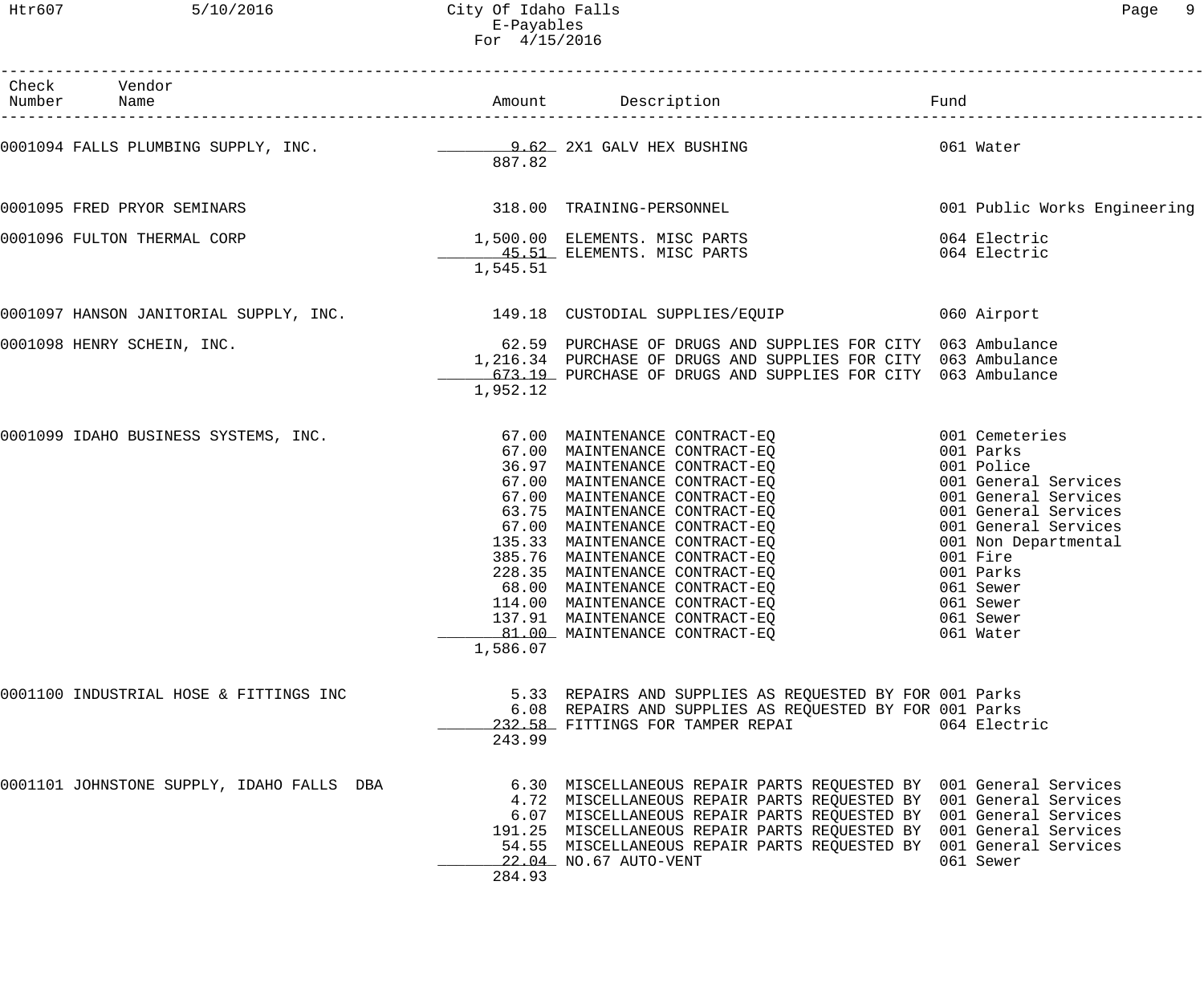## Htr607 5/10/2016 City Of Idaho Falls Page 10 E-Payables For 4/15/2016

| Check Vendor                    |          |                                                                                                                                           |                                              |
|---------------------------------|----------|-------------------------------------------------------------------------------------------------------------------------------------------|----------------------------------------------|
| Number Name                     |          |                                                                                                                                           |                                              |
|                                 | 317.51   | 79.78 HARDWARE MISCELLANEOUS<br>26.70 HARDWARE MISCELLANEOUS<br>23.92 HARDWARE MISCELLANEOUS 064 Electric<br>22.75 HARDWARE MISCELLANEOUS | 064 Electric<br>064 Electric<br>064 Electric |
|                                 |          | 0001103 PEST CONTROL SERVICES, INC. 1,050.00 PEST CONTROL SERVICE AS REQUESTED BY BLD 001 General Services                                |                                              |
|                                 |          |                                                                                                                                           | 001 Police                                   |
|                                 |          | 0001105 ROCKY MOUNTAIN BOILER, INC. 40 1997 1998 187.75 REPAIR TO BOILER-WEBSTER                                                          | 061 Sewer                                    |
|                                 |          | 0001106 SCHINDLER ELEVATOR CORPORATION 2,563.92 MAINTENANCE CONTRACT-EQ 060 Airport                                                       |                                              |
| 0001107 SPRAGUE PEST SOLUTIONS  |          | 165.00 PEST CONTROL SERVICES AS REQUESTED BY TH 001 Parks                                                                                 |                                              |
| 0001108 WACKERLI AUTO CENTER    |          | 47.15 PARTS AS REQUESTED BY CITY OF IDAHO FALL 001 General Services                                                                       |                                              |
| 0001109 WILBUR-ELLIS COMPANY    |          | 800.00 FUNGICIDES, HERBICIDES AND INSECTICIDES 001 Parks                                                                                  |                                              |
| 0001110 WINFIELD SOLUTIONS, LLC |          | 552.00 FERTILIZER/SOIL CONDITION                                                                                                          | 018 Golf Courses                             |
| 0001111 YOST, INC.              | 1,296.00 | 648.00 MAINTENANCE CONTRACT-EQ<br>648.00 MAINTENANCE CONTRACT-EO                                                                          | 012 Library<br>012 Library                   |
| 0001112 ZIP PRINT               | 1,332.88 | 1,133.50 PROFESSIONAL/PERSONAL SRV 001 Finance<br>199.38 PROFESSIONAL/PERSONAL SRV                                                        | 001 Finance                                  |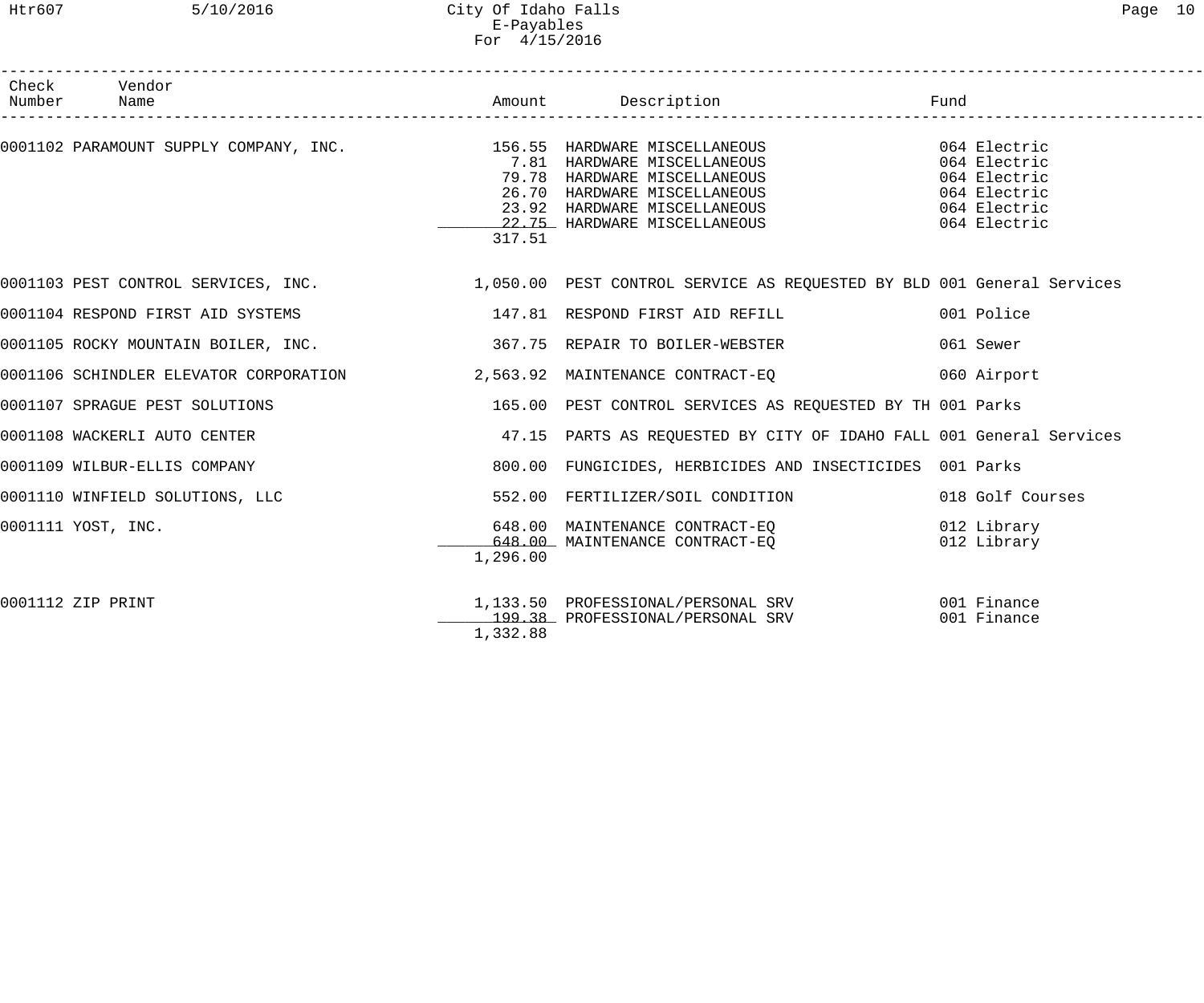| Check Vendor<br>Number Name                                        |          |                                                                                                                                                                                                                                                                                                                                                               | Fund                         |
|--------------------------------------------------------------------|----------|---------------------------------------------------------------------------------------------------------------------------------------------------------------------------------------------------------------------------------------------------------------------------------------------------------------------------------------------------------------|------------------------------|
|                                                                    |          | 0001113 A-1 RENTAL, INC. THE SALE RESOURCE TO A SERVICE FOR SAND CREEK GOLF 018 Golf Courses                                                                                                                                                                                                                                                                  |                              |
| 0001114 BATTERIES PLUS                                             |          | 95.95 PARTS AS REQUESTED BY CITY OF IDAHO FALL 001 General Services                                                                                                                                                                                                                                                                                           |                              |
|                                                                    |          | 0001115 BEARING & INDUSTRIAL SALES INC 4.96 PARTS AS REQUESTED BY CITY OF IDAHO FALL 001 General Services                                                                                                                                                                                                                                                     |                              |
| 0001116 BONNEVILLE INDUSTRIAL SUPPLY                               | 413.35   |                                                                                                                                                                                                                                                                                                                                                               |                              |
|                                                                    |          |                                                                                                                                                                                                                                                                                                                                                               |                              |
| 0001117 CALI BAMBOO                                                |          | 372.54 PARKS & RECREATION MISC.                                                                                                                                                                                                                                                                                                                               | 001 Parks                    |
|                                                                    | 4,063.75 | 0001118 CLASSIC TRUCK COLLISION CENTER 3,770.75 ACCIDENT REPAIRS, FLEET 601 General Services<br>293.00 PARTS AND MINOR SUBLET REPAIRS AS REQUES 001 General Services                                                                                                                                                                                          |                              |
|                                                                    |          | 0001119 ELECTRIC MOTOR SERVICE COMPANY 129.00 PUMP REPAIRS AS REQUESTED BY THE SEWER D 061 Sewer                                                                                                                                                                                                                                                              |                              |
| 0001120 EVCO HOUSE OF HOSE - IDAHO                                 | 78.16    | 5.28 PARTS AS REQUESTED BY CITY OF IDAHO FALL 001 General Services<br>14.83 PARTS AS REQUESTED BY CITY OF IDAHO FALL 001 General Services<br>33.43 PARTS AS REQUESTED BY CITY OF IDAHO FALL 001 General Services<br>29.77 PARTS AS REQUESTED BY CITY OF IDAHO FALL 001 General Services<br>1.15 PARTS AS REQUESTED BY CITY OF IDAHO FALL 001 General Services |                              |
| 0001121 FALLS PLUMBING SUPPLY, INC. 307.80 PLUMBING EQUIP/SUPPLIES |          |                                                                                                                                                                                                                                                                                                                                                               | 001 Parks                    |
| 0001122 IDAHO BUSINESS SYSTEMS, INC.                               | 550.00   | 440.00 MACHINE ID NO.: SAMSUNG 1 001 Planning & Building<br>110.00 MTL-P206A SAMSUNG 5935FN                                                                                                                                                                                                                                                                   | 001 Finance                  |
| 0001123 INDUSTRIAL HOSE & FITTINGS INC                             |          | 11.43 PARTS AS REQUESTED BY CITY OF IDAHO FALL 001 General Services                                                                                                                                                                                                                                                                                           |                              |
| 0001124 INVARION, INC.                                             |          | 375.00 COMPUTERS, DP/WORD PROC.                                                                                                                                                                                                                                                                                                                               | 001 Public Works Engineering |
| 0001125 KENWORTH SALES COMPANY, INC.                               | 393.03   | 369.32 PARTS AS REQUESTED BY CITY OF IDAHO FALL 001 General Services<br>15.00 PARTS AS REQUESTED BY CITY OF IDAHO FALL 001 General Services<br>8.71 PARTS AS REQUESTED BY CITY OF IDAHO FALL 001 General Services                                                                                                                                             |                              |
| 0001126 METROQUIP, INC.                                            | 98.48    | 57.73 PARTS AS REQUESTED BY CITY OF IDAHO FALL 001 General Services<br>10.30 PARTS AS REQUESTED BY CITY OF IDAHO FALL 001 General Services<br>20.55 PARTS AS REQUESTED BY CITY OF IDAHO FALL 001 General Services<br>9.90 PARTS AS REQUESTED BY CITY OF IDAHO FALL 001 General Services                                                                       |                              |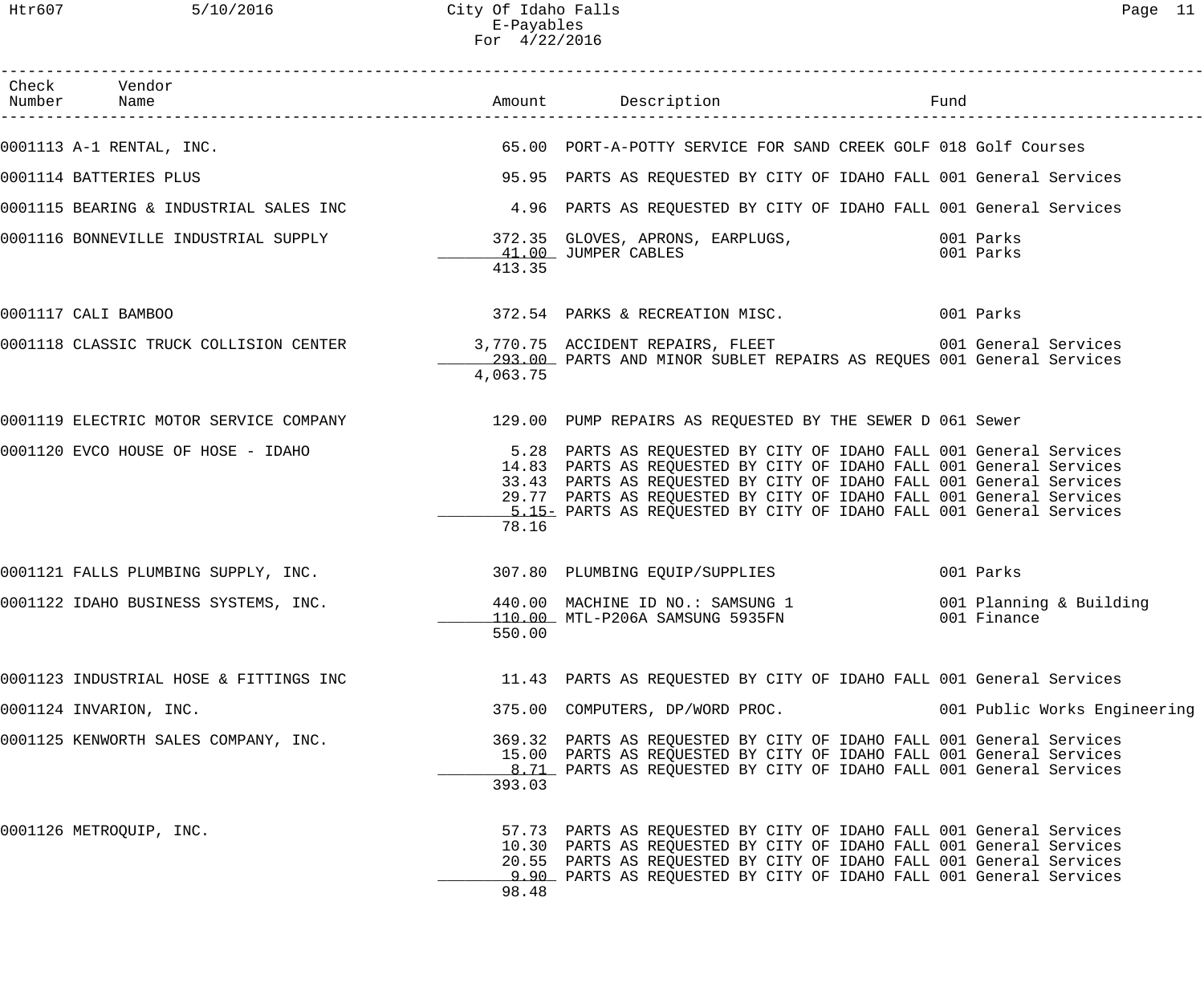| Number | Check Vendor<br>Name                                          |                  |                                                                                                              | Fund                       |
|--------|---------------------------------------------------------------|------------------|--------------------------------------------------------------------------------------------------------------|----------------------------|
|        |                                                               |                  |                                                                                                              |                            |
|        |                                                               |                  |                                                                                                              |                            |
|        |                                                               |                  | 68.38 VETERINARY SUPPLIES FOR TAUTPHAUS PARK Z 001 Parks                                                     |                            |
|        |                                                               | 43.38            | VETERINARY SUPPLIES FOR TAUTPHAUS PARK Z 001 Parks                                                           |                            |
|        |                                                               | 35.76            | VETERINARY SUPPLIES FOR TAUTPHAUS PARK Z 001 Parks                                                           |                            |
|        |                                                               | 79.67            | VETERINARY SUPPLIES FOR TAUTPHAUS PARK Z 001 Parks                                                           |                            |
|        |                                                               |                  | 90.16 VETERINARY SUPPLIES FOR TAUTPHAUS PARK Z 001 Parks                                                     |                            |
|        |                                                               |                  | 451.76 VACCINES FOR IDAHO FALLS SHELTER ANIMALS 001 Police                                                   |                            |
|        |                                                               | 858.13           |                                                                                                              |                            |
|        | 0001128 OMNI SECURITY SYSTEMS, INC. 75.00 AIRPORT MAINTENANCE |                  |                                                                                                              | 060 Airport                |
|        |                                                               |                  |                                                                                                              |                            |
|        | 0001129 ORIENTAL TRADING COMPANY, INC.                        | 193.70 FREIGHT   | 193.70 FREIGHT<br>1,936.98 PROMOTION ITEMS                                                                   | 012 Library<br>012 Library |
|        |                                                               | 2,130.68         |                                                                                                              |                            |
|        |                                                               |                  |                                                                                                              |                            |
|        | 0001130 OVERDRIVE, INC.                                       |                  | 126.24 PURCHASE OF MATERIALS FOR THE I.F. PUBLI 012 Library                                                  |                            |
|        |                                                               |                  | 32.98 PURCHASE OF MATERIALS FOR THE I.F. PUBLI 012 Library                                                   |                            |
|        |                                                               |                  | 176.99 PURCHASE OF MATERIALS FOR THE I.F. PUBLI 012 Library                                                  |                            |
|        |                                                               |                  | 84.00 PURCHASE OF MATERIALS FOR THE I.F. PUBLI 012 Library                                                   |                            |
|        |                                                               | 14.99            | PURCHASE OF MATERIALS FOR THE I.F. PUBLI 012 Library                                                         |                            |
|        |                                                               |                  | 104.00 PURCHASE OF MATERIALS FOR THE I.F. PUBLI 012 Library                                                  |                            |
|        |                                                               |                  | 3,963.78 PURCHASE OF MATERIALS FOR THE I.F. PUBLI 012 Library                                                |                            |
|        |                                                               |                  | 6,000.00 PURCHASE OF MATERIALS FOR THE I.F. PUBLI 012 Library                                                |                            |
|        |                                                               |                  | 3,403.15 PURCHASE OF MATERIALS FOR THE I.F. PUBLI 012 Library                                                |                            |
|        |                                                               | 48.94            | PURCHASE OF MATERIALS FOR THE I.F. PUBLI 012 Library                                                         |                            |
|        |                                                               | 60.00<br>27.00   | PURCHASE OF MATERIALS FOR THE I.F. PUBLI 012 Library<br>PURCHASE OF MATERIALS FOR THE I.F. PUBLI 012 Library |                            |
|        |                                                               |                  | 180.00 PURCHASE OF MATERIALS FOR THE I.F. PUBLI 012 Library                                                  |                            |
|        |                                                               |                  | 608.42 PURCHASE OF MATERIALS FOR THE I.F. PUBLI 012 Library                                                  |                            |
|        |                                                               | 11.99            | PURCHASE OF MATERIALS FOR THE I.F. PUBLI 012 Library                                                         |                            |
|        |                                                               | 129.00           | PURCHASE OF MATERIALS FOR THE I.F. PUBLI 012 Library                                                         |                            |
|        |                                                               | 284.75           | PURCHASE OF MATERIALS FOR THE I.F. PUBLI 012 Library                                                         |                            |
|        |                                                               | 21.01            | PURCHASE OF MATERIALS FOR THE I.F. PUBLI 012 Library                                                         |                            |
|        |                                                               | 22.95            | PURCHASE OF MATERIALS FOR THE I.F. PUBLI 012 Library                                                         |                            |
|        |                                                               | 14.99            | PURCHASE OF MATERIALS FOR THE I.F. PUBLI 012 Library                                                         |                            |
|        |                                                               | 75.00            | PURCHASE OF MATERIALS FOR THE I.F. PUBLI 012 Library                                                         |                            |
|        |                                                               | 25.98            | PURCHASE OF MATERIALS FOR THE I.F. PUBLI 012 Library                                                         |                            |
|        |                                                               | 12,490.51        | PURCHASE OF MATERIALS FOR THE I.F. PUBLI 012 Library                                                         |                            |
|        |                                                               | 1,446.82         | PURCHASE OF MATERIALS FOR THE I.F. PUBLI 012 Library                                                         |                            |
|        |                                                               | 293.40           | PURCHASE OF MATERIALS FOR THE I.F. PUBLI 012 Library                                                         |                            |
|        |                                                               | 252.00           | PURCHASE OF MATERIALS FOR THE I.F. PUBLI 012 Library                                                         |                            |
|        |                                                               | 176.90<br>177.97 | PURCHASE OF MATERIALS FOR THE I.F. PUBLI 012 Library                                                         |                            |
|        |                                                               | 142.87           | PURCHASE OF MATERIALS FOR THE I.F. PUBLI 012 Library<br>PURCHASE OF MATERIALS FOR THE I.F. PUBLI 012 Library |                            |
|        |                                                               | 104.00           | PURCHASE OF MATERIALS FOR THE I.F. PUBLI 012 Library                                                         |                            |
|        |                                                               | 26.99            | PURCHASE OF MATERIALS FOR THE I.F. PUBLI 012 Library                                                         |                            |
|        |                                                               | 148.99           | PURCHASE OF MATERIALS FOR THE I.F. PUBLI 012 Library                                                         |                            |
|        |                                                               | 107.37           | PURCHASE OF MATERIALS FOR THE I.F. PUBLI 012 Library                                                         |                            |
|        |                                                               |                  |                                                                                                              |                            |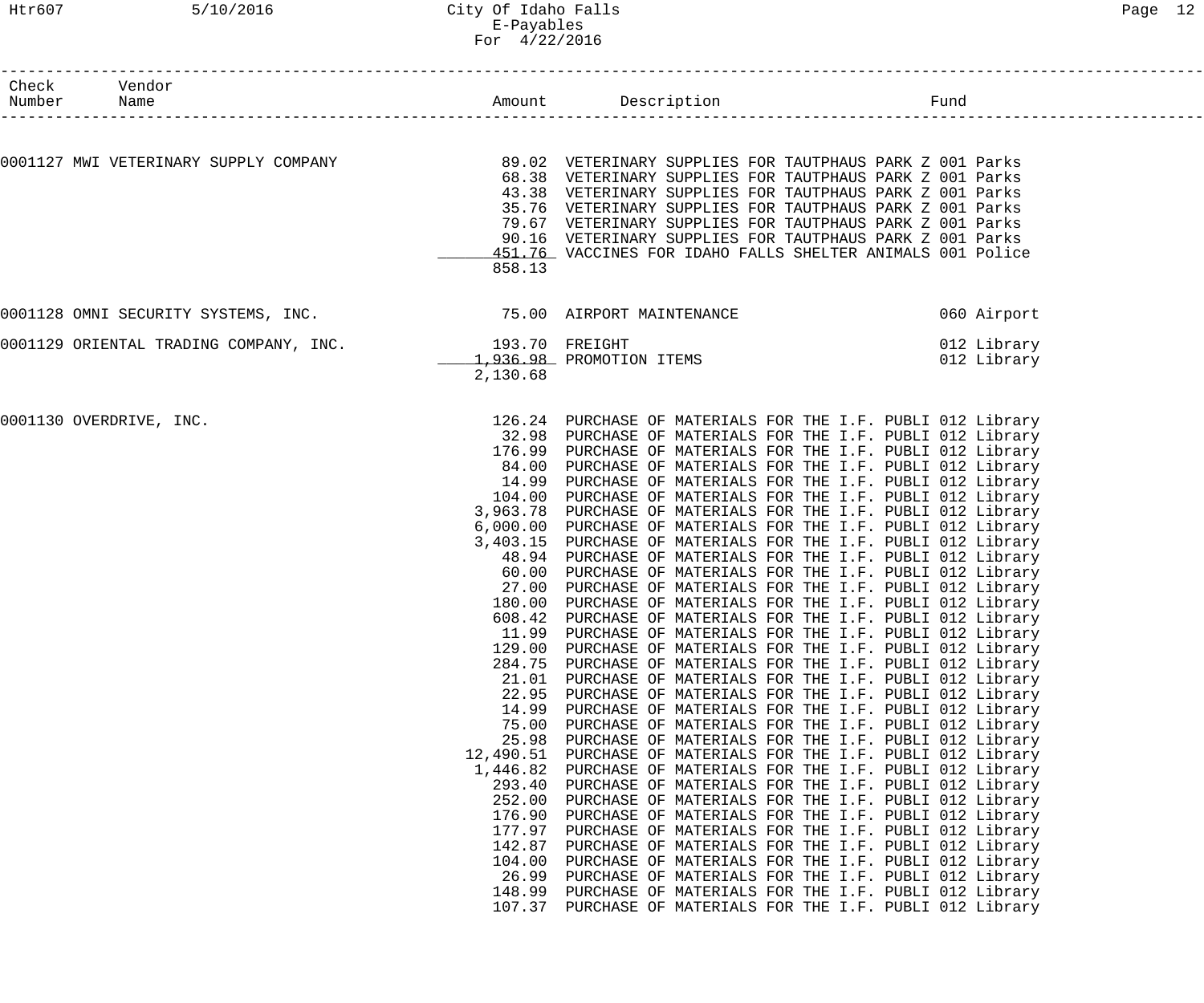| Check Vendor<br>Number Name                                          |                                                        |                                                                                                                                                                                                                                                                                                                                                                                                                                                                                                                |                                                                                                     |
|----------------------------------------------------------------------|--------------------------------------------------------|----------------------------------------------------------------------------------------------------------------------------------------------------------------------------------------------------------------------------------------------------------------------------------------------------------------------------------------------------------------------------------------------------------------------------------------------------------------------------------------------------------------|-----------------------------------------------------------------------------------------------------|
| 0001130 OVERDRIVE, INC.                                              | 30,964.90                                              | 26.99 PURCHASE OF MATERIALS FOR THE I.F. PUBLI 012 Library<br>8.97 PURCHASE OF MATERIALS FOR THE I.F. PUBLI 012 Library<br>17.99 PURCHASE OF MATERIALS FOR THE I.F. PUBLI 012 Library<br>126.97 PURCHASE OF MATERIALS FOR THE I.F. PUBLI 012 Library                                                                                                                                                                                                                                                           |                                                                                                     |
| 0001131 PEAK-RYZEX, INC.                                             |                                                        | 643.87 MAINTENANCE CONTRACT-EQ 001 Data Processing                                                                                                                                                                                                                                                                                                                                                                                                                                                             |                                                                                                     |
|                                                                      |                                                        | 0001132 PEST CONTROL SERVICES, INC. 48.00 INTERIOR RODENT CONTROL AT TAUTPHAUS PAR 011 Recreation                                                                                                                                                                                                                                                                                                                                                                                                              |                                                                                                     |
| 0001133 ROCKY MOUNTAIN BOILER, INC. $1,661.60$ WASTE WATER TREATMENT |                                                        |                                                                                                                                                                                                                                                                                                                                                                                                                                                                                                                | 061 Sewer                                                                                           |
| 0001134 SAFETY SUPPLY & SIGN CO., INC.                               | 52.88 FREIGHT<br>346.68 SIGNS<br>43.15 SIGNS<br>455.86 | $13.15$ FREIGHT                                                                                                                                                                                                                                                                                                                                                                                                                                                                                                | 001 Public Works Engineering<br>001 Public Works Engineering<br>001<br>001 Public Works Engineering |
| 0001135 SAM'S CLUB                                                   |                                                        | 199.98 PARKS & RECREATION MISC.                                                                                                                                                                                                                                                                                                                                                                                                                                                                                | 011 Recreation                                                                                      |
| 0001136 SOLOMON CORPORATION                                          | 4,420.00                                               | 4,780.00 TRANSFORMERS<br>360.00- TRANSFORMERS                                                                                                                                                                                                                                                                                                                                                                                                                                                                  | 064 Electric<br>064 Electric                                                                        |
|                                                                      |                                                        | 0001137 TETON CLINICAL PHARMACY, INC. 176.94 PURCHASE OF DRUGS AND SUPPLIES FOR CITY 063 Ambulance                                                                                                                                                                                                                                                                                                                                                                                                             |                                                                                                     |
| 0001138 TURF EQUIP & IRRIGATION, INC.                                | 27,301.84                                              | 417.74 TURF DC PARTS AS REQUESTED BY CITY OF IF 001 General Services<br>12.16 TURF DC PARTS AS REQUESTED BY CITY OF IF 001 General Services<br>837.12 TURF DC PARTS AS REQUESTED BY CITY OF IF 001 General Services<br>17.40 TURF DC PARTS AS REQUESTED BY CITY OF IF 001 General Services<br>65.52 TURF DC PARTS AS REQUESTED BY CITY OF IF 001 General Services<br>11.77 TURF DC PARTS AS REQUESTED BY CITY OF IF 001 General Services<br>27,440.13 EQUIPMENT-LRG & TURF<br>1,500.00- TRADE-IN EQUIP/SURPLUS | 014 Merf<br>014 Merf                                                                                |
| 0001139 WACKERLI AUTO CENTER                                         |                                                        | 365.42 PARTS AS REQUESTED BY CITY OF IDAHO FALL 001 General Services                                                                                                                                                                                                                                                                                                                                                                                                                                           |                                                                                                     |
| 0001140 WESTERN STATES RENTAL STORE                                  |                                                        | 136.70 PARTS AS REQUESTED BY CITY OF IDAHO FALL 001 General Services                                                                                                                                                                                                                                                                                                                                                                                                                                           |                                                                                                     |
| 0001141 WINFIELD SOLUTIONS, LLC                                      |                                                        | 460.00 FERTILIZER/SOIL CONDITION                                                                                                                                                                                                                                                                                                                                                                                                                                                                               | 018 Golf Courses                                                                                    |
| 0001142 ZIP PRINT                                                    |                                                        | 84.00 1 CASE OF #90 WHITE INDEX                                                                                                                                                                                                                                                                                                                                                                                                                                                                                | 001 Finance                                                                                         |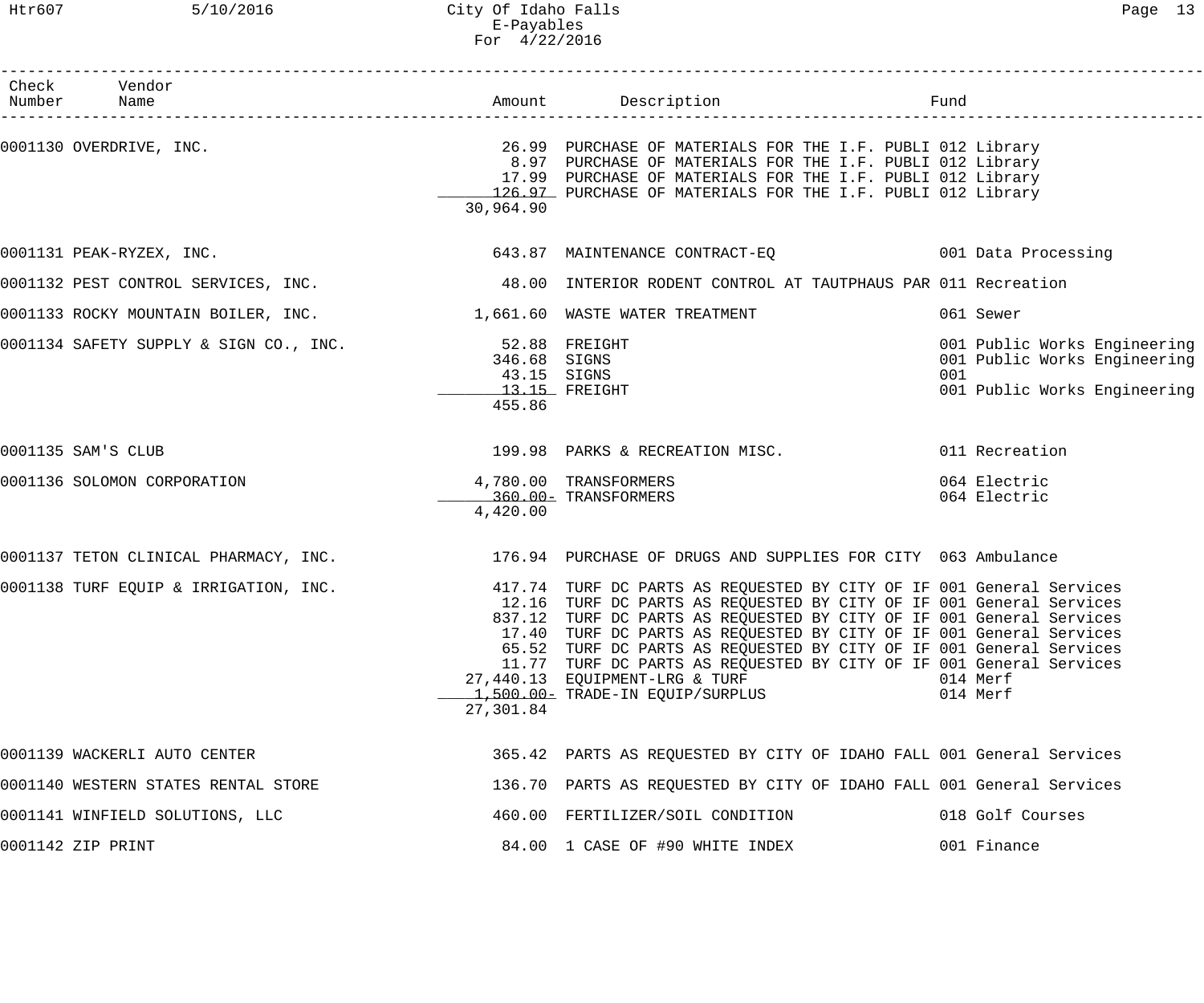|                                                                    | FOL 4/29/2016 |                                                                                                                                                                                                                                                                                        |                                                                              |
|--------------------------------------------------------------------|---------------|----------------------------------------------------------------------------------------------------------------------------------------------------------------------------------------------------------------------------------------------------------------------------------------|------------------------------------------------------------------------------|
| Check Vendor<br>Number Name                                        |               | Amount Description<br><u>and the state of the state of the state of the state of the state of the state of the state of the state of the state of the state of the state of the state of the state of the state of the state of the state of the state</u><br>------------------------ |                                                                              |
| 0001143 ADVANCED INDUSTRIAL SUPPLY 287.17 BUILDING SUP/REPR/MAINT. |               |                                                                                                                                                                                                                                                                                        | 001 Police                                                                   |
| 0001144 AMERICAN DIVERSITY BUSINESS                                |               | 297.30 PAYROLL EXPENSE ACCOUNT C                                                                                                                                                                                                                                                       | 001 Finance                                                                  |
| 0001145 BATTERIES PLUS                                             |               | 759.72 EQ REPAIR AND MAINT                                                                                                                                                                                                                                                             | 001                                                                          |
|                                                                    | 306.53        | 0001146 BEARING & INDUSTRIAL SALES INC 30000000 57.51 PARTS AS REQUESTED BY CITY OF IDAHO FALL 001 General Services<br>98.40 V-BELTS<br>98.40   V-BELTS<br>_____150.62   ASSORTED  V-BELTS,  SUCTION                                                                                   | 001 General Services<br>061 Sewer                                            |
| 0001147 BIBLIOTHECA, LLC                                           |               | 1,480.00 MISCELLANEOUS PRODUCTS                                                                                                                                                                                                                                                        | 012 Library                                                                  |
| 0001148 BONNEVILLE INDUSTRIAL SUPPLY                               | 249.27        | 165.06 TUFF GLOVES LARGE 18@9.17 1001 Parks<br>57.99 MISCELLANEOUS PURCHASES AS REQUIRED BY S 061 Sewer<br>26.22 MISCELLANEOUS PURCHASES AS REQUIRED BY S 061 Sewer                                                                                                                    |                                                                              |
| 0001149 CAL RANCH STORES                                           | 230.89        | 8.22 MISCELLANEOUS SUPPLIES AS REQUESTED BY P 001 Parks<br>10.95 MISCELLANEOUS SUPPLIES AS REQUESTED BY P 001 Parks<br>5.13 HEX FLAT LOCK GRADE BOLTS<br>31.60 COG NAIL PEGS 10"40 @ .79                                                                                               | 001 Parks<br>001 Parks                                                       |
| 0001150 DYNA SYSTEMS                                               | 946.64        | 110.61 HARDWARE MISCELLANEOUS<br>110.61 HARDWARE MISCELLANEOUS<br>328.49 HARDWARE MISCELLANEOUS<br>204.01 HARDWARE MISCELLANEOUS<br>$44.48$ HARDWARE                                                                                                                                   | 064 Electric<br>064 Electric<br>064 Electric<br>064 Electric<br>064 Electric |
| 0001151 EVCO HOUSE OF HOSE - IDAHO                                 | 441.49        | 89.97 PARTS AS REQUESTED BY CITY OF IDAHO FALL 001 General Services<br>37.99 PARTS AS REQUESTED BY CITY OF IDAHO FALL 001 General Services<br>_313.53_ PARTS AS REQUESTED BY CITY OF IDAHO FALL 001 General Services                                                                   |                                                                              |
| 0001152 FALLS PLUMBING SUPPLY, INC.                                | 152.04        | 45.68 REPAIRS AND SUPPLIES AS REQUESTED BY PAR 001 Parks<br>37.12 REPAIRS AND SUPPLIES AS REQUESTED BY FOR 001 Parks<br>69.24 FITTINGS PER INV 65705A                                                                                                                                  | 061 Water                                                                    |
|                                                                    |               | 0001153 FIRST STREET WELDING, INC. THE SAME SERVIES 22 PARTS AND MINOR SUBLET REPAIRS AS REQUES 001 General Services                                                                                                                                                                   |                                                                              |
| 0001154 GOODE MOTOR FORD, LLC                                      |               | 24,710.06 EQUIPMENT-LRG & TURF                                                                                                                                                                                                                                                         | 014 Merf                                                                     |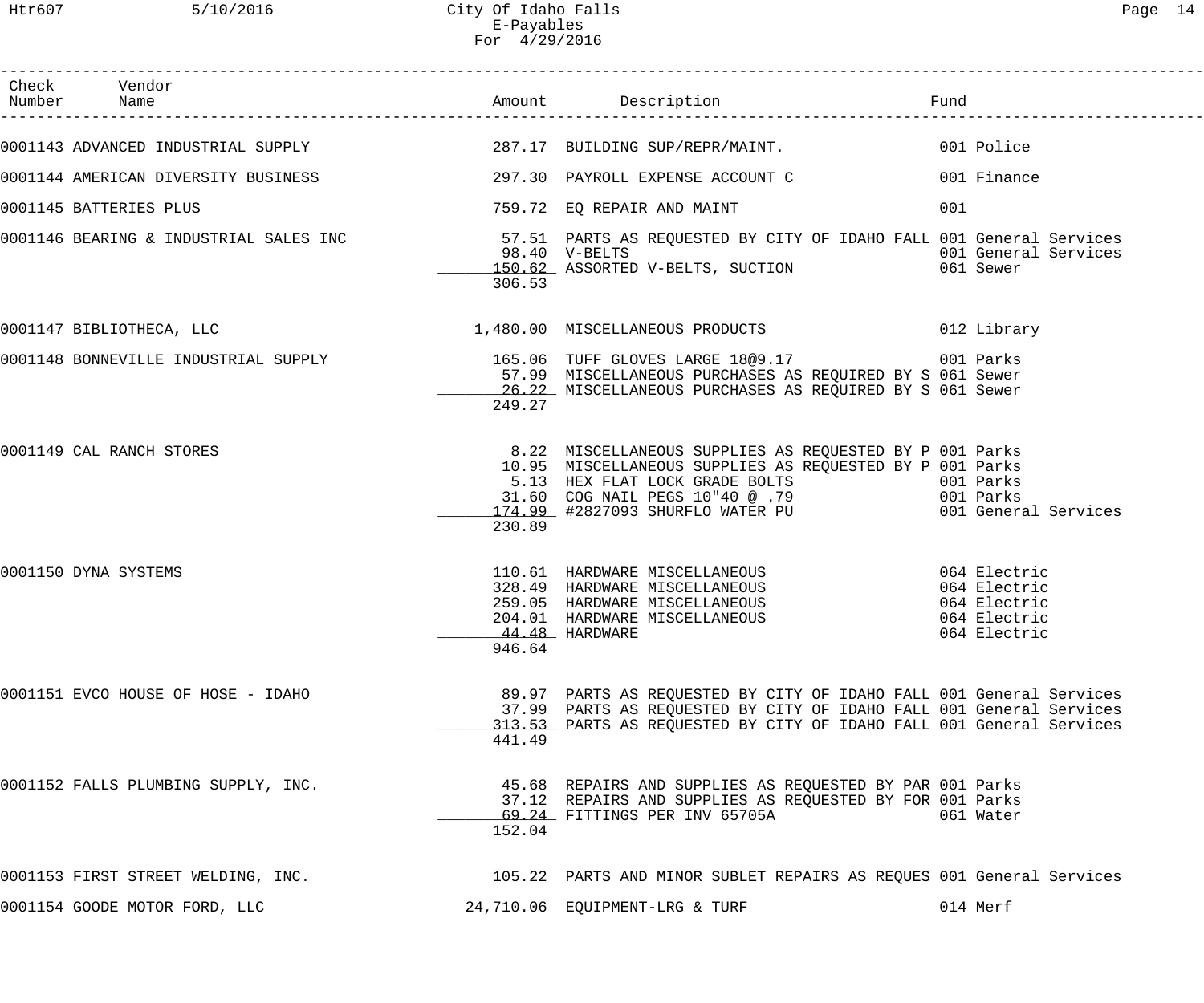|              | Check Vendor<br>Number Name            |            |                                                                                                                                                                                                                                                                                                                                                                     |                                                          |
|--------------|----------------------------------------|------------|---------------------------------------------------------------------------------------------------------------------------------------------------------------------------------------------------------------------------------------------------------------------------------------------------------------------------------------------------------------------|----------------------------------------------------------|
|              |                                        | 158,806.56 | 0001154 GOODE MOTOR FORD, LLC<br>24,710.06 EQUIPMENT-LRG & TURF<br>27,346.61 EQUIPMENT-LRG & TURF<br>27,346.61 EQUIPMENT-LRG & TURF<br>27,346.61 EQUIPMENT-LRG & TURF<br>27,346.61 EQUIPMENT-LRG & TURF<br>27,346.61 EQUIPMENT-LRG & TURF                                                                                                                           | 014 Merf<br>014 Merf<br>014 Merf<br>014 Merf<br>014 Merf |
| 0001155 ICMA |                                        |            | 200.00 MEMBERSHIPS                                                                                                                                                                                                                                                                                                                                                  | 001 Non Departmental                                     |
|              |                                        |            |                                                                                                                                                                                                                                                                                                                                                                     |                                                          |
|              | 0001157 JIM'S TROPHY ROOM              |            | 39.25 BUILDING SUP/REPR/MAINT.                                                                                                                                                                                                                                                                                                                                      | 001 Police                                               |
|              |                                        |            | 0001158 KENWORTH SALES COMPANY, INC. 314.75 VEHICLE AND EQUIP. MAINT.                                                                                                                                                                                                                                                                                               | 001 General Services                                     |
|              | 0001159 KONE, INC.                     | 852.00     | 696.00 SERVICES/MISCELLANEOUS<br>156.00 SERVICES/MISCELLANEOUS                                                                                                                                                                                                                                                                                                      | 064 Electric<br>064 Electric                             |
|              | 0001160 METROQUIP, INC.                |            | 2,356.87 EQ REPAIR AND MAINT                                                                                                                                                                                                                                                                                                                                        | 001                                                      |
|              | 0001161 MWI VETERINARY SUPPLY COMPANY  | 249.85     | 47.45 VETERINARY SUPPLIES FOR TAUTPHAUS PARK Z 001 Parks<br>5.90 VETERINARY SUPPLIES FOR TAUTPHAUS PARK Z 001 Parks<br>48.25 VETERINARY SUPPLIES FOR TAUTPHAUS PARK Z 001 Parks<br>24.90 VETERINARY SUPPLIES FOR TAUTPHAUS PARK Z 001 Parks<br>64.68 VETERINARY SUPPLIES FOR TAUTPHAUS PARK Z 001 Parks<br>58.67 VETERINARY SUPPLIES FOR TAUTPHAUS PARK Z 001 Parks |                                                          |
|              | 0001162 OMNI SECURITY SYSTEMS, INC.    |            | 11,500.00 FIRE PROTECT EQ/SUP/MAINT 664 Electric                                                                                                                                                                                                                                                                                                                    |                                                          |
|              | 0001163 OVERDRIVE, INC.                |            | 35.98 PURCHASE OF MATERIALS FOR THE I.F. PUBLI 012 Library                                                                                                                                                                                                                                                                                                          |                                                          |
|              | 0001164 PARAMOUNT SUPPLY COMPANY, INC. | 273.70     | 78.20 EQ REPAIR AND MAINT<br>195.50 CLAMP #3515809                                                                                                                                                                                                                                                                                                                  | 001<br>001 Parks                                         |
|              | 0001165 PHYSIO-CONTROL, INC.           | 329.58     | 305.58 AMBULANCE SUPPLIES<br>24.00 FREIGHT                                                                                                                                                                                                                                                                                                                          | 063 Ambulance<br>063 Ambulance                           |
|              | 0001166 PROTECTIVE EQUIPMENT TESTING   | 702.16     | 293.00 SAFETY EQUIPMENT<br>409.16 SAFETY EQUIPMENT                                                                                                                                                                                                                                                                                                                  | 064 Electric<br>064 Electric                             |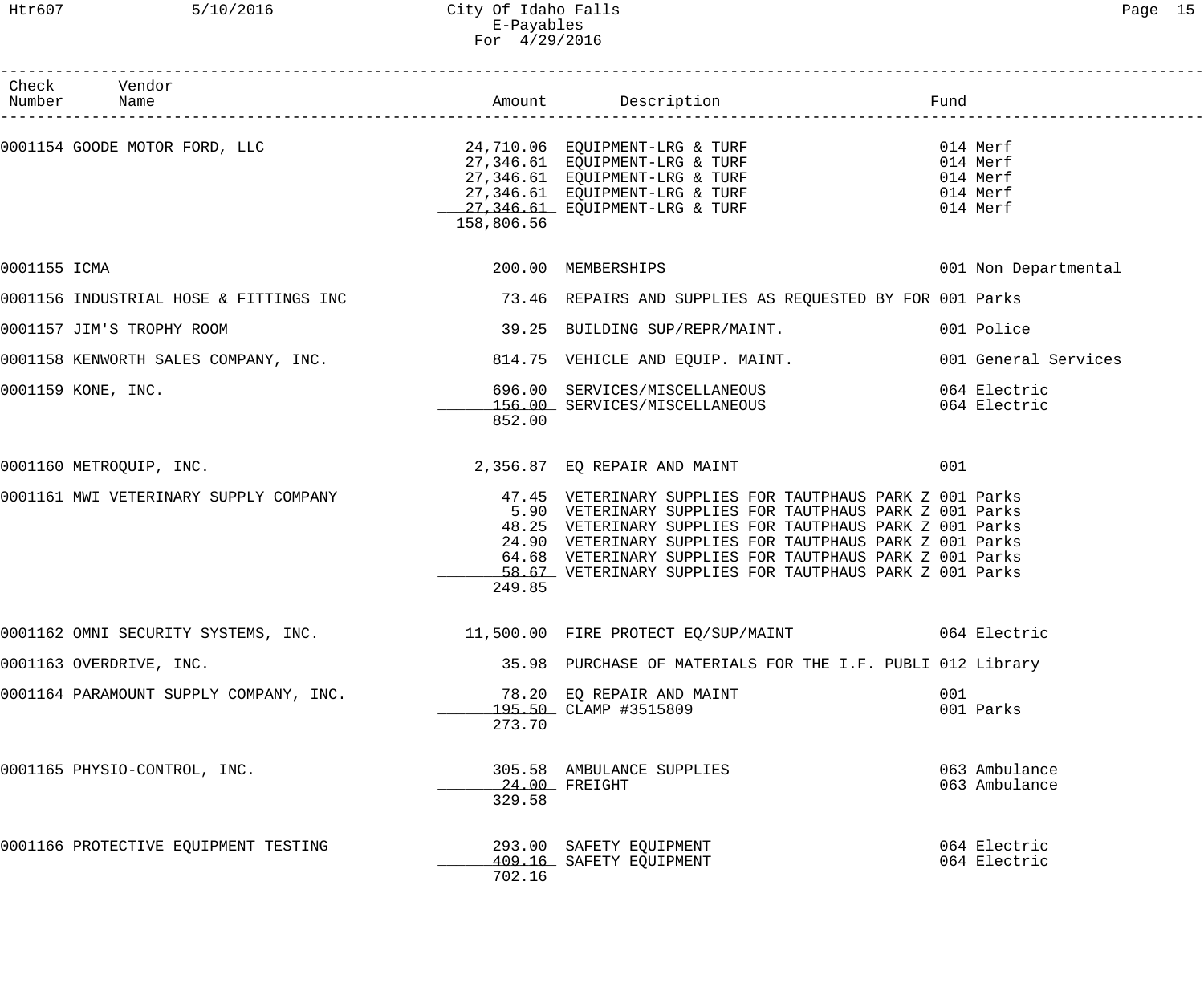Htr607 5/10/2016 City Of Idaho Falls Page 16 E-Payables For 4/29/2016

| Check Vendor<br>Number Name                                        |                      |                                                                                                                                                                                                                                                                                                              | Fund                                 |
|--------------------------------------------------------------------|----------------------|--------------------------------------------------------------------------------------------------------------------------------------------------------------------------------------------------------------------------------------------------------------------------------------------------------------|--------------------------------------|
|                                                                    |                      |                                                                                                                                                                                                                                                                                                              |                                      |
| 0001168 S.D. MYERS, INC.                                           |                      | 404.00 SERVICES/MISCELLANEOUS                                                                                                                                                                                                                                                                                | 064 Electric                         |
| 0001169 SHRED-IT USA LLC                                           | 171.98               | 63.94 SHREDDING SERVICES FOR THE IDAHO FALLS P 001 Police<br>108.04 SHREDDING SERVICES FOR THE CITY OF IDAHO 001 Non Departmental                                                                                                                                                                            |                                      |
| 0001170 SIGN PRO                                                   | 25.00 SIGNS<br>90.00 | 65.00 AIRPORT MAINTENANCE                                                                                                                                                                                                                                                                                    | 060 Airport<br>060 Airport           |
| 0001171 SOLOMON CORPORATION                                        |                      | 1,230.00 TRANSFORMERS                                                                                                                                                                                                                                                                                        | 064 Electric                         |
| 0001172 STAN'S PAINT CLINIC, INC. 216.54 LATEX STAIN CLEAR BASE 2/ | 388.54               | 12.00 PAINT ROLLERS, FRAMES, TR                                                                                                                                                                                                                                                                              | 001 Parks<br>001 Parks               |
| 0001173 STAPLES ADVANTAGE                                          |                      | 56.13 BUILDING SUP/REPR/MAINT. 001 Police                                                                                                                                                                                                                                                                    |                                      |
| 0001174 THOMSON REUTERS WEST                                       | 705.90               | 105.92 MONTHLY WESTLAW SUBSCRIPTION AND BOOKS F 001 City Attorney<br>599.98 MONTHLY WESTLAW SUBSCRIPTION AND BOOKS F 001 City Attorney                                                                                                                                                                       |                                      |
| 0001175 WACKERLI AUTO CENTER                                       |                      | 20.34 PARTS AS REQUESTED BY CITY OF IDAHO FALL 001 General Services                                                                                                                                                                                                                                          |                                      |
| 0001176 WILBUR-ELLIS COMPANY                                       |                      | 475.00 SEED, SOD, SOIL, ETC. 018 Golf Courses<br>450.00 TOOLS, HAND POWER/NONPOWER<br>925.00                                                                                                                                                                                                                 | 018 Golf Courses                     |
| 0001177 WINFIELD SOLUTIONS, LLC                                    | 13,664.53            | 10,924.53 FERTILIZER/SOIL CONDITION<br>2,740.00 FERTILIZER/SOIL CONDITION                                                                                                                                                                                                                                    | 018 Golf Courses<br>018 Golf Courses |
| 0001178 2M COMPANY, INC.                                           | 1,156.58             | 297.60 REPAIRS AND SUPPLIES AS REQUESTED BY PAR 001 Parks<br>345.31 REPAIRS AND SUPPLIES AS REQUESTED BY PAR 001 Parks<br>63.60 REPAIRS AND SUPPLIES AS REQUESTED BY PAR 001 Parks<br>349.90 REPAIRS AND SUPPLIES AS REQUESTED BY PAR 001 Parks<br>100.17 REPAIRS AND SUPPLIES AS REQUESTED BY PAR 001 Parks |                                      |
| 0001179 4IMPRINT, INC.                                             | 704.16               | 34.16 FREIGHT<br>670.00 PROMOTION ITEMS                                                                                                                                                                                                                                                                      | 012 Library<br>012 Library           |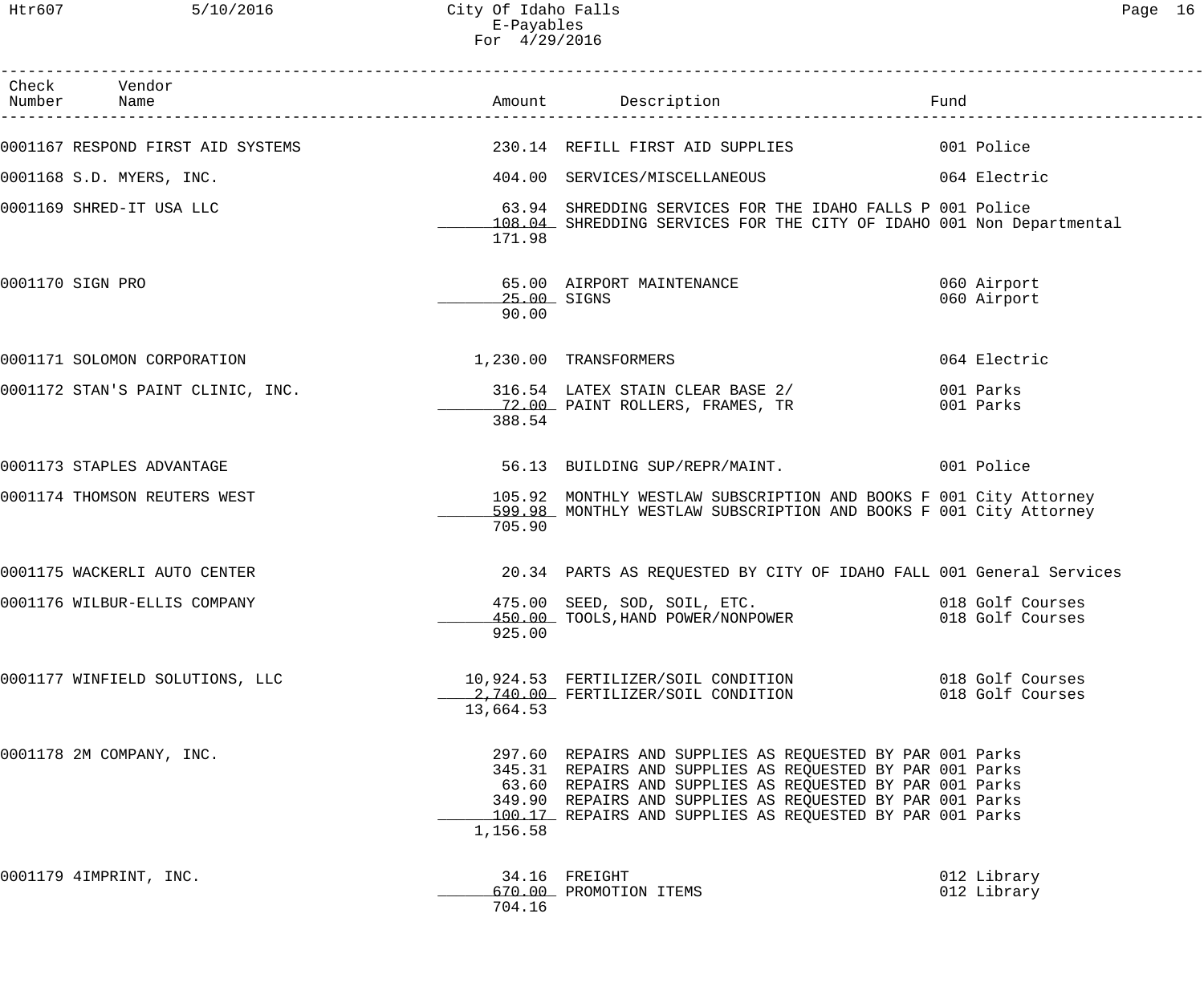| Htr607          | 5/10/2016      | City Of Idaho Falls<br>E-Payables<br>For 4/29/2016 |                     | Page 17 |
|-----------------|----------------|----------------------------------------------------|---------------------|---------|
| Check<br>Number | Vendor<br>Name | Amount                                             | Fund<br>Description |         |